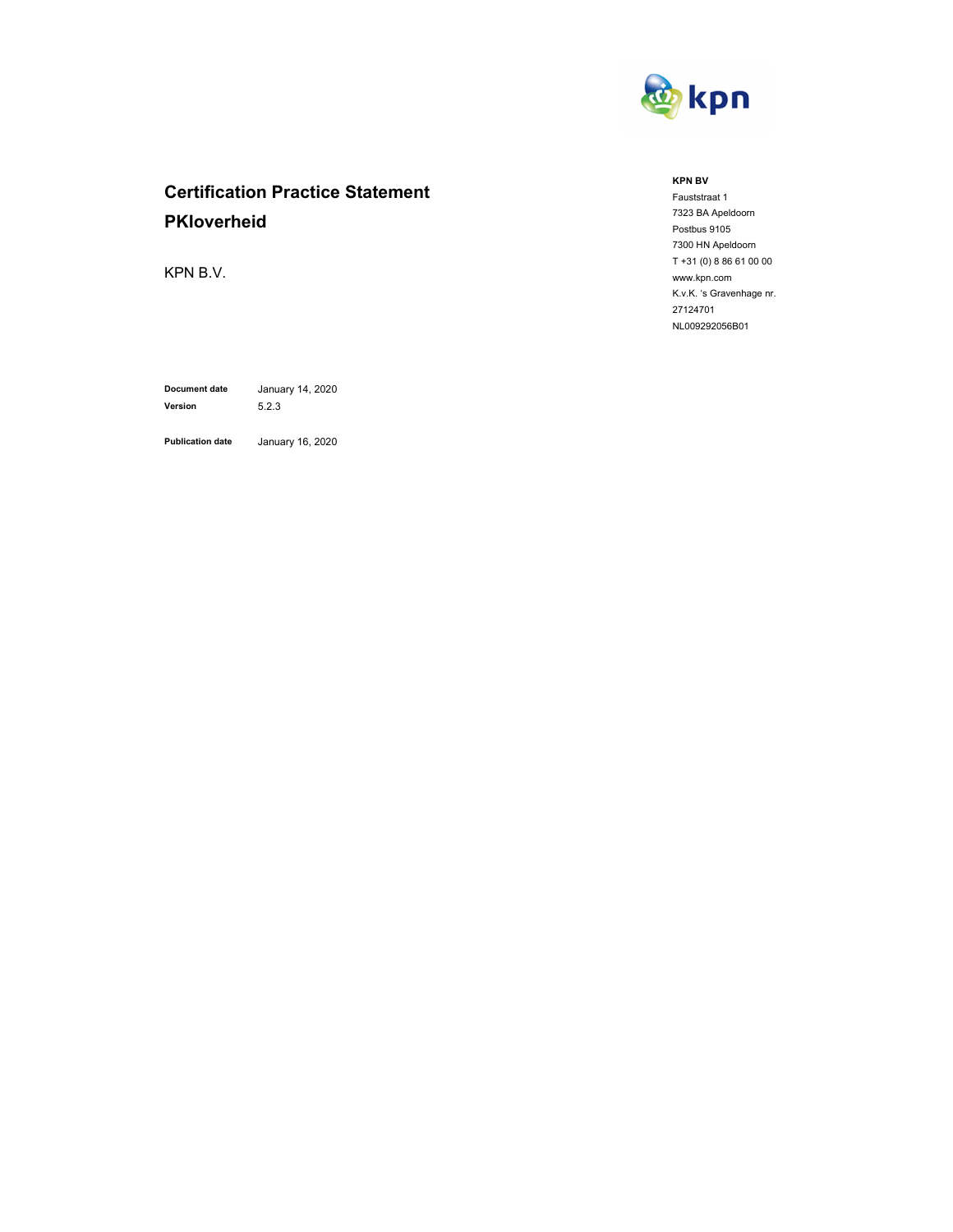

## **Table of contents**

| 1                       |                                                                                     |  |
|-------------------------|-------------------------------------------------------------------------------------|--|
|                         | 1.1                                                                                 |  |
|                         | 1.1.1                                                                               |  |
|                         | 1.1.2                                                                               |  |
|                         | 1.1.3                                                                               |  |
|                         | 1.1.4                                                                               |  |
|                         | 1.1.5                                                                               |  |
|                         | 1.2 <sub>1</sub>                                                                    |  |
|                         | 1.3                                                                                 |  |
|                         | 1, 3, 1                                                                             |  |
|                         | 1.3.2                                                                               |  |
|                         | 1.4                                                                                 |  |
|                         | 1.4.1                                                                               |  |
|                         | 1.4.2                                                                               |  |
|                         | 1.5                                                                                 |  |
|                         | 1.5.1                                                                               |  |
|                         | 1.5.2                                                                               |  |
|                         | 1.5.3                                                                               |  |
|                         | 1.5.4                                                                               |  |
|                         | 1.6                                                                                 |  |
| $\overline{\mathbf{2}}$ |                                                                                     |  |
|                         |                                                                                     |  |
|                         | 2.1                                                                                 |  |
|                         | 2.2                                                                                 |  |
|                         | 2.2.1                                                                               |  |
|                         | 2.2.2                                                                               |  |
|                         | 2.3                                                                                 |  |
|                         | 2.4                                                                                 |  |
| 3                       |                                                                                     |  |
|                         | 3.1                                                                                 |  |
|                         | 3.1.1                                                                               |  |
|                         | 3.1.2                                                                               |  |
|                         | 3.1.3                                                                               |  |
|                         | 3.1.4                                                                               |  |
|                         | 3.1.5                                                                               |  |
|                         | 3.1.6                                                                               |  |
|                         | 3.2                                                                                 |  |
|                         | 3.2.1                                                                               |  |
|                         | Authentication of organization identity (Subscriber authentication) 20<br>3.2.2     |  |
|                         | 3.2.3                                                                               |  |
|                         | 3.2.3.1                                                                             |  |
|                         | 3.2.3.2                                                                             |  |
|                         | 3.2.3.3                                                                             |  |
|                         | 3.2.3.4                                                                             |  |
|                         | Authentication for the purpose of an EXTENDED VALIDATION-certificate  25<br>3.2.3.5 |  |
|                         | 3.2.3.5.1                                                                           |  |
|                         | 3.2.3.5.2                                                                           |  |
|                         | 3.2.3.6                                                                             |  |
|                         | 3.2.3.6.1                                                                           |  |

KPN B.V.

CPS PKloverheid - English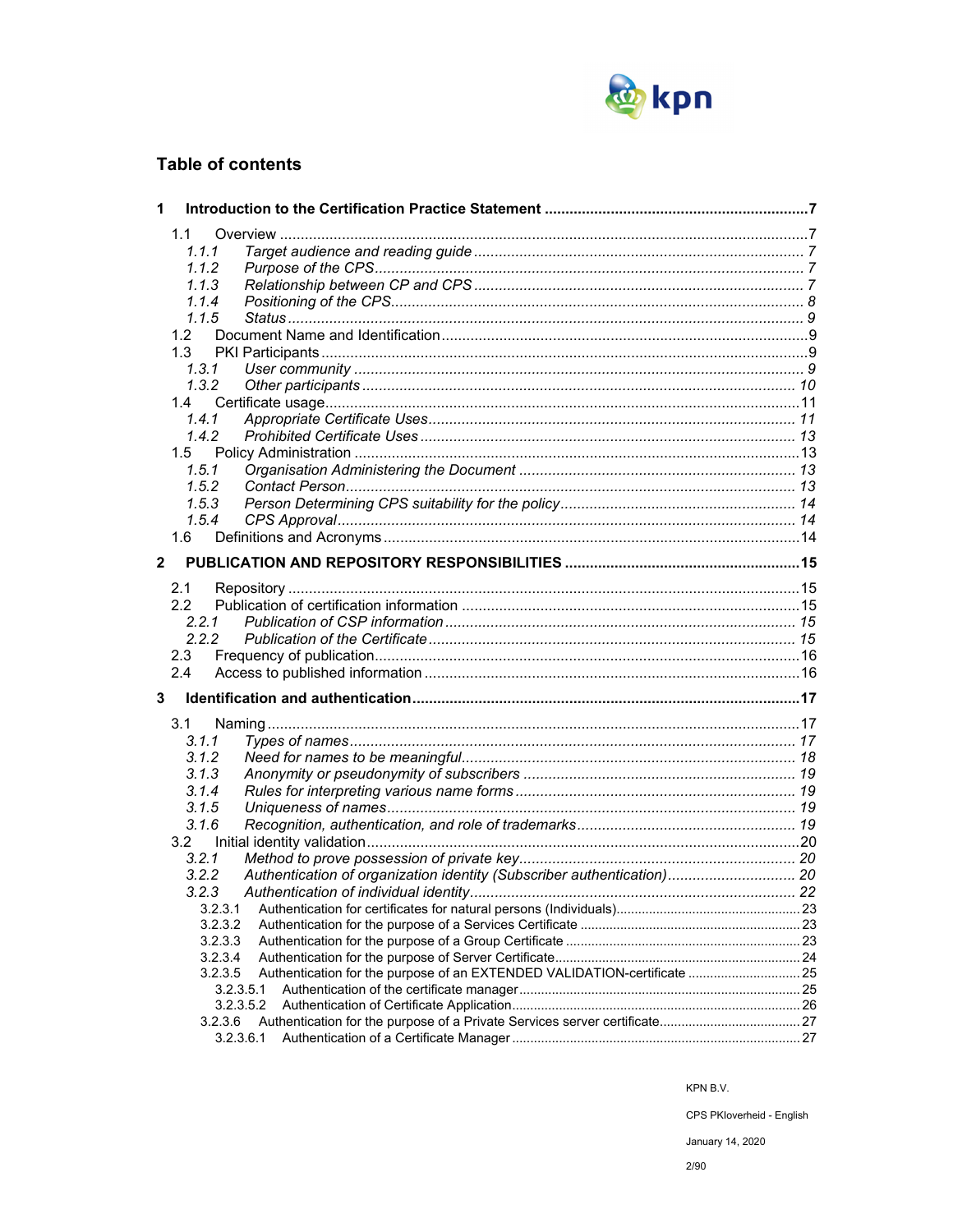

|   | 3.2.4                                                                                            |  |
|---|--------------------------------------------------------------------------------------------------|--|
|   | 3.3                                                                                              |  |
|   | 3.3.1                                                                                            |  |
|   | Identification en Authentication for routine re-key of the CA certificate 29<br>3.3.2            |  |
|   | 3.3.3                                                                                            |  |
|   | 3.4                                                                                              |  |
|   |                                                                                                  |  |
| 4 |                                                                                                  |  |
|   | 4.1                                                                                              |  |
|   | 4.1.1                                                                                            |  |
|   | 4.1.2                                                                                            |  |
|   | 4.1.2.1                                                                                          |  |
|   | 4.1.2.2                                                                                          |  |
|   | 4.1.2.3                                                                                          |  |
|   | 4.1.2.4                                                                                          |  |
|   | 4.1.2.5                                                                                          |  |
|   |                                                                                                  |  |
|   | 4.2.1                                                                                            |  |
|   | 4.2.2                                                                                            |  |
|   | 4.2.2.1                                                                                          |  |
|   | 4.2.2.2                                                                                          |  |
|   | 4.2.2.3                                                                                          |  |
|   | 4.2.2.4<br>4.2.2.5                                                                               |  |
|   | 4.2.3                                                                                            |  |
|   | 4.3                                                                                              |  |
|   | 4.3.1                                                                                            |  |
|   | 4.3.1.1                                                                                          |  |
|   | Issuance of (Extended Validation) Server and Private Services Server Certificates 37<br>4.3.1.2  |  |
|   | Notification of certificate issuance to the Certificate Holder or Manager 37<br>4.3.2            |  |
|   | 4.4                                                                                              |  |
|   | 4.4.1                                                                                            |  |
|   | Acceptance of (Extended Validation) Server and Private Services Server Certificates. 37<br>4.4.2 |  |
|   | 4.4.3                                                                                            |  |
|   | 4.5                                                                                              |  |
|   | 4.6                                                                                              |  |
|   | 4.7                                                                                              |  |
|   | 4.8                                                                                              |  |
|   | 4.9                                                                                              |  |
|   | 4.9.1                                                                                            |  |
|   | 4.9.2                                                                                            |  |
|   | 4.9.3                                                                                            |  |
|   | 4.9.4                                                                                            |  |
|   | Verification conditions when consulting certificate status information  41<br>4.9.5              |  |
|   | 4.9.6                                                                                            |  |
|   | 4.9.7                                                                                            |  |
|   | 4.9.8                                                                                            |  |
|   | 4.10                                                                                             |  |
|   | 4.11                                                                                             |  |
|   | 4.12                                                                                             |  |
| 5 |                                                                                                  |  |
|   | 5.1                                                                                              |  |
|   |                                                                                                  |  |

KPN B.V.

CPS PKIoverheid - English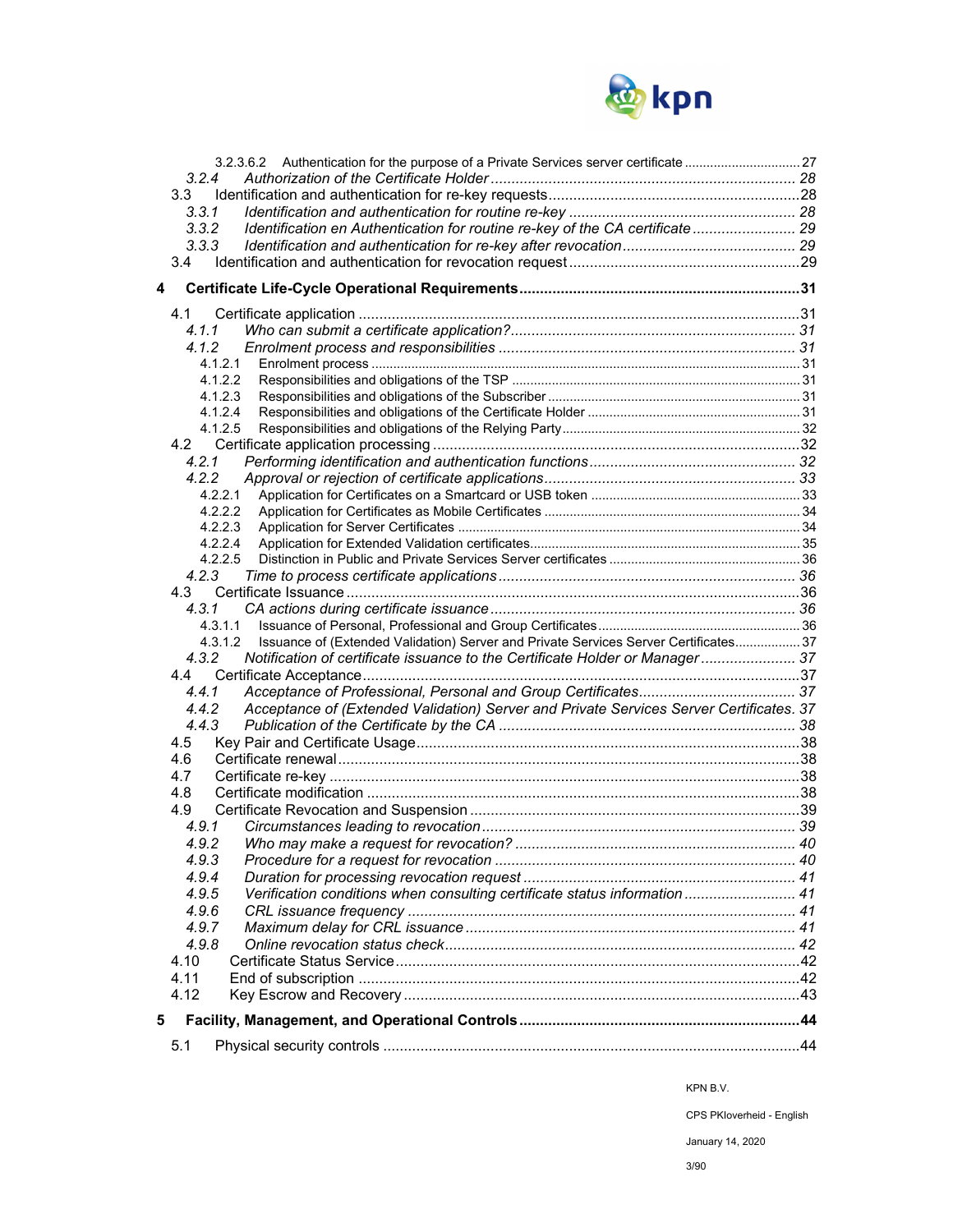

| 5.1.1           |                                                                         |  |
|-----------------|-------------------------------------------------------------------------|--|
| 5.1.2           |                                                                         |  |
| 5.1.3           |                                                                         |  |
|                 |                                                                         |  |
| 5.1.4           |                                                                         |  |
| 5.1.5           |                                                                         |  |
| 5.2             |                                                                         |  |
| 5.2.1           |                                                                         |  |
| 5.2.2           |                                                                         |  |
| 5.2.3           |                                                                         |  |
| 5.2.4           |                                                                         |  |
| 5.3             |                                                                         |  |
| 5.3.1           |                                                                         |  |
| 5.3.2           |                                                                         |  |
|                 |                                                                         |  |
| 5.4             |                                                                         |  |
| 5.4.1           |                                                                         |  |
| 5.4.2           |                                                                         |  |
| 5.4.3           |                                                                         |  |
| 5.4.4           |                                                                         |  |
| 5.5             |                                                                         |  |
| 5.5.1           |                                                                         |  |
| 5.5.2           |                                                                         |  |
| 5.5.3           |                                                                         |  |
| 5.5.4           |                                                                         |  |
| 5.5.5           |                                                                         |  |
|                 |                                                                         |  |
| 5.6             |                                                                         |  |
| 5.7             |                                                                         |  |
| 5.7.1           |                                                                         |  |
|                 |                                                                         |  |
| 5.7.2           |                                                                         |  |
| 5.8             |                                                                         |  |
| 5.8.1           |                                                                         |  |
| 5.8.2           |                                                                         |  |
|                 |                                                                         |  |
| 6               |                                                                         |  |
|                 |                                                                         |  |
| 6.1             |                                                                         |  |
| 6.1.1           |                                                                         |  |
| 6.1.2           |                                                                         |  |
| 6.1.3           |                                                                         |  |
| 6.1.4           |                                                                         |  |
| 6.1.5           |                                                                         |  |
| 6.1.6           |                                                                         |  |
| 6.1.7           |                                                                         |  |
| 6.1.8           |                                                                         |  |
| 6.2             |                                                                         |  |
| 6.2.1           | Private Key Protection and Cryptographic Module Engineering Controls 53 |  |
|                 |                                                                         |  |
| 6.2.2           |                                                                         |  |
| 6.2.3           |                                                                         |  |
| 6.2.4           |                                                                         |  |
| 6.2.5           |                                                                         |  |
| 6.2.6           |                                                                         |  |
| 6.2.7           |                                                                         |  |
| 6.2.8           |                                                                         |  |
| 6.2.9<br>6.2.10 |                                                                         |  |

CPS PKloverheid - English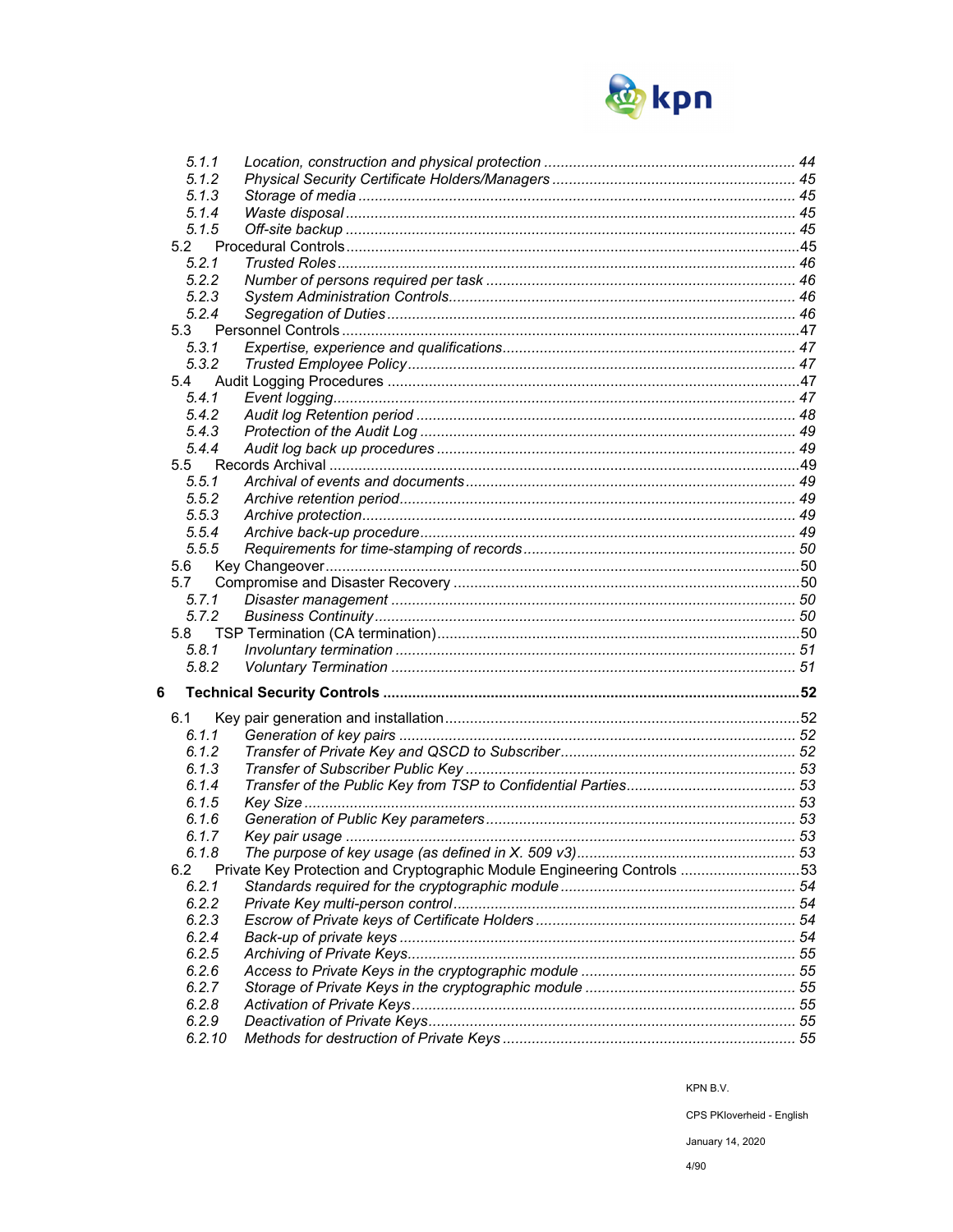

|                | 6.2.11 |                                                                          |  |
|----------------|--------|--------------------------------------------------------------------------|--|
|                | 6.3    |                                                                          |  |
|                | 6.3.1  |                                                                          |  |
|                | 6.3.2  |                                                                          |  |
|                | 6.4    |                                                                          |  |
|                | 6.4.1  |                                                                          |  |
|                | 6.4.2  |                                                                          |  |
|                |        |                                                                          |  |
|                | 6.4.3  |                                                                          |  |
|                | 6.5    |                                                                          |  |
|                | 6.5.1  |                                                                          |  |
|                | 6.5.2  |                                                                          |  |
|                | 6.6    |                                                                          |  |
|                | 6.6.1  |                                                                          |  |
|                | 6.6.2  |                                                                          |  |
|                |        |                                                                          |  |
|                | 6.7    |                                                                          |  |
|                | 6.8    |                                                                          |  |
| $\overline{7}$ |        |                                                                          |  |
|                |        |                                                                          |  |
|                | 7.1    |                                                                          |  |
|                | 7.1.1  |                                                                          |  |
|                | 7.1.2  |                                                                          |  |
|                | 7.1.3  |                                                                          |  |
|                |        |                                                                          |  |
|                | 7.1.4  |                                                                          |  |
|                | 7.1.5  |                                                                          |  |
|                | 7.2    |                                                                          |  |
|                | 7.2.1  |                                                                          |  |
|                | 7.2.2  |                                                                          |  |
|                | 7.2.3  |                                                                          |  |
|                | 7.2.5  |                                                                          |  |
|                |        |                                                                          |  |
|                | 7.3    |                                                                          |  |
|                | 7.3.1  |                                                                          |  |
| 8              |        |                                                                          |  |
|                |        |                                                                          |  |
| 9              |        |                                                                          |  |
|                |        |                                                                          |  |
|                | 9.1    |                                                                          |  |
|                | 9.2    |                                                                          |  |
|                | 9.3    |                                                                          |  |
|                | 9.3.1  |                                                                          |  |
|                | 9.3.2  |                                                                          |  |
|                | 9.3.3  |                                                                          |  |
|                |        |                                                                          |  |
|                | 9.4    | Privacy of Personal Information                                          |  |
|                | 9.4.1  |                                                                          |  |
|                | 9.4.2  |                                                                          |  |
|                | 9.4.3  |                                                                          |  |
|                | 9.4.4  |                                                                          |  |
|                | 9.4.5  |                                                                          |  |
|                | 9.4.6  |                                                                          |  |
|                |        |                                                                          |  |
|                | 9.4.7  |                                                                          |  |
|                | 9.4.8  |                                                                          |  |
|                | 9.4.9  | Disclosure of information with respect to revocation of a certificate 79 |  |
|                | 9.4.10 |                                                                          |  |
|                |        |                                                                          |  |
|                | 9.5    |                                                                          |  |

KPN B.V.

CPS PKloverheid - English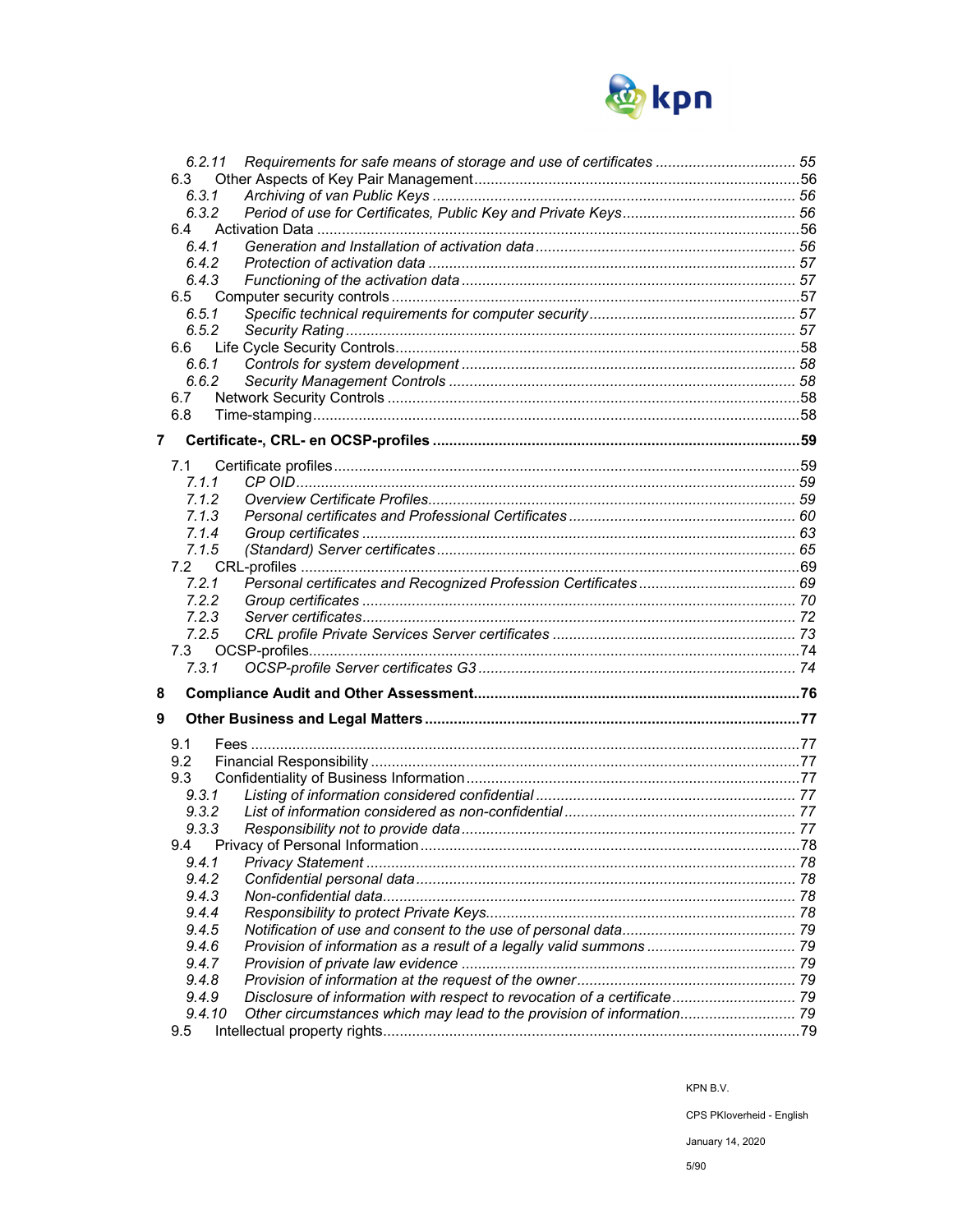

| 9.6    |  |
|--------|--|
| 9.7    |  |
| 9.7.1  |  |
| 9.7.2  |  |
| 9.8    |  |
| 9.9    |  |
| 9.10   |  |
| 9.11   |  |
| 9.11.1 |  |
|        |  |
| 9.12   |  |
| 9.13   |  |
| 9.14   |  |
| 9.15   |  |
| 9.16   |  |
|        |  |
|        |  |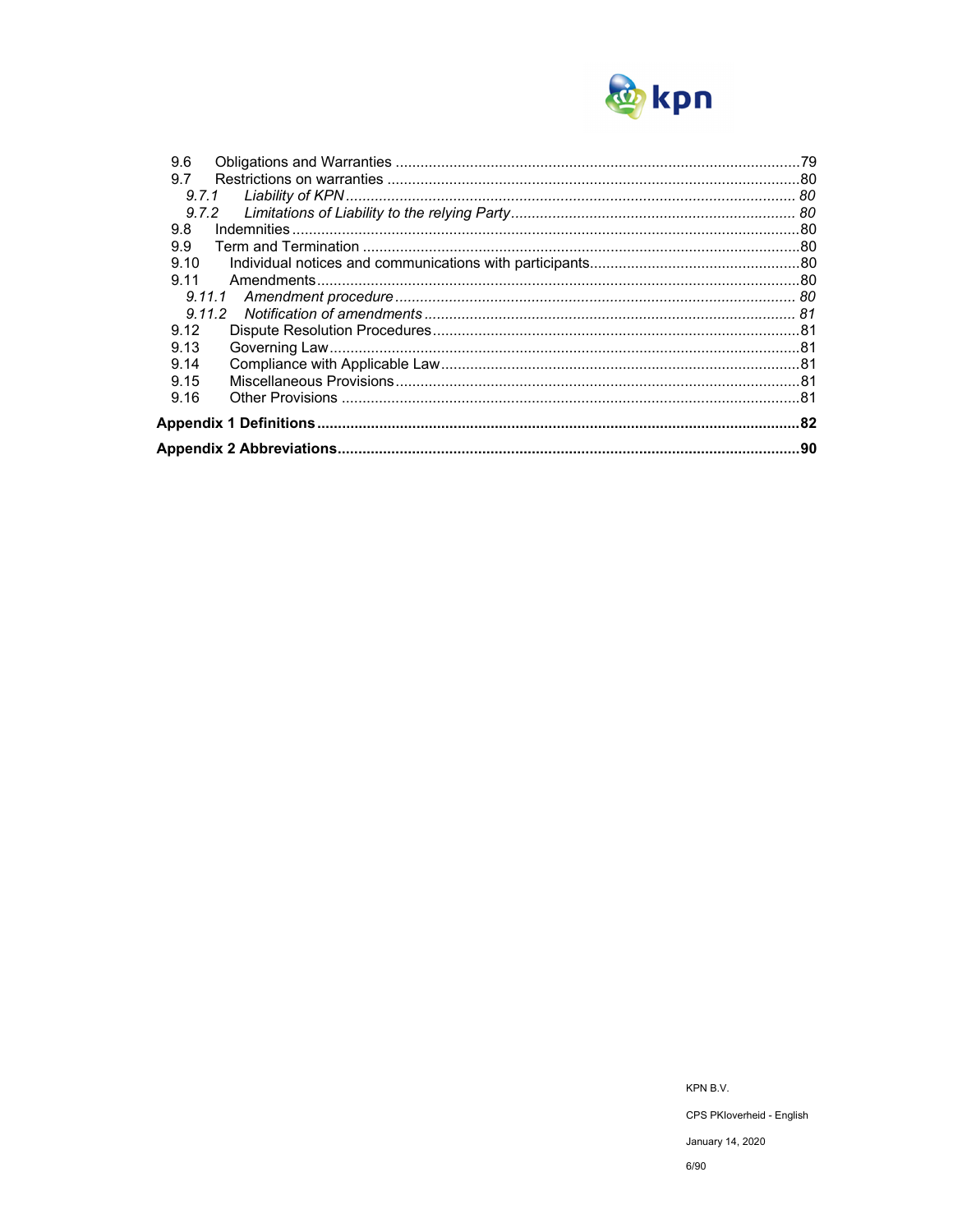

## **1 Introduction to the Certification Practice Statement**

The PKI for the government, shortly PKI government, is an agreements system for enabling the generic and large-scale use of the Electronic Signature, remote identification and confidential electronic communications. All agreements are described in the Program of Requirements (Logius).

Within the PKI government, KPN BV operates as Trust Service Provider (or TSP). Hereinafter referred to as KPN. This means KPN as a Trust Service Provider, as a distinction to the other services provided by KPN.

KPN BV is the legal successor to KPN Corporate Market BV as of April 1, 2016. All agreements entered into with KPN Corporate Market BV by subscribers and relying parties, including all obligations and warranties mentioned in this document, are transferred to KPN BV One of the requirements in the Program of Requirements is that each Trust Service Provider within the PKI government describes its practices in a so-called Certification Practice Statement (further: CPS).

The present document is the CPS of KPN. This document describes the practices of KPN. This chapter contains an introduction to this CPS document. It briefly addresses several important aspects of this document.

## **1.1 Overview**

The format of this CPS is as far as possible in accordance with the RFC3647 Standard (Internet Technology Task Force Internet X.509 Public Key Infrastructure Certificate Policy and Certification Practices Framework). For more information see https://www.ietf.org.

## *1.1.1 Target audience and reading guide*

The primary target group of this CPS is:

- KPN subscribers.
- Subscriber Contacts.
- Certificate Holder and Subscriber Certificate Managers.
- Relying Parties.

## *1.1.2 Purpose of the CPS*

The CPS is a description of the way in which KPN operates its certification service in the Organization domain of the PKI government. The CPS contains, among other things, a description of the procedures that KPN applies to the creation, issuance and revocation of PKI Government Certificates.

## *1.1.3 Relationship between CP and CPS*

The CP describes the requirements for issuing and using a Certificate within the Organization domain of PKI Government. This CP, Certificate Policy - Programme of Requirements (PoR) Organization (G2) and Organization Person(G3) Domains, has been established and is maintained by the Policy Authority of the PKI for the government and is part (part 3a, 3b, and 3e) of the Program of Requirements of the PKI for the government https://www.logius.nl/english/pkioverheid ). The CP PoR

KPN B.V.

CPS PKIoverheid - English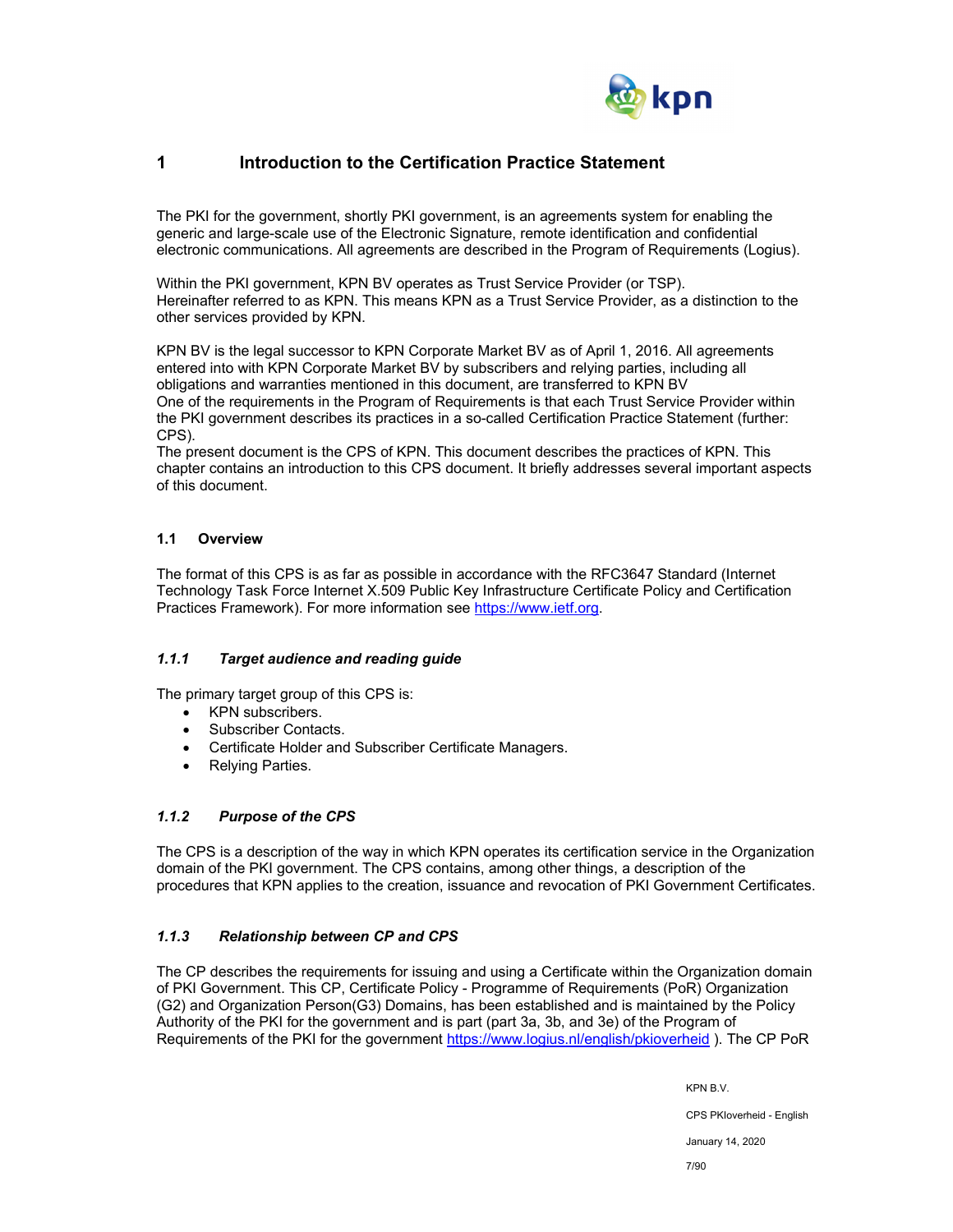

part 3f describes the minimum requirements set for KPN's services within PKIoverheid Extended Validation certificates.

The CPS describes how KPN fulfils these requirements and meets these requirements.

## *1.1.4 Positioning of the CPS*

All types of Certificates issued by the KPN have the same level of trust, in accordance with Program of Requirements within the PKI Government. For this reason, the CPS applies to all Certificates under the following hierarchies:

| <b>Staat der Nederlanden Root CA - G2</b> |                                                     |                           |
|-------------------------------------------|-----------------------------------------------------|---------------------------|
|                                           | Staat der Nederlanden Organisatie CA                |                           |
|                                           | KPN Corporate Market CSP Organisatie CA - G2        |                           |
|                                           | Authenticiteit                                      | (2.16.528.1.1003.1.2.5.1) |
| $\blacksquare$                            | Onweerlegbaarheid                                   | (2.16.528.1.1003.1.2.5.2) |
| $\blacksquare$                            | Vertrouwelijkheid                                   | (2.16.528.1.1003.1.2.5.3) |
| ٠                                         | Services - Authenticiteit                           | (2.16.528.1.1003.1.2.5.4) |
| ٠                                         | Services - Vertrouwelijkheid                        | (2.16.528.1.1003.1.2.5.5) |
| ٠                                         | Services - Server                                   | (2.16.528.1.1003.1.2.5.6) |
|                                           | KPN PKIOverheid Organisatie CA - G2                 |                           |
|                                           | Authenticiteit                                      | (2.16.528.1.1003.1.2.5.1) |
|                                           | Onweerlegbaarheid                                   | (2.16.528.1.1003.1.2.5.2) |
| ٠                                         | Vertrouwelijkheid                                   | (2.16.528.1.1003.1.2.5.3) |
| ٠                                         | Services - Authenticiteit                           | (2.16.528.1.1003.1.2.5.4) |
| ٠                                         | Services - Vertrouwelijkheid                        | (2.16.528.1.1003.1.2.5.5) |
|                                           | Services - Server                                   | (2.16.528.1.1003.1.2.5.6) |
| <b>Staat der Nederlanden Root CA - G3</b> |                                                     |                           |
|                                           | Staat der Nederlanden Organisatie Persoon CA - G3   |                           |
|                                           | KPN PKIOverheid Organisatie Persoon CA - G3         |                           |
|                                           | Persoon - Authenticiteit                            | (2.16.528.1.1003.1.2.5.1) |
| $\blacksquare$                            | Persoon - Onweerlegbaarheid                         | (2.16.528.1.1003.1.2.5.2) |
| ٠                                         | Persoon - Vertrouwelijkheid                         | (2.16.528.1.1003.1.2.5.3) |
|                                           | KPN BV PKIOverheid Organisatie Persoon CA - G3      |                           |
|                                           | Persoon - Authenticiteit                            | (2.16.528.1.1003.1.2.5.1) |
|                                           | Persoon - Onweerlegbaarheid                         | (2.16.528.1.1003.1.2.5.2) |
|                                           | Persoon - Vertrouwelijkheid                         | (2.16.528.1.1003.1.2.5.3) |
|                                           | Staat der Nederlanden Organisatie Services CA - G3  |                           |
|                                           | <b>KPN PKIOverheid Organisatie Services CA - G3</b> |                           |
|                                           | Services - Authenticiteit                           | (2.16.528.1.1003.1.2.5.4) |
|                                           | Services - Vertrouwelijkheid                        | (2.16.528.1.1003.1.2.5.5) |
|                                           | KPN BV PKIOverheid Organisatie Services CA - G3     |                           |
| ٠                                         | Services - Authenticiteit                           | (2.16.528.1.1003.1.2.5.4) |
|                                           | Services - Vertrouwelijkheid                        | (2.16.528.1.1003.1.2.5.5) |
|                                           | <b>KPN PKIOverheid Organisatie Server CA - G3</b>   |                           |
|                                           | Services - Server                                   | (2.16.528.1.1003.1.2.5.6) |
|                                           | KPN BV PKIOverheid Organisatie Server CA - G3       |                           |
| ٠                                         | Services - Server                                   | (2.16.528.1.1003.1.2.5.6) |

KPN B.V.

CPS PKIoverheid - English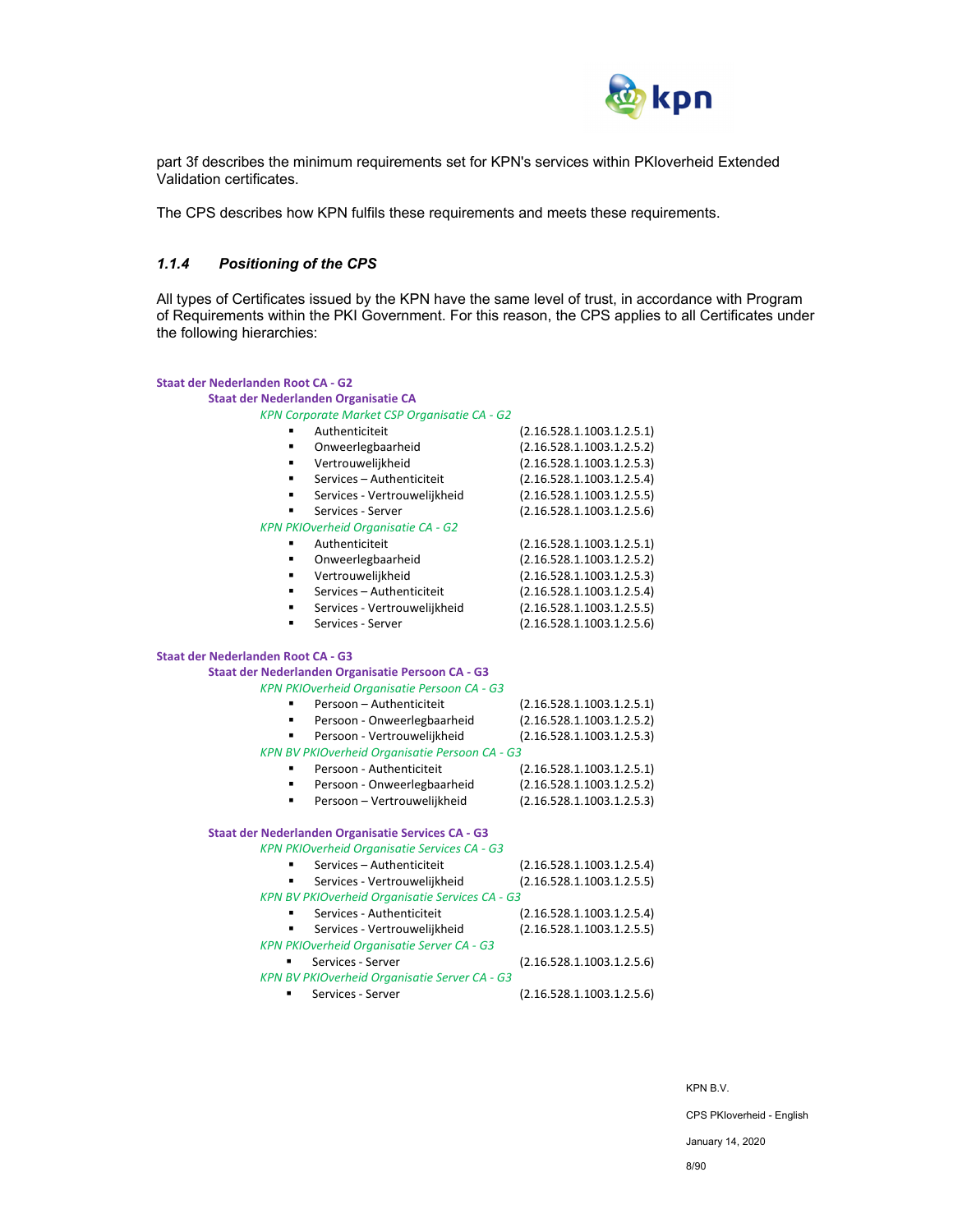

| Staat der Nederlanden EV Root CA                |                           |
|-------------------------------------------------|---------------------------|
| Staat der Nederlanden EV Intermediair CA        |                           |
| <b>KPN CM PKI Overheid EV CA</b>                |                           |
| EV policy OID                                   | (2.16.528.1.1003.1.2.7)   |
| <b>KPN PKIOverheid FV CA</b>                    |                           |
| EV policy OID<br>٠                              | (2.16.528.1.1003.1.2.7)   |
| Staat der Nederlanden Private Root CA - G1      |                           |
| Staat der Nederlanden Private Services CA - G1  |                           |
| <b>KPN PKloverheid Private Services CA - G1</b> |                           |
| Server                                          | (2.16.528.1.1003.1.2.8.6) |
|                                                 |                           |

The foregoing statement is fully described in PKI Government Program of Requirements (Part 1, of Programme of Requirements - Introduction). Both the Root CAs and the CAs are managed by PKI government. A description of the management of these CAs can be found in the CPS Policy Authority for certificates issued by the Policy Authority PKI Government. Both documents can be found on https://logius.nl/diensten/pkioverheid/aansluiten-als-tsp/pogramma-van-eisen

### *1.1.5 Status*

The date on which the validity of this CPS starts is given on the title page of this CPS. The CPS is valid for as long as the KPN service continues, or until the CPS is replaced by a newer version (indicated in the version number with +1 in major changes and +0.1 in editorial edits).

#### **1.2 Document Name and Identification**

Formally this document is referred to as 'Certification Practice Statement PKIoverheid'. In the context of this document, it is also referred to as 'PKIoverheid CPS', but usually shortly as 'CPS'. Where this abbreviation is concerned, this document is intended.

This CPS can be identified through the following Object Identifier (OID): 2.16.528.1.1005.1.1.1.2

## **1.3 PKI Participants**

#### *1.3.1 User community*

The user community within the Organization domain consists, on the one hand, of Trust Service Providers and, on the other hand, of Subscribers, organizational entities in government and business, Certification Holders, Certificate Managers and Relying Parties. There are also individuals working in a recognized profession who are both Subscriber and Certificate Holder. For a description of these concepts, see paragraph 1.7 Definitions and abbreviations.

The Program of Requirements within PKI for the Government (Part 3a, 3b, 3e and 3f) applies to this user community. In addition, the KPN Special Terms and Conditions PKI Overheid Certificates (further: Special Terms) apply. Please refer to the Repository of KPN https://certificaat.kpn.com/elektronische-opslagplaats/

The KPN PKI Government Special Terms and Conditions are binding for all parties involved in the certification service. In case of conflict between the CPS and the Special Conditions, the latter will prevail.

> KPN B.V. CPS PKIoverheid - English January 14, 2020

9/90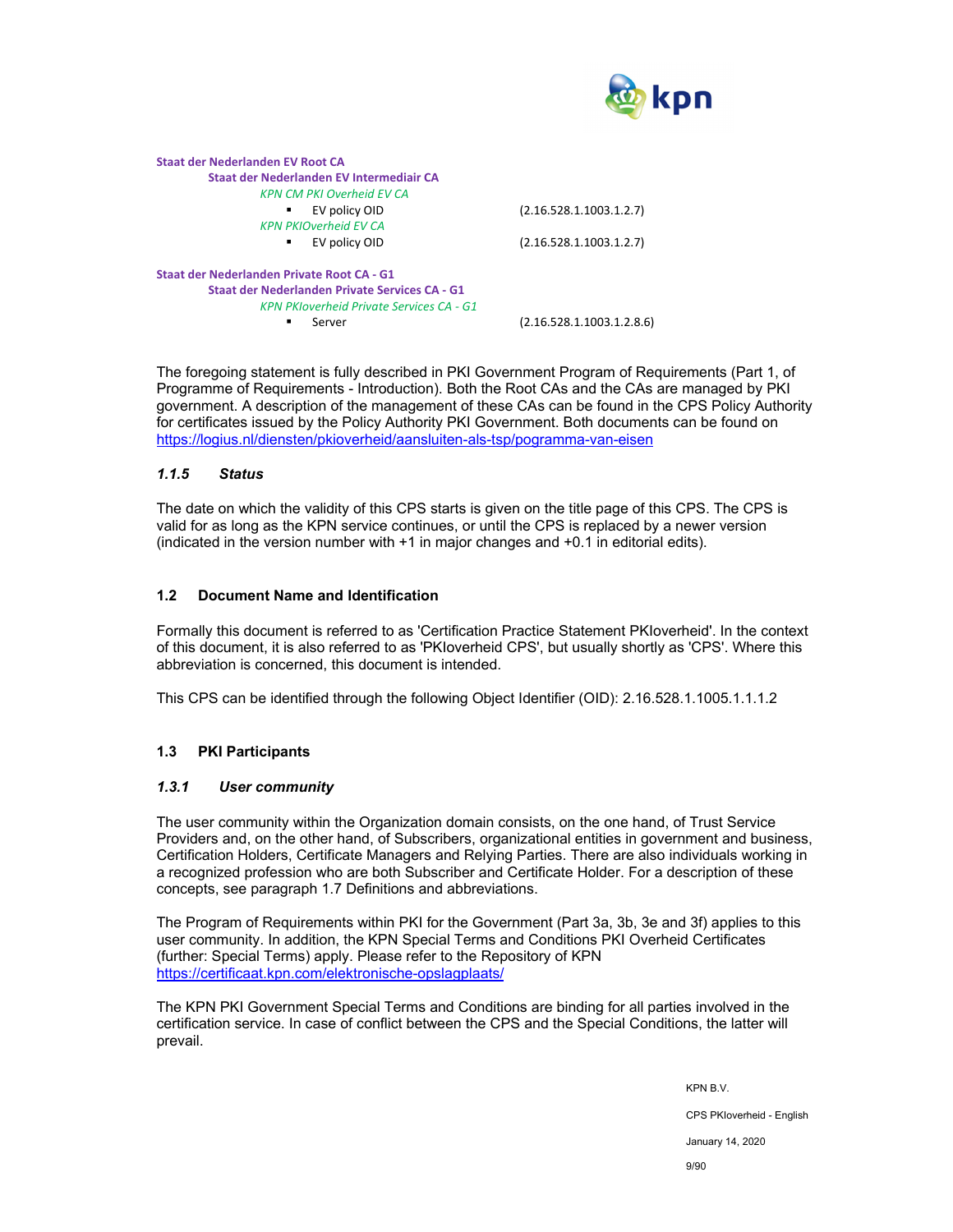

KPN conforms to the current version of the Baseline Requirements for Issuance and Management of Publicly-Trusted Certificates and the CA/Browser Forum Guidelines for Issuance and Management of Extended Validation Certificates as published at https://www.cabforum.org . Should there be an inconsistency between the PKI Government Program of Requirements and the relevant Baseline Requirements, which does not at least meet the minimum requirements described herein, this is to be determined by the PKI Policy Authority, then the stipulated in the Baseline Requirements prevails.

## *1.3.2 Other participants*

Cooperation with the Ministry of Security and Justice (dutch: Ministerie van Veiligheid en Justitie) KPN concluded a cooperation agreement on certification services with the Ministry of Security and Justice (further: the Ministry). Within that agreement, KPN outsourced the RA activities to the Ministry for applications for certificates, submitted by or on behalf of the Ministry. The Ministry has set up a RA office. In short, the Ministry has handled the certificate applications submitted by or on behalf of the Ministry. The Ministry received the applications, registered them, assessed the accuracy and completeness of the application and decided on the application. KPN continued to perform the CA operations, KPN produced the certificates, placed them on SSCD, if applicable, and sent the certificates to the Ministry. The Ministry took care of the issuance of certificates, including the identification of certificate managers and certificate holders. After notification of receipt of the SSCD at the RA office, KPN provided the shipment of inter alia the revocation data.

The Ministry has not extended this original cooperation agreement by the end of the agreement, June 8, 2015. Cooperation will continue in limited form. The services from June 8, 2015 are briefly described as follows.

- No new certificates will be issued anymore.
- All certificates issued under section 3A were revoked.
- This also applies to the Services Certificates (Group Certificates).
- The Server Certificates are / are not revoked.
- The revocation service and revocation status service will remain available.

Meanwhile, the last Server certificate expired in May 2018. So there are no more certificates active from this service. A CRL will still be published.

The last remnant of this service is the supervision of the Ministry from KPN on the retention obligation of the files. These must be kept for another 7 years after the expiry of the last certificate. This means a retention period up to and including May 2025.

The CPS for services provided by the Ministry, which up to and including version 4.29 as appendix 1 formed part of this CPS, has been removed with effect from the present version 5.0. The earlier versions of this CPS are still present in the archive.

#### Cooperation with Multi-Post Services B.V.

KPN has concluded a cooperation agreement on certificate services with Multi-Post Services B.V. (further: Multi-Post). Under that agreement, KPN has subcontracted out the following work to Multi-Post.

- Stock management of QSCDs / SUD's.
- Generating key pairs for the SSCDs / QSCDs and the insertion of keys in the SSCDs / SUD's.
- Generate activation and revocation code and print that data on a PIN mailer
- Archiving and personalizing QSCDs / SUD's;
- Hand over the QSCD's/SUD's and PINs to the distribution channel.

KPN B.V. CPS PKIoverheid - English January 14, 2020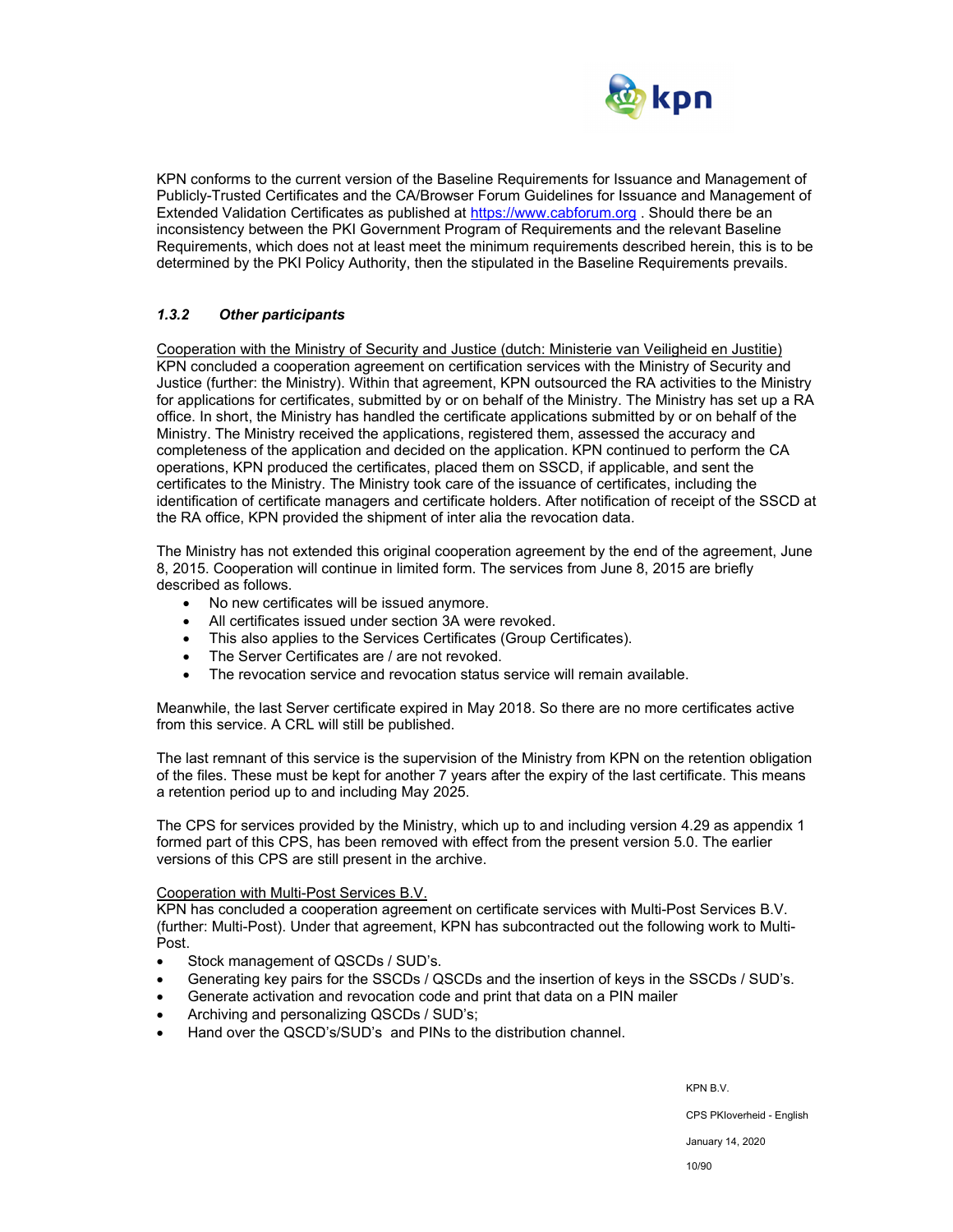

#### Cooperation with AMP Logistics B.V

KPN has signed a cooperation agreement on certificate services with AMP Logistics BV (further: AMP). Within that agreement, KPN subcontracts the identification of the Certificate Manager and Certificate Holder to AMP. Identification is done by an AMP employee at a time and place agreed on with the Certificate Manager.

#### Cooperation with Ubiqu Access B.V.

KPN has entered into a cooperation agreement with Ubiqu Access B.V. (hereafter: Ubiqu) regarding the certification services for the mobile smart card. Within this agreement, Ubiqu will provide amongst others the Authentication App and API with which the certificate holder has Sole control over his private key.

#### **1.4 Certificate usage**

The certificates issued by KPN are issued in accordance with the Program of Requirements (PoR) PKI Government (sections 3a, 3b and 3e).

#### *1.4.1 Appropriate Certificate Uses*

Personal and Professional certificates (PoR PKI Government part 3a)

Within the domain Organization (g2) and Organization Person (g3), Program of Requirements PKI Government part 3a, KPN issues three types of Certificates on behalf of Subscribers to Certificate Holders. These certificates each have their own function, each also has its own policy. These policies are uniquely identified by an OID. It concerns:

- 1. Signature Certificates
- 2. Authenticity Certificates
- 3. Confidentiality Certificates

Signature Certificates, also called Qualified Certificates, as described in the eIDAS regulation), and also called nonrepudiation certificates are intended to provide electronic documents with a qualified electronic signature [domain Government / Business OID 2.16.528.1.1003.1.2.2.2, domain Organization OID 2.16.528.1.1003.1.2.5.2]. This Qualified Electronic Signature, the Electronic Signature Based on a Qualified Certificate, and which has been created by a Qualified Signature Creation Device (QSCD), meets all legal requirements for a signature and has the same legal force as a handwritten signature for paper documents.

Authenticity certificates are intended to reliably identify and authenticate persons, organizations and resources by electronic means. This concerns both the identification of people and between people and resources [domain Government / Business 2.16.528.1.1003.1.2.2.1 OID, OID 2.16.528.1.1003.1.2.5.1 domain Organization]. Authenticity Certificates are not Qualified Certificates.

Confidentiality Certificates are intended to protect the confidentiality of data exchanged and / or stored in electronic form. This concerns both the exchange of information between people and between people and automated means [domain Government / Business 2.16.528.1.1003.1.2.2.3 OID, domain Organization OID 2.16.528.1.1003.1.2.5.3].

Confidentiality Certificates are not Qualified Certificates.

These 3 types of certificates are issued as Certificates for persons with a recognized profession (dutch:"beroepsgebonden certificaten") and as Personal Certificates (Actually Organizational, as a distinction to the recognized profession certificates) on one of the following data media: Smartcard and USB token. In addition, these certificates can be requested as Mobile certificates, however, no confidentiality certificate will be received. For definitions see 1.11 Definitions and abbreviations.

KPN B.V.

CPS PKIoverheid - English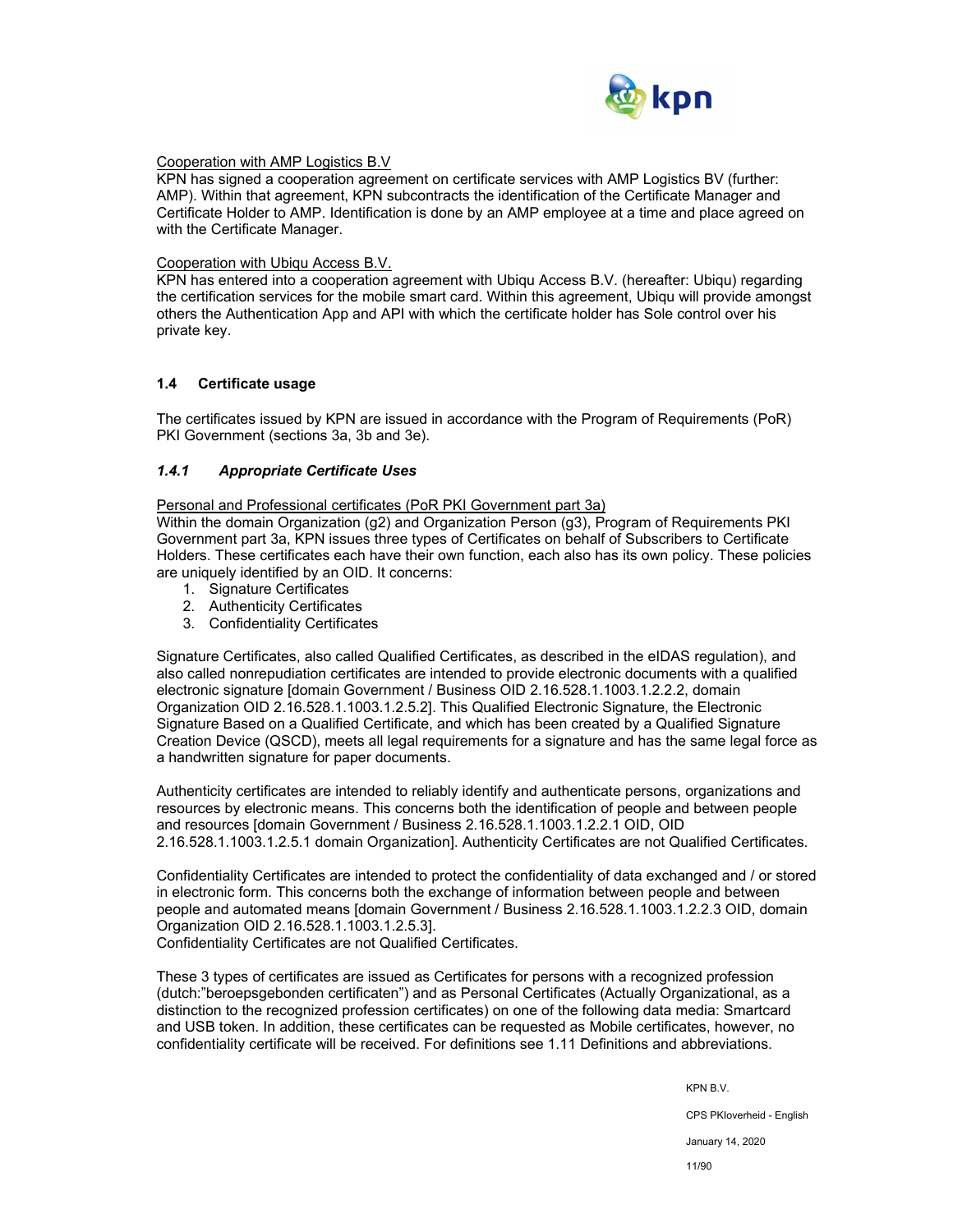

## Group certificates (PoR PKI Government part 3b)

Within the domain of Government / Companies (g1) and Organization (g2), PoR PKIoverheid part 3b, KPN issues two types of certificates to Subscribers. These certificates each have their own function, also have their own policy. This policy is uniquely identified by an OID. It concerns:

- 1. Authenticity Certificates;
- 2. Confidentiality Certificates;

Authenticity Certificates are intended to reliably identify and authenticate a service as belonging to the organizational entity that is responsible for the service by electronic means [Public domain / Business OID 2.16.528.1.1003.1.2.2.4, domain organization OID 2.16. 528.1.1003.1.2.5.4].

Confidentiality Certificates are designed to protect the confidentiality of information exchanged in electronic form [domain Government / Business OID 2.16.528.1.1003.1.2.2.5, domain Organization OID 2.16.528.1.1003.1.2.5.5].

These 2 types of certificates, together with the Server Certificates, are issued as Service Certificates. The Authenticity Certificate and Confidentiality Certificate together are called the Group Certificate. For definitions see 1.11 Definitions and abbreviations.

#### (Standard) server certificates (PoR PKI Government part 3e)

Within the domain of Government / Business (g1) and Organization (g2), PoR PKIoverheid part 3e, KPN also issues server certificates to Subscribers. These certificates have their own function, also have their own policy. This policy is uniquely identified by an OID.

Server certificates are intended for use, where the confidentiality key is not used to encrypt the data but only aims to encrypt the connection between a particular client and a server [domain Government / Business OID 2.16.528.1.1003.1.2.2.6 , Domain Organization OID 2.16.528.1.1003.1.2.5.6]. This server must belong to the organizational entity named as the Subscriber in the certificate.

The Server Certificates, together with Group Certificates, are called the Services Certificates. For definitions see Definitions and abbreviations

#### Extended Validation server certificates (PoR PKIoverheid part 3f)

Within PKIoverheid Extended Validation, EXTENDED VALIDATION certificates are used to secure a connection between a particular client and a server by means of the TLS/SSL protocol. The PKIoverheid EV certificates can be recognised by the specific unique PKIoverheid EV Policy Object Identifier (OID) 2.16.528.1.1003.1.2.7. This OID refers to the CP PoR part 3f and appears in the Certificate Policies field of the Certificate Staat der Nederlanden EV Intermediair CA (State of the Netherlands EV Intermediate CA), the EV CSP CA certificates and the end user EXTENDED VALIDATION certificates.

#### Private Services (PoR PKIoverheid part 3h)

The Private Services Server certificates issued by KPN are issued in accordance with the PKIoverheid Program of Requirements (part 3h).

Within PKIoverheid Private Services, Private Services Server certificates are used to secure a connection between a particular client and a server via the TLS/SSL protocol. The PKIoverheid Private Services certificates are identified by the specific unique PKIoverheid Private Services Policy Object Identifier (OID) 2.16.528.1.1003.1.2.8.6. This OID refers to the CP PoR part 3h and is listed in the Certificate Policy (certificatePolicies) field of the State of the Netherlands Private Services CA certificate, the KPN PKIoverheid Private Services CA certificates and the end user Private Services Private Services Server certificates.

KPN B.V.

CPS PKIoverheid - English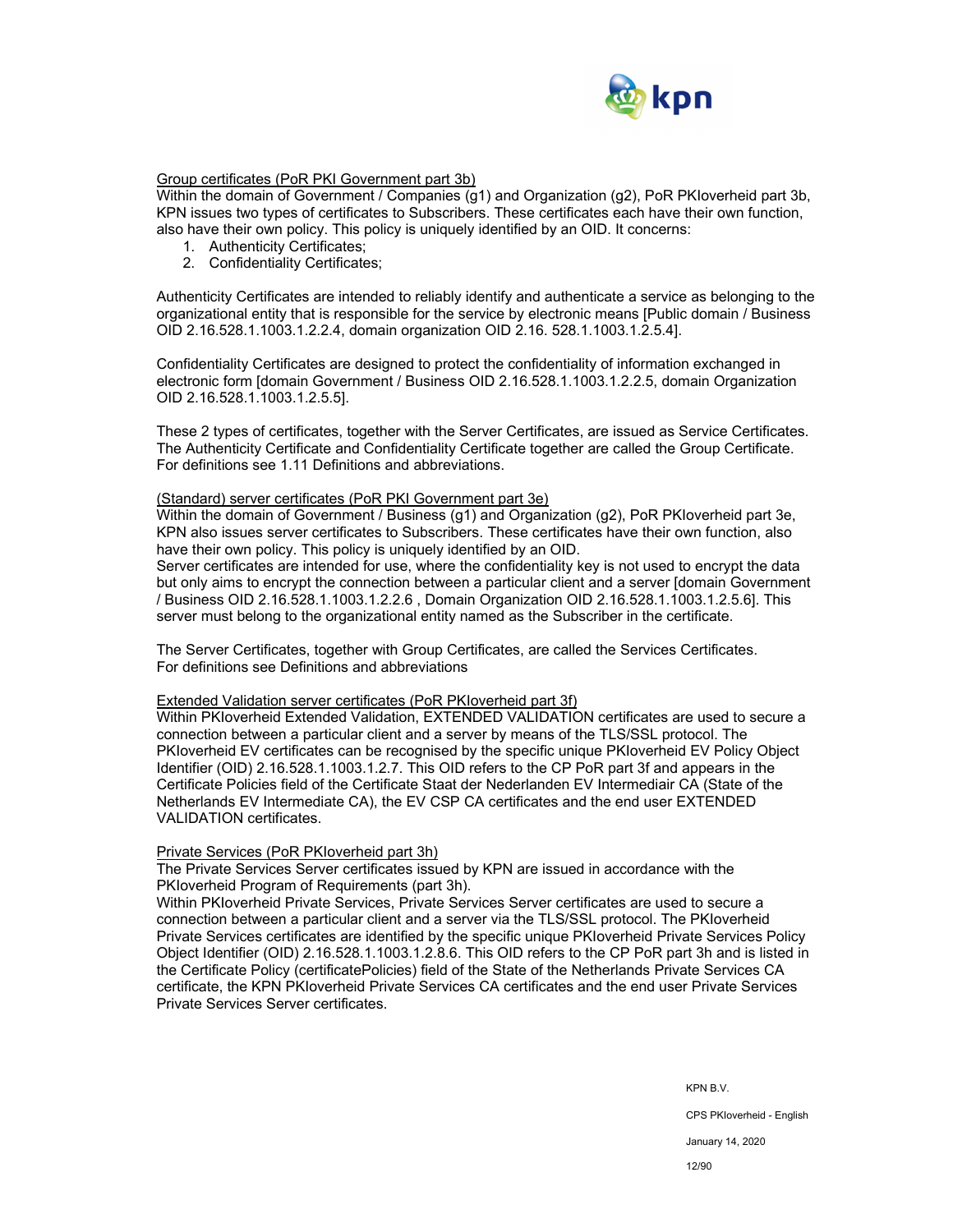

The "Staat der Nederlanden" (State of the Netherlands) Private Root CA - G1 is NOT publicly trusted by browsers and other applications.

KPN issues Private Server Certificates under the 'State of the Netherlands Private Root CA - G1'. This root certificate is part of the central part of the hierarchy of the PKI for the government. The root certificate is the anchor point for trust in electronic transactions within a closed user group. Trust is derived from the fact that this root certificate was issued by the State of the Netherlands and published in the Netherlands Government Gazette (Staatscourant). All participating parties must install and trust this certificate manually. Therefore, Private server certificates are intended for application in private user groups as opposed to publicly trusted server certificates where the master certificate is automatically trusted by the important operating systems (such as Windows, Mac OS, Linux, Android and iOS) and browsers (e.g. Mozilla FireFox).

#### *1.4.2 Prohibited Certificate Uses*

Certificates issued under this CPS may not be used other than as described in this CPS.

#### **1.5 Policy Administration**

#### *1.5.1 Organisation Administering the Document*

The KPN CPS is managed by a dedicated Policy Management Authority (PMA):

#### *1.5.2 Contact Person*

Information regarding this CPS and comments can be directed to:

KPN Security Attn. Policy Management Authority PO Box 9105 7300 HN Apeldoorn pkio.servicedesk@kpn.com

To notify KPN of a service outage or report a suspected private key compromise, certificate misuse, or other types of fraud, compromise, misuse, inappropriate conduct, or any other matter related to certificates, please contact:

pkio.servicedesk@kpn.com

To request an urgent certificate revocation outside office hours (Mon-Fri, 9h-17h), please contact the servicedesk:

+31 88 – 661 06 21 (only for a revocation request)

esd.cic@kpn.com

For the revocation you need the following information:

- Common name
- Subject serial number
- Challenge phrase as received by the cardholder
- E-mail address of the cardholder

CPS PKIoverheid - English

January 14, 2020

13/90

KPN B.V.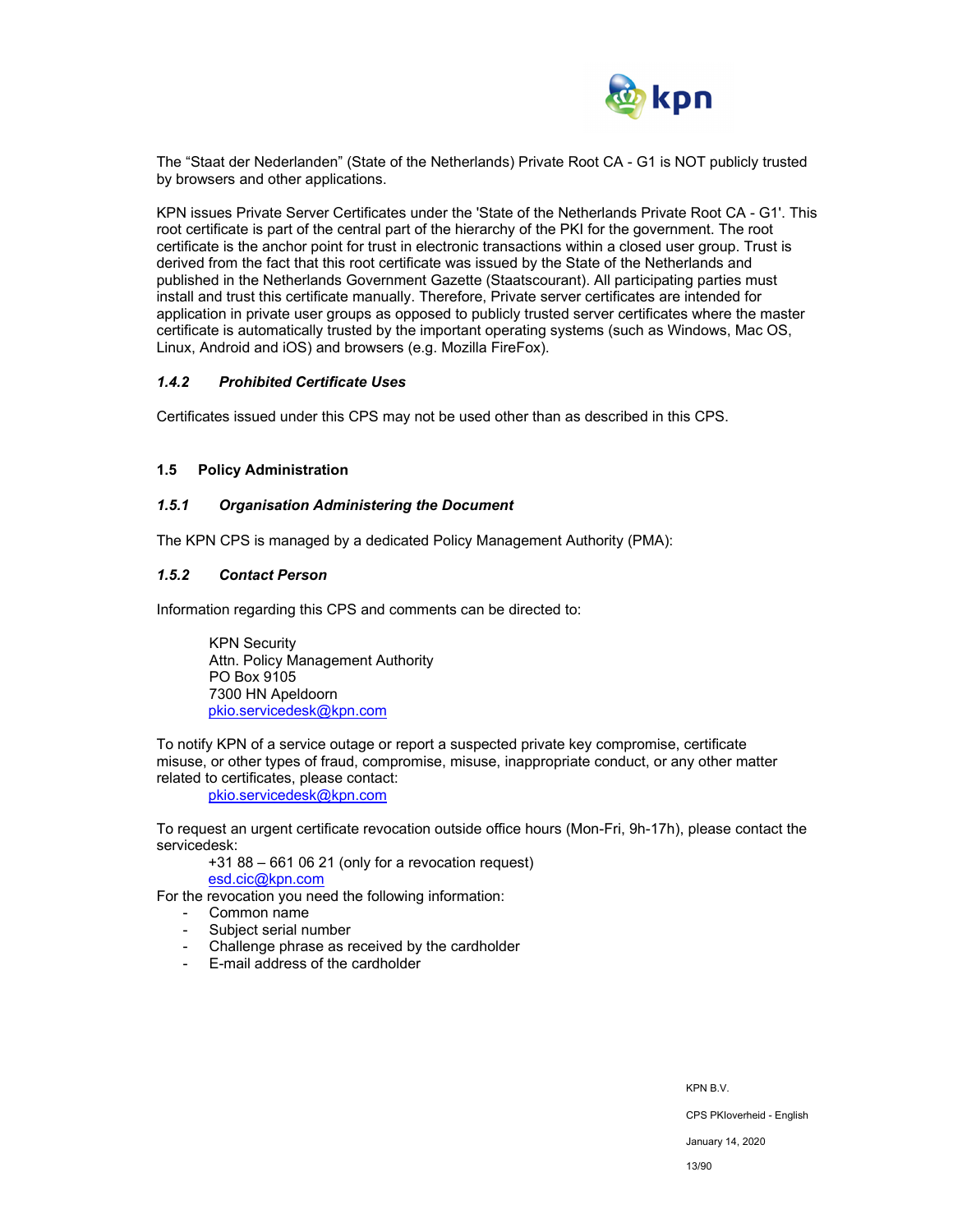

## *1.5.3 Person Determining CPS suitability for the policy*

The determination of the suitability of the CPS is part of the CPS approval process (see 1.5.4) of the PMA and is part of the assessment by the independent auditor (see 8).

## *1.5.4 CPS Approval*

Changes to the KPN CPS are approved by the PMA, after consultation with the relevant stakeholders. Once approved, this document will be published in the Repository. (dutch: Elektronische opslagplaats) on https://certificaat.kpn.com/support/downloads/repository

As required by the Baseline Requirements, the CPS is reviewed at least once a year and given a higher version number.

## **1.6 Definitions and Acronyms**

For an overview of the definitions and acronyms used, refer to Annexes 1 and 2, respectively.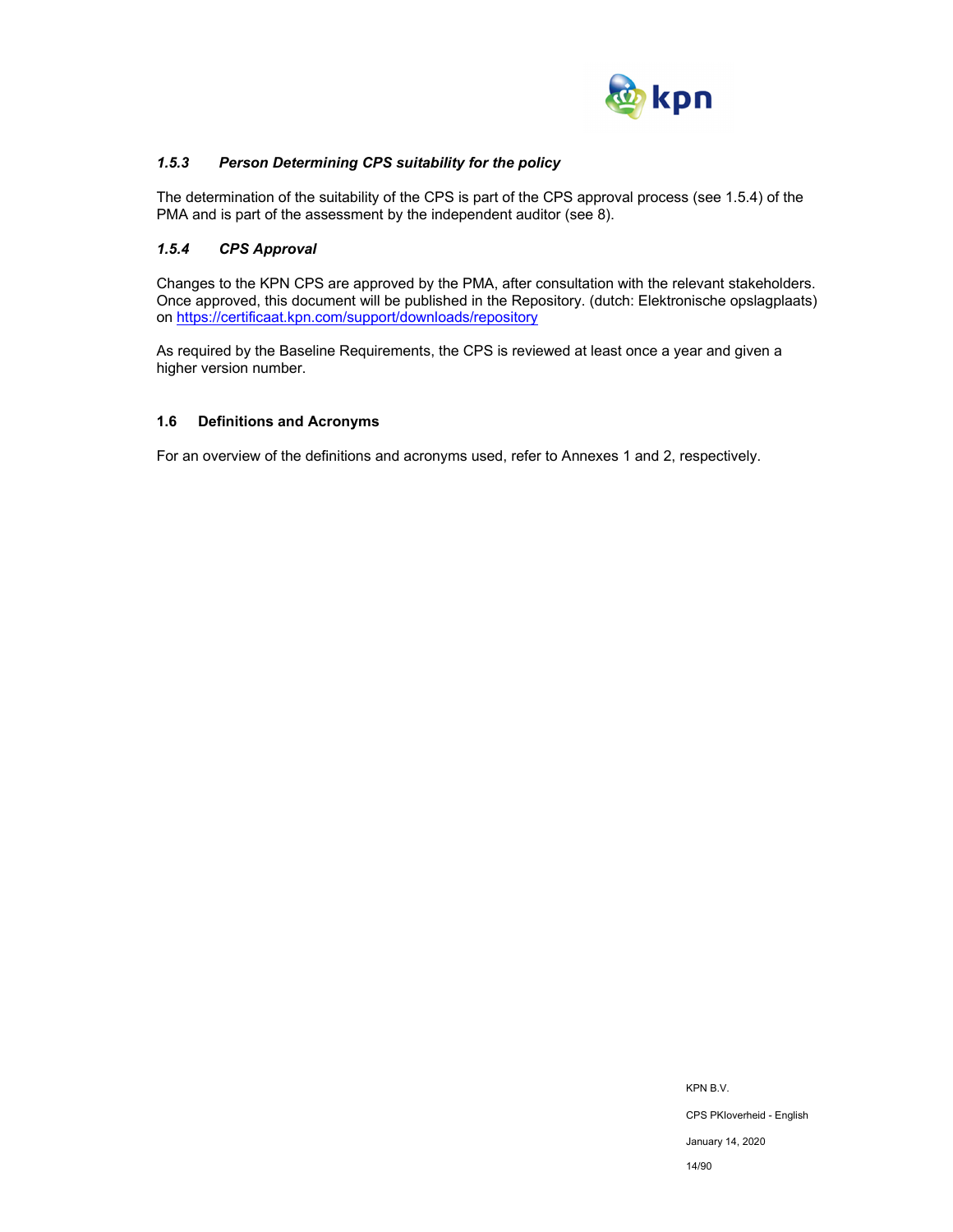

## **2 PUBLICATION AND REPOSITORY RESPONSIBILITIES**

## **2.1 Repository**

KPN ensures the availability of relevant information in the Repository https://certificaat.kpn.com/elektronische-opslagplaats/repository

## **2.2 Publication of certification information**

#### *2.2.1 Publication of CSP information*

At least the following online is available through the Repository:

- 1. Root certificate;
- 2. Certificate status information;
	- a. In the CRL;
	- b. In the Directory Service (see 7);
	- c. Using OCSP;
- 3. Special Conditions;
- 4. CPS;
- 5. Certificate Policy Domains Government / Business (g1), Organization (g2) and Organization Person (g3) Certificate
- 6. Policy authenticiteit- and confidentiality certificates Services Organization (g3) Annex CP Domains Government / Companies (g1) and Organization (g2); Certificate Policy Server Certificate - Domain Services Organization (g3) Annex CP Domains Government / Companies (g1) and Organization (g2)
- 7. Directory Service;
- 8. Copies of the (full) ETSI EN 319 411- 1 and ETSI EN 319 411-2 certificates of KPN and ETSI EN 319 411- 1 and ETSI EN 319 411-2 partial certificates acquired by KPN on behalf of and together with other Trust Service Provider's.

## *2.2.2 Publication of the Certificate*

Certificates are published using a Directory Service. Through the Directory Service, the Certificate may be consulted by Subscribers, Certificate Managers, Certificate Holders and Relying Parties.

The Directory Service is adequately protected from manipulation and is accessible online. Information regarding the revocation status is available twenty-four hours a day and seven days a week.

The ETSI EN 319 411-2 and ETSI EN 319 411-1 certificates of KPN BV, together with ETSI EN 319 411-2 and ETSI EN 319 411-1 partial certificates, are published in the repository. The relevant certificates indicate that KPN BV complies with ETSI EN 319 411-2 Policy and security requirements for Trust Service Providers issuing certificates; Part 2: Policy requirements for certification authorities issuing qualified certificates and ETSI EN 319 411-1 Electronic Signatures and Infrastructures (ESI); Policy and security requirements for Trust Service Providers issuing certificates; Part 1: General requirements and thus meeting the requirements of The European eIDAS. The audit reports relating to KPN BV's normative references are not stored in the Repository as a result of its security policy.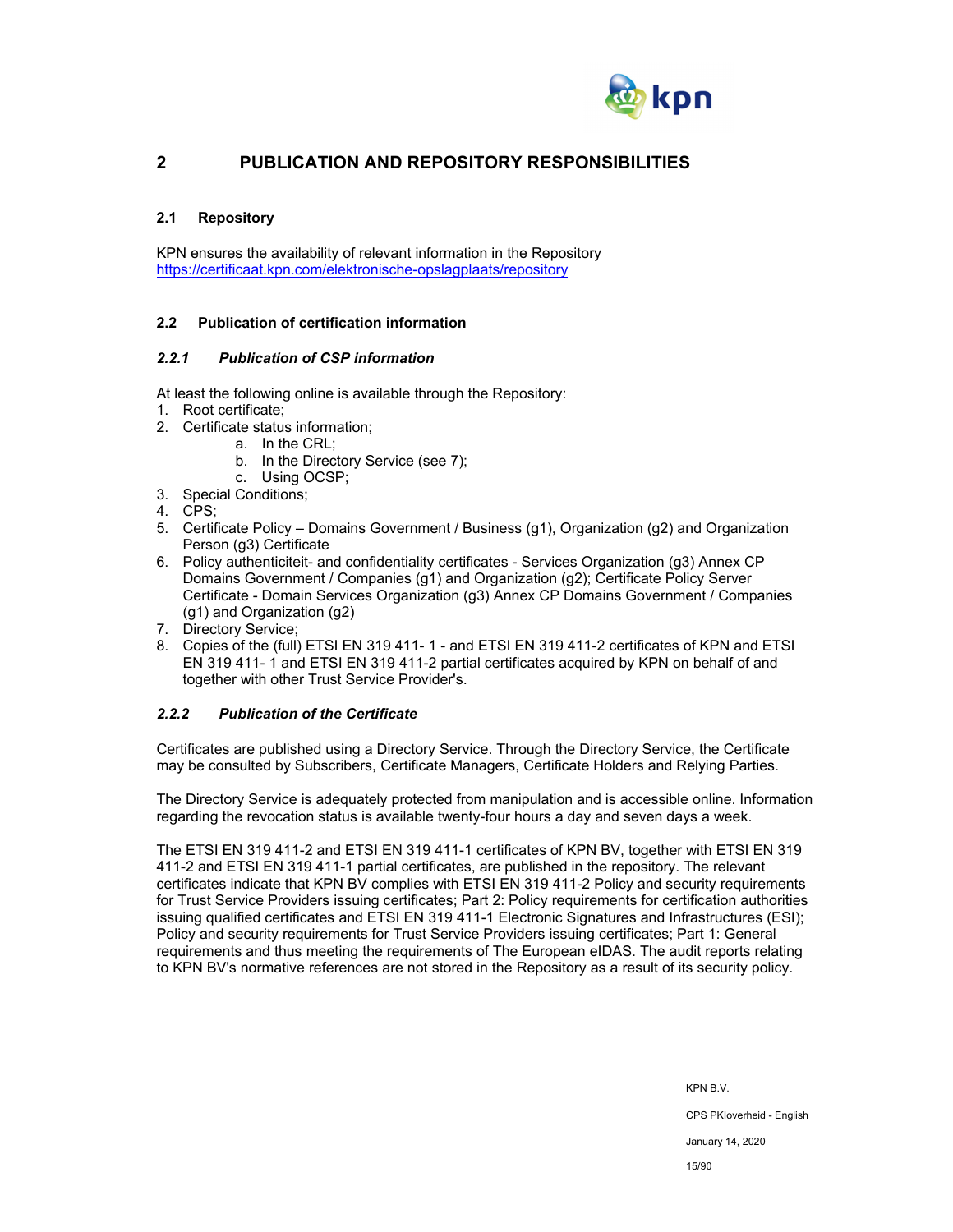

## **2.3 Frequency of publication**

Changes to CSP information shall be published, except as set out in this section, at the time of their occurrence or as soon as possible thereafter and subject to the applicable provisions. See, for example, paragraph 9.12 Changes.

The publication of Certificates takes place immediately after production. The CRL's are renewed every 60 minutes.

#### **2.4 Access to published information**

Information in the Repository is public in nature and freely accessible. The Repository can be consulted twenty-four hours a day and seven days a week. The Repository is protected against unauthorized changes.

For the occurrence of system failure or other factors that negatively affect the availability of the Repository, an appropriate set of continuity measures has been implemented to ensure that the CRL is reachable again within 4 hours and the remaining parts of the repository within 24 hours. An example of such a measure is to have realized a disaster recovery location and -scenario in combination with the regular testing of its functionality.

KPN is not responsible for the unavailability of the Repository due to circumstances where KPN cannot be held responsible.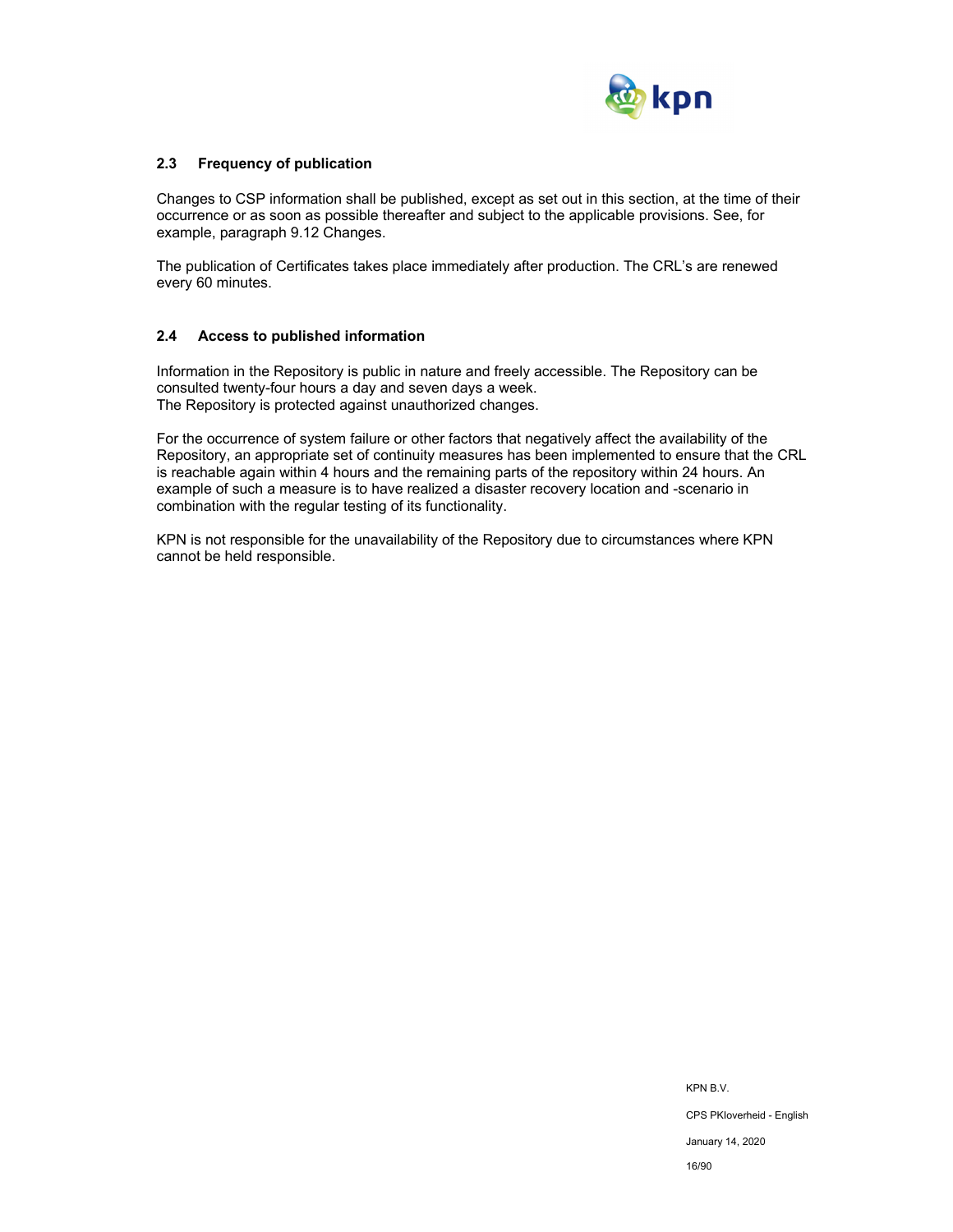

## **3 Identification and authentication**

This section describes how the identification and authentication of certificate applicants takes place during the initial registration process and the criteria that KPN uses regarding the naming.

## **3.1 Naming**

## *3.1.1 Types of names*

The names used in **Personal and Professional Certificates** comply with the X.501 name recommendation. The names consist of the following parts:

| <b>Attribute</b>        | Value                                         |
|-------------------------|-----------------------------------------------|
| Country (C)             | NL                                            |
| Organization (O)        | Name of the subscriber                        |
| Common Name (CN)        | full name of the Certificate holder           |
| Subjectserienummer (SN) | Subjectserialnumber of the Certificate holder |

The names used in **Server certificates and Group certificates** comply with the X.501 name recommendation. The names consist of the following parts:

| <b>Attribute</b>         | Value                                                        |
|--------------------------|--------------------------------------------------------------|
| Country (C)              | NL.                                                          |
| Organization (O)         | Name of the subscriber                                       |
| Common Name (CN)         | (group) roll name of the Certificate holder<br>(server) FQDN |
| State or Province (S)    | Province where the Subscriber is located                     |
| Locality (L)             | Place where the Subscriber is located                        |
| Optional:                |                                                              |
| Organizational Unit (OU) | Department of the subscribers' organization                  |

The names used in Extended validation Server certificates comply with the X.501 name recommendation. The names consist of the following parts:

| <b>Attribute</b>        | <b>Value</b>                                                                                              |
|-------------------------|-----------------------------------------------------------------------------------------------------------|
| Subject                 | Certificate                                                                                               |
| <b>BusinessCategory</b> | Must contain either:<br><b>Private Organization</b><br><b>Government Entity</b><br><b>Business Entity</b> |

KPN B.V.

CPS PKIoverheid - English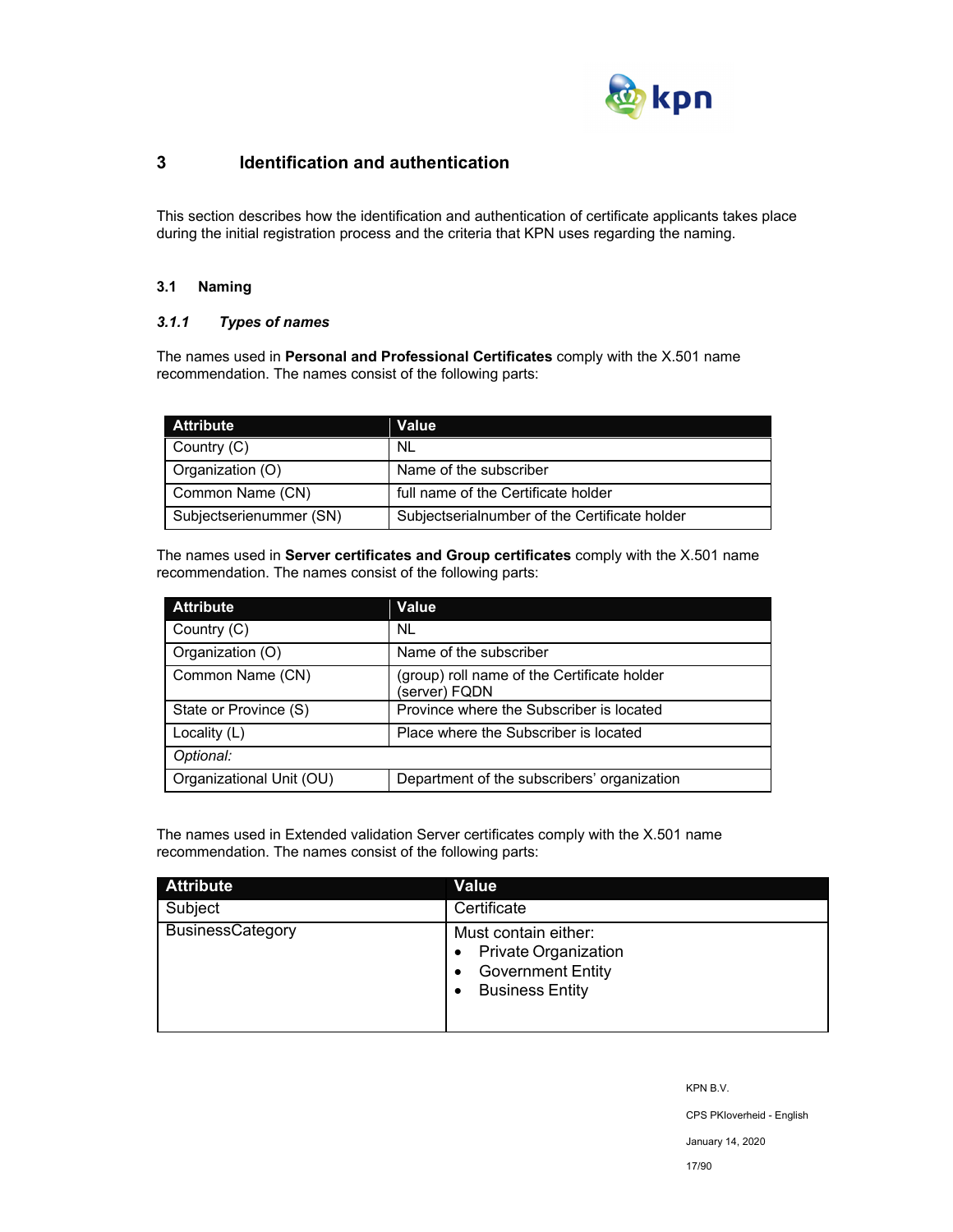

| Common Name (CN)                                | <b>FODN</b>                                 |
|-------------------------------------------------|---------------------------------------------|
| CountryName (C)                                 | NL                                          |
| Organization (O)                                | Name of the subscriber                      |
| State or Province (S)                           | Province where the subscriber is located    |
| Locality (L)                                    | Place where the Subscriber is located       |
| SerialNumber                                    | Number Chamber of Commerce                  |
| PublicKeyInfo                                   | <b>Public Key</b>                           |
| <b>Optional:</b>                                |                                             |
| Organizational UnitName (OU)                    | Department of the subscribers' organization |
| <b>StreetAddress</b>                            | Address where the Subscriber is located     |
| PostalCode                                      | Postal code where the Subscriber is located |
| JurisdictionOfIncorporationCountryName<br>(Jur) | <b>NL</b>                                   |

The names used in **Private Services Server** certificates comply with the X.501 name standard. The names consist of the following parts:

| <b>Attribute</b>                                | Value                                       |  |
|-------------------------------------------------|---------------------------------------------|--|
| Subject                                         | Certificaat                                 |  |
| <b>BusinessCategory</b>                         | Must contain either:                        |  |
|                                                 | <b>Private Organization</b>                 |  |
|                                                 | <b>Government Entity</b>                    |  |
|                                                 | <b>Business Entity</b>                      |  |
| Common Name (CN)                                | FQDN                                        |  |
| CountryName (C)                                 | <b>NL</b>                                   |  |
| Organization (O)                                | Name of the subscriber                      |  |
| State or Province (S)                           | Province where the subscriber is located    |  |
| Locality $(L)$                                  | Place where the Subscriber is located       |  |
| SerialNumber                                    | Number Chamber of Commerce                  |  |
| PublicKeyInfo                                   | Public Key                                  |  |
| <b>Optional:</b>                                |                                             |  |
| Organizational UnitName (OU)                    | Department of the subscribers' organization |  |
| <b>StreetAddress</b>                            | Address where the Subscriber is located     |  |
| PostalCode                                      | Postal code where the Subscriber is located |  |
| JurisdictionOfIncorporationCountryName<br>(Jur) | <b>NL</b>                                   |  |

## *3.1.2 Need for names to be meaningful*

No further stipulations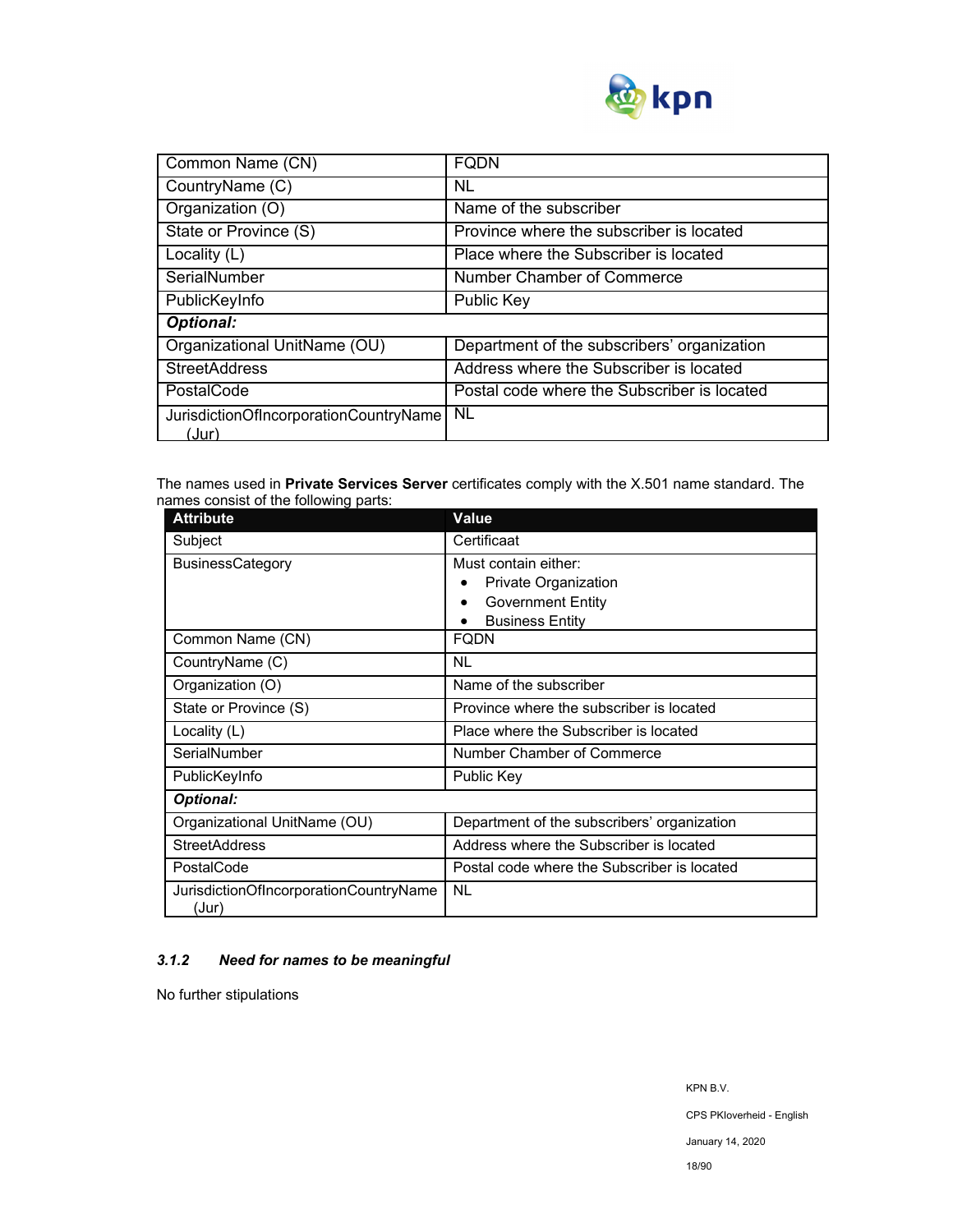

## *3.1.3 Anonymity or pseudonymity of subscribers*

The use of pseudonyms is not allowed within the PKI government.

## *3.1.4 Rules for interpreting various name forms*

Names of persons included in the Certificate meet the requirements as stated in the Program of Requirements, Part 3a Certificate Policy - Domain Government / Business and Organization, ANNEX A Profiles and Certificate Status Information.

All names are, in principle, exactly copied from the presented identification documents. The However, the name data may contain special characters that are not part of the standard character set conforming to ISO8859-1 (Latin-1). If the name contains special characters which are no part of this character set, KPN will perform a transition. KPN reserves the right to change the requested name upon registration if this is legally or technically necessary.

## *3.1.5 Uniqueness of names*

The names used identify the Certificate Holder in a unique way. Uniqueness of names within the X.501 name space is the starting point.

KPN ensures the uniqueness of the 'subjectaltname' field. This means that the distinguishing name used in an issued certificate can never be assigned to another subject. This is done by including a unique subject serial number in that field.

For personal certificates and group certificates, KPN generates a number for this purpose. In case of a (Extended Validation) Server Certificate, the CSR number is used for this purpose.

In specific cases, if explicit agreements have been made, a specific number may be added to this subject number.

In cases where parties disagree with the use of names, KPN decides after considering the interests concerned, insofar as this is not provided by mandatory Dutch law or other applicable regulations.

## *3.1.6 Recognition, authentication, and role of trademarks*

Subscribers bear full responsibility for any legal consequences of using the name provided by them.

The name of an organizational entity as mentioned in the extract of a recognized registry, or in the law or decision by which the organizational entity is established, is used in the Certificate.

KPN is not required to investigate possible infringements of trademarks arising from the use of a name that is part of the data contained in the Certificate.

KPN has the right to make changes to name attributes when it appears to be in violation of a trademark or other intellectual property rights.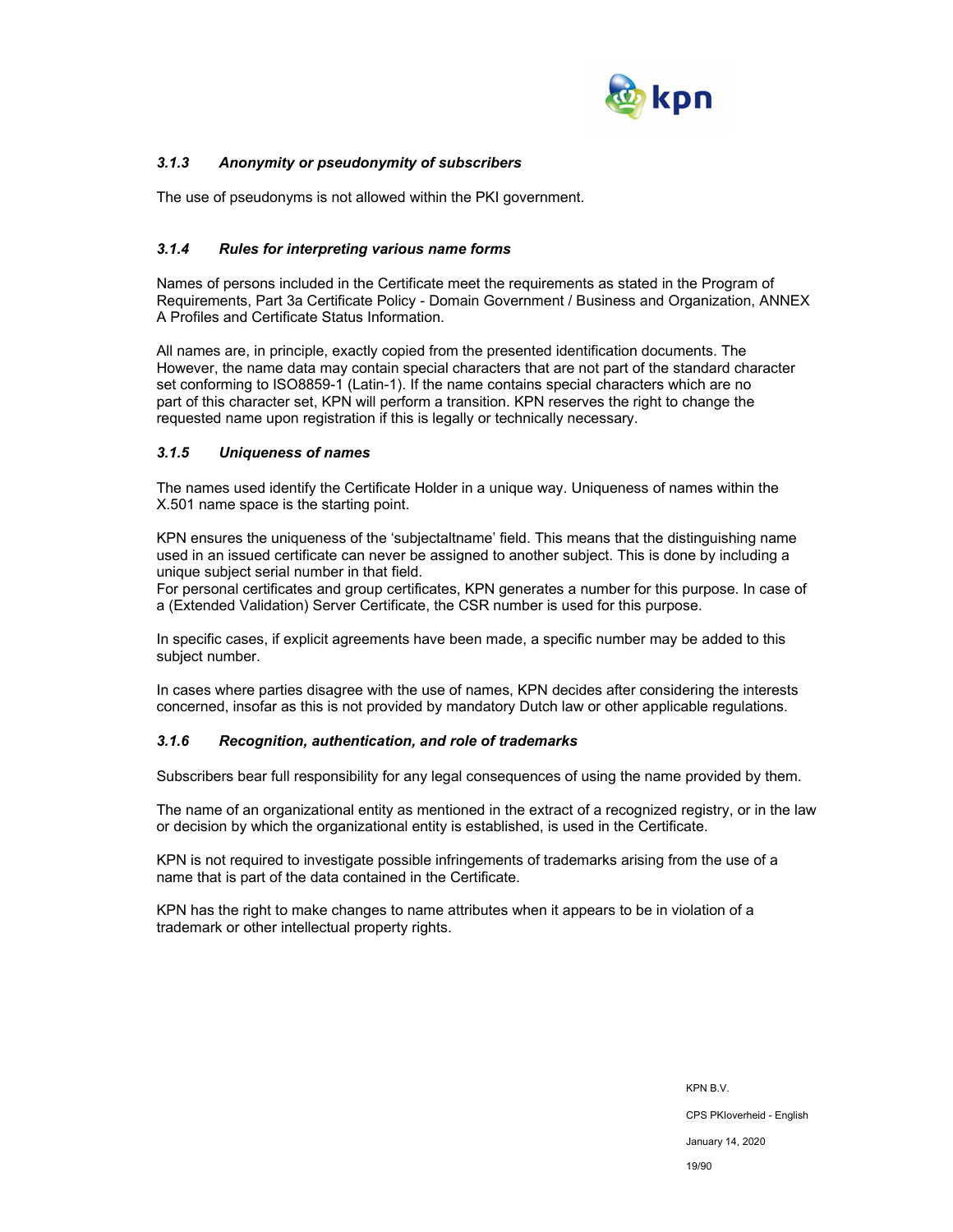

## **3.2 Initial identity validation**

#### *3.2.1 Method to prove possession of private key*

The key pair, whose Public Key is Certified, is created by KPN.

However, this does not apply to the (Extended Validation) Server Certificate. The server certificate key pair is created by or on behalf of the Subscriber in the Subscriber's Secure Environment and entered on the (HTTPS) website of KPN. To ensure that that has indeed happened, the Subscriber must sign for this on the Certificate Request form for the Server Certificate.

See Further 3.2.3.3 (Extended Validation) Server Certificates Authentication and 6.2.11 Requirements for Secure Resources for Storage and Use of Certificates.

#### *3.2.2 Authentication of organization identity (Subscriber authentication)*

If an organization wishes to become a subscriber of KPN, it is necessary to complete the web form PKI Overheid Subscriber Registration. This form contains an extensive explanation. With this form the Subscriber must send along several supporting documents.

The information requested is:

- The Chamber of Commerce number
- Name of the subscriber. The Subscriber may, if desired, use a trade name, provided that it is registered;
- Subscriber contact information:
- Name and function of his authorized representative;
- Billing data;
- Data of the contact to be authorized, such as name and contact details.

The PKIoverheid Subscriber Registration form must be signed by the Subscriber's Authorized Representative. With this signature the Authorized Representative declares:

- to have filled in the Subscriber Registration application completely and truthfully,
- agreeing to the Special Conditions and
- that the contact person (s) listed on the form are authorized, trusted and knowledgeable in the area, may apply on behalf of the Subscriber for certificates in order to install, administer and, if necessary, revoke.

The signature must be a valid signature, so it must be a handwritten or qualified electronic signature. The electronic signature must comply with REGULATION (EU) No. 910/2014 OF THE EUROPEAN PARLIAMENT (eIDAS). If the electronic signing is on behalf of an organization (Subscriber), the Qualified Certificate with which the electronic signature is created must also be issued to the Certificate Holder on behalf of the same Subscriber within the Government / Business and Organization PKI Government domain.

The term "Subscriber" is used below. If a Subscriber is to perform an activity, the contact person generally acts on behalf of the Subscriber. However, this is not explicitly indicated. The proofs that must be submitted at the same time as the form are:

 copy of the identity of the Authorized Representative that meets the requirements of the Law on Identification Act (hereafter Wid) the Authorized Representative foresees the application of a handwritten signature;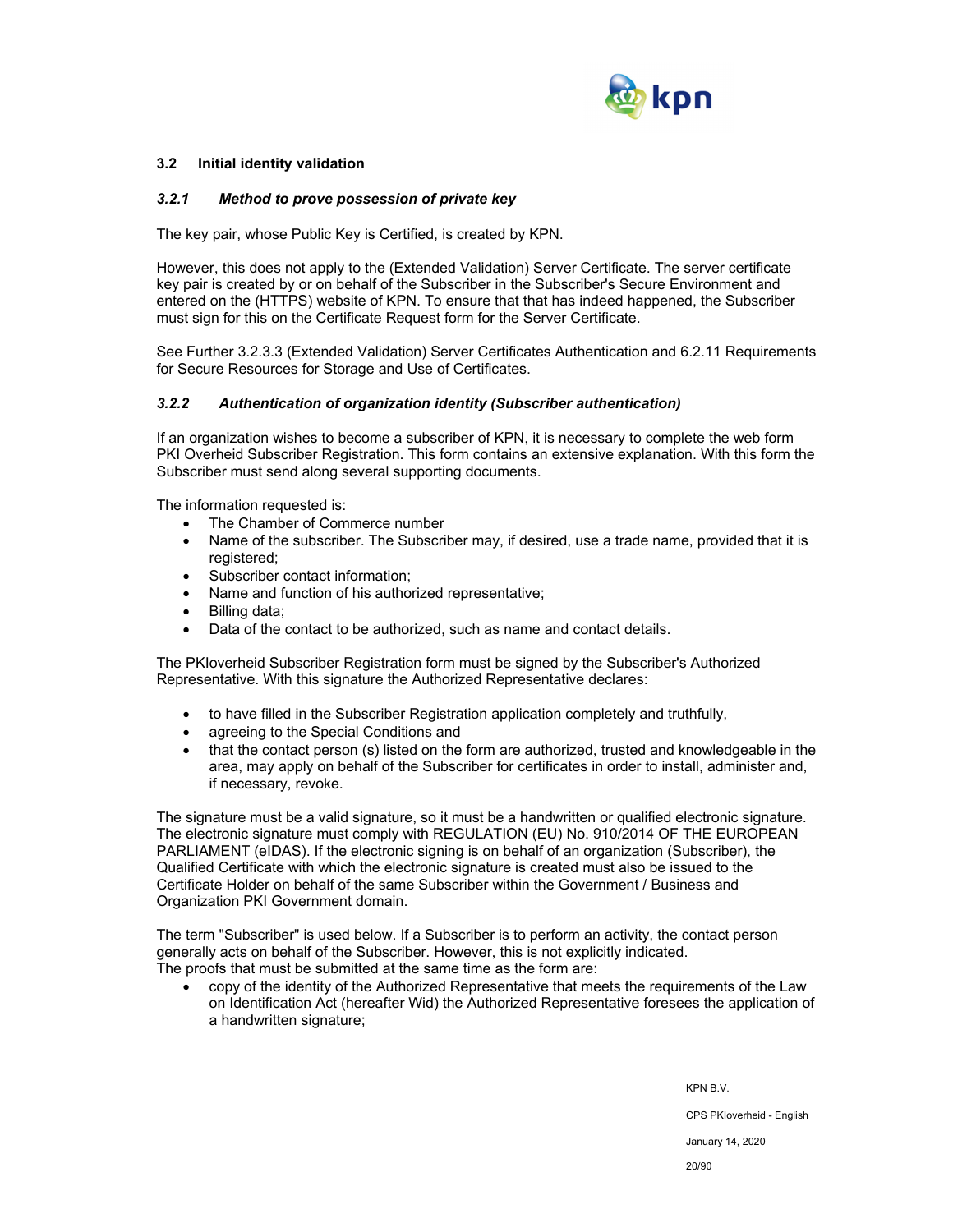

 copy of the identity of each contact that is authorized on the form. This ID must also meet the requirements of the Wid.

If KPN is unable to find evidence of the Competent Representative's competence, it will be requested during the processing of the application to provide that evidence.

For municipalities that arise in the context of a municipal reorganization, but at the time of the application for becoming subscriber not yet formally exist, it is now also possible to apply for a subscription. These (new) municipalities must demonstrate that they will exist on a particular date. For example, by sending a copy of the law in which the relevant municipal reorganization has been arranged. These municipalities may request (Extended Validation) Server Certificates after approval of the subscriber application. Upon approval of the license application, the requested certificates will be issued under the restrictive condition that the (Extended Validation) Server Certificates will only be used on or after the date of the (new) municipality formally starts to exist.

If a practitioner of a recognized Profession wishes to become a subscriber of KPN, he / she must fill in the appropriate web form Request PKI government recognized profession Certificates (dutch: webformulier Aanvraag PKIoverheid Beroepsgebonden Certificates). In this form, the application of a Subscription and Certificates has been merged into one form. This is because Subscriber and Certificate holder are one and the same person. This web form is available when you start the application via https://certificaat.kpn.com/pkioverheidcertificaten/beroepscertificaten. This form contains an extensive explanation.

The above does not apply to those recognized professions as mentioned in the Act of 11 November 1993, governing occupations in the field of individual healthcare.

The information requested for the subscriber registration is:

- the name of the subscriber:
- contact details.

The application for a PKI government Recognized Profession Certificate must be signed by the Subscriber. By signing, the Subscriber confirms that the certificate request was completed correctly. fully and truthfully, and that the subscriber agrees to the KPN Special Terms.

The signature must be a valid signature, so it must be a handwritten or electronic signature. The electronic signature must comply with Regulation (EU) No. 910/2014 OF THE EUROPEAN PARLIAMENT (eIDAS)

The application for a PKI government Recognized Profession Certificate shall provide proof that the certificate holder is authorized to exercise the Recognized Profession. This evidence must be authentic. As authentic evidence to exert a Recognized Profession is only Considered:

- either a valid certificate of registration in an approved (profession) register where disciplinary actions are legally regulated;
- or a valid nomination by the Minister;
- or a valid (e.g., a license) compliance with the legal requirements for exercising the profession.

A validate a certificate means that certificate has not expired or (provisionally) revoked. For a limited number of professional groups (notaries and bailiffs) KPN itself will check the registers maintained by the professional groups in question.

In Addition, the application for PKI government Recognized Profession Certificates shall be accompanied by a copy of the ID of the Certificate holder. This identification must meet the requirements of the Wid (Dutch law concerning Identification). The identification is used to compare the data of the certificate with the details of the evidence for exercising the Recognized Profession. It

> KPN B.V. CPS PKIoverheid - English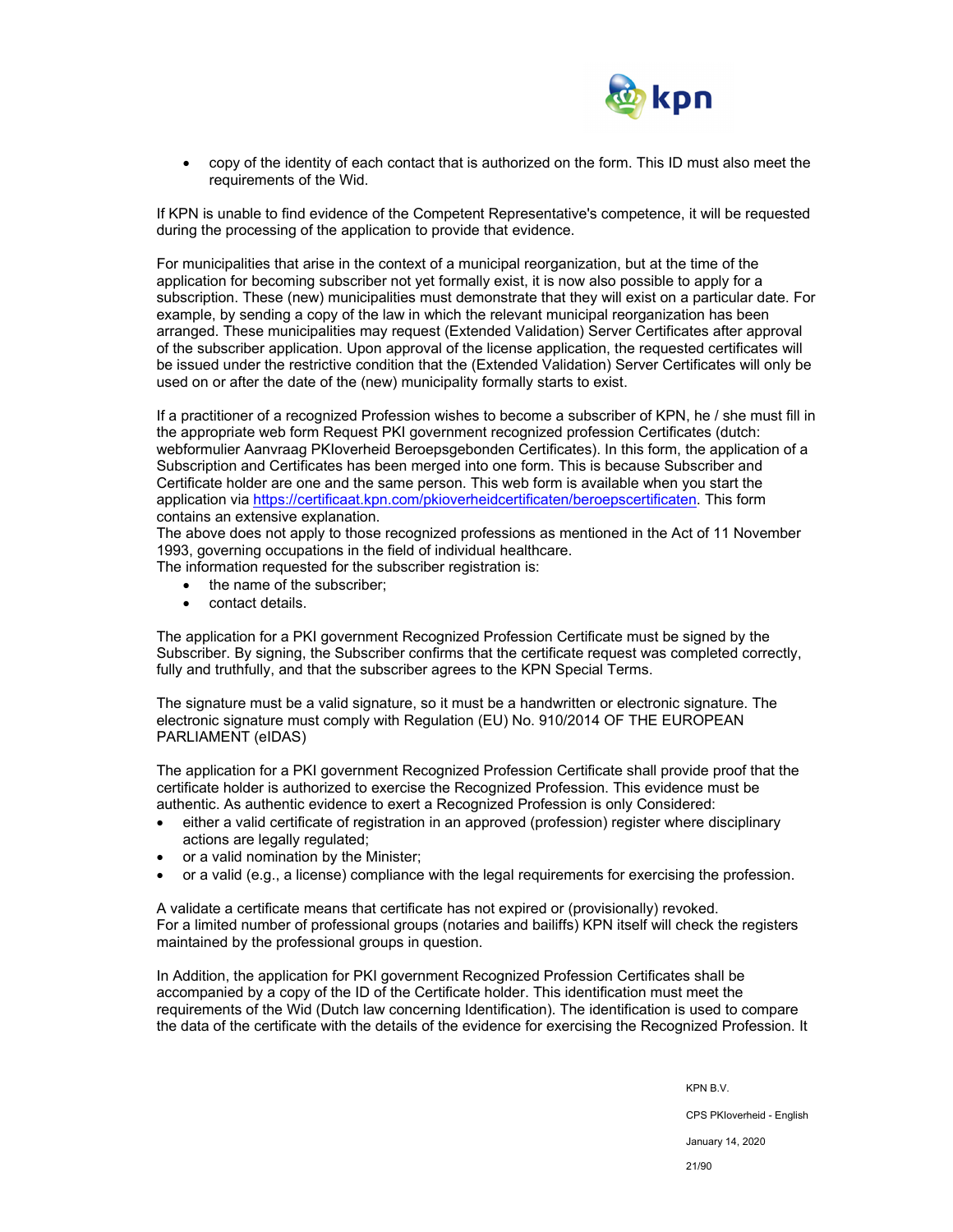

also will be used to compare the signature on the application with the signature on the ID. The ID must still be valid at least six weeks after submission of the application.

KPN will receive the application form and supporting documents and will assess the completeness and correctness by, among other things, consulting other external sources. Segregation of duties is applied between he / she that assesses (Check) and he / she that approves (Decision). Only if the form is complete and correct, KPN will approve the form, proceed to registration, assign a subscriber number and inform the Subscriber. The subscriber number should always be used in the communication between subscriber and KPN. Only if an organization is registered as a subscriber with KPN it may apply for certificates from KPN.

If changes Occur in the data provided by the Subscriber to KPN, the Subscriber is obliged to inform KPN in an early stage. Early means at least 10 working days before the change becomes effective. Changes cannot be made retrospectively.

Changes which must be communicated are for example the departure of the Authorized Representative or contact or change in the contact of the Subscriber. For the communication of these changes forms available on the site (https://certificaat.kpn.com/support/mijn-registratie). These forms are also provided with a detailed explanation. Here too, KPN will review the changes for completeness and accuracy and that the Subscriber will be informed on making changes in the subscriber registration.

#### *3.2.3 Authentication of individual identity*

If a subscriber wants to apply for a certificate, it must complete a specially developed electronic application form and send it to KPN. These forms:

- Request PKIoverheid Personal Certificates;
- Request PKIoverheid Professional Certificates;
- Request PKIoverheid Group Certificates;
- Request PKIoverheid Application Server Certificates.
- Request PKIoverheid Extended Validation Server Certificates

The application form (electronic) is shall be signed by the Subscriber. By signing the form, the Certificate holder or Certificate Administrator are authorized to receive the requested certificate on behalf of the Subscriber and to use and / or manage it.

KPN offers customers the ability to use a self-service portal. After registration Authorized Representatives and Contact persons of the subscriber can use the portal. The login is based on a PKIoverheid personal certificate. The portal gives users access to the main subscriber data and an overview of the certificates already issued. It also offers the opportunity to apply for certificates with reuse of already recorded data.

When applying for a certificate the Subscriber has (if requested) to enclose a photocopy of the identity of each Certificate holder for which a certificate is requested.

The identification must meet the requirements of the Wid (Dutch law on Identification). At the time of establishing the identity, the relevant ID must not be expired.

The identification is carried out on an agreed time and place by a member of AMP.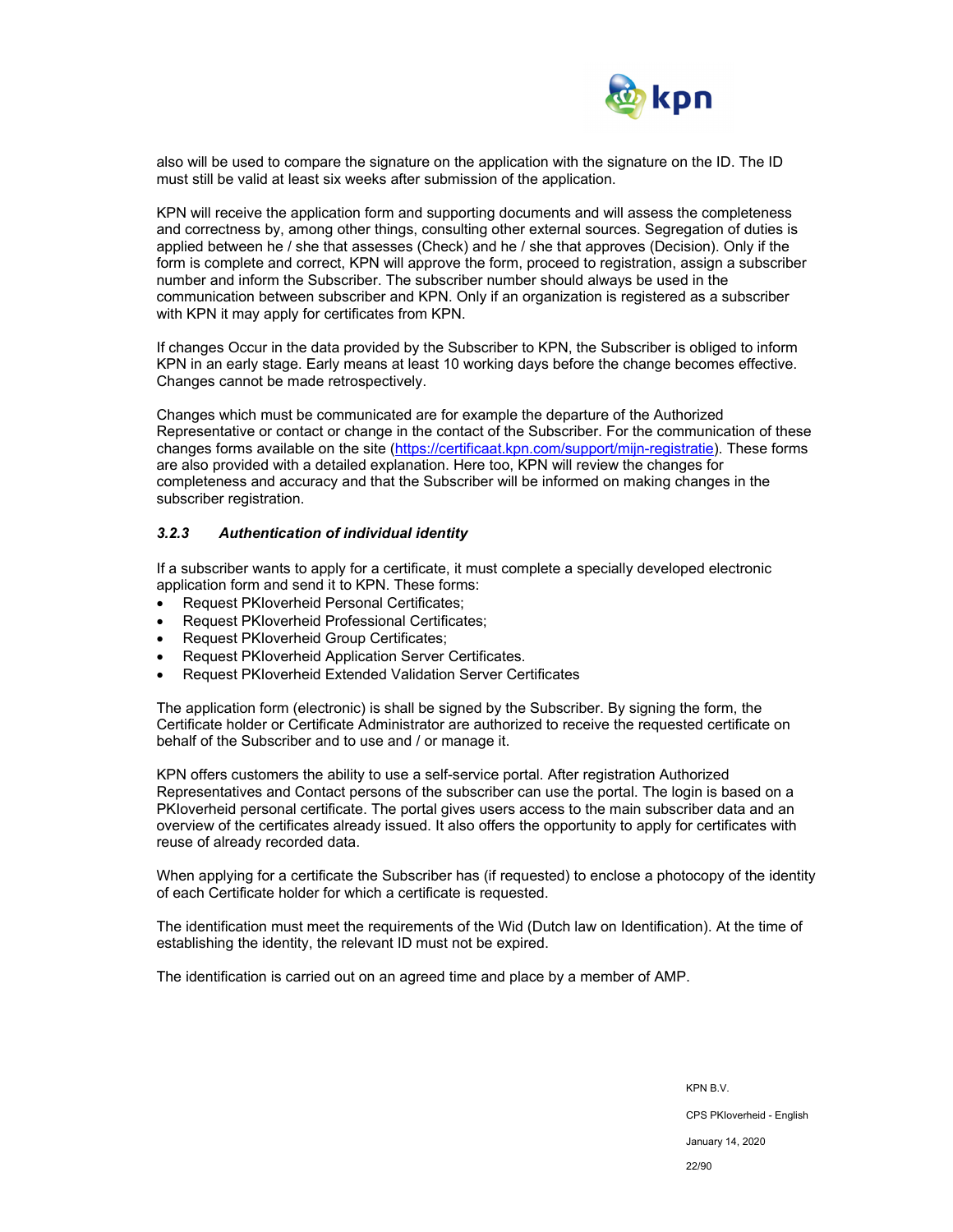

## *3.2.3.1 Authentication for certificates for natural persons (Individuals)*

Certificates for natural persons are requests for either Occupational Certificates or Personal Certificates. On the application form for such a certificate the following data must be filled in.

Of the Subscriber:

- subscriber number
- name Contact person (only for Personal Certificates).

Of the Certificate at least:

• full names;

 other data required for identification like Nationality, gender, date of birth and - place; the delivery address (business or private postal address), for sending the smartcard /usb token and PIN-mail respectively. If the choice has been made for the issuance of a mobile smart card for the delivery of the installation instruction and PUK code.

Other data, such as:

- if once before a certificate is issued to the certificate holder (in that case the earlier obtained subject serial number must be included in the application);
- Universal principal name (UPN, general Windows login name);
- the Desired product.

#### *3.2.3.2 Authentication for the purpose of a Services Certificate*

Services Certificates must be managed by a Certificate Manager specially designated and authorized by the Subscriber. In principle Certificate Managers can manage multiple Services Certificates.

Intended Certificate Managers, who are not yet registered, can be included in the application for a services certificate by the Subscriber as a new Certificate Manager.

The application form must then contain the following information of the Certificate Manager:

- full names;
- data needed for identification like date of birth and place;
- the name of the organization where the Certificate Manager is employed
- e-mail address and telephone number;
- delivery address (postal address).

KPN will review this data for completeness and accuracy while handling the Services Certificate application. Segregation of duties is applied between he / she that assesses (Check) and he / she that approves (Decision). Only if the data are complete and accurate, KPN will register the Certificate Manager and as a result can act as a Certificate manager of a Services Certificate.

KPN will inform the subscriber about the registration in writing or by e-mail.

#### *3.2.3.3 Authentication for the purpose of a Group Certificate*

The Certificate Request for a Server Certificate must be completed with the following information.

Of the subscriber's organization:

• the subscriber number.

KPN B.V. CPS PKIoverheid - English January 14, 2020 23/90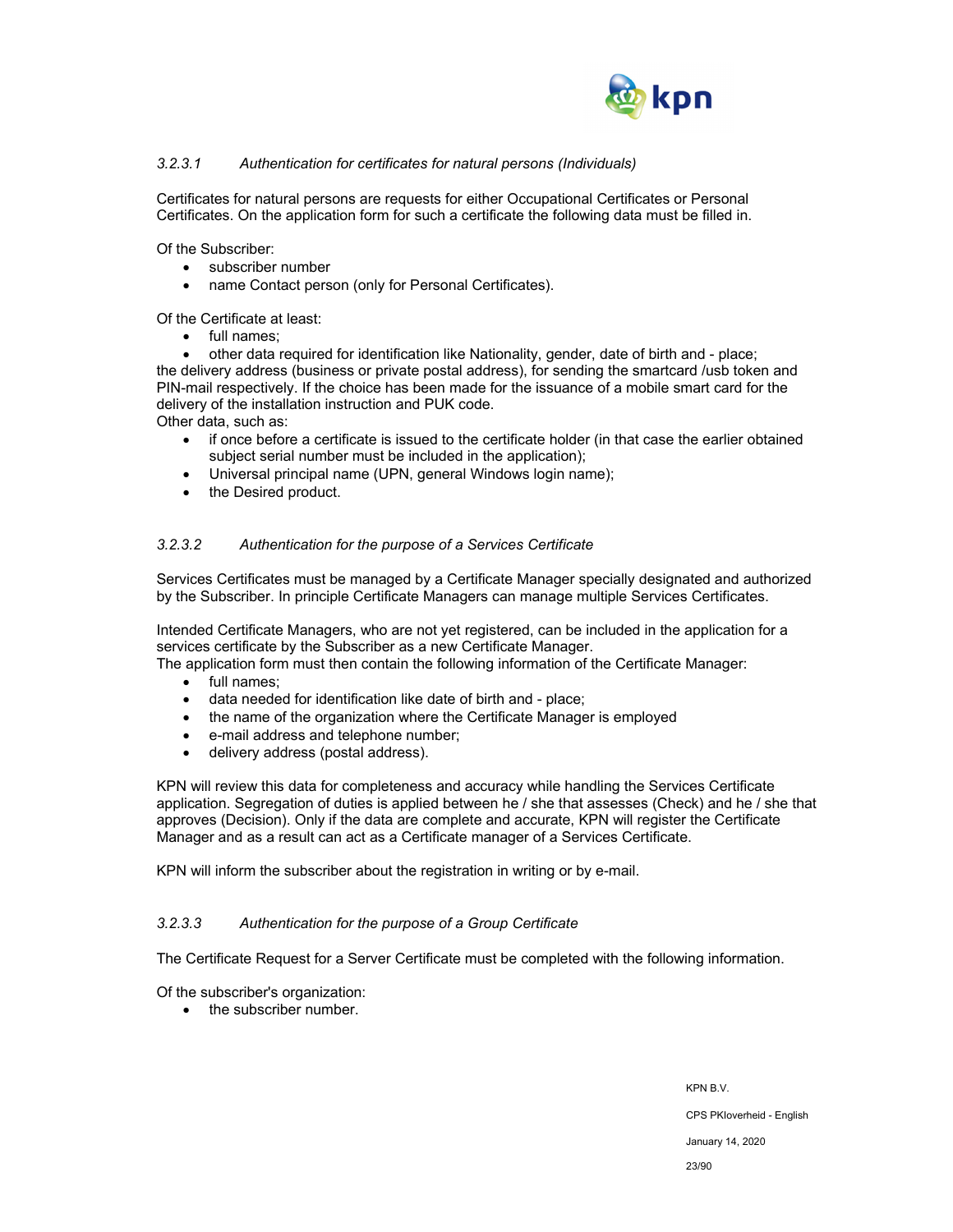

Of the Contact Person:

- last name;
- date of birth

Of a new Certificate Manager:

- full names;
- data needed for identification such as date of birth and place;
- the name of the organization where the Certificate Manager is employed;
- e-mail address and telephone number;
- delivery address (postal address).

Of an existing Certificate Manager:

- last name:
- e-mail address;
- Registration number.

Other data, such as:

- If an organization wants to participate in the digital government services, such as Digikoppeling and Digipoort: the Government Identification number (for government organisations) or Chamber of Commerce number (for private sector organizations);
- Universal principal name (UPN, general Windows login name);
- if once before a certificate is issued to the certificate holder;
- the desired product.

KPN will review the Certificate Application for completeness and accuracy, including the signature and submitted evidence. Segregation of duties is applied between he / she that assesses (Check) and he / she that approves (Decision). Only if the Certificate Application is complete and correct, KPN will approve the Certificate Application.

KPN will inform the Subscriber in writing or by e-mail on approval of the Certificate Application.

#### *3.2.3.4 Authentication for the purpose of Server Certificate*

The Certificate Request for a Server Certificate must be completed with the following information. Of the subscriber's organization:

the subscriber number.

Of the Contact Person:

- the subscriber number and last name;
- date of birth.

#### Of a new Certificate Manager:

- full names:
- data needed for identification like date of birth and place;
- the name of the organization where the Certificate Manager is employed;
- e-mail address and telephone number;
- delivery address (postal address).

Of an existing Certificate Manager:

- last name:
- e-mail address;
- Registration No.

KPN B.V.

CPS PKIoverheid - English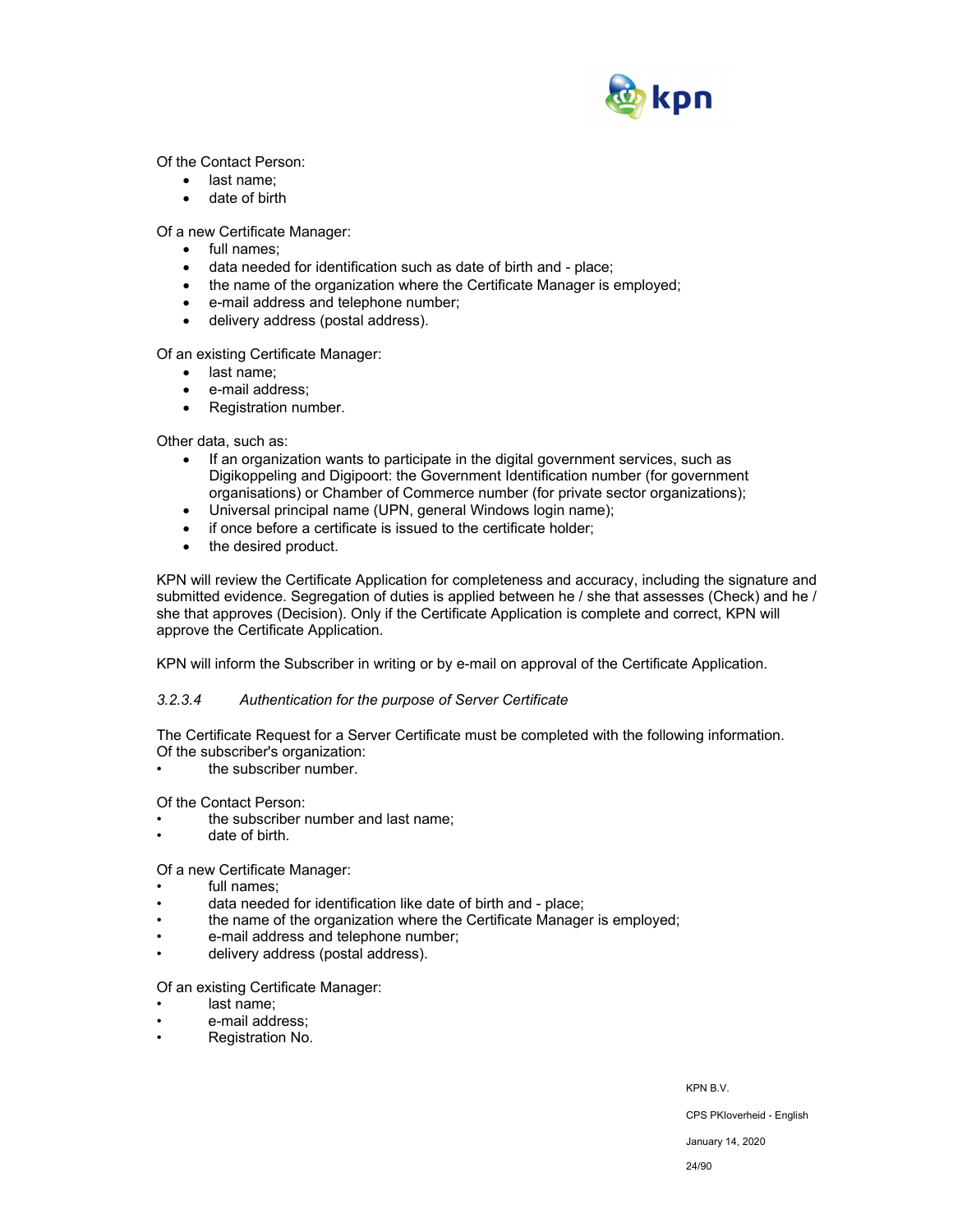

Of the Certificate Holder at least:

Certificate Signing Request data from the server;

• (primary) identifier or name of the server,

the primary name of the server will be included in the Subject.commonName and in the SubjectAltName.dNSName of the certificate;

• Optional additional identifier 's or names of the server can be specified, additional names are in addition to the primary name included in the SubjectAltName.dNSName of the certificate, in the order as provided in the application.

Other data such as:

- province name;
- country name and country code in accordance with ISO 3166;

• If an organization wants to participate in the digital government services, such as Digikoppeling and Digipoort: the Government Identification number (for government organisations) or Chamber of Commerce number (for private sector organizations);

The subscriber must demonstrate entitlement to use the organization's primary and additional names that identify the server or service. The primary and additional names of the server MUST be referred to as "fully qualified domain name" (FQDN, see definitions). In this field, a Plurality or FQDN "s MAY be used.

KPN will review the Certificate Application for completeness and accuracy, including the signature and submitted evidence. Segregation of duties is applied between he / she that assesses (Check) and he / she that approves (Decision). Only if the Certificate Application is complete and correct, KPN will approve the Certificate Application.

KPN will inform the Subscriber in writing or by e-mail on approval of the Certificate Application.

#### *3.2.3.5 Authentication for the purpose of an EXTENDED VALIDATION-certificate*

#### *3.2.3.5.1 Authentication of the certificate manager*

EXTENDED VALIDATION Certificates must be managed by a Certificate Manager, explicitly designated and authorised by the Subscriber. In principle, Certificate Managers can manage multiple EXTENDED VALIDATION certificates. Because this is a frequently occurring practice, the identification and authentication of the Certificate Administrator is disconnected from the certificate request of the Extended Validation certificate itself. KPN has implemented the following working method

Certificate Managers must be registered separately by the Subscriber, by each Subscriber for whom he/she is or will be working. A registration form is available for this purpose. The following information must be entered on the registration form for Certificate Managers.

From the Contact person:

- subscriber number and name;
- Name and contact details.

From the Certificate Manager:

- Full names;
- data required for identification as nationality, sex, date and place of birth;

KPN B.V. CPS PKIoverheid - English January 14, 2020 25/90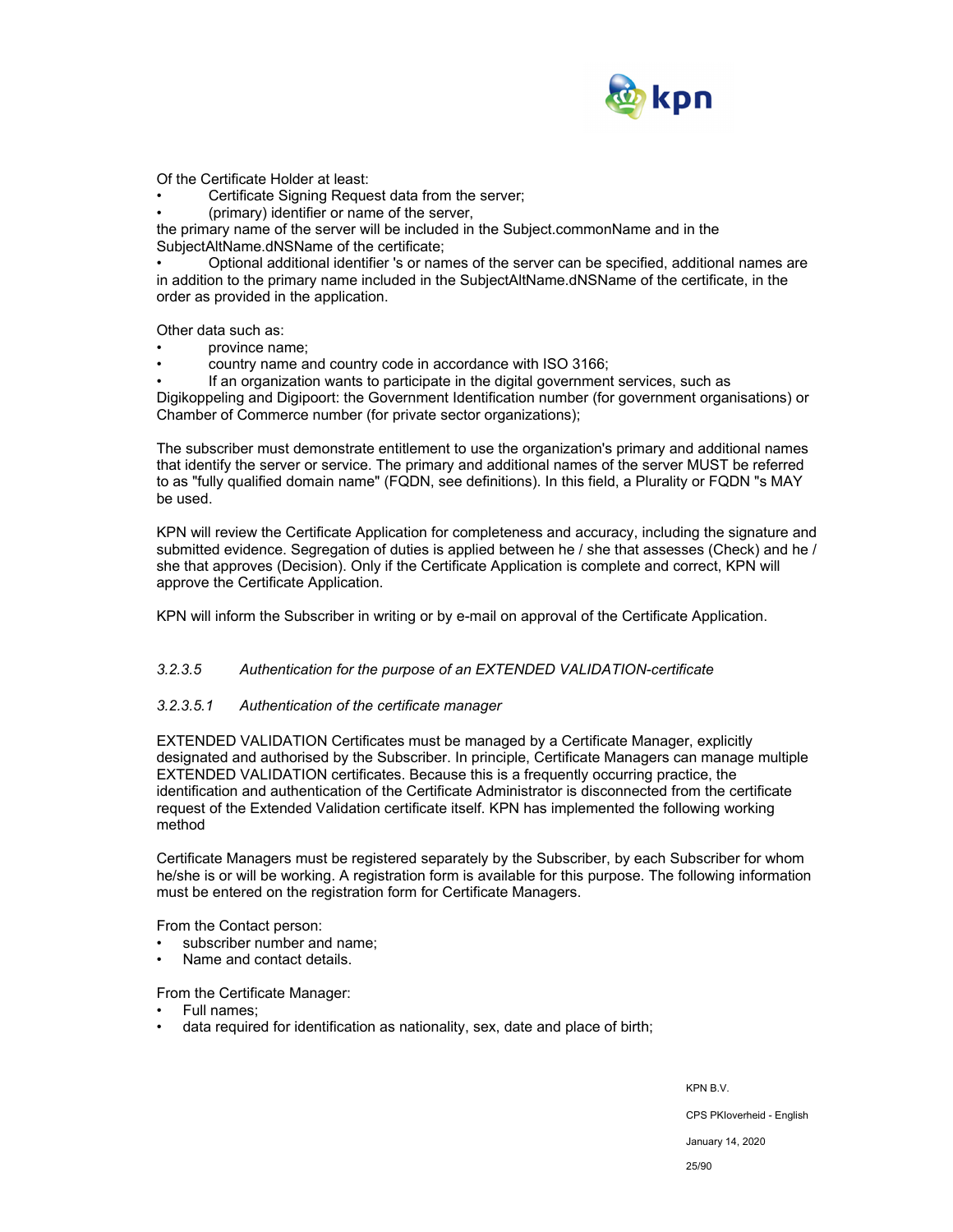

- the name of the organisation for which the Certificate Manager is working (only if the Certificate Manager is not working for the Subscriber);
- e-mail address and telephone number;
- delivery address (postal address).

Other data, such as:

- whether, if applicable, identification of the Certificate Manager should be done by AMP;
- or can be relied on a previously performed identification.

This evidence must not be older than 13 months otherwise the data must be retrieved and verified again unless the agreement with the subscriber explicitly provides that the certificate manager retains his or her authorisation until it is revised by the subscriber or until the agreement expires or is terminated. KPN will receive the registration form and assess it for completeness and accuracy, including the signature and evidence provided. In doing so, a separation of functions is applied between the person who assesses (checks) and the person who decides (has). Only if the registration form is complete and correct will KPN register the Certificate Manager and an Extended Validation certificate can be requested.

KPN will inform the Subscriber of the registration in writing or by e-mail.

## *3.2.3.5.2 Authentication of Certificate Application*

The following information must be entered on the Certificate Application for an Extended Validation Certificate.

From the subscriber organization:

• if an organisation wants to participate in the digital services of the government, such as Digikoppeling and Digipoort: Government Identification Number (for government organisations) or Chamber of Commerce number (for private organisations);

From the Contact Person:

- subscriber number and name;
- name and contact details.

From the Certificate Manager:

- Full names;
- telephone number;
- Registration number.

Other information such as:

whether it is an initial application or a replacement;

- provincial name;
- Country name and country code according to ISO 3166.

The subscriber must demonstrate that the organization may use the primary and additional names identifying the server or service. The primary and additional server names MUST be listed as fullyqualified domain names (FQDN, see definitions). Multiple FQDNs may be used in this field. These FQDNs MUST come from the same domain name range. (e.g. www.logius.nl, application.logius.nl, secure.logius.nl etc.).

If a government organization wishes to participate in Digikoppeling, an extract from the Digikoppeling Service Register must be provided, if this has not already happened at the time of the subscriber registration.

> KPN B.V. CPS PKIoverheid - English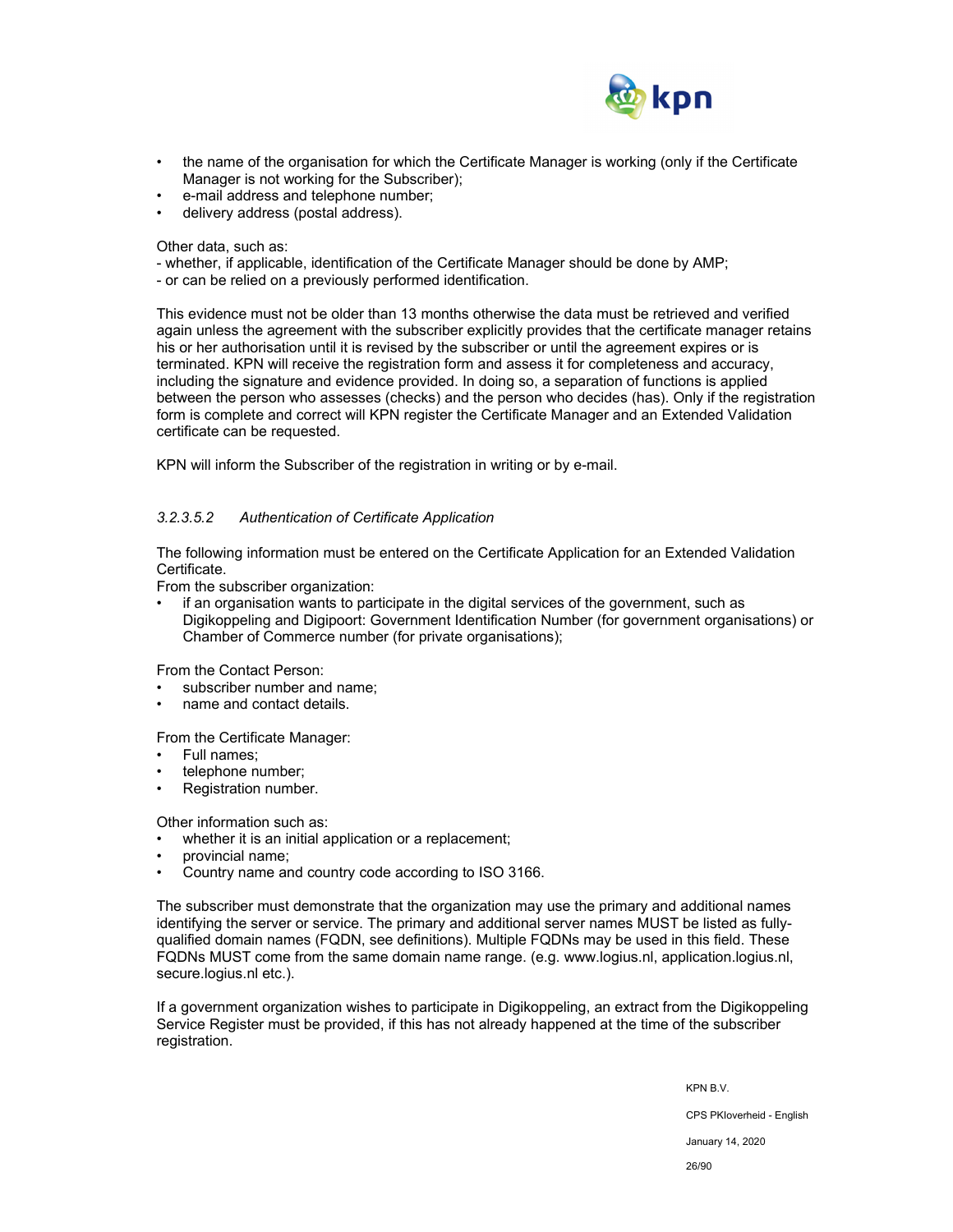

KPN will receive the Certificate Application and assess it for completeness and accuracy, including the signature and the evidence provided. In this case, a segregation of duties is applied between the person who assesses (checks) and the person who decides (has). KPN will only approve the Certificate Application if the Certificate Application is complete and correct.

KPN will inform the Subscriber of the approval of the Certificate Application in writing or by e-mail.

#### *3.2.3.6 Authentication for the purpose of a Private Services server certificate*

#### *3.2.3.6.1 Authentication of a Certificate Manager*

Private Services Server certificates must be managed by a Certificate Manager explicitly designated and authorised by the Subscriber. In principle, Certificate Managers can manage several certificates. Because this is a very common practice, the identification and authentication of the Certificate Manager is disconnected from the certificate request of the Private Services Server certificate itself. KPN has implemented the following working method.

Certificate managers must be registered separately by the Subscriber, for each Subscriber for whom he/she is or will be working. A registration form is available for this purpose. The following information must be entered on the registration form for Certificate Managers.

From the Contact Person:

- Subscriber number and name;
- name and contact details.

From the Certificate Manager:

- Full names;
- data required for identification as nationality, sex, date and place of birth;
- the name of the organisation for which the Certificate Manager is working (only if the Certificate Manager is not working for the Subscriber);
- e-mail address and telephone number;
- delivery address (postal address).

This evidence must not be older than 13 months otherwise the data must be resubmitted and verified unless the agreement with the subscriber explicitly provides that the certificate manager retains his or her authorisation until such time as it is reviewed by the subscriber or until the agreement expires or is terminated. KPN will receive the registration form and assess it for completeness and accuracy, including the signature and evidence provided. In doing so, a separation of functions is applied between the person who assesses (checks) and the person who decides (has). Only if the registration form is complete and correct will KPN register the Certificate Manager and a Private Services Server certificate can be requested.

KPN will inform the Subscriber about the registration in writing or by e-mail.

#### *3.2.3.6.2 Authentication for the purpose of a Private Services server certificate*

On the Certificate request for a Private Services Server certificate, the following information must be provided: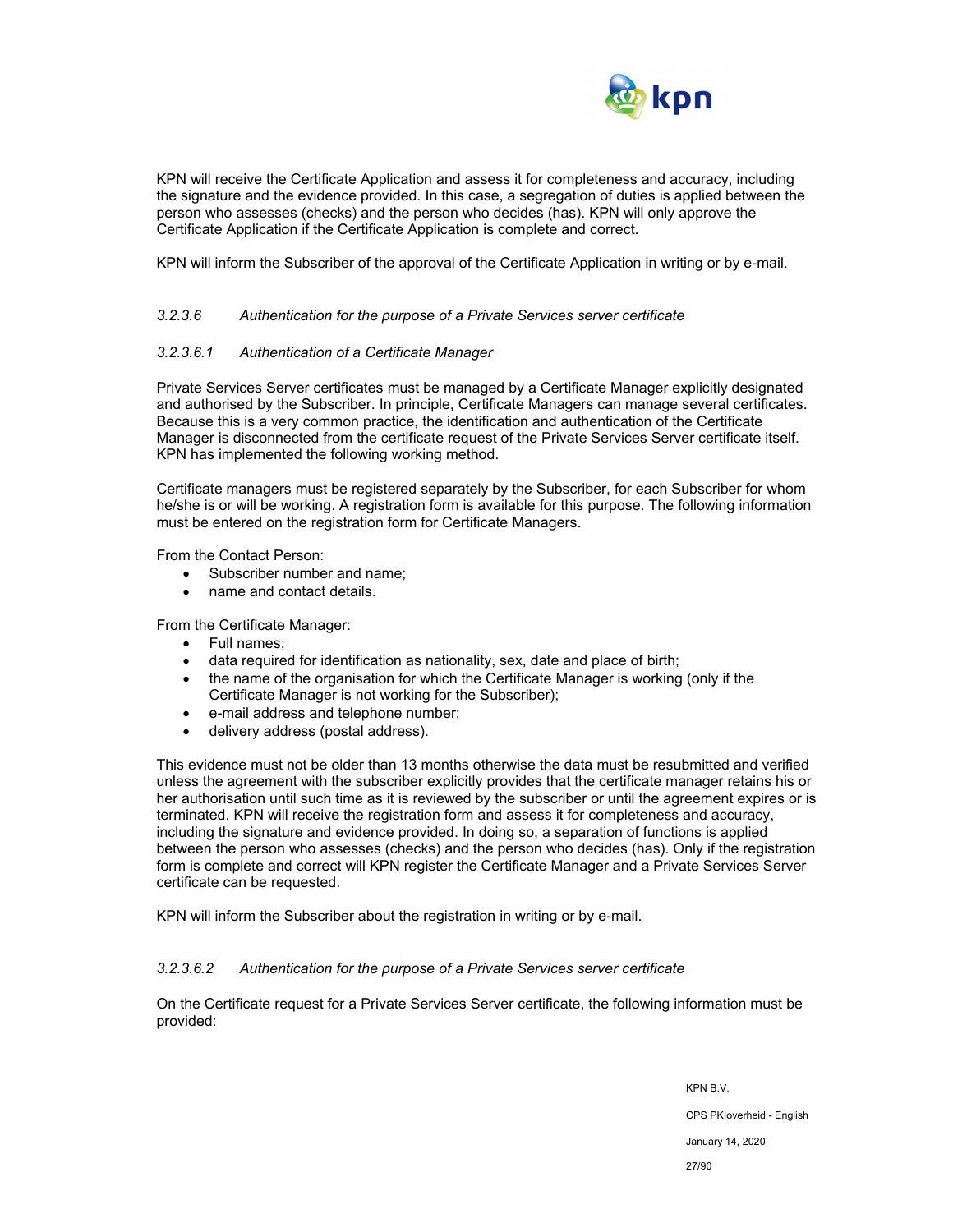

From the subscriber organization:

• The subscriber number.

From the Contact Person:

- Subscriber number and name;
- name and contact details.

From the Certificate Administrator:

- Full names:
- telephone number;
- Registration number.

Other information such as:

- whether it is an initial application or a replacement;
- provincial name:
- Country name and country code according to ISO 3166.

The subscriber must demonstrate that the organization may use the primary and additional names identifying the server or service. The primary and additional server names MUST be listed as fullyqualified domain names (FQDN, see definitions). Multiple FQDNs are used in this field MUST be used. These FQDNs MUST come from the same domain name range. (e.g. www.logius.nl, application.logius.nl, secure.logius.nl etc.).

KPN will receive the Certificate Application and assess it for completeness and correctness, including the signature and evidence provided. In this case, a segregation of duties is applied between the person who assesses and the person who decides. KPN will only approve the Certificate Application if the Certificate Application is complete and correct.

KPN will inform the Subscriber of the approval of the Certificate Application in writing or by e-mail.

## *3.2.4 Authorization of the Certificate Holder*

The authorization of the Certificate Holder to receive and use a certificate from the organization is demonstrated by signing the certificate application by or on behalf of the subscriber. In case of a Server Certificate, the Subscriber must supply proof of the identifier of the device or system, so that reference can be made to it.

The KPN special conditions stipulates that the Subscriber has the obligation, if relevant changes occur in the relationship between the subscriber and Certificate Holder, to revoke the certificate immediately. Significant changes in this regard may include suspension or termination of employment or professional practice.

## **3.3 Identification and authentication for re-key requests**

## *3.3.1 Identification and authentication for routine re-key*

Currently KPN does not allow for renewal of certified keys.

KPN B.V. CPS PKIoverheid - English January 14, 2020 28/90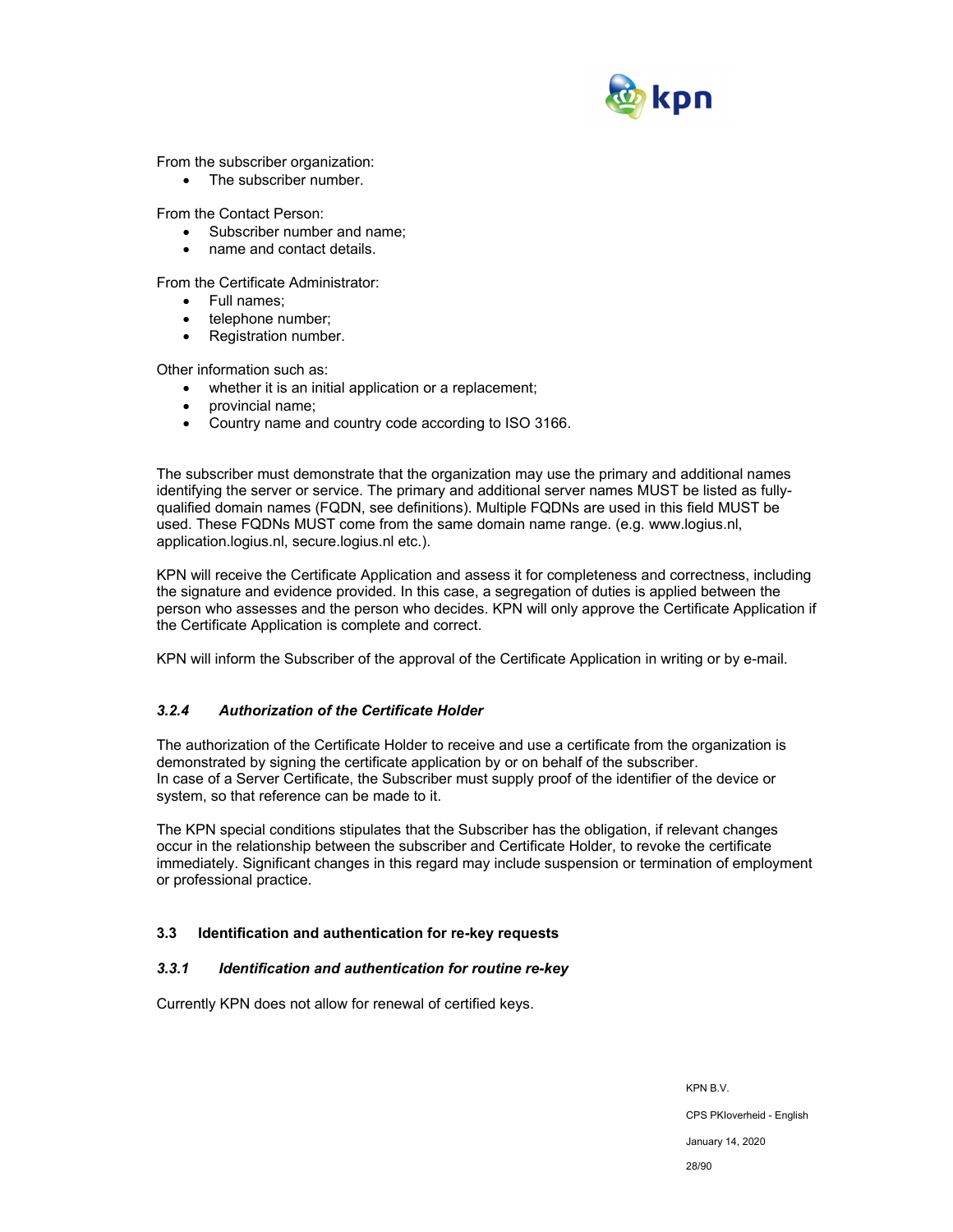

## *3.3.2 Identification en Authentication for routine re-key of the CA certificate*

The CA Certificate is not routinely renewed. The CA Certificate (If Desired) renewed around three or five years before the end of his life. Renewal of the CA certificate will be subject to a strict procedure in consultation and in cooperation with the Policy Authority of PKIoverheid.

KPN offers no possibility for routine renewal of PKIoverheid Certificates. A request for renewal will be treated as an application for a new certificate

## *3.3.3 Identification and authentication for re-key after revocation*

Currently KPN does not allow for renewal of certified keys

#### **3.4 Identification and authentication for revocation request**

In Section 4.9 Revocation and suspension of certificates is described who may submit a request for revocation.

Only the Subscriber or the Certificate holder, or in the case of the Services Certificate, the Certificate Manager, may submit a request to revoke a certificate. This can be done Electronically / online through the KPN website (https://certificaat.kpn.com/pkioverheidcertificaten/intrekken/). In order to revoke the Certificate. The Certificate Holder/ Certificate Manager is required to make use of a revocation pass code.

The revocation code for Professional Certificates, and Personal certificates is sent to the Certificate Holder or the Certificate Manager (PIN-mail). The revocation code for Services Certificates and (Extended validation) Server and Private services server certificates is sent to the Certificate Manager. In case of a server certificate the revocation code can also be sent by encrypted e-mail.

In some cases, the Subscriber is obliged to revoke its certificate (see the KPN Special Conditions). In the event that the Certificate Holder / Certificate Manager fails to do this, the subscriber needs to be able to do this. For this purpose, the Certificate / Certificate Administrator must provide the revocation code to the Subscriber or The Subscriber must obtain the revocation code from the Certificate Holder / Certificate Manager immediately after issuing and record carefully this carefully.

For non-urgent revocations the Subscriber and / or the Certificate Holder / Certificate Manager can submit a revocation request using the form "Request Revocation Certificates.

On the form " Certificates Revocation Request ", the following information must be completed. Of the Contact person:

- Subscriber number and –name;
- name en contact data.

#### Of the Certificate

- name in the Certificate:
- subject serial number in the Certificate;
- certificate type;
- serial number(s) the Certificate (s)
- revocation code:
- reason for revocation.

KPN B.V. CPS PKIoverheid - English January 14, 2020 29/90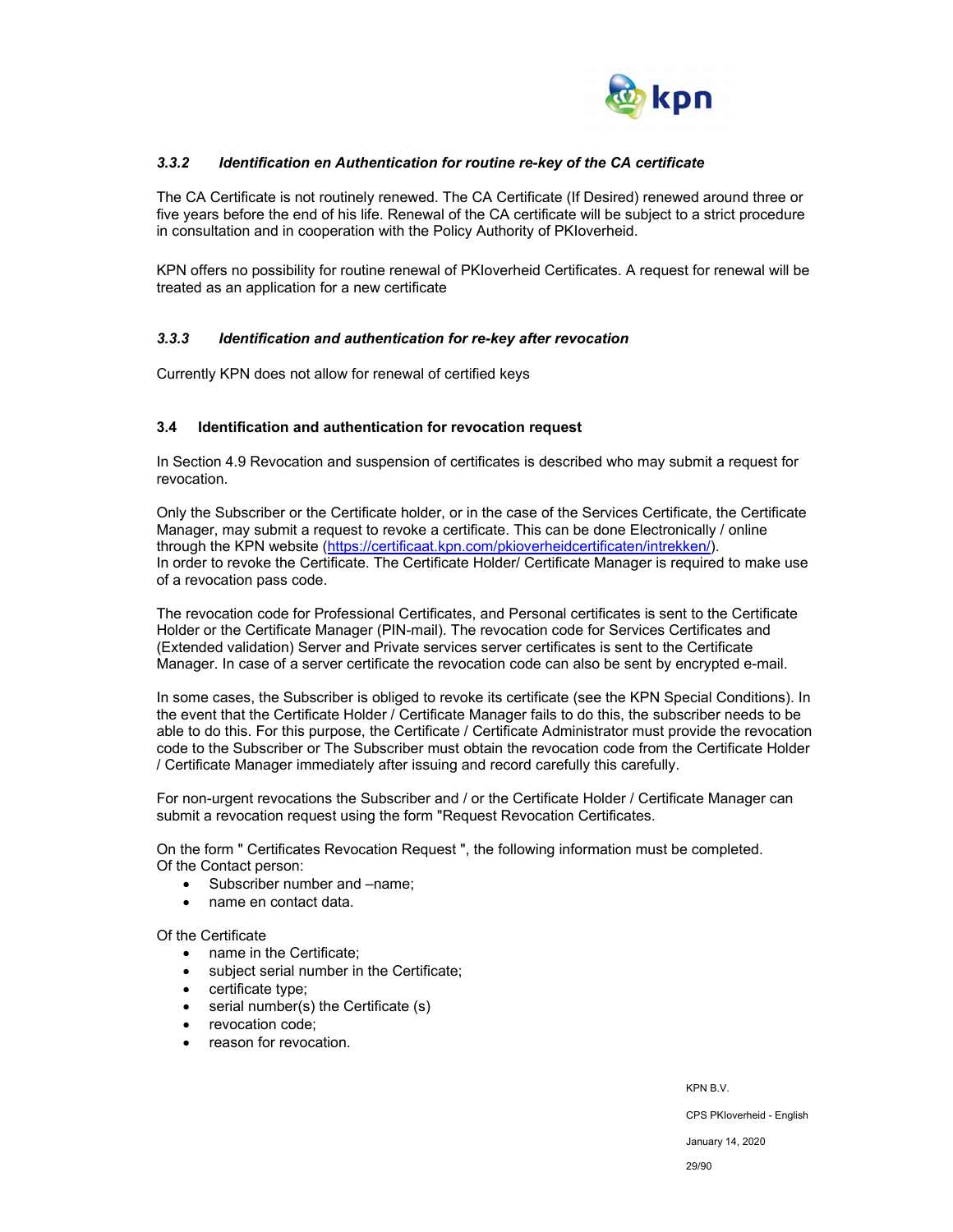

The form "Certificate Revocation Request" will be accepted by KPN and reviewed for completeness and accuracy. If the application is complete and accurate KPN will execute the revocation. With this segregation of duties is applied between he / she that assesses (Check) and he / she that approves (Decision). This revocation will be executed within four hours after the receipt of the revocation request.

The Subscriber and the Certificate Holder / Certificate Manager will be informed in writing or by e-mail concerning the outcome of the revocation request.

If KPN has good cause to doubt the authenticity of a revocation request, KPN can require that he /she who submitted the request will produce proof of Identity to KPN before the revocation is executed.

KPN is also entitled to revoke certificates independently if: (see Section 4.9.2):

- Subscriber acts Contrary to the conditions Imposed on him for use, as defined in this CPS and in the Special Conditions or;
- the Private Key of the KPN CA or from the State of the Netherlands, is stolen or otherwise compromised or;
- The algorithm used is compromised, or is liable to be compromised or, in general, becomes too weak for the purpose for which it is used.

KPN is able to revoke a certificate without the revocation code.

A relying party may report a subscriber who does not or does not fully comply with the conditions imposed. This can be done using the contact form https://certificaat.kpn.com/support/mijnregistratie/intrekken

In the field 'Betreft' (subject) option '10. Melding omstandigheid intrekking Certificates' should be chosen. (eng:"10. Notification conditions that can lead to revocation").

This form can contain the following: details of the reporter such as his name, organization name and contact information;

- data of the condition, such as a description and date and time of the notification;
- details of the relevant certificate such as the name and subject serial number of the Certificate holder, the Certificate type and serial number.

KPN will receive the notification, review the form for completeness and accuracy, and possibly try to collect additional information and decide whether to proceed with revocation. With this segregation of duties is applied between he / she that assesses (Check) and he / she that approves (Decision). Revocation will be executed within four hours after the decision to do so.

The detector, the Subscriber, Certificate holder/ Certificate Manager in question will be informed in writing or by e-mail about the notification and its handling.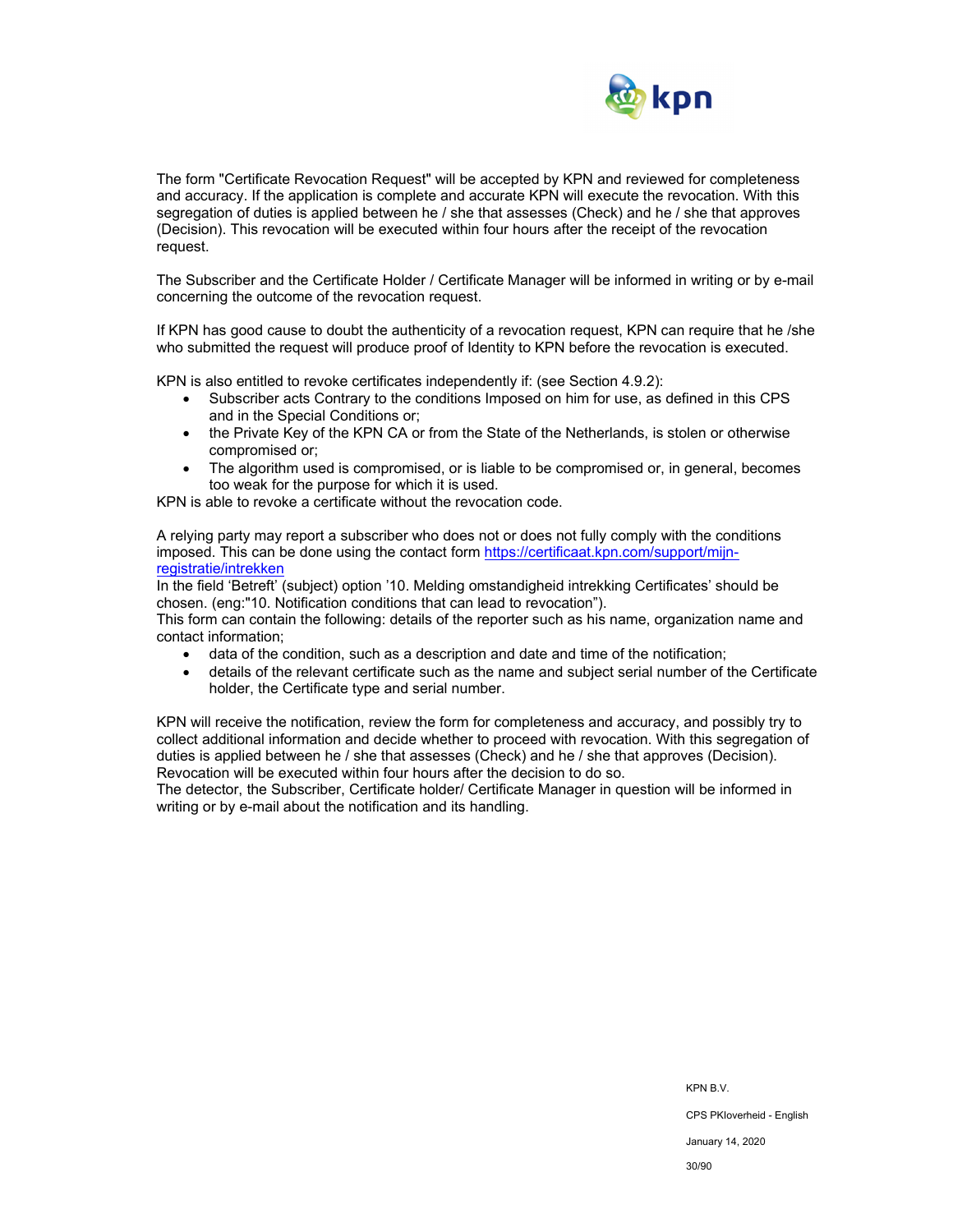

## **4 Certificate Life-Cycle Operational Requirements**

## **4.1 Certificate application**

## *4.1.1 Who can submit a certificate application?*

In principle, only the Authorized Representative of the Subscriber can apply for a subscriber registration. By signing the subscriber registration, the Authorized Representative authorizes one or more contacts mentioned in the form to apply for, install, manage and revoke certificates and to Authorize other contacts and Certificate Managers, on behalf of the Subscriber.

## *4.1.2 Enrolment process and responsibilities*

#### *4.1.2.1 Enrolment process*

The processes defined by KPN for the realization of its certification service are in general divided two parts, based on the principle of segregation of duties. The first part is the assessment and the second part is the execution. In the assessment the receipt of the application is recorded, the completeness of the application and the presence of supporting documents are determined(acceptance) and evaluated on accuracy. Last part of this section is to take a decision on the application. The second part, the execution, is to implement the decision and informing stakeholders about it. In the following sections, the processes will be described in more detail.

The duties and responsibilities of those involved, KPN, Subscriber, Certificate Holder / Certificate Manager and Relying Party are described in the KPN Special Conditions.

## *4.1.2.2 Responsibilities and obligations of the TSP*

KPN is responsible for all certification services and guarantees Subscribers, Certificate Holders and Relying Parties that it will abide by the Special Conditions, the CPS and the applicable CPs. KPN is obviously responsible for outsourcing (parts of) services to other parties. An example of this is the outsourcing to AMP of the identification of Certificate Holders and Certificate Managers. But KPN has outsourced multiple services. As final responsible Trust Service Provider, as an outsourcer of services, KPN ensures the quality of the outsourced services by applying (forms of) management, coordination, supervision and mutual assurance. The implementation will depend on the specific situation.

If a subcontracting reaches a certain extent, the outsourcing will be described in an appendix to this CPS.

#### *4.1.2.3 Responsibilities and obligations of the Subscriber*

The Subscriber is responsible for the correctness of all data required for the creation and delivery of certificates and for the proper use of those certificates. Subscriber warrants to KPN and Relying Parties that it will abide by the Special Conditions, the CPS and the applicable CPs.

## *4.1.2.4 Responsibilities and obligations of the Certificate Holder*

The Certificate Holder (including, in the case of a server certificate or Group Certificate, the Certificate Manager), as holder of the certificate that is requested on behalf of the Subscriber of the Certificate Holder is also responsible for the correct delivery of all data needed for creating and delivering

> KPN B.V. CPS PKIoverheid - English January 14, 2020 31/90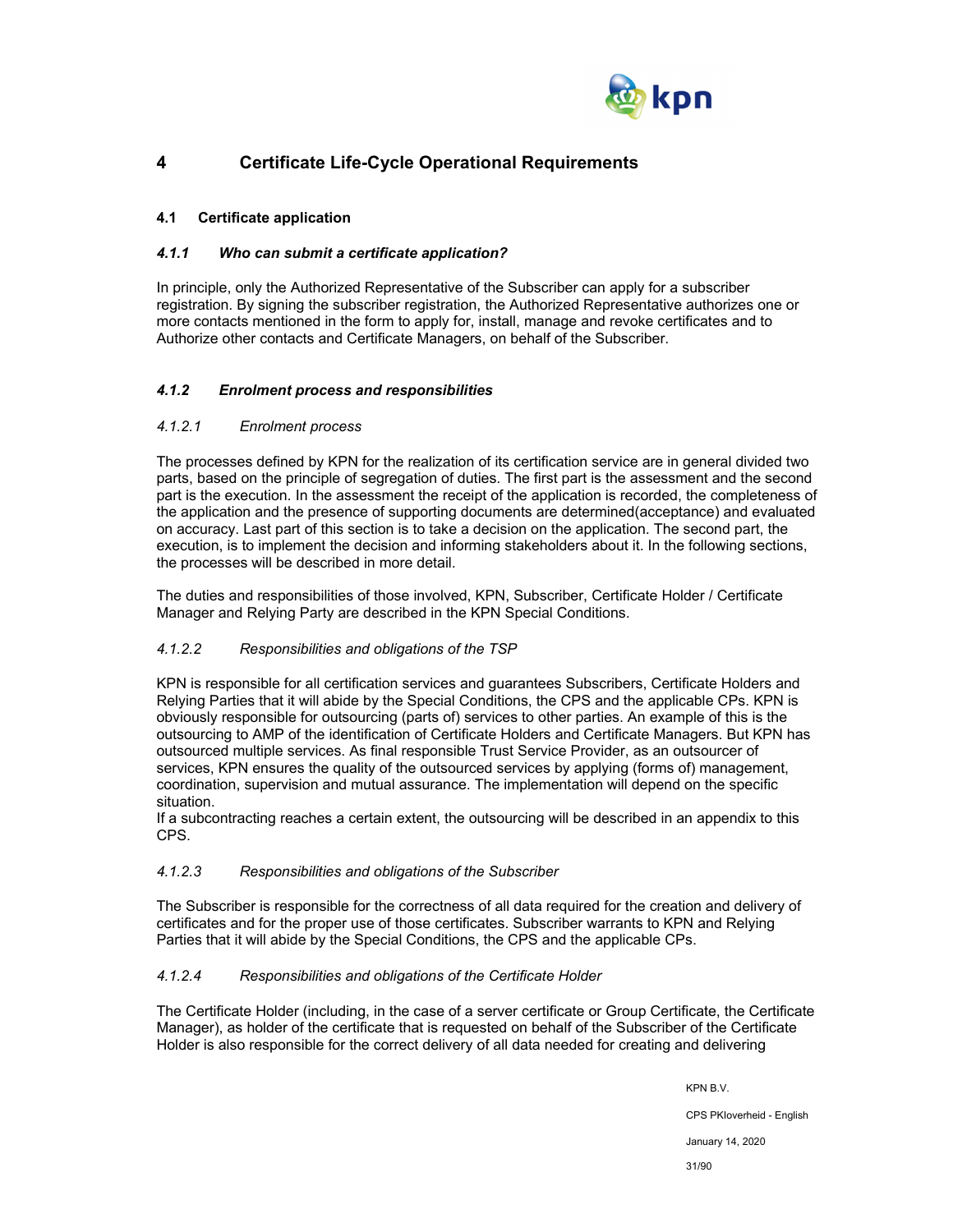

certificates and the proper use of those certificates. The Certificate Holder warrants to KPN, the Subscriber and Relying Parties that he / she will abide by the Special Conditions, the CPS and the applicable CPs.

#### *4.1.2.5 Responsibilities and obligations of the Relying Party*

Relying Party is responsible for correctly Relying on a certificate and Warrants to KPN, the Subscriber and the Certificate Holder that it will abide by the Special Conditions, the CPS and the applicable CPs.

#### **4.2 Certificate application processing**

#### *4.2.1 Performing identification and authentication functions*

Organizations must, before being able to apply for certificates, register as a subscriber of the certification services from KPN. This can be done by completing a web form "PKIoverheid Subscriber Registration", attach the required evidence (see Section 3.2.2) and send all by mail to KPN. Detailed instructions for using the form are attached to this form. Other forms are available for maintaining the data supplied to KPN. See the website https://certificaat.kpn.com/support/wijzigen-abonneeregistratie/

Part of the registration of a subscriber, is the authorization of one or more contact persons. These contact persons need to be authorized to apply for certificates, to authorize other contact persons and to be allowed to revoke certificates. The authorization is done by signing the form "Abonnee Registratie (subscriber registration)" by the Authorized Representative of the subscriber (see Section 3.2.2).

KPN will receive the forms and assess the completeness and accuracy of the forms. A registration form must be complete in order to be accepted and to proceed to assess the accuracy. In case of deficiencies the subscriber that submitted the PKIoverheid Subscriber Registration web form will be contacted.

If the subscriber registration has been approved, the subscriber is registered and can request for certificates. The Subscriber will be informed in writing of approval or disapproval.

In addition to registering the organization as a Subscriber, also Certificate Managers of Services Certificates can be registered. Certificate Managers can manage multiple certificates in principle but must first be registered to do so. This can be done during the application for a Services Certificate by adding a not yet registered Certificate Manager. This can also be accomplished by filling out the form Registration Certificate Managers, attach the requested evidence (see section 3.2.3.2) and send all by mail or Electronically to KPN. Detailed instructions for using the form are attached to the form. There are also forms available for maintaining the data supplied to KPN.

Also for registering Certificate Managers it applies that KPN will accept the application for registration of a Certificate Manager, assess the completeness and accuracy and will come to an approval or disapproval. The Subscriber will be informed in writing of the decision. Part of the registration of the Certificate Manager is his personal identification. This is handled in the same way as for Certificate Holders, by AMP (see also section 4.2.2).

Once a Certificate Manager is identified and registered, applications for Server and Group Certificates can be handled as described in section 4.2.

If the Certificate Manager's personal details changes, the Contact Person must pass this modified data to KPN using the form: "Wijziging gegevens Certificaatbeheerder ( Change information

KPN B.V.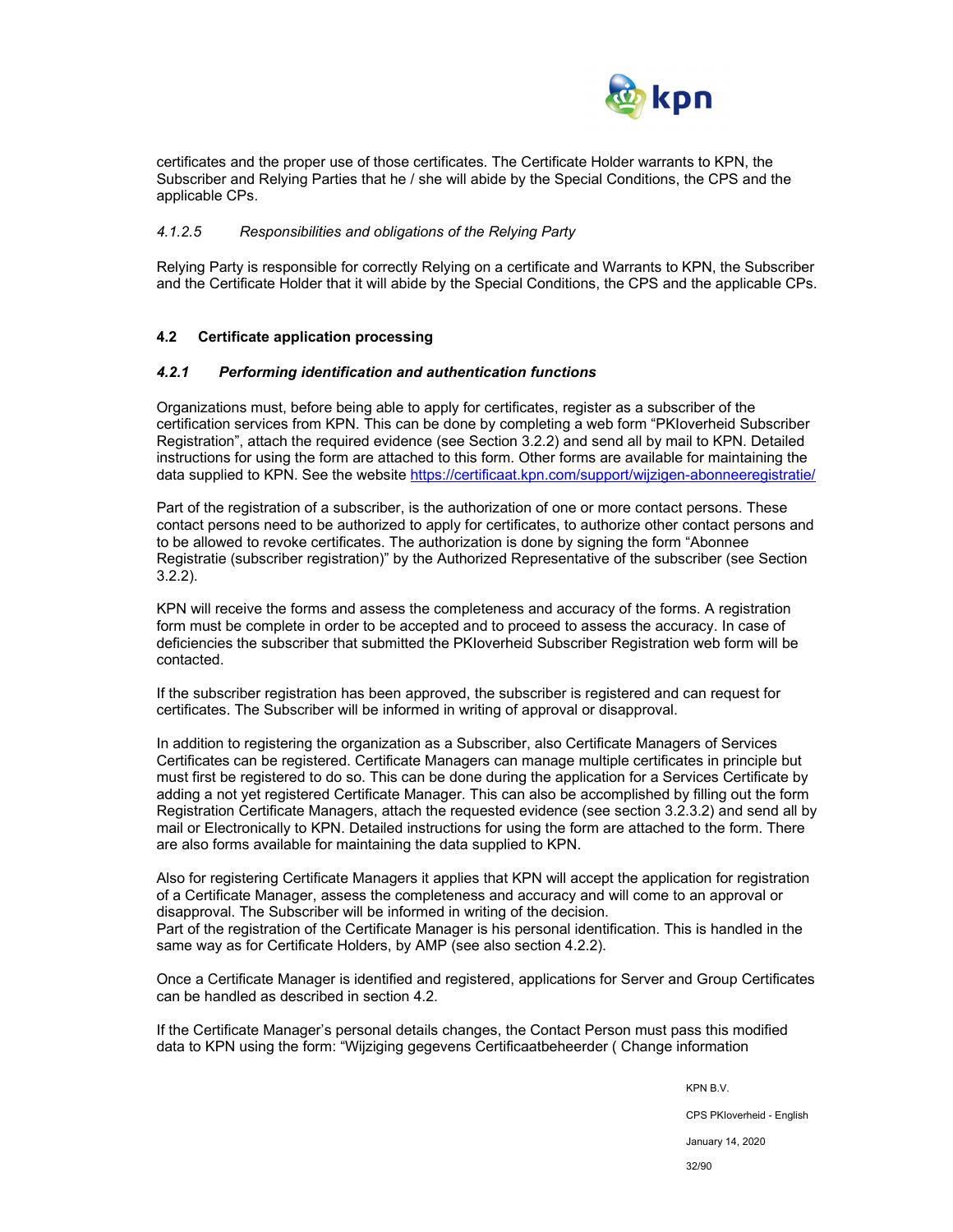

Certificate Manager)" (see Electronic storage), and if a Certificate Manager is no longer able to manage the assigned certificates, the Subscriber has to report this by means of the form "Verwijdering Certificaatbeheerders(Removal of Certificate Manager)". KPN will review this form for completeness and accuracy. After a positive decision KPN will remove the Certificate Manager from the corresponding registration. Prerequisite for that removal is that the management of the certificates is transferred to another registered Certificate Manager.

## *4.2.2 Approval or rejection of certificate applications*

There are different procedures for different types of applications:

- Applications for Personal Certificates, Professional Certificates and Group Certificates on a Smartcard or USB token, whereby the key pair is created by KPN;
- Applications for Professional Certificates and professional Certificates in the form of a Mobile smartcard (HSM) where the key pair is created in the HSM by the App of Ubiqu by means of a smart phone.
- Requesting (Extended Validation) Server Certificates, where the key pair is created by the Subscriber in the Subscriber's Safe Environment.
- Requesting Private Services Server Certificates, where the key pair is created by the Subscriber in the Subscriber's Safe Environment.

#### *4.2.2.1 Application for Certificates on a Smartcard or USB token*

The following steps must be taken by default for applying for a Personal, Professional or Group Certificate on a smartcard or USB token.

- 1. The Subscriber fills out a certificate application form for a (prospective) Certificate Holder (or a Certificate Manager for the latter) and hereby declares that he agrees with the Special Terms and Conditions. Further instructions on how to use the form are enclosed with the form.
- 2. The Subscriber signs the application form and sends it to KPN.
- 3. KPN receives the Certificate Application, evaluates the completeness and correctness of the Certificate Application and makes a decision on it. Among other things, it is checked at recognised registries such as Stichting Internet Domeinregistratie Nederland (SIDN) or Internet Assigned Numbers Authority (IANA) whether Subscriber is the owner of the domain name, as it forms part of the e-mail address.
- 4. In the case of professional certificates, the authenticity of the proof of exercise of the Recognised Profession is verified.
- 5. AMP identifies the Certificate Holder, makes a copy of his identity document (with shielding the passport photo and BSN) and sends this copy together with the signed identification electronically to KPN. If KPN can rely on an identification previously carried out by KPN, this identification does not need to be repeated. KPN can rely for Certificate Managers on an identification previously carried out by or on behalf of KPN if the identity document used is used again in the new application, it is not registered as stolen or missing and it is still valid until six weeks after submission of the application. The date of receipt of the application by KPN is the decisive factor.
- 6. If KPN approves the Certificate Application, the key material in the QSCD/SSCD will be generated and the Certificate generated. KPN also generates the secret PIN and PUK code for the QSCD/SSCD and the revocation code for the Certificates.
- 7. The smartcard/token containing the certificates is sent by post to the delivery address of the Certificate Holder/Certificate Manager. The smartcard/token is accompanied by an acknowledgement of receipt notification with a code. The Certificate Holder/Certificate Manager must confirm receipt of the smartcard/token via a link in the email using this code. AMP identifies the Certificate Holder, makes a copy of his identity document, sends this copy to KPN electronically together with the signed identification.

KPN B.V. CPS PKIoverheid - English January 14, 2020 33/90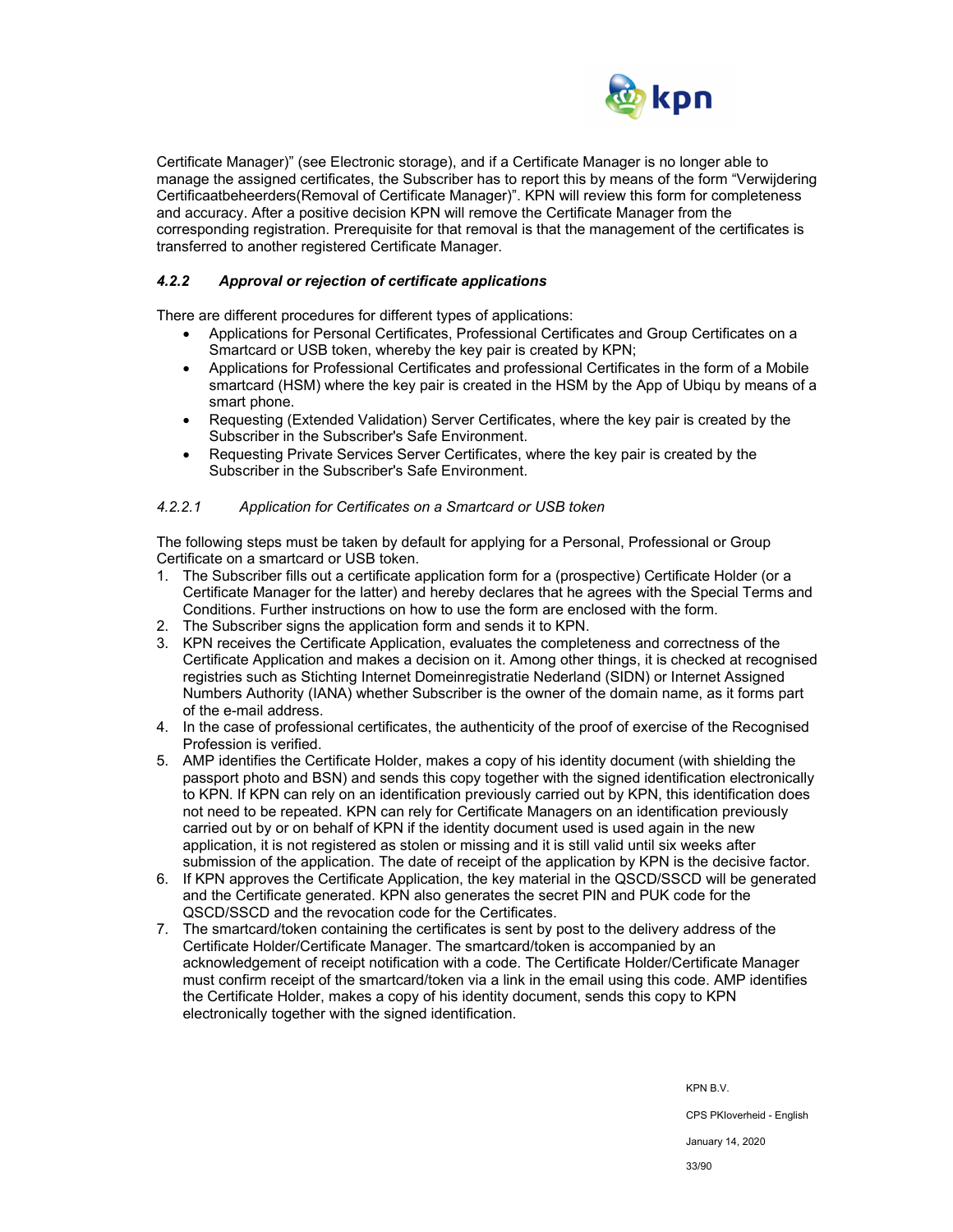

8. Upon receipt of the electronic AMP confirmation, KPN will send the document containing the secret PIN and PUK codes for the QSCD/SUD and the certificate revocation code for the Certificates by post to the specified delivery address of the Certificate Holder.

KPN will continue to offer the possibility of allowing identification and issuance at a time/location to be agreed upon.

#### *4.2.2.2 Application for Certificates as Mobile Certificates*

For the application of a Mobile Certificate, in principle the same steps (1 to 6) are followed as for the physical Smart Card or USB token. See 4.2.2.1.

The validation of the data and identification take place in exactly the same way. However, no physical product is received in the form of a smart card or token.

7. A PINmailer is sent in which the PUK code of the certificate is included.

8. KPN sends an order to Ubiqu to generate the key pairs.

9. KPN sends a registration and activation code by email and the corresponding CSR to the customer by letter.

10. The customer installs the app with the obtained registration and activation code and chooses a pin code.

11. With the chosen PIN code, the certificate holder confirms the creation of the certificate.

#### *4.2.2.3 Application for Server Certificates*

## **CAA DNS records.**

The CAA record is a DNS record that gives domain owners extra control over SSL certificates issued for their domains - you use it to indicate which CA may issue certificates for your domains. The CAA record already became a recognised standard in 2013. Although it is often used, it was not compulsory. As of September 2017, it is mandatory for Certificate Authorities to check the CAA record of a domain name as part of the issuance of a certificate. Domain owners are not obliged to fill the record.

#### **What is a CAA DNS Record?**

A Certificate Authority Authorization record, or a CAA DNS record, is designed to allow domain owners to indicate which CA root certificate can be used to sign certificates for the domain in question. Because this certificate belongs to a certain certificate authority, it can effectively indicate which certificates may be issued for a domain. This prevents the issuing of a certificate by another CA that the selected CA.

KPN identifies itself as KPN.COM. If a domain owner wants KPN to be able to issue certificates for its domain, this identification must be included in the CAA record.

Example: IN CAA 0 issue "kpn.com".

KPN is therefore entitled to issue certificates for a certain domain if:

- The DNS of the domain in question does not contain a CAA record.
- The applicant has entered the identification "kpn.com" in the CAA record for the domain concerned.

In all other cases, KPN cannot issue the certificate and will contact the certificate applicant.

KPN B.V. CPS PKIoverheid - English January 14, 2020 34/90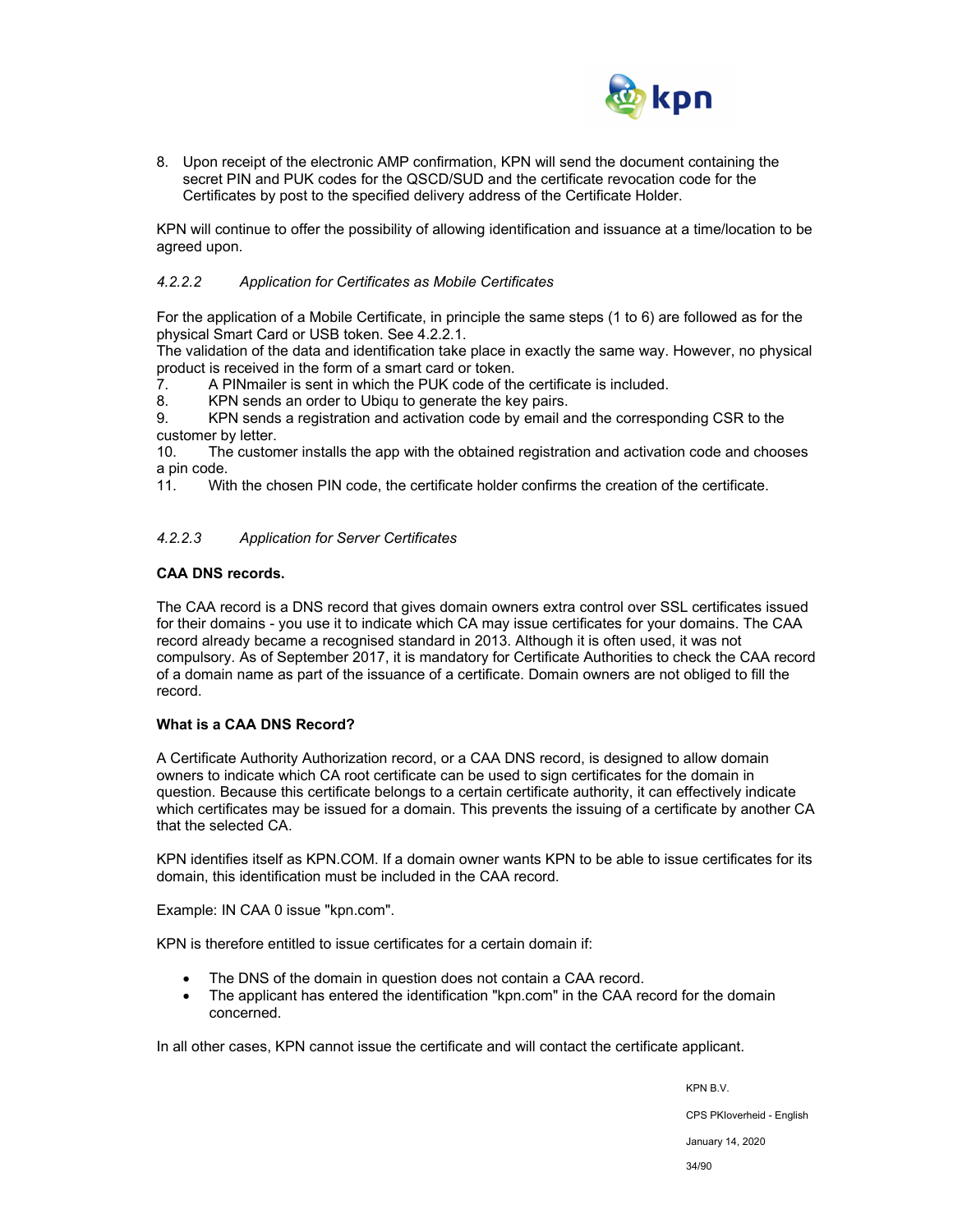

The Certificate Application for a Server Certificate largely follows the same procedure as mentioned under 4.2.2.1, considering the following difference.

- 1. The Certificate Administrator creates the key pair (length is 2048 bits) in the Subscriber's Safe Environment and sends a Certificate Signing Request (CSR) containing the Public Key. Subscriber completes the electronic application form PKIoverheid Server Certificates for a (future) Certificate Holder. This form can be found on the KPN website (https://certificaat.kpn.com ). This site also contains further instructions on how to use the form.
- 2. KPN receives the Certificate Application and assesses the completeness and correctness of the Application. Among other things, it is checked at recognised registries such as Stichting Internet Domeinregistratie Nederland (SIDN) or Internet Assigned Numbers Authority (IANA) whether Subscriber is the owner of the domain name.

KPN has 3 permitted methods for domain validation according to the Baseline Requirements of the CA/BROWSER forum. (https://cabforum.org/ ) It concerns the methods:

NB. The numbers below are the corresponding section numbers from the Baseline Requirements of the CABforum, where these requirements are described.

- a) 3.2.2.4.2 Email, Fax, SMS, or Postal Mail to Domain Contact In the Whois application the administrative contact is determined and the administrative contact is asked by email for approval to use the domain in question If the whois data is not available (or if no answer is received from the administrative contact) an email is sent (method b) to the contact person who submitted the application for the certificate containing a code, with the request to put this code in a certain directory on the site (/.well-known/pki-validation) or in a TXT field of the DNS registration of the domain in question (method c);
- b) 3.2.2.4.6 Agreed-Upon Change to Website
- c) 3.2.2.4.7 DNS Change
- 3. KPN will determine whether there is a CAA DNS record for the domain (s) involved and if this occurs whether KPN has been included through its identification kpn.com as a permitted certificate issuer for these domain (s). If this is not the case, KPN will contact the applicant and reject the relevant certificate application.
- 4. In addition, it is also assess whether there is url-spoofing or phishing, therefore https://www.phishtank.com or similar will be consulted to see if the domain name does not appear on a spam and/or phishing blacklist. If KPN suspects phishing or other possible abuse, KPN will report this suspicion to https://www.phishtank.com.
- 5. Subscriber's KvK data are read in real time from the Chamber of Commerce systems. An OIN is generated automatically from the data of the Chamber of Commerce.
- 6. If KPN approves the Certificate Application, the Certificate is created and sent to the Certificate Manager by e-mail.

#### *4.2.2.4 Application for Extended Validation certificates*

The Certificate request for an Extended Validation certificate is basically the same as the request for a server certificate. (see 4.2.2.3)

There is a difference in the validation process with respect to the subscriber process.

If, based on the requested data, it appears that the subscriber's organization exists for less than three years (calculated from the date of registration in the Trade Register or the date of publication of the

KPN B.V.

CPS PKIoverheid - English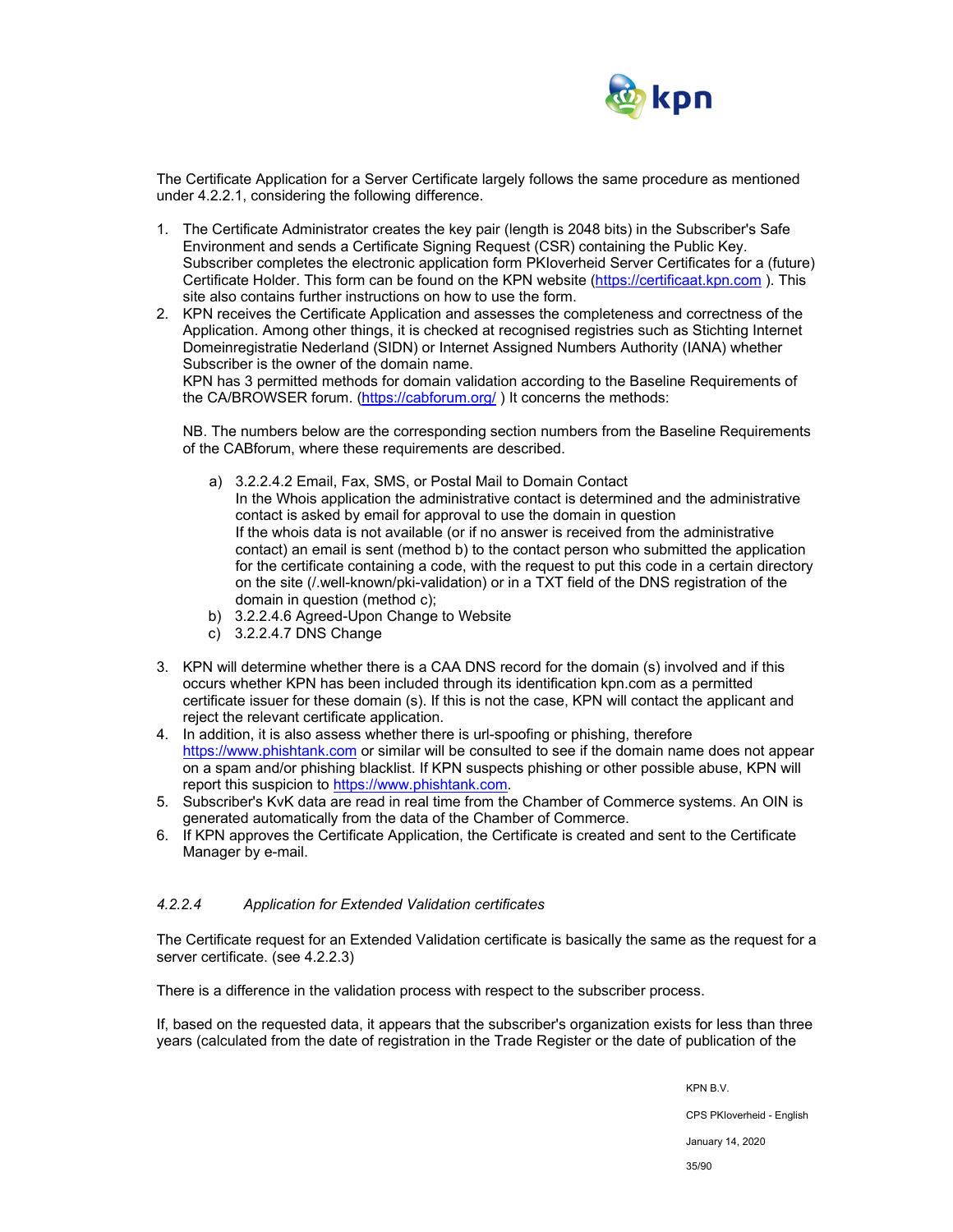

law or general order in council until the date of signature of the Extended Validation certificate application), KPN will verify that the subscriber is able to participate in business traffic.

As proof of the accuracy and existence of the specified payment account, KPN will request and verify at least one of the following supporting documents from the Subscriber:

- a statement from a financial institution licensed by DNB in the Netherlands and covered by the Dutch deposit guarantee scheme showing that the subscriber has an active payment account;
- a statement by an external auditor that the subscriber has an active payment account with a financial institution licensed by DNB in the Netherlands and covered by the Dutch deposit guarantee scheme.

#### *4.2.2.5 Distinction in Public and Private Services Server certificates*

A PKIoverheid services server certificate comes in two types, a Public Root and a Private Root server certificate. Server certificates are suitable for securing traffic between systems and traffic to/from websites. Both types of certificates meet the requirements of PKIoverheid, are securely managed and audited by a third, independent party. However, the certificates differ in two respects, the validity period and the applicability of the certificate.

A Public Root certificate is valid for approximately 1 year and 1 month (397 days max). This applies to new certificates to be issued with effect of November 1, 2019. Certificates already issued retain their validity period. This type of certificate is registered with software suppliers and is automatically trusted by web browsers.

A Private Root certificate is valid for 3 years. This type of certificate is not registered with software suppliers and is not automatically trusted by browsers. However, this is not an obstacle if the certificate is used for messaging between systems.

The Certificate request for a Private Services Server certificate is essentially similar to the request for a server certificate. See 4.2.2.3.

#### *4.2.3 Time to process certificate applications*

In principle, KPN uses a period of 10 working days to process a Certificate Application. In principle, because this deadline also depends on the quality of the application submitted.

#### **4.3 Certificate Issuance**

#### *4.3.1 CA actions during certificate issuance*

#### *4.3.1.1 Issuance of Personal, Professional and Group Certificates*

AMP informs KPN about the result of the identification. After a positive message, KPN sends out the document containing the access codes for the smart card and the revocation codes of the certificates.

In the event that the certificate holder fails to identify himself, he will be reminded of this after 3 weeks. If after 6 weeks the identification has not taken place, the certificate applications will be revoked without further notice.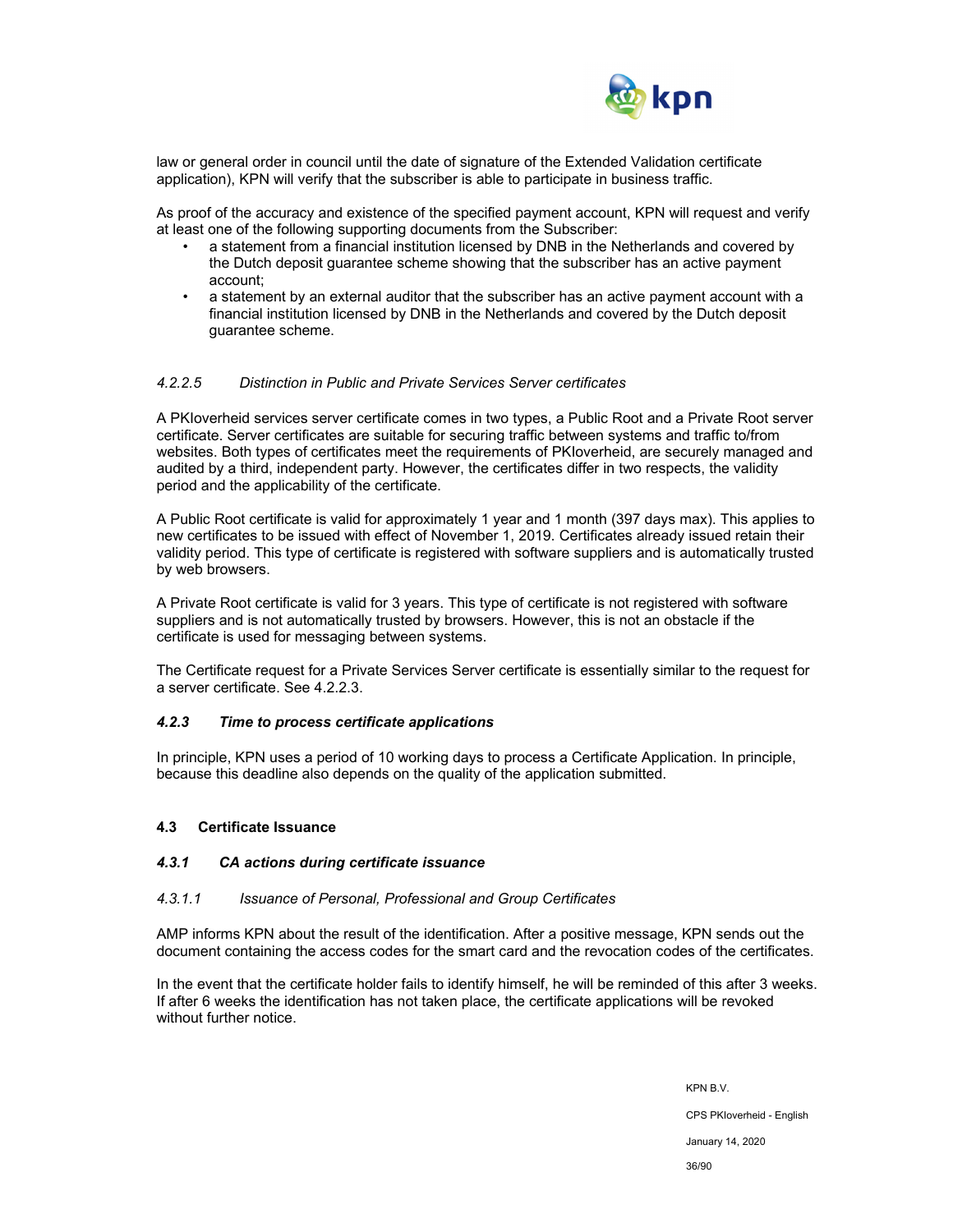

If the Certificate Holder / Certificate Manager has not confirmed receipt within 3 weeks, KPN will send a reminder. If the Certificate Holder / Certificate Manager has not confirmed receipt within 6 weeks, KPN will revoke the Certificates concerned without further notice.

KPN shall confirm the issuance of the Certificate in writing or by e-mail to the Subscriber.

### *4.3.1.2 Issuance of (Extended Validation) Server and Private Services Server Certificates*

For applications from registered Certificate Managers, KPN sends the created Certificates by e-mail to the specified e-mail address of the Certificate Manager and to the requesting Contact Person.

#### *4.3.2 Notification of certificate issuance to the Certificate Holder or Manager*

Immediately after the generation of the Certificate, completion can be seen via Directory Service. However, because the physical transfer to Subscriber takes place at a later time, this has limited value.

The Certificate Holder shall be explicitly informed of the production by physical transmission of the smartcard, including the certificate produced. The Certificate Manager is explicitly informed of the production by sending the Server Certificate by e-mail to the specified e-mail address.

In the case of a Mobile Smart Card no physical Smartcard is sent. Only a PINmailer is sent containing the PUKcode of the certificate.

The Subscriber (not applicable to Professional Certificates) will be informed by e-mail or post of the creation and transmission of the certificate.

#### **4.4 Certificate Acceptance**

#### *4.4.1 Acceptance of Professional, Personal and Group Certificates*

The Professional, Personal or Group Certificate is deemed to have been issued and accepted as soon as it is received by the (Subscriber/) Certificate holder or Certificate Manager. He/she shall acknowledge receipt via the link provided by e-mail with the code supplied with the smart Card.

The following applies to the Mobile certificate: The customer installs an app with the obtained registration and activation code and chooses a PIN code. With the chosen PIN code, the creation of the certificate is confirmed by the certificate holder.

#### *4.4.2 Acceptance of (Extended Validation) Server and Private Services Server Certificates*

The Server Certificate is deemed to have been issued and accepted as soon as the Certificate Manager uses the Server Certificate obtained. The Certificate Manager must check the content of the certificate for completeness and correctness before installing and using it.

In the specific case of municipalities that are likely to arise (see section 3.2.2), the Certificate Manager must explicitly and as soon as possible confirm receipt of the Server Certificate to KPN. The

> KPN B.V. CPS PKIoverheid - English January 14, 2020 37/90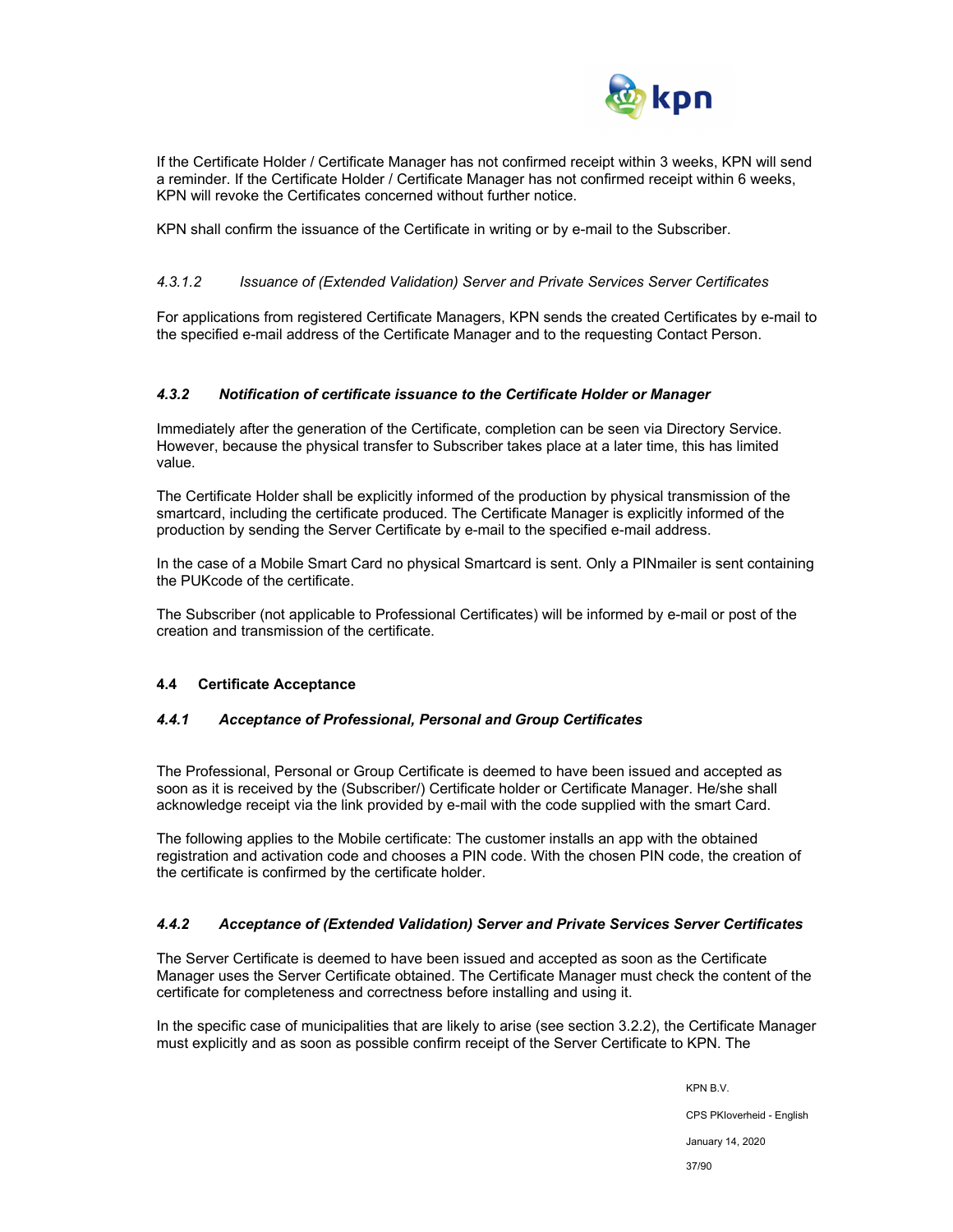

Certificate Manager ultimately has 6 weeks to do so. KPN will remind the Certificate Manager of its obligation after 3 weeks if KPN has not received the acknowledgement of receipt within this period. If the confirmation of receipt has not been received by KPN within 6 weeks, the relevant Server Certificate will be revoked without further notice. KPN will inform the Subscriber about the revocation of the Server Certificate. However, the payment obligation shall remain in full force and effect.

### *4.4.3 Publication of the Certificate by the CA*

After the Certificate has been issued, it will be included directly in the Directory service.

#### **4.5 Key Pair and Certificate Usage**

The responsibilities and in particular the associated obligations of the Subscriber and the Certificate Holder/Certificate Manager are described in the Special Terms and Conditions. By signing the various forms or by relying on them, the parties concerned agree to these Special Terms and Conditions. In addition, it is important for them to take note of the Programme of Requirements of PKIoverheid in general and the applicable CP in particular. The CP sets out all the requirements to which all parties involved in the certification service delivery must comply.

Before relying on a Certificate, it is particularly important for relying parties to first check the validity of the entire chain from the Certificate to the Root Certificate.

Furthermore, the validity of a Certificate should not be confused with the authority of the Certificate Holder to perform a certain action on behalf of an organization or on the grounds of his/her profession. The PKI government does not regulate authorisation. The trustee must convince himself/herself of the authorisation of the Certificate Holder in another way.

#### **4.6 Certificate renewal**

KPN does not offer any possibility to renew PKIoverheid Certificates. A request for renewal shall be treated as a request for a new certificate.

#### **4.7 Certificate re-key**

Keys of Certificate Holders shall not be reused after expiry of the validity period or after the corresponding Certificates have been revoked.

#### **4.8 Certificate modification**

KPN does not offer any possibility to modify the content of PKIoverheid Certificates. If the information in the Certificate no longer corresponds to the actual situation, the Subscriber is obliged to revoke the Certificate in question immediately. If desired, the Subscriber can then apply for a new Certificate.

> KPN B.V. CPS PKIoverheid - English January 14, 2020 38/90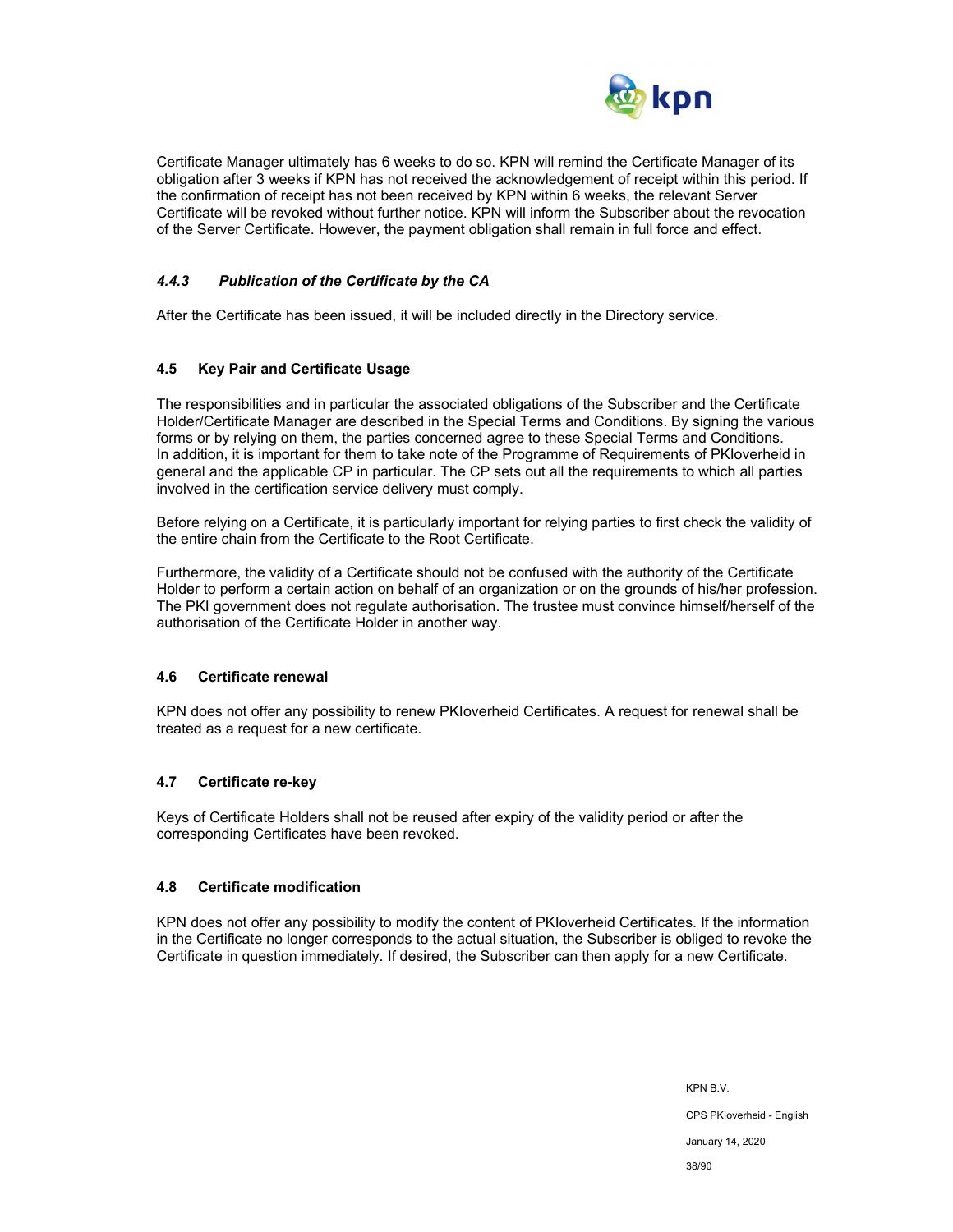

#### **4.9 Certificate Revocation and Suspension**

#### *4.9.1 Circumstances leading to revocation*

In the following cases, the Subscriber and/or the Certificate Holder is obliged to submit a request to KPN to revoke the Certificate immediately and without delay:

- loss, theft or compromise of the Certificate, the private key, the QSCD/SUD, the PIN code and/or PUK code;
- errors in the content of the Certificate;
- changes in the information contained in the Certificate (name, e-mail, etc.);
- changes in the particulars necessary for the reliability of the Certificate, such as termination of employment or professional activity;
- death of the Certificate Holder (in the case of Personal or Professional Certificates);
- Termination or bankruptcy of the organization of the Subscriber (in the case of Organizationrelated Certificates);

In addition, certificates will be revoked in the following cases if:

- the subscriber indicates that the original request for a certificate was not allowed and the subscriber does not give his consent with retroactive effect.
- KPN possesses sufficient evidence:
	- $\circ$  that the subscriber's private key (corresponding to the public key in the certificate) is affected and/or
	- o a suspicion of compromise and/or
	- o an inherent security weakness and/or
	- o that the certificate has been misused in some other way. A key shall be considered impaired in the event of unauthorized access or suspected unauthorized access to the private key, lost or suspected lost private key or QSCD/SUD, stolen or suspected stolen key or QSCD/SUD or destroyed key or QSCD/SUD.
- A subscriber does not fulfil his obligations as set out in
	- o this CP and/or
	- o KPN's corresponding CPS and/or
	- o the agreement that KPN has concluded with the subscriber.
- KPN is informed or otherwise becomes aware of a material change in the information contained in the certificate. An example of this is: a change in the name of the certificate holder.
- KPN determines that the certificate has not been issued in accordance with this CP or KPN's CPS or the agreement entered into by KPN with the subscriber.
- KPN determines that information in the certificate is not correct or misleading.
- KPN ceases to operate and the CRL and OCSP services are not taken over by another Trust Service Provider.

Note: In addition, certificates may be revoked as a measure to prevent or combat a disaster. The compromise or alleged compromise of KPN's private key, with which certificates are signed, is certainly considered to be a disaster.

Also, if the algorithm used has been compromised, threatens to be compromised or in general becomes too weak for the purpose for which it is used, revocation can be applied where appropriate.

For (EXTENDED VALIDATION) server certificates also the following reasons apply

- KPN is informed or becomes aware that the use of the domain name in the certificate is no longer legally permitted (e. g. by a court order).
- The Subscriber uses a "code signing" certificate to digitally sign "hostile code" (including spyware, malware, trojans etc.).

KPN B.V. CPS PKIoverheid - English January 14, 2020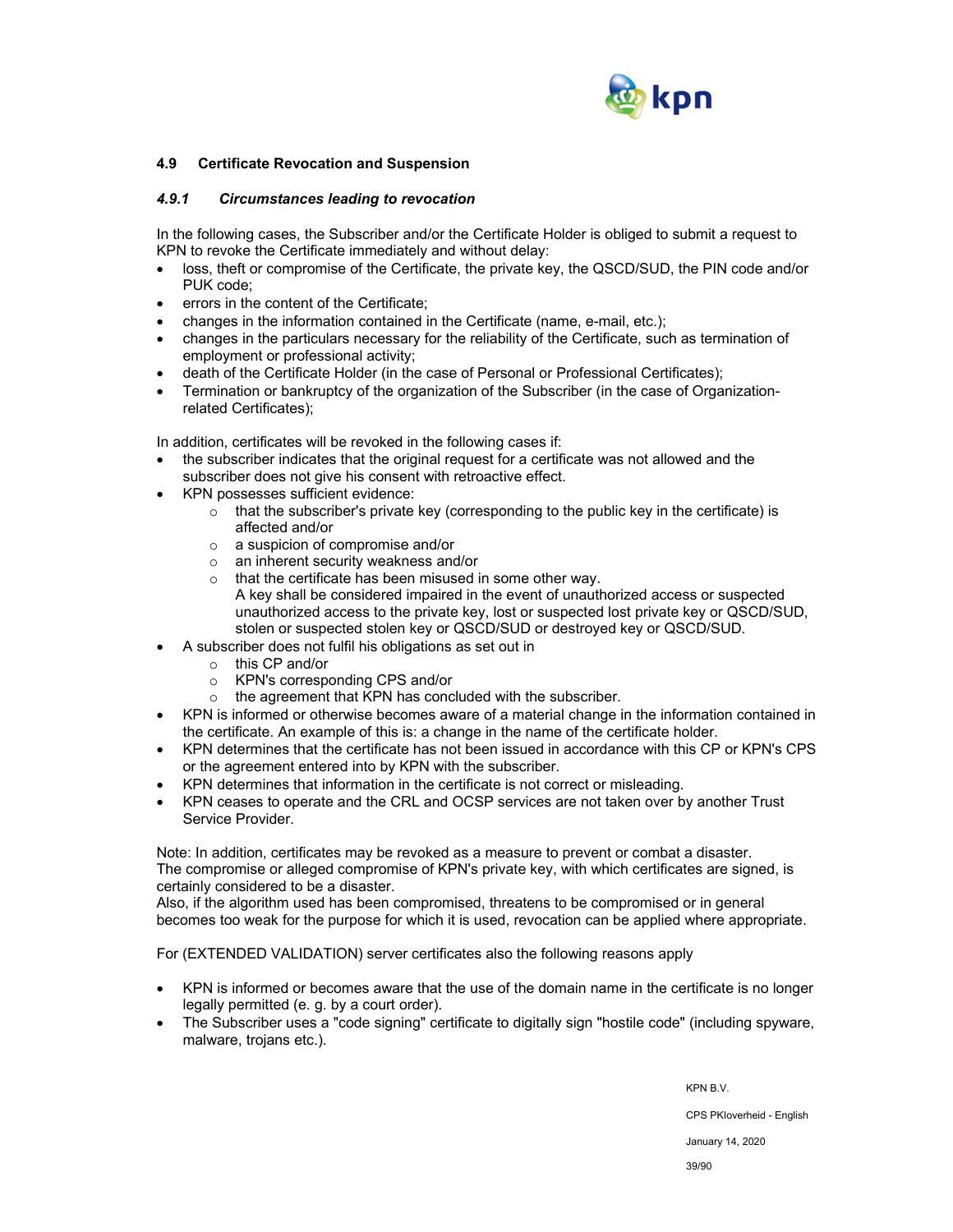

 The PKIoverheid Policy Authority concludes that the technical content of the certificate poses an irresponsible risk to subscribers, relying parties and third parties (such as browser parties) and requests KPN to revoke the certificate.

If a Server certificate has been revoked or if the validity of the Server certificate has expired, it is no longer permitted to use the private key, which is part of the public key of the relevant services server certificate.

Server Certificates issued to a municipality involved in a municipal reclassification need not be revoked immediately as long as the names of the certificate holders concerned do not change. The same applies to ministries involved in redeployment/merger of ministries. If the name of the certificate holder changes in connection with the municipal redivision or merger, the certificate concerned shall be revoked.

Certificates can be revoked by KPN without further intervention if the Subscriber, the Certificate Holder and/or the Certificate Administrator do not comply with the obligations in the Special Terms and Conditions. The reason for each revocation independently carried out by KPN is registered by the company.

In the Mobile certificate application, if the "profile" on the smartphone is deleted, this will be detected by Ubiqu and reported to KPN. This is the signal for KPN to revoke the certificate. The certificate holder will be informed of this revocation.

KPN ensures that the date and time of revocation of (Services) Certificates can be determined precisely. In case of doubt, the time set by KPN will be considered as the moment of revocation.

If a (Services) Certificate has been revoked, it cannot be made valid again.

## *4.9.2 Who may make a request for revocation?*

KPN will revoke a Certificate following a request to do so from the Subscriber, the Certificate Holder, the Certification Manager or the Policy Authority of PKIoverheid. KPN itself may also initiate a revocation request.

A Relying Party may not request a revocation, but may indicate the suspicion of a circumstance that may give grounds for revocation of a Certificate. KPN will investigate such a report and, if there is reason to do so, will revoke the Certificate.

#### *4.9.3 Procedure for a request for revocation*

A request for revocation or notification of a circumstance that may lead to the revocation of a Certificate may be made by writing or online at:

https://certificaat.kpn.com/support/mijn-registratie/intrekken.

It should be stressed that if the revocation serves an urgent interest, this should be done via the the procedure described in section 1.5.2.

For submitting requests for revocation in writing the contact form can be used which can be found on the website. In the field 'Betreft' (subject) option '10. Melding omstandigheid intrekking Certificates' should be chosen. (eng:"10. Notification conditions that can lead to revocation").

> KPN B.V. CPS PKIoverheid - English January 14, 2020

40/90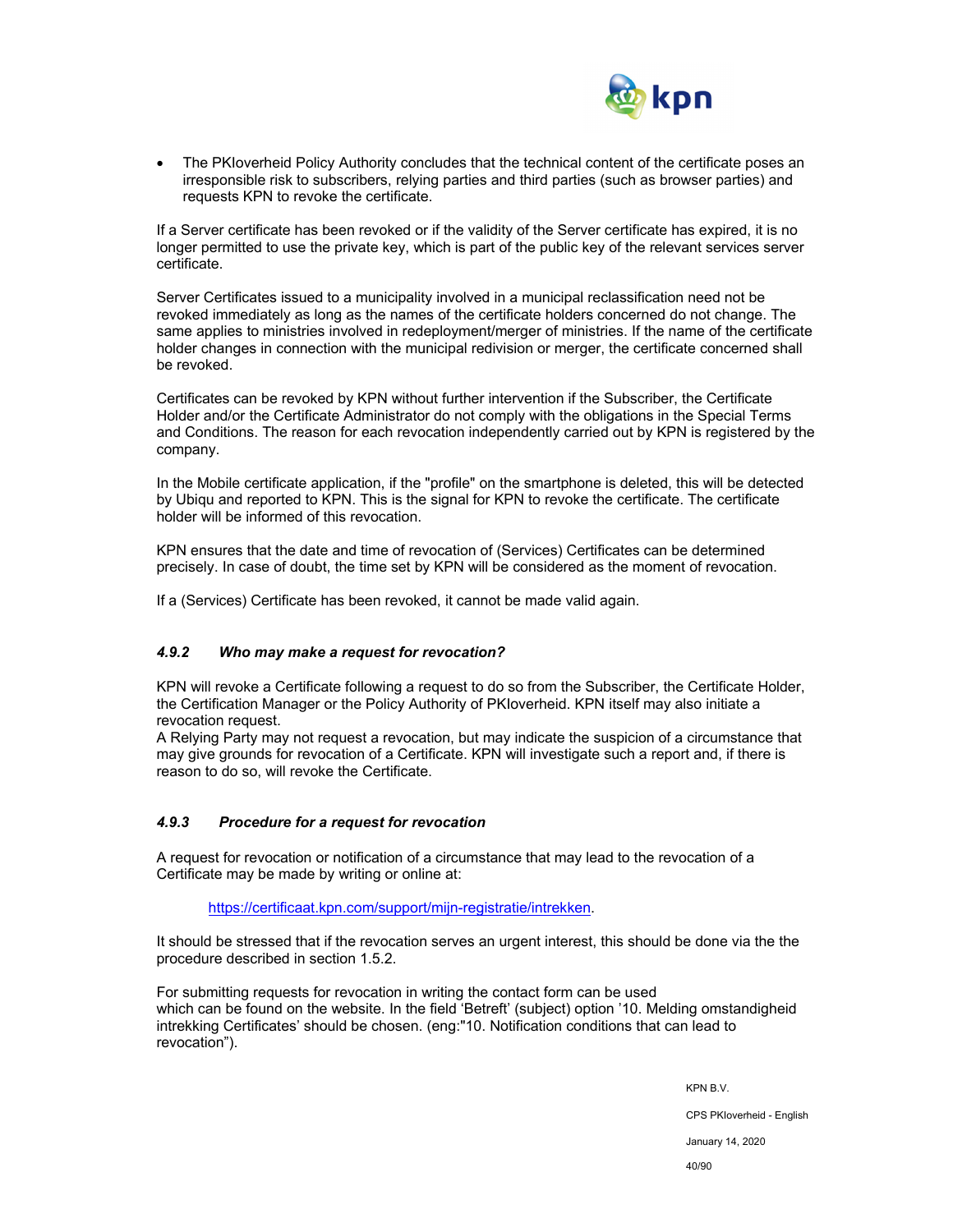

KPN ensures that the date and time of revocation of Certificates can be determined precisely. In case of doubt, the time set by KPN will be considered as the moment of revocation.

If a Certificate has been revoked, it cannot be made valid again.

If the "profile" on the smartphone is deleted with the Mobile certificate, this will be detected by Ubiqu and automatically notified to KPN, which will treat it as an automatic revocation request. See 4.9.1

#### *4.9.4 Duration for processing revocation request*

As indicated, if the revocation has an urgent interest, this should be done electronically via the online / real time revocation pages.

Requests for revocation by letter shall be considered only on the following working day at the earliest and processed within four hours after receipt.

#### *4.9.5 Verification conditions when consulting certificate status information*

Relying Parties shall be obliged to verify the current status of a Certificate (revoked/not revoked) against the date stated in the Certificate by the end of validity date and by reference to the Certificate Status Information, linked to the time when the Certificate is/will be used. Certification status information can be obtained by consulting the CRL, OCSP or Directory Service. Relying Parties are also obliged to check the Electronic Signature with which the CRL has been signed, including the associated certification path.

Revoked Certificates shall remain on the CRL until their original validity date has expired. Thereafter, Relying Parties can only verify the status of that Certificate through via KPN's online Directory Service or through OCSP.

If a Relying Party wishes to rely on a certificate that he/she has received from a Court Bailiff (a member of the Royal Netherlands Bailiffs Association), he/she must, in addition to the above mentioned inspections, also check whether the Bailiffs mentioned in the certificate mentioned on the date of use of the certificate by the Court Bailiffs, are listed in the register to which the URL mentioned in the certificate (www.registergerechtsdeurwaarders.nl) refers.

If the Court Bailiff has been suspended on the date of use of the certificate by the Court Bailiff, the relevant certificate cannot and may not be relied on.

If the register is not available, the Relying Party should independently obtain information from the Royal Netherlands Bailiffs Association (dutch: Koninklijke Beroepsorganisatie van Gerechtsdeurwaarders) in order to determine whether the Bailiffs are listed in the register kept by the Royal Bailiffs Association.

#### *4.9.6 CRL issuance frequency*

The update of the CRL is initiated every 60 minutes, after the CRL has been generated, the CRL is published. A CRL is valid for 24 hours.

## *4.9.7 Maximum delay for CRL issuance*

KPN will revoke the (Services) Certificate no more than four hours after an authorised online revocation request has been received.

> KPN B.V. CPS PKIoverheid - English January 14, 2020 41/90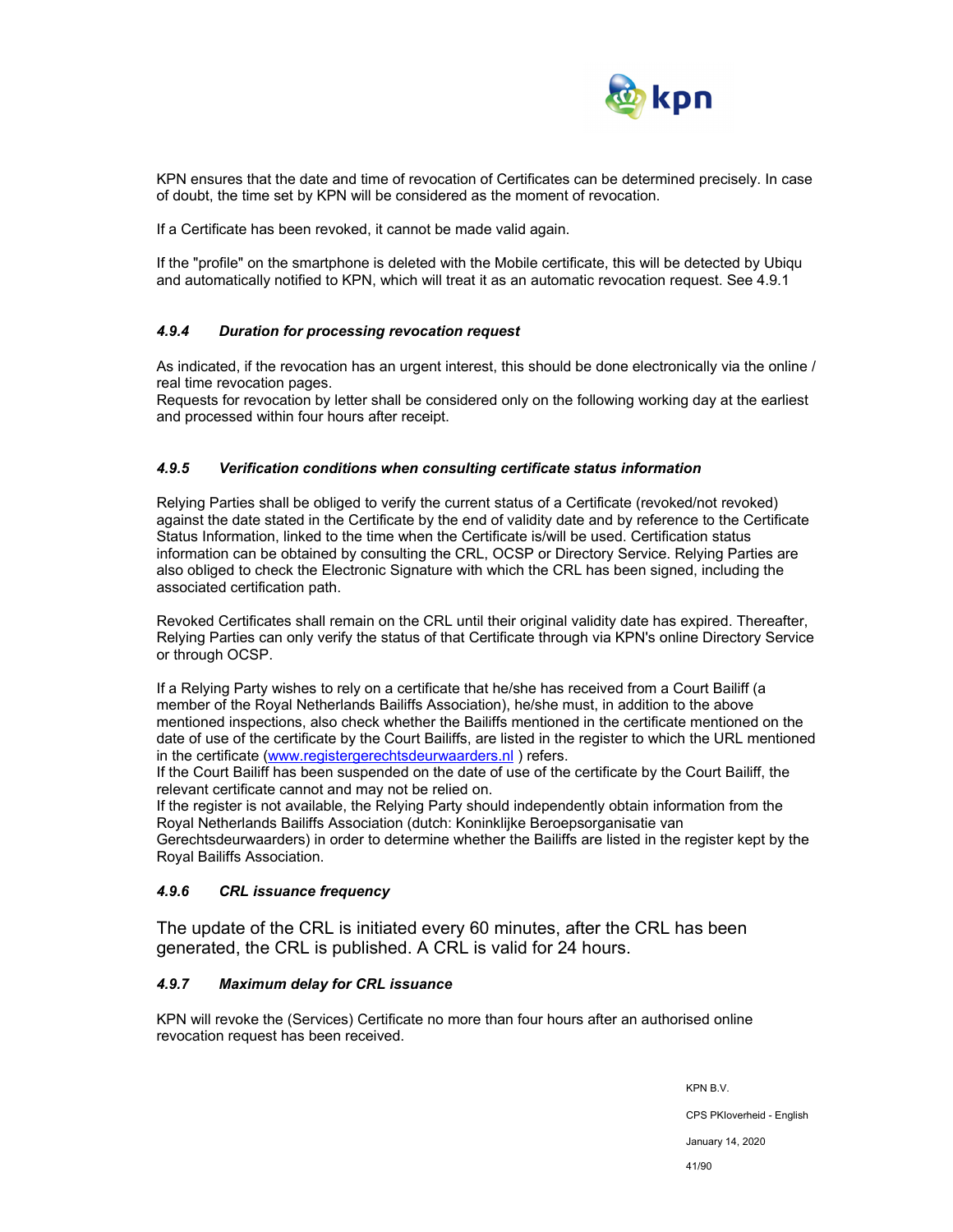

#### *4.9.8 Online revocation status check*

In addition to the publication of CRLs, KPN also provides certificate status information via the socalled OCSP. The OCSP configuration is in accordance with IETF RFC 6960.

OCSP validation is an online validation method whereby KPN sends an electronically signed message (OCSP response) to the trustee after the trustee has sent a specific request for status information (OCSP request) to the OCSP service (OCSP responder) of KPN. The requested OCSP response shows the status of the relevant certificate.

The status can contain the following values: good, revoked or unknown. If an OCSP response is not received for any reason, no conclusion can be drawn regarding the status of the certificate. The URL of the OCSP responder with which the revocation status of a Certificate can be validated is shown in the AuthorityInfoAccess.uniformResourceIndicator attribute of the certificate.

An OCSP response is always sent and signed by the OCSP responder. A Relying Party shall verify the signature in the OCSP response with the system certificate included in the OCSP response. This system certificate has been issued by the same Certification Authority (CA) as the CA that issued the Certificate whose status is being requested.

#### **4.10 Certificate Status Service**

The CRL is part of a CA system. This system is available 24 /7 hours a week,

Also, in the event of system failures, service activities or other factors beyond KPN's reach, KPN will ensure that for revocation requests submitted online a new CRL is issued within four hours after this submission. For this purpose, a fall-back location and scenario has been designed, among other things, which is regularly tested in combination with redundant data processing and storage.

In addition to consulting the certificate status via CRL and OCSP, it is also possible to request this via the Directory Service.

#### **4.11 End of subscription**

If a Subscriber wishes to terminate the subscription with KPN, a form entitled' Opzeggen abonnement (Eng: Subscription cancellation)' can be used. Before KPN can terminate the subscription, all Subscriber's Certificates must be revoked.

Those municipalities that cease to exist because of a municipal reclassification or those ministries that cease to exist because of a ministerial reclassification should not terminate their subscription to KPN immediately but ultimately should terminate their subscription. Not directly because in those cases the rights and obligations of the old organization are taken over by the new organization. But in the end, it is because the old organization formally ceases to exist.

KPN will take receipt of the form, assess its completeness and accuracy and decide on it. Part of this assessment is whether the Subscriber has revoked all Certificates issued to Subscriber. KPN informs the Subscriber about the decision.

Suspension of Certificates is not supported by KPN

KPN B.V. CPS PKIoverheid - English January 14, 2020 42/90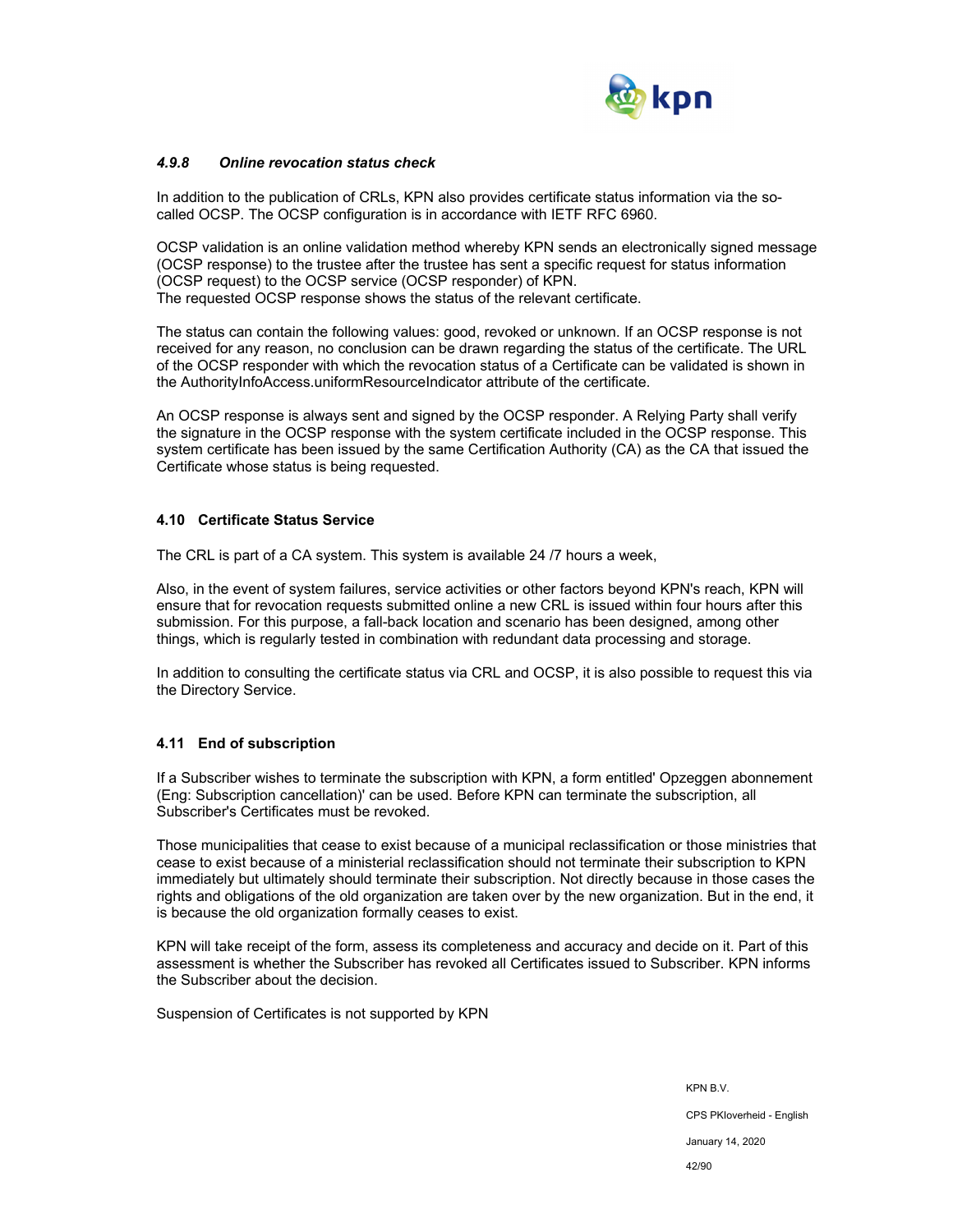

## **4.12 Key Escrow and Recovery**

By default, there is no Escrow of Private Keys. There is no possibility to include Private keys related to Signature Certificates and Authenticity Certificates in Escrow.

> KPN B.V. CPS PKIoverheid - English January 14, 2020 43/90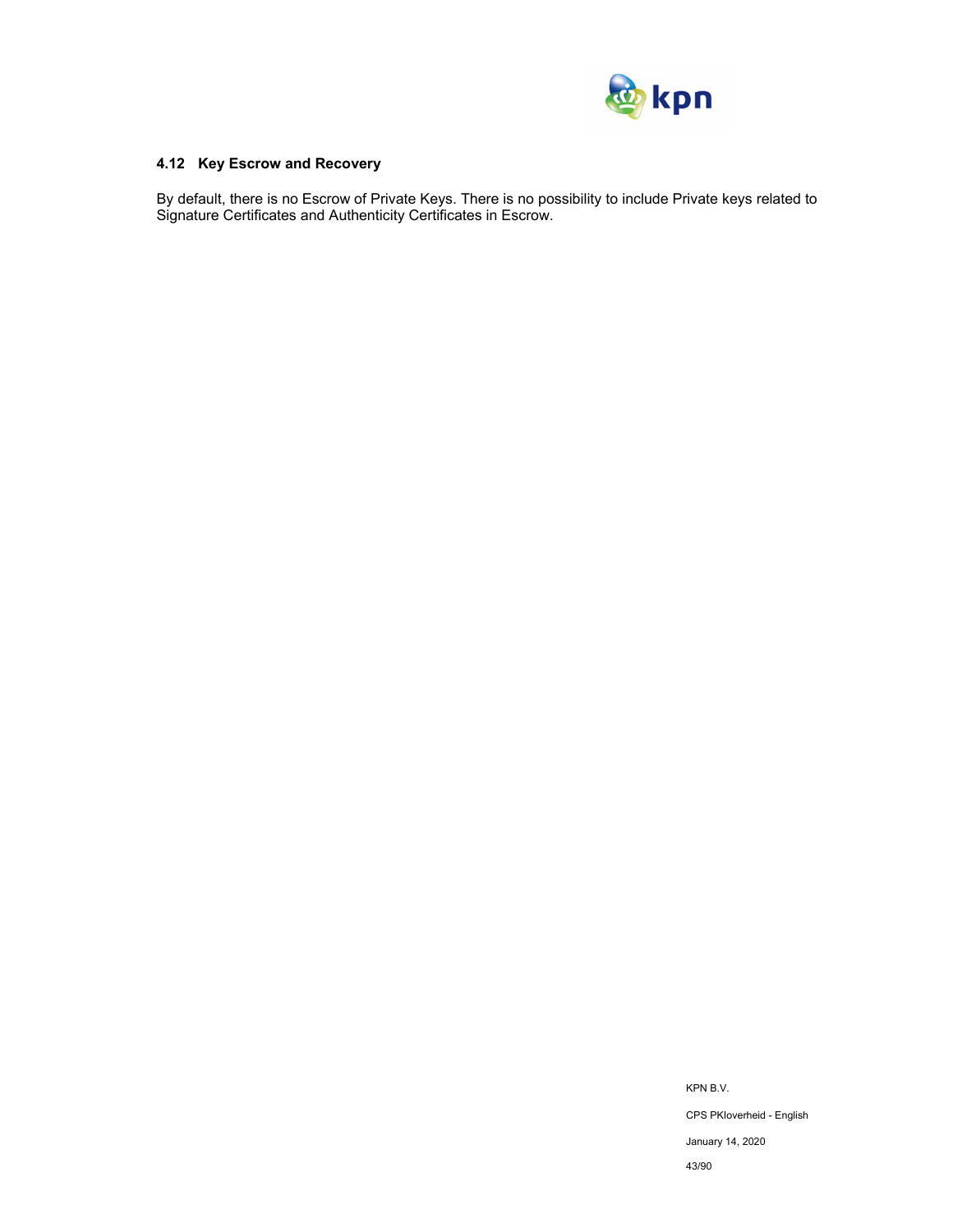

# **5 Facility, Management, and Operational Controls**

KPN's certification service provider business unit is certified against ISO9001:2015, ISO27001:2013, ETSI EN 319 411-1 and ETSI EN 319 411-2. Both the Quality Management System and the Information Security Management System are continuously focused on improving these systems through the PDCA cycle.

## **5.1 Physical security controls**

#### *5.1.1 Location, construction and physical protection*

The certification services are managed in and delivered from a highly secure environment within KPN's computing centre in Apeldoorn. This environment complies with the laws and regulations in force for the government, including the Wet Bescherming Staatsgeheimen 1951 (Eng: Act on the Protection of State Secrets).

Physical access to the secure environment is achieved through a combination of procedural and technical and constructional measures. Access to the building and the secure environment is monitored by electronic (biometric) and visual means. The entrance system of the building records the entry and exit of staff and visitors. The building is monitored by a security company for 7\*24 hours.

The security systems automatically detect attempts at (un)authorized access. The technical measures are supported by various procedures, including movement sensors that monitor persons and materials (for cryptographic key management). The technical infrastructure, including the security systems, is located in protected areas with a designated manager. Access to these areas is registered for audit purposes.

Domestic regulations are in force for the registration and supervision of visitors and service personnel of third parties. Arrangements have been made with service companies for access to certain rooms. In addition, the building management department checks the incoming and outgoing goods (based on accompanying documents).

KPN's secure environment offers standard up to at least five physical barriers to the production environment. For non-production (offline) storage of cryptographic hardware and material, for example, six levels apply.

Improper access to the secure environment requires compromising multiple systems. Depending on the space, this can be a combination of knowledge, QSCD/SUD, biometric data, access guidance and visual inspection. Additional measures include intrusion detection and video recordings. The different access control systems are separated from each other and monitor access to the secure environment. The segregation of duties in combination with five or six physical barriers prevents one individual from gaining access to KPN's critical equipment.

KPN has taken numerous measures to prevent emergencies in the secure environment and/or limit damage. Examples are

- Lightning rod;
- Air conditioning facilities
- Backup of electricity supply by means of an own electrical device;
- Constructional measures (fire resistance, drainage, etc.);

KPN B.V. CPS PKIoverheid - English January 14, 2020 44/90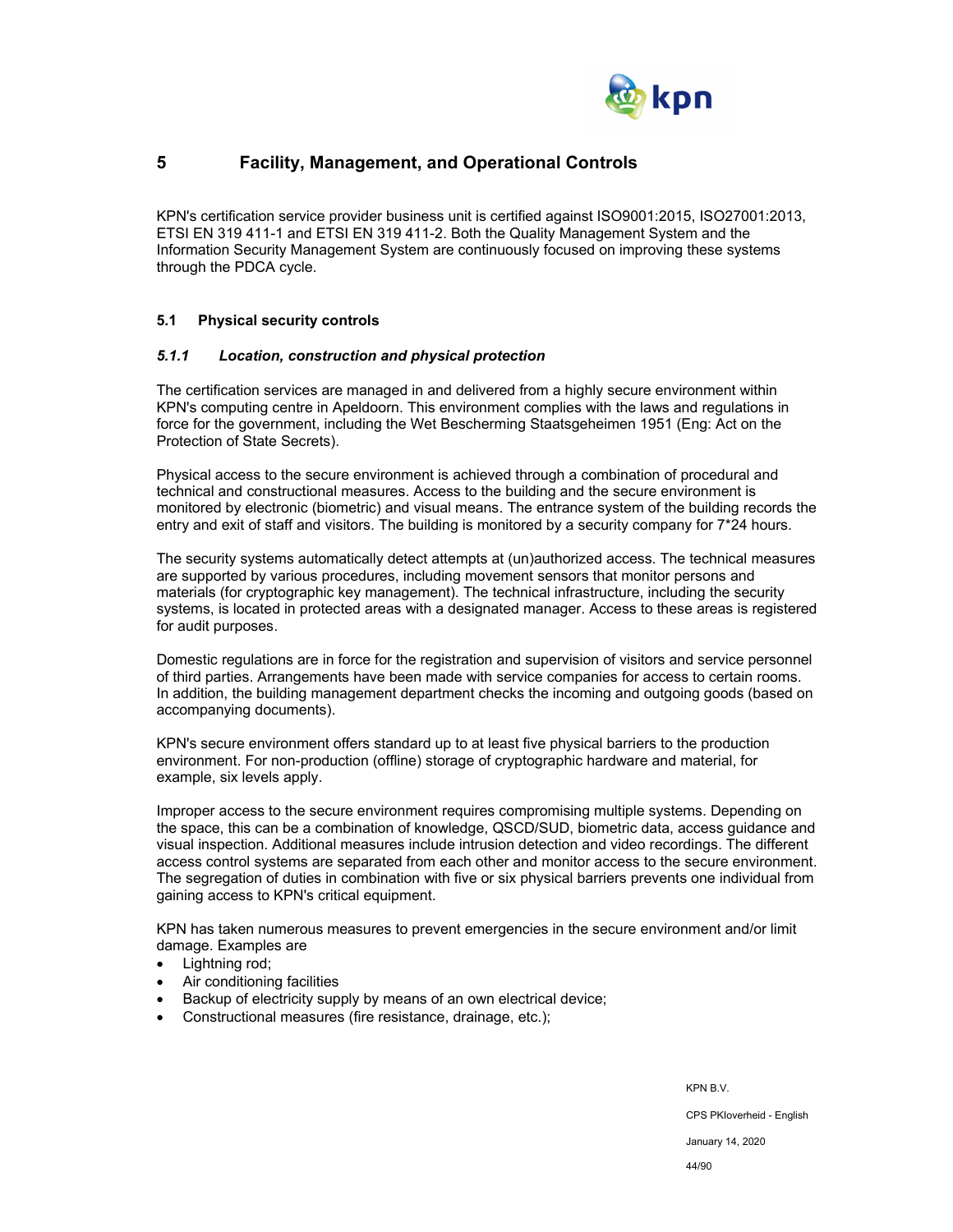

 Fire prevention by means of automatic and manual fire alarm devices. This in combination with targeted, automated fire extinguishing.

The measures are tested on a regular basis. In exceptional cases, an escalation plan shall take effect. The police and fire brigade are familiar with the specific situation regarding KPN's secure environment.

## *5.1.2 Physical Security Certificate Holders/Managers*

No further provisions in the case of Professional Certificates, Personal Certificates or Group Certificates.

If a (EXTENDED VALIDATION) Server certificate is involved, then the key material must have been generated in a Safe Environment and the Private Key must be permanently accommodated therein. For further explanation, see the definition of Safe Environment (Section 1.6).

In the case of the mobile certificate, all status changes - upon application and as a result of use - are centrally logged on the KPN Servers in the secure environment of the KPN data center. The key material is located on an HSM in the same environment.

#### *5.1.3 Storage of media*

Storage media from systems used for PKIoverheid Certificates are handled safely within the building to protect them from unauthorized access, damage and theft. Storage media are meticulously removed when no longer needed.

#### *5.1.4 Waste disposal*

KPN has signed an agreement with a professional waste disposal company for the safe disposal of waste, used paper and the like. KPN's staff are obliged to dispose of all waste paper in the closed paper containers throughout the building.

## *5.1.5 Off-site backup*

Media containing data and software are also stored in another KPN building, with as a minimum an equivalent level of security.

## **5.2 Procedural Controls**

Security duties and responsibilities, including confidential functions, are documented in job descriptions. These have been drawn up based on the segregation of duties and powers and in which the sensitivity of the function has been established. Where applicable, a distinction has been made in the job descriptions between general functions and specific TSP functions.

Procedures have been drawn up and implemented for all confidential and administrative tasks that affect the provision of Certification Services.

Authorisation of the TSP staff takes place based on the need-to-know principle.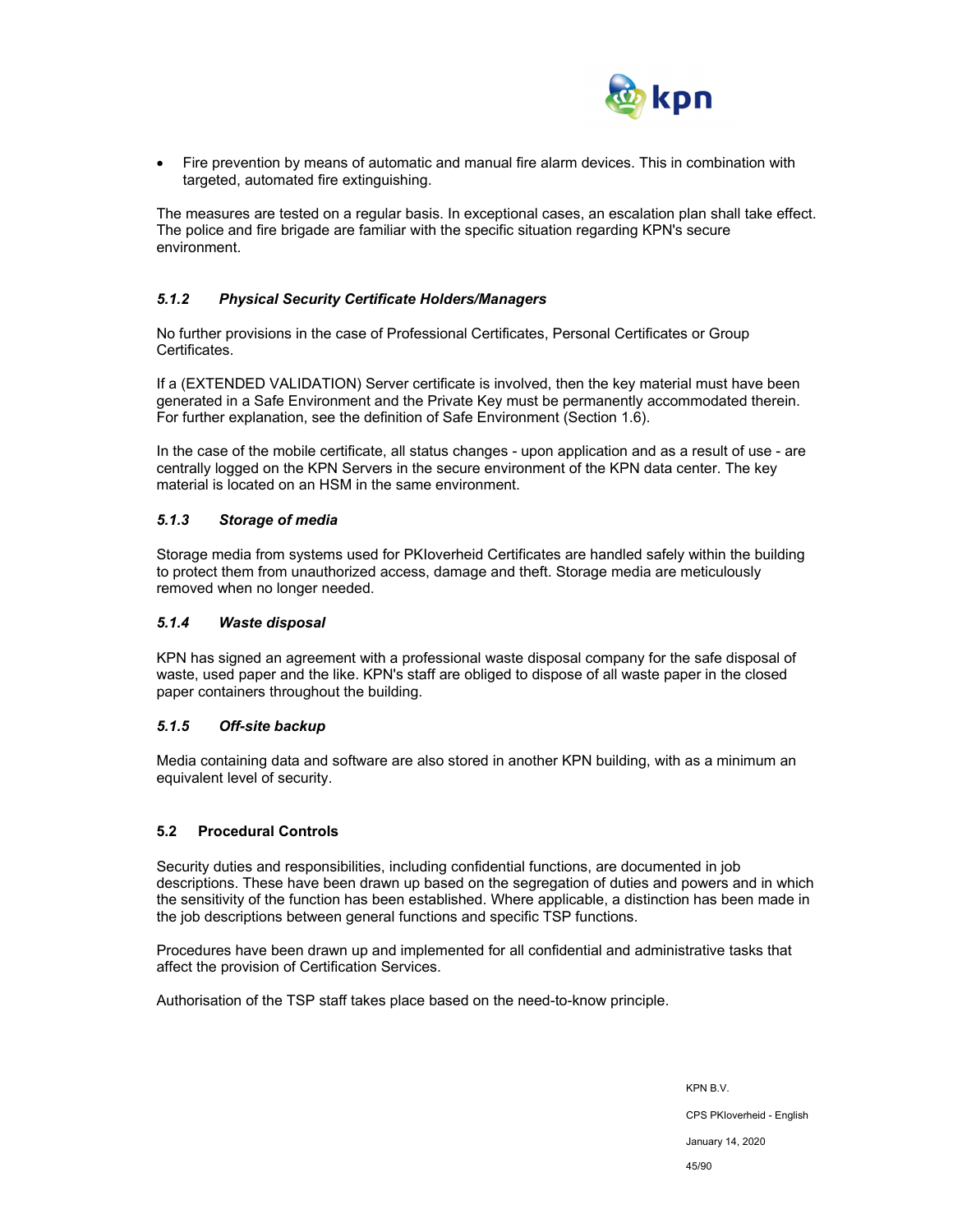

## *5.2.1 Trusted Roles*

KPN has implemented a Trusted Employee Policy. Among other things, this policy describes the job categories and roles for which the status "trusted" is described. This mainly concerns positions involved in the management of certificates and key material, positions involved in system development, management and maintenance and positions in security management, quality management and auditing. See also 5.3.2. Trusted Employee Policy.

### *5.2.2 Number of persons required per task*

Multiple employees are required to carry out certain pre-defined activities in the areas of key, certificate management, system development, maintenance and management. The need to have a certain activity with several people is enforced by means of technical facilities, authorisations in combination with identification/authentication and additional procedures.

#### *5.2.3 System Administration Controls*

KPN ensures procedural security through the application of ITIL management processes. ITIL is a methodology for standardizing IT management processes with the aim of bringing, maintaining and where possible improving the quality of these processes to a defined level.

KPN has separate systems for development, testing, acceptance and production. These systems are managed using the ITIL procedures referred to above.

The transfer of software from one environment to another is controlled using the change management procedure. This procedure includes, among other things, maintaining and recording of versions, making changes and emergency repairs to all operational software.

The integrity of all systems and information used for PKIoverheid Certificates is protected against viruses, malicious software and other possible disruptions to service provision through an appropriate combination of physical, logical and organizational measures. These measures are preventive, repressive and corrective in nature. Examples of measures taken include: logging, firewalls, intrusion detection and system redundancy.

KPN has provided for timely and coordinated action to respond quickly to incidents and to limit the impact of security breaches. All incidents shall be reported as soon as possible after they occur.

If an incident or other event in any way could threaten or affect the reliability of the certification service and/or the image of the PKI for the government, this will be reported immediately to the PKIOverheid Policy Authority.

## *5.2.4 Segregation of Duties*

KPN uses a segregation of duties between executive, decisive and controlling tasks. In addition, there is also a segregation of functions between system management and operation of the systems used for PKIoverheid Certificates, as well as between Security Officer (s), System auditor (s), System administrator (s) and operator (s).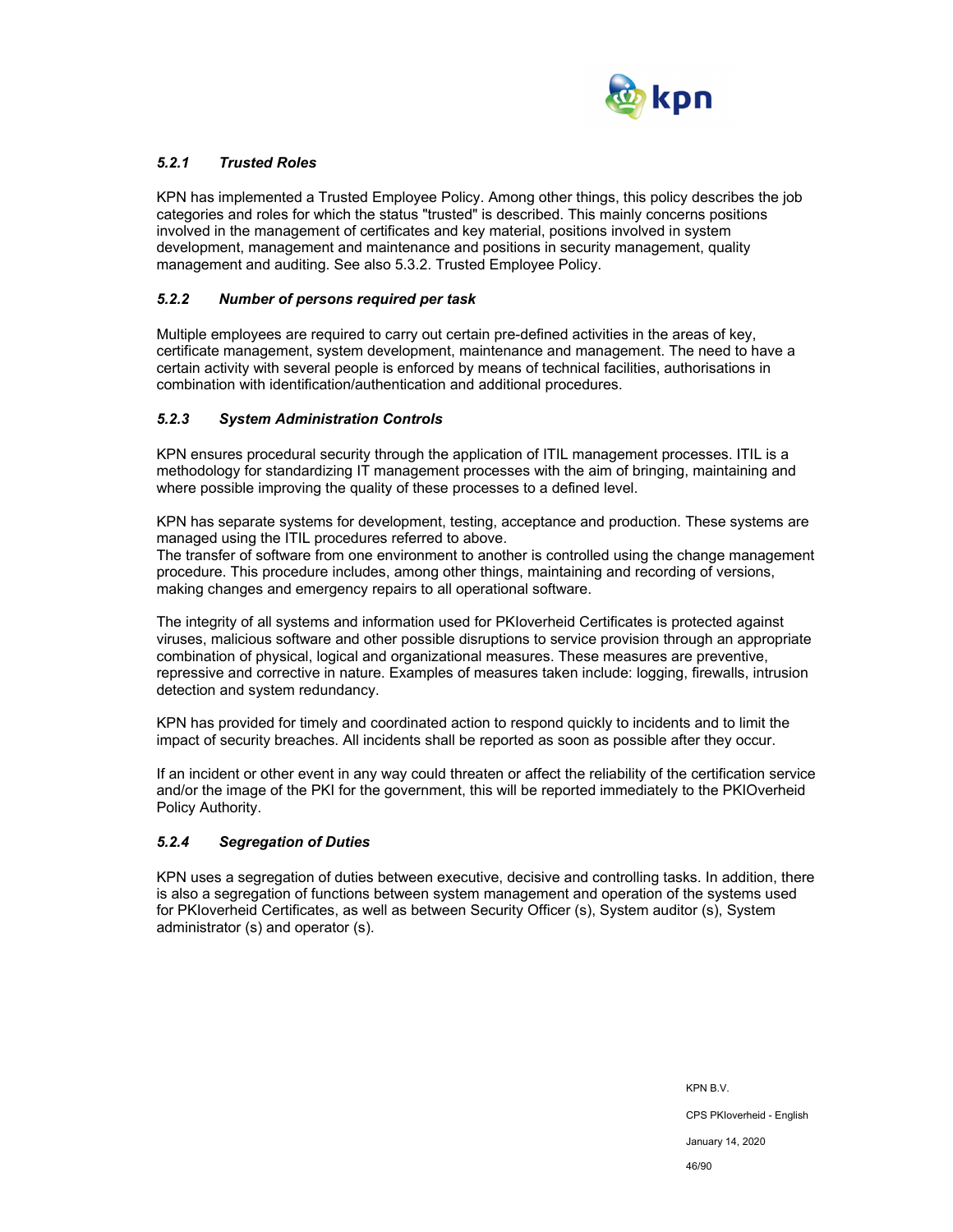

### **5.3 Personnel Controls**

#### *5.3.1 Expertise, experience and qualifications*

KPN deploys personnel with sufficient expertise, experience and qualifications to deliver PKIoverheid Certificates.

KPN has determined which knowledge and experience is required for each function to be fulfilled properly. This is maintained, because developments in the field of expertise follow one another quickly. In addition, each employee's knowledge and experience is registered. A training plan is drawn up each year as part of the Planning & Control cycle and, once approved, the budget required to implement the plan is made available. The implementation of the plan is monitored and recorded. Where necessary, the training courses are made compulsory and, where possible, stimulated. Employees are also trained on the job. Employees are trained and trained as widely as possible, on the one hand to be able to use them as widely as possible and, on the other hand, to offer them as much variation in the range of tasks as possible.

The employees are followed by a Performance Management (PPM) cycle consisting of objectives interview, a functioning interview and an assessment interview.

## *5.3.2 Trusted Employee Policy*

KPN has drawn up and implemented a Trusted Employee Policy for its certification services. In formulating and maintaining this policy, the possibilities and impossibilities of generally applicable legislation and regulations such as the Dutch Civil Code, the Wbp and the European eIDAS Regulation and (customer) specific legislation and regulations from, for example, De Nederlandse Bank, the Pension and Insurance Chamber and the PKIoverheid have been carefully considered. This Policy describes in detail how, for example, a pre-employment screening (mandatory for those employees involved in the certification service provision), the issuing of a Statement of Conduct (VOG) pursuant to the Wji (also mandatory) and the conduct of security screening by services such as the General Intelligence and Security Service or the Military Intelligence and Security Service in order to obtain a Statement of No Objections (VGB). The policy also includes the options available to management if an employee or future employee does not wish to cooperate or if the outcome of the investigation is not positive.

Other provisions from the TEP are:

- Personnel who are not employed by KPN can under no circumstances perform any function or role with the status of "familiar" without direct supervision;
- A Trusted function/role may only be performed if the corresponding investigation has been completed, no objections have arisen and the employee has been formally appointed by management.
- Assessing the safety risks during employment is a responsibility of the direct supervisor as part of the PPM cycle.

## **5.4 Audit Logging Procedures**

#### *5.4.1 Event logging*

KPN maintains records for audit purposes of the following:

- Creation of accounts;
- Installation of new software or software updates;

KPN B.V. CPS PKIoverheid - English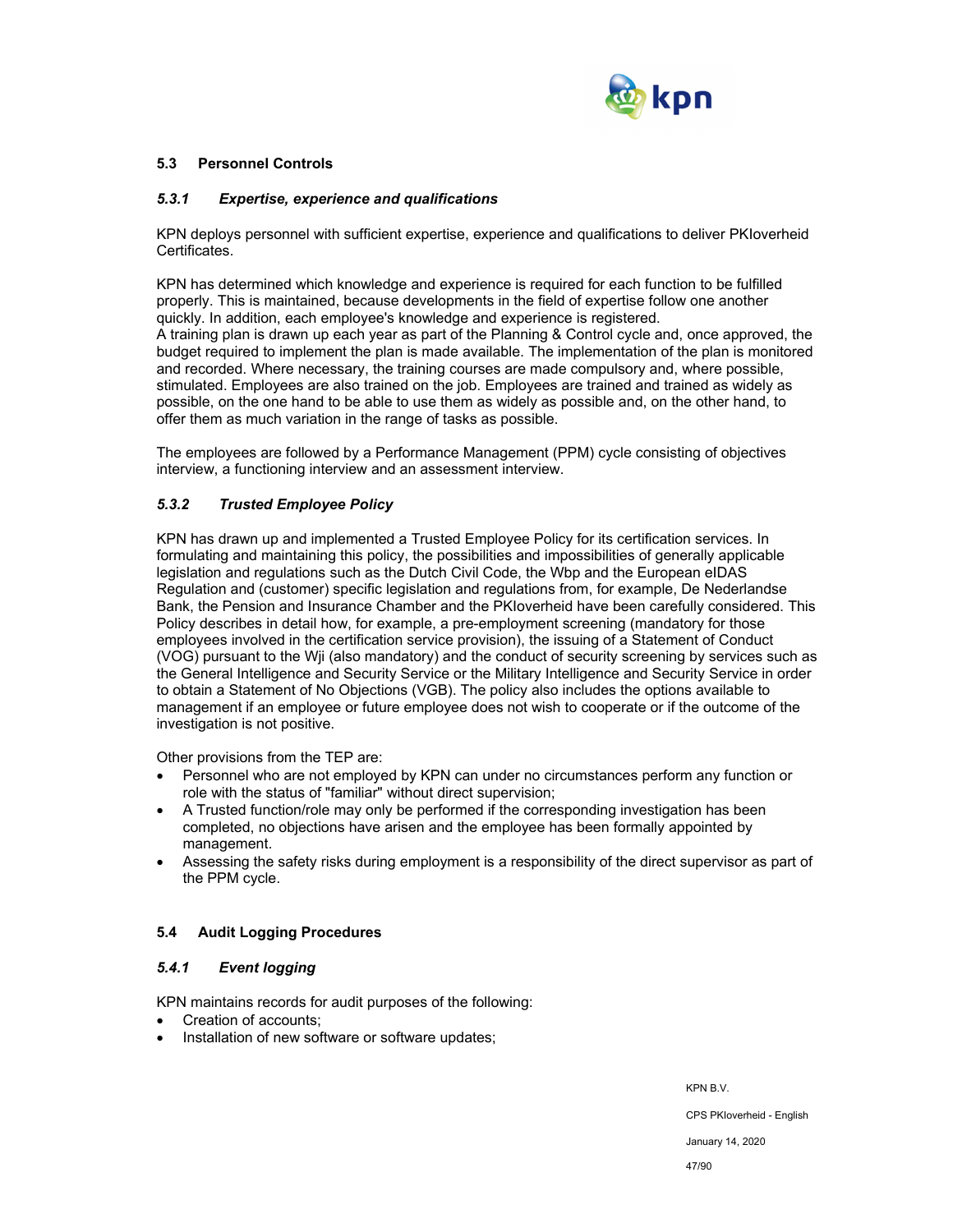

- date and time and other descriptive information concerning backups;
- date and time of all hardware changes;
- Date and time of audit log dumps;
- Closing and (re)start of systems.

Logging takes place at a minimum:

- Routers, firewalls and network system components;
- Database activities and events;
- Transactions;
- Operating systems;
- Access control systems;
- Mail servers.

KPN keeps track of the following events manually or automatically

- Life cycle events with respect to the CA key, including:
	- o generation of keys, backup, storage, recovery, archiving and destruction;
	- o Cryptographic device life cycle events.
- Life cycle events regarding the management of certificates, including:
	- o applications for certificates, issue and revocation;
		- o successful or unsuccessful processing of applications;
		- o generating and issuing Certificates and CRLs.
- Threats, including:
	- o successful and unsuccessful attempts to gain access to the system
	- o PKI and security activities undertaken by personnel;
	- o reading, writing or deleting security-sensitive files or records;
	- o Changes to the security profile;
	- o system crashes, hardware failure, and other irregularities;
	- o firewall and router activities;
	- o Entering and leaving the space of the CA.

The log files contain at least the following data:

- source addresses (IP addresses if available);
- Target addresses (if available);
- Time and date;
- User IDs (if available);
- Name of the event;
- Description of the event.

Audit logs are regularly reviewed to see if there have been significant security or operational events that may require further action.

## *5.4.2 Audit log Retention period*

The log files are stored for at least 18 months and then deleted.

The consolidated (electronic) audit logs, as well as the manual registrations during the period of validity of the Certificate, are retained for a period of at least seven years from the date of expiry of the Certificate.

> KPN B.V. CPS PKIoverheid - English January 14, 2020

48/90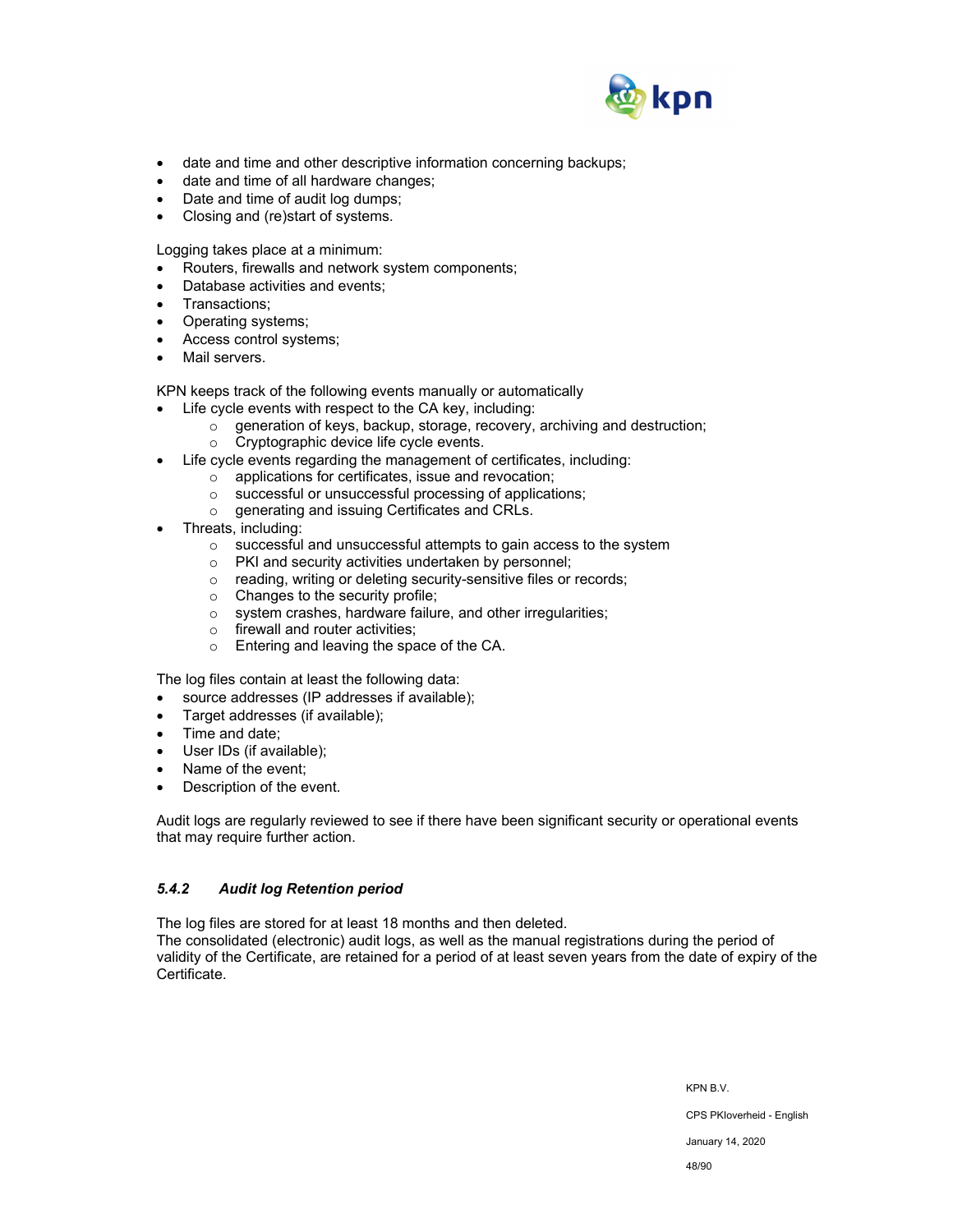

## *5.4.3 Protection of the Audit Log*

Events recorded electronically are recorded in audit logs. This is achieved through an appropriate combination of different types of security measures, including, inter alia, encryption and segregation of duties, protected against unauthorized inspection, alteration, deletion or other undesirable modifications.

Events recorded manually are recorded in files. These files are stored in fire-safe cabinets in a physically safe environment with appropriate access measures.

## *5.4.4 Audit log back up procedures*

Incremental backups of audit logs are created daily, in an automated way, complete backups are created on a weekly basis and are also archived at a remote location.

#### **5.5 Records Archival**

#### *5.5.1 Archival of events and documents*

KPN records all relevant registration information, including at least

- the certificate application form:
- the details of/over the identity document presented by the Certificate Holder or Certificate Administrator;
- the findings and decision on the application;
- the identity of the validation officer who processed or approved the Certificate Application;
- the method of validating identity documents and establishing identities;
- proof of identification and receipt.

## *5.5.2 Archive retention period*

KPN retains all relevant documentation and information relating to a Certificate during its term of validity and for a period of at least seven years from the date of expiry of the Certificate.

## *5.5.3 Archive protection*

KPN takes care of the archiving itself. It ensures the integrity and accessibility of the archived data during the retention period.

All equipment and software necessary for accessing the information shall be kept for the same period. KPN ensures a careful and secure way of storage and archiving.

## *5.5.4 Archive back-up procedure*

No further stipulations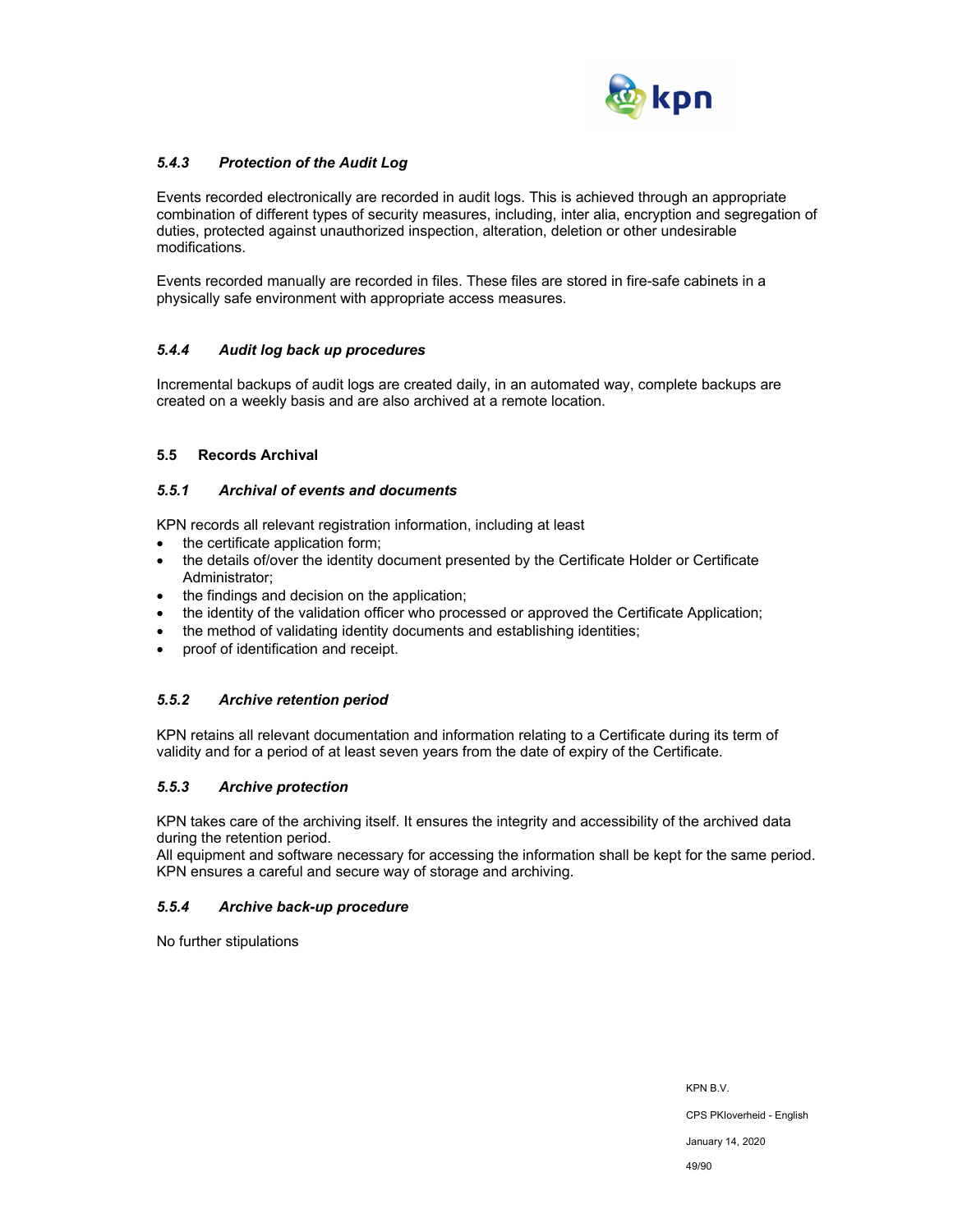

## *5.5.5 Requirements for time-stamping of records*

The precise date and time of relevant events in the life cycle of certificates and keys are recorded. This also applies to important events in the life cycle of the systems used for or supporting certification service delivery.

## **5.6 Key Changeover**

The keys of a CA Certificate are renewed at the same time as renewing that CA Certificate. Old keys remain on the token if the new ones are placed on it. Old tokens are destroyed after the end of their lifetime and the associated archiving period (zeroising).

Keys of Certificate Holders shall not be reused after the expiry of the validity period or after revocation of the associated Certificates.

## **5.7 Compromise and Disaster Recovery**

## *5.7.1 Disaster management*

KPN has implemented procedures to minimise the consequences of any disasters as much as possible. These measures include a contingency plan and a disaster recovery scenario. Compromise of KPN's Private Key is considered to be a disaster. KPN will inform Relying Parties, Subscribers, Certificate Holders and Certificate Managers as soon as possible of the compromise of KPN's Private Key by publishing information about this on its website (see Electronic Storage Site). KPN will also send an e-mail to Subscribers, Certificate Holders and Certificate Managers and inform the Government Policy Authority immediately.

## *5.7.2 Business Continuity*

KPN has set up a complete fallback for its CRL and the online revocation facility. The back-up device is always fully identical to the production environment in terms of software and data and, for example, in the event of a disaster, it can be switched to the back-up device. This switchover is regularly tested. The alternate location is another KPN location (Almere) and has an equivalent level of security.

A contingency scenario was realised for the remaining parts of the CA system. This scenario provides for the realization of a contingency within 24 hours. This scenario is maintained and tested annually.

## **5.8 TSP Termination (CA termination)**

If KPN terminates the certification service delivery, this will be done in accordance with a controlled process as further described in the KPN CA Termination Plan. This termination may be voluntary or involuntary, and the activities to be carried out will depend on it.

Parts of the plan upon termination include the plan:

- Stop issuing new Certificates immediately;
- rewriting, supplementing and publishing the CPS;
- Maintain the revocation status service (CRL/OCSP) for up to 6 months after the expiry date of the last certificate issued has expired or has been terminated by revocation;

KPN B.V.

CPS PKIoverheid - English

January 14, 2020

50/90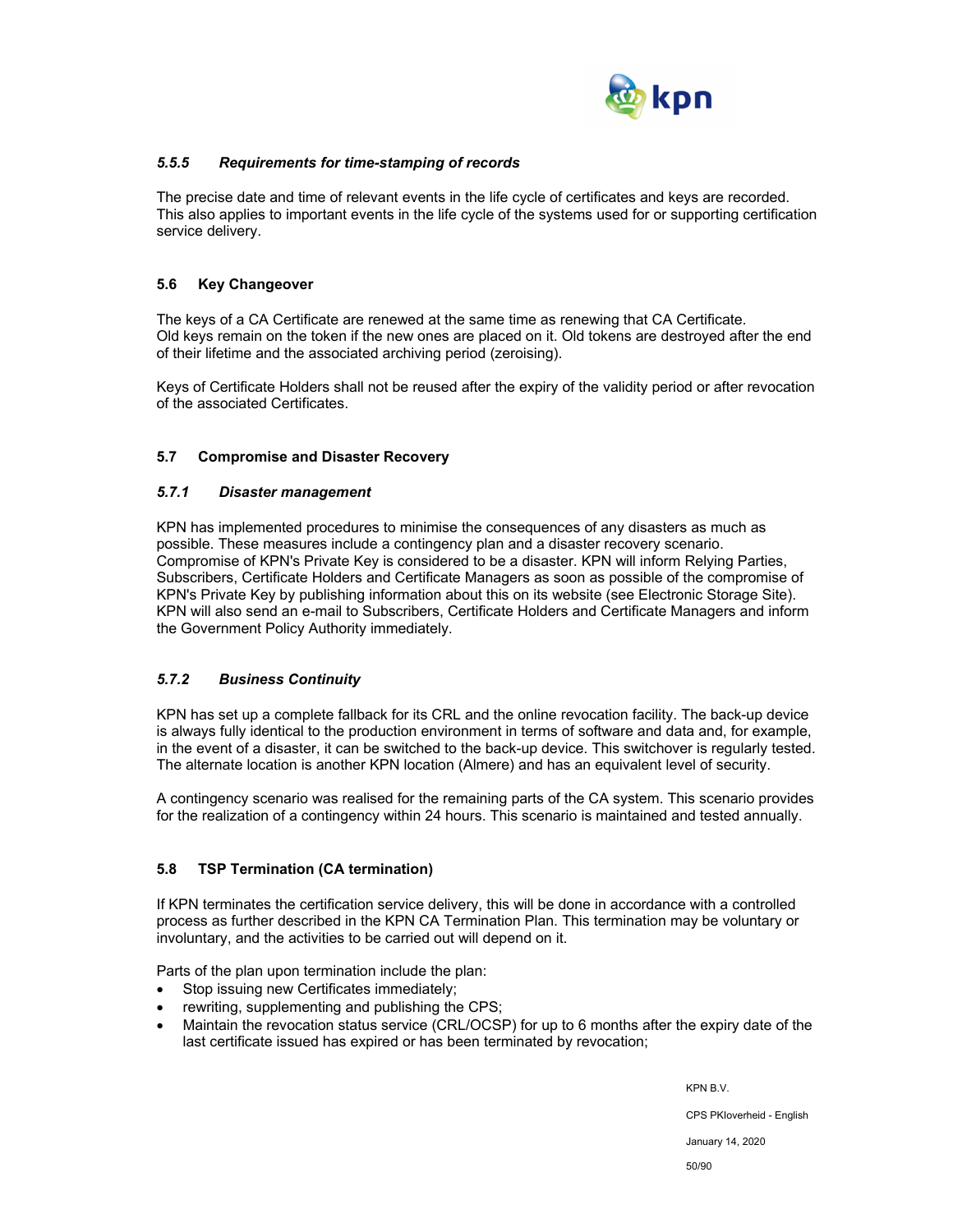

- Destroy or permanently deactivate all private keys used for the service provision in question and permanently destroy all private keys used for that purpose;
- termination and destruction of systems, procedures and non-relevant data;
- an inventory of the data to be retained, necessary in order to provide legal proof of certification;
- Realisation of provisions relating to the transfer of the obligations to other Trust Service Providers, insofar as this is reasonably possible.

KPN has taken out adequate insurance cover for all common business risks to cover the costs of operations under the CA Termination Plan. KPN has established a guarantee institution to cover these costs in the event of bankruptcy.

#### *5.8.1 Involuntary termination*

Involuntary termination may be due to the following:

- Bankruptcy;
- Wide loss of confidence in the service, for example due to a major security incident;
- Termination of Agentschap Telecom (AT) registration due to sanction following enforcement or change of legal entity.

Currently, there is limited willingness for TSPs registered with AT to take over (parts of) the certification service from TSPs who involuntarily terminate their TSP service. For this reason, the transfer will consist of the legally required limited service (6 months of CRL/OCSP publication and 7 years of archiving validation files) to another TSP registered with AT. This limited transfer will result in the revocation of all relevant end-user and CA certificates.

#### *5.8.2 Voluntary Termination*

In case of voluntary termination, the following activities will also be carried out:

- At least three months in advance, Subscribers, Certificate Holders and Certificate Managers shall be informed of the termination and the manner in which the termination will take place;
- Where reasonably possible, take measures to limit damage that may be caused to Subscribers and Certificate Holders as a result of the termination of the service.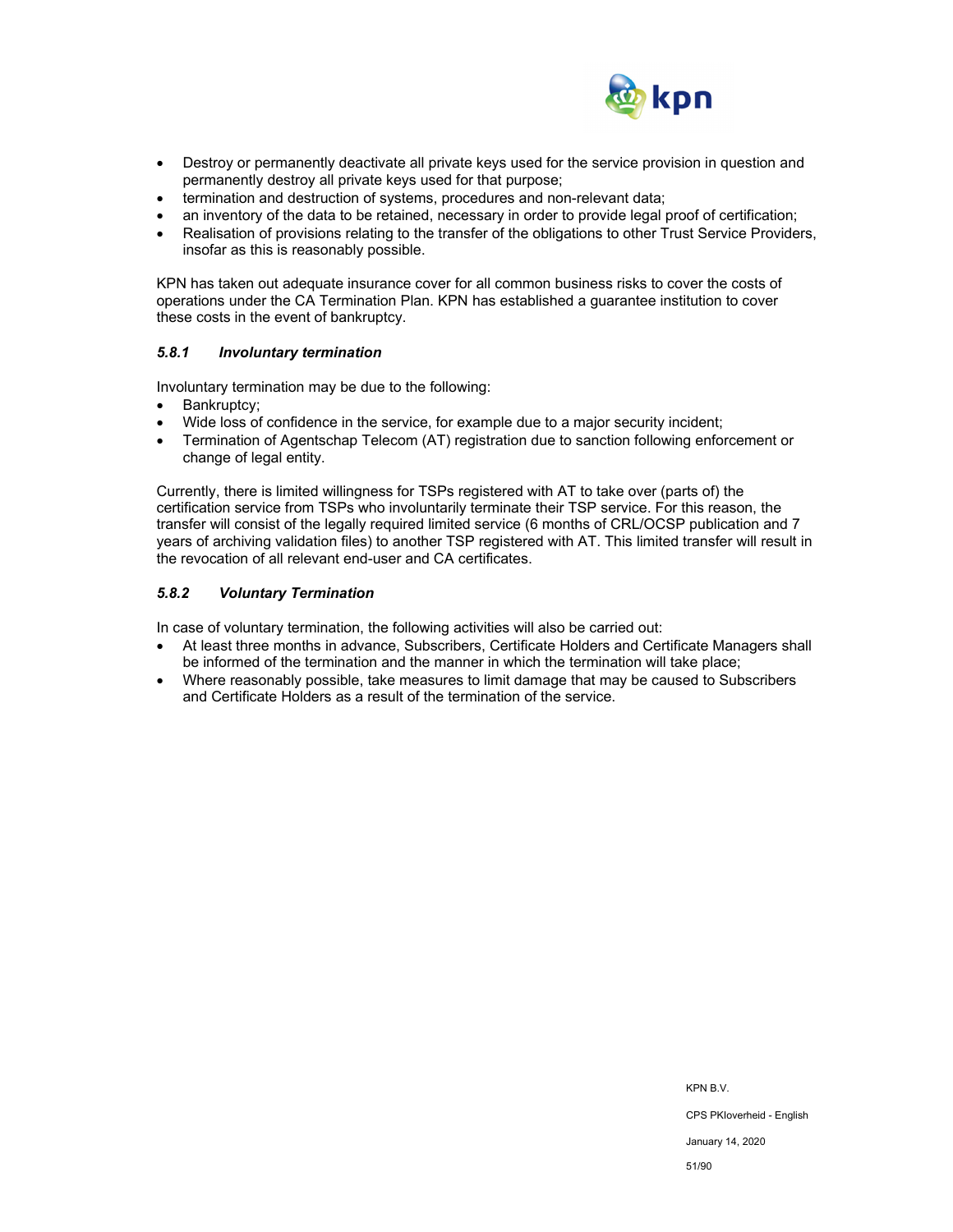

# **6 Technical Security Controls**

## **6.1 Key pair generation and installation**

## *6.1.1 Generation of key pairs*

When generating CA key pairs, KPN uses reliable procedures that are performed within a secure environment that meets objective and internationally recognised standards.

The key generation of KPN CAs used for PKI government Certificates has taken place in an EAL4+ certified HSM, in accordance with ISO 15408 (' Cryptographic module for CSP Signing Operations'). The SHA-1 root (domain Government/Businesses) is based on the signature algorithm' SHA1RSA'. Key pairs keys are 2048 bits asymmetric RSA and the used hashing algorithm is' SHA-1'. and the SHA-2 root (domain organization) is based on the signature algorithm' SHA2RSA'. The keys of the key pairs are 4096 bits of asymmetric RSA and the used hashing algorithm is' SHA-2'.

The key generation for Personal Certificates takes place in QSCD's/SUD's. The key generation for Group Certificates takes place in SUDs. The SHA-2 root (domain organization) uses the signature algorithm' SHA256RSA'. The keys of the key pairs are 2048 bits or higher asymmetric RSA and the used hashing algorithm is' SHA-2'.'

For mobile Smartcard certificates, the key pair is not located on the Smartcard (QSCD), but on an HSM in a specially secured environment of a KPN Datacenter. The app on the certificate holder's phone guarantees that the certificate holder has sole control over the use of the electronic signature.

The Server Certificates must be generated by and under the responsibility of the Subscriber in a Secure Environment.

KPN monitors the QSCD certification status until the end of the certificate's validity period and will take appropriate action in the event of a change in this status, for example by the expiry of the certification validity period or the premature revocation of this certification.

As a first step, the KPN Policy Management Authority (PMA) will be informed of this status change and the PMA will implement any further measures based on the situation found at that time.

When handling and processing applications for a certificate KPN uses secure resources and trustworthy systems generating key pairs and certificates for End Users. These trustworthy systems are provided with a positive CWA 14167-1 audit report.

All Certificates, except for Server Certificates, are generated by a trustworthy system in an QSCD (for personal and professional certificates) or SUD (for Group Certificates). Multiple Certificates can be stored on the QSCD and SUD.

## *6.1.2 Transfer of Private Key and QSCD to Subscriber*

Personal, Professional Certificates or Group Certificates are transferred to the Certificate Holder in the following manner: sending the QSCD or SUD, including the Private Keys created by KPN via a commercial mail company, where the necessary PIN for the QSCD or SUD is issued separately to the Certificate Holder (' out of band'). The Certificate Holder signs for receipt of the QSCD or SUD before he/she is sent the PIN.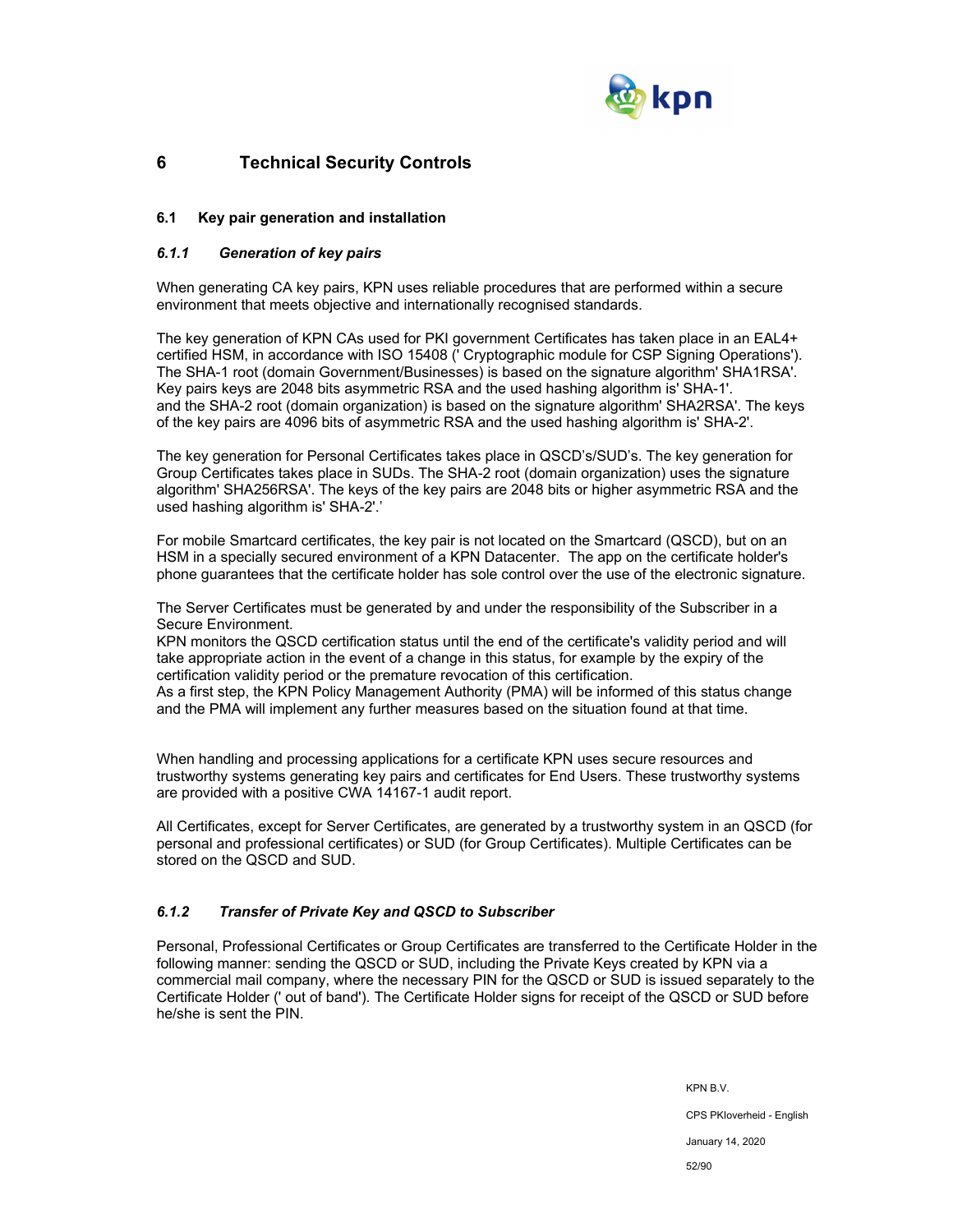

The key pair for which the Public Key is provided with a Server Certificate by KPN is generated by the Subscriber in the Subscriber's Safe Environment. The Private Key remains in that Safe Environment, so it is not transferred.

## *6.1.3 Transfer of Subscriber Public Key*

The key pairs of Personal, Professional and Group Certificates are generated by KPN and are therefore not transferred by the Subscriber to KPN.

The Subscriber does send the Public Key to KPN to have it provided with a Server Certificate. This Public Key is attached to an electronic application form and is linked to a unique Certificate Signing Request number (CSR number). The Public Key link to CSR number is used, after the Public Key has been provided with a Server Certificate, to return the Public Key provided with a Server Certificate by e-mail to the e-mail address mentioned in the Subscriber's Certificate Application request.

## *6.1.4 Transfer of the Public Key from TSP to Confidential Parties*

KPN's Public Keys used for PKIoverheid Certificates are made available to Relying Parties via KPN's Directory Service (see Electronic Storage Site).

#### *6.1.5 Key Size*

The key size of a Certificate is at least 1024 bits RSA. However, from 01-01-01-2011, only Certificates with 2048 bits are issued. The key size of a SHA-1 CA Certificate is 2048 bits RSA and of a SHA-2 CA Certificate is 4096 bits.

#### *6.1.6 Generation of Public Key parameters*

No Stipulations.

#### *6.1.7 Key pair usage*

For the use of key usage extensions, see section 7.1.4. Certificate Profiles overview.

## *6.1.8 The purpose of key usage (as defined in X. 509 v3)*

The Certificates, including the associated key pairs, are only intended for the purposes described in this CPS and which are included in (the extensions of) the Certificate (field: Key Usage).

#### **6.2 Private Key Protection and Cryptographic Module Engineering Controls**

In the development and use of cryptographic components, KPN ensures that these components meet all the requirements that can be set in terms of security, reliability, application range and mitigation of the susceptibility to interference. The applicable procedures may be assessed based on internationally recognised standards.

> KPN B.V. CPS PKIoverheid - English January 14, 2020 53/90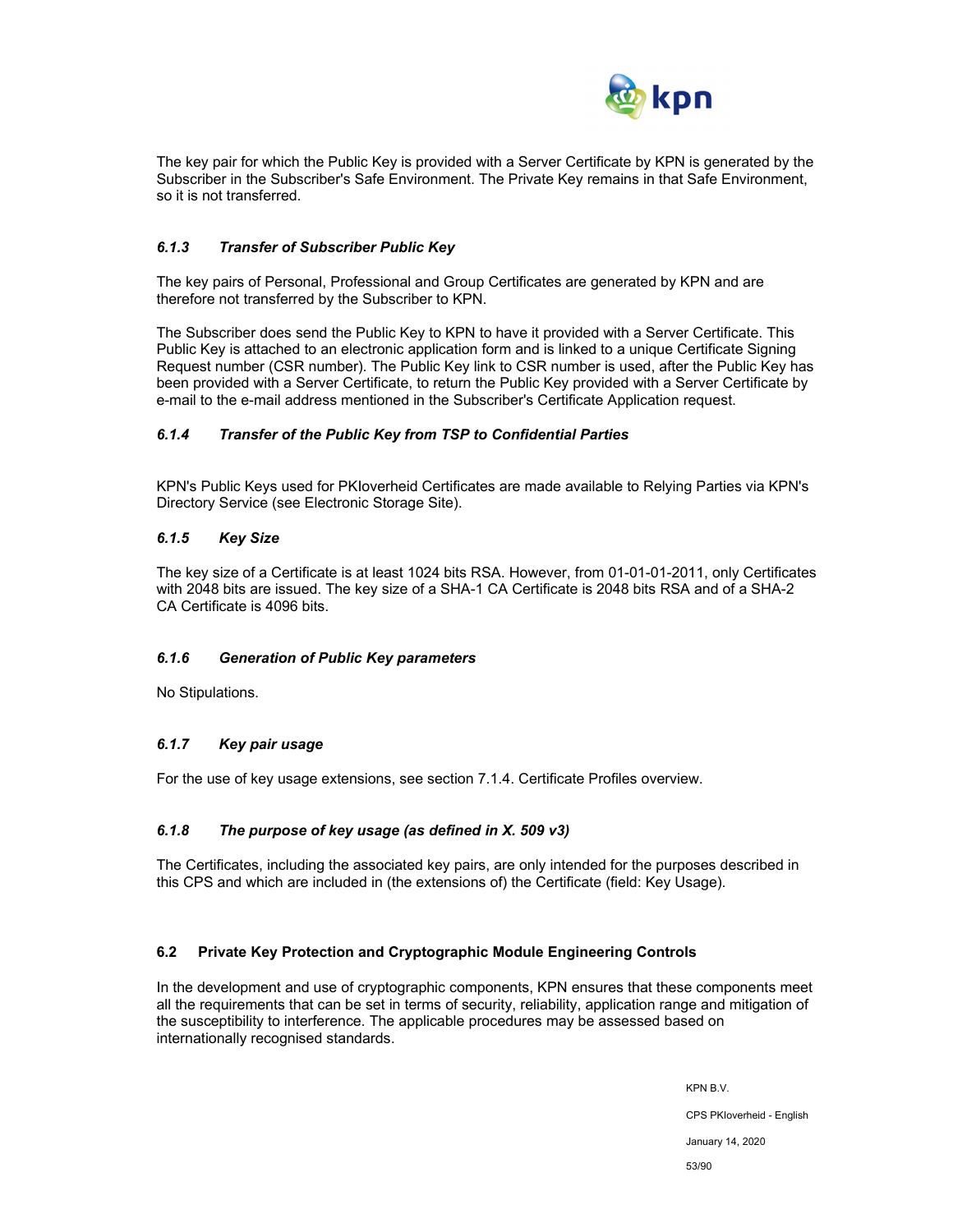

## *6.2.1 Standards required for the cryptographic module*

For operational use, the cryptographic data is stored in an HSM. The HSM is EAL4+ certified. The HSM that is used with the Mobile certificate has an FIPS 140-2 level 3 certification.

The HSMs are supplied by the supplier in tamper-evident bags, which are packaging that make any form of corruption visible. Each consignment shall be checked immediately after its arrival based on the corresponding list sent out-of-band.

KPN applies Key Management procedures to install, activate, backup and restore the Private Keys of KPN CAs, which sign (Services) Certificates and CRLs. These actions are performed simultaneously by at least two employees.

KPN CA Private Keys will be destroyed when this product is decommissioned.

#### *6.2.2 Private Key multi-person control*

The Private Keys associated with KPN's CA Certificates are in principle not readable in one piece. In addition, the cryptographic hardware modules on which they are stored are protected in such a way that multiple persons are required to access them, and they are stored in a secure environment. This Safe Environment is equipped with several layers of security measures of different type (technical, physical and organizational) and nature (preventive, detective, etc.). In order to be able to pass through the security layers, several employees of several departments are required.

#### *6.2.3 Escrow of Private keys of Certificate Holders*

By default, there is no Escrow of Private Keys. If desired, a Subscriber can submit a request to Escrow for Private Keys of Confidentiality (encryption) Certificates and can make agreements about this.

If the Private Key of a Confidentiality Certificate is not taken in escrow, the loss, destruction or other unusability of the Private Key will result in the fact that the data previously encrypted with this certificate can no longer be decoded.

There is no possibility of Escrow of Private Keys related to Signature Certificates and Authentication Certificates.

#### *6.2.4 Back-up of private keys*

A backup is made of the Private Keys associated with KPN's CA Certificates. The backup is stored in encrypted form in cryptographic modules and associated storage devices.

No backup will be made of the Private Keys associated with Certificates.

KPN B.V. CPS PKIoverheid - English January 14, 2020 54/90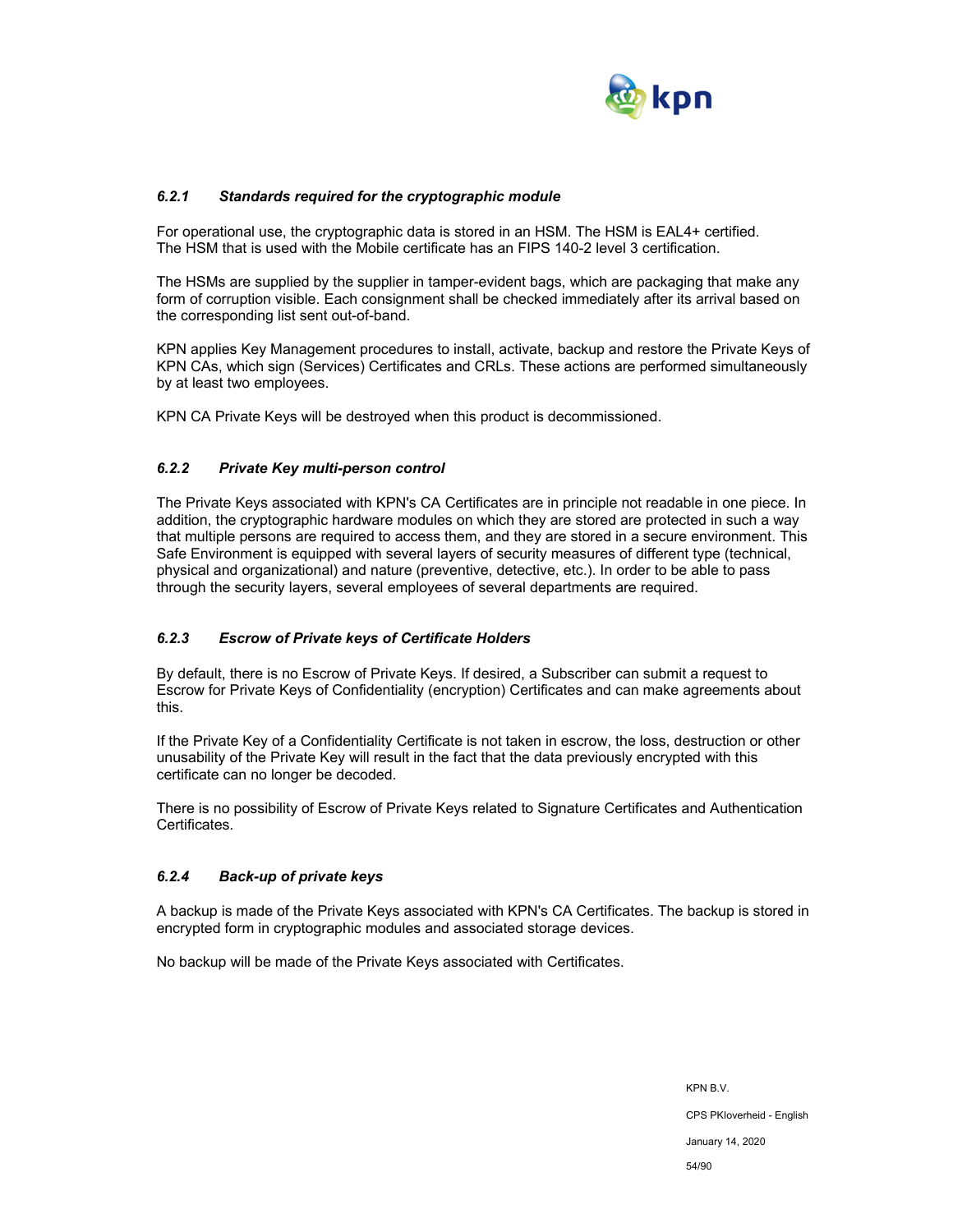

## *6.2.5 Archiving of Private Keys*

Private keys of Certificates are not archived.

## *6.2.6 Access to Private Keys in the cryptographic module*

For the Private Keys belonging to KPN CA Certificates, which are stored in a cryptographic hardware module, access protection is used to ensure that the keys cannot be used outside the module. See 6.2.2.

## *6.2.7 Storage of Private Keys in the cryptographic module*

CA-Private Keys are stored encrypted in hardware cryptographic modules.

## *6.2.8 Activation of Private Keys*

The Private Keys associated with KPN CA Certificates are activated by means of a key ceremony in the presence of the therefore necessary officers.

## *6.2.9 Deactivation of Private Keys*

Under specific circumstances, KPN may determine that the Private Keys are deactivated, subject to the safeguards applicable to them for the sake of due care.

If an QSCD or SUD is lost by the Certificate Holder and returned to KPN by a finder, this QSCD or SUD will be destroyed by KPN, including the Private Key included therein. KPN will then also check whether the relevant Certificates have been revoked and if not, it will do so immediately.

In the case of the mobile certificate, the certificate holder will have to report the loss of his telephone to KPN on basis of which KPN will revoke the certificates.

## *6.2.10 Methods for destruction of Private Keys*

The Private Keys with which Certificates are signed can no longer be used after the end of their life cycle. KPN ensures adequate destruction, avoiding the possibility of tracing the destroyed keys from the remains. If such keys are destroyed, those activities will be logged.

## *6.2.11 Requirements for safe means of storage and use of certificates*

For those certificates issued on smart cards, i.e. personal certificates, professional certificates and group certificates, the smart cards are certified by CWA 14169 at the EAL4+ level.

In the case of Server Certificates, use is made of the possibility offered by PKIoverheid to protect the keys of a Server Certificate by means of software. This means that the environment in which the keys are generated and stored must be as secure as if they were generated and stored in a SUD. That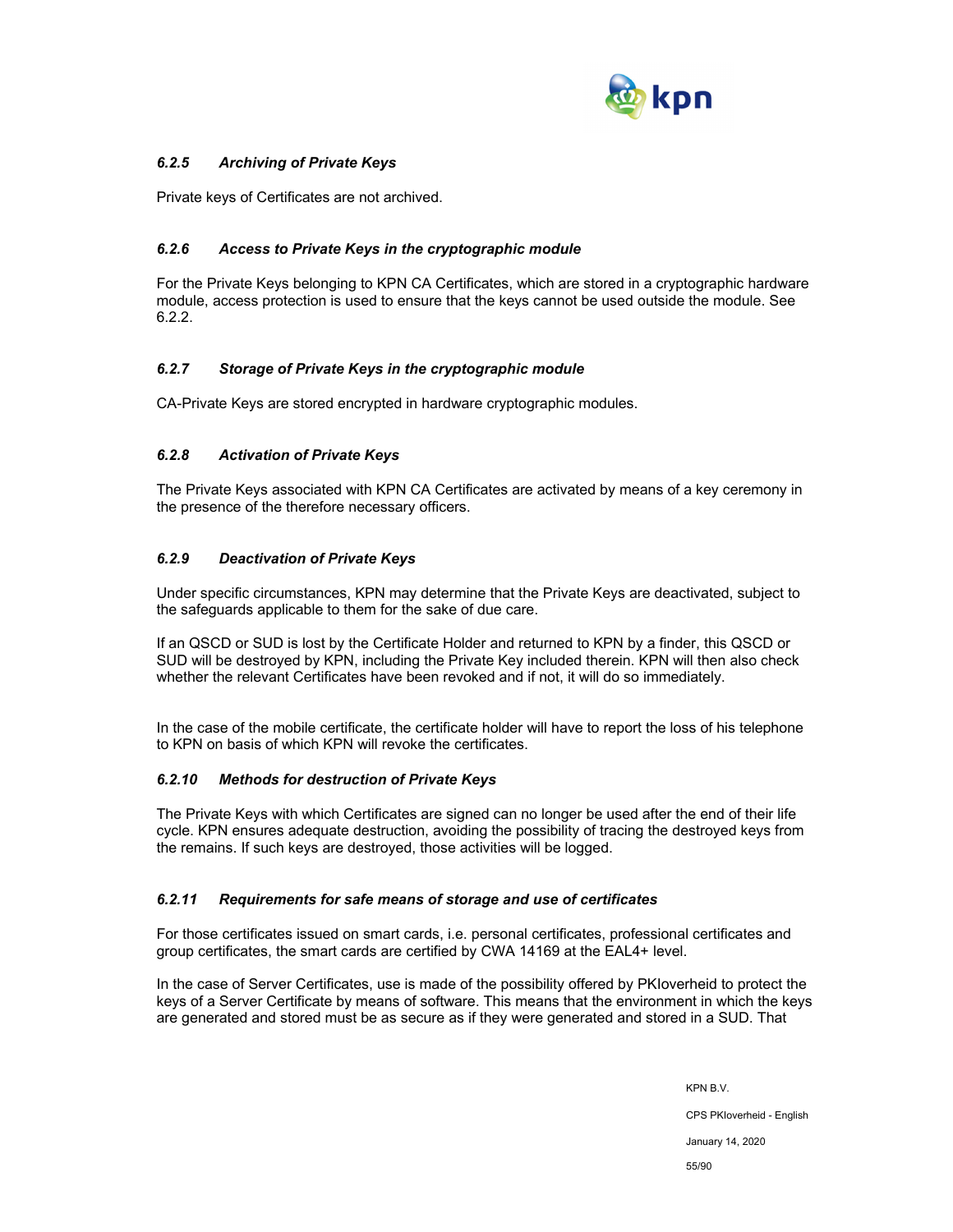

same level of security can be achieved by a combination of appropriate compensatory measures in and for that environment.

Compensatory measures must be of such a quality that it is practically impossible to steal or copy the keys unnoticed. Compensatory measures include a combination of physical access security, logical access security, logging and audit and separation of functions.

When applying for a Server Certificate, the Subscriber declares that the environment in which the keys are generated and stored is sufficiently secure, as described above.

The Special Terms and Conditions stipulate that KPN has the right to carry out an audit of the measures taken.

For mobile certificates, secure storage takes place by means of a secure device in the form of an HSM in the secure environment of a KPN data center, whereby the HSM is certified against FIPS 140.

#### **6.3 Other Aspects of Key Pair Management**

All aspects of key pair management performed by KPN are subject to careful procedures that are consistent with the intended purpose.

#### *6.3.1 Archiving of van Public Keys*

Public Keys are archived by KPN for at least seven years after the original validity period of a Certificate has expired. Archiving will take place in a physically secure environment.

## *6.3.2 Period of use for Certificates, Public Key and Private Keys*

Professional and Group Certificates can be selected for a period of 3 or 5 years.

For Standard and Extended Validation Server Certificates, the maximum validity period is 397 days.

For the mobile certificate, the maximum validity period is 1 year.

For the private services server certificate, the maximum validity period is 3 years.

KPN will inform the Subscriber of the expiry of the Certificates issued at his request at least 4 weeks before the expiry of the validity period.

#### **6.4 Activation Data**

#### *6.4.1 Generation and Installation of activation data*

The SSCD or SUD, in which the Key pair and its Certificate are stored, is provided with activation data. These PIN and PUK code are generated by a trustworthy system, consists of five characters and is printed on a PIN-mail. After acceptance of the PIN-mail, the system will destroy the PIN and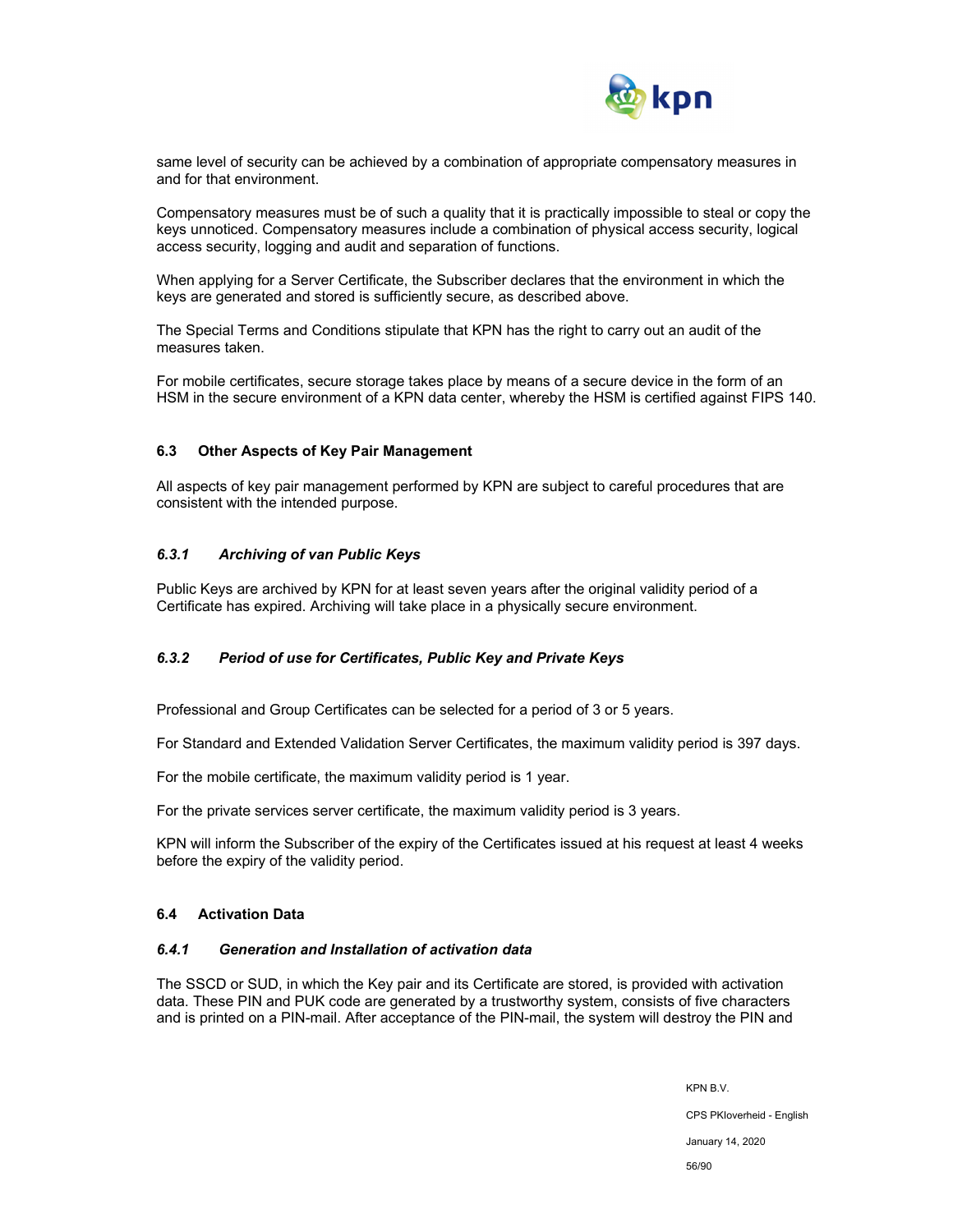

PUK codes. In the time between generation and acceptance, the codes are encrypted by the trustworthy system.

### *6.4.2 Protection of activation data*

The PIN-mail, with the PIN and PUK code printed on it, is sent to the Certificate Holder/Certificate Manager only after the Certificate Holder/Certificate Manager has acknowledged receipt of the QSCD via a Link to KPN. Upon receipt of the PIN and PUK codes, the Certificate Holder/Certificate Manager shall be solely responsible for their protection and confidentiality.

#### *6.4.3 Functioning of the activation data*

In order to gain access to the Key Material and Certificate, the Certificate Holder must use the PIN code obtained, belonging to the QSCD or SUD. If the PIN code has been entered incorrectly three times (5 attempts for the mobile certificate), the QSCD or SUD is automatically blocked. In that case, the QSCD or SUD can only be unlocked with the PUK code.

If the PUK code is entered incorrectly three times, the QSCD or SUD will be permanently blocked and will therefore become unusable. For the mobile certificate this is 10 attempts. After that, the mobile certificate is definitively blocked.

#### **6.5 Computer security controls**

## *6.5.1 Specific technical requirements for computer security*

KPN appropriately safeguards the computer systems used for PKIoverheid Certificates against unauthorized access and other threats, including through multi factor authentication.

The integrity of CSP systems and information is protected against viruses, malicious and unauthorized software and other possible sources that could lead to service disruption, by means of an appropriate set of physical, logical and organizational measures. These measures are preventive, detective, repressive and corrective in nature. Examples of measures include: logging, firewalls, intrusion detection and redundancy of systems, system components and network components.

The Directory Service is adequately protected against manipulation and is accessible online. Information about the revocation status can be consulted 24 hours a day and seven days a week.

#### *6.5.2 Security Rating*

KPN classifies the resources used based on a risk assessment.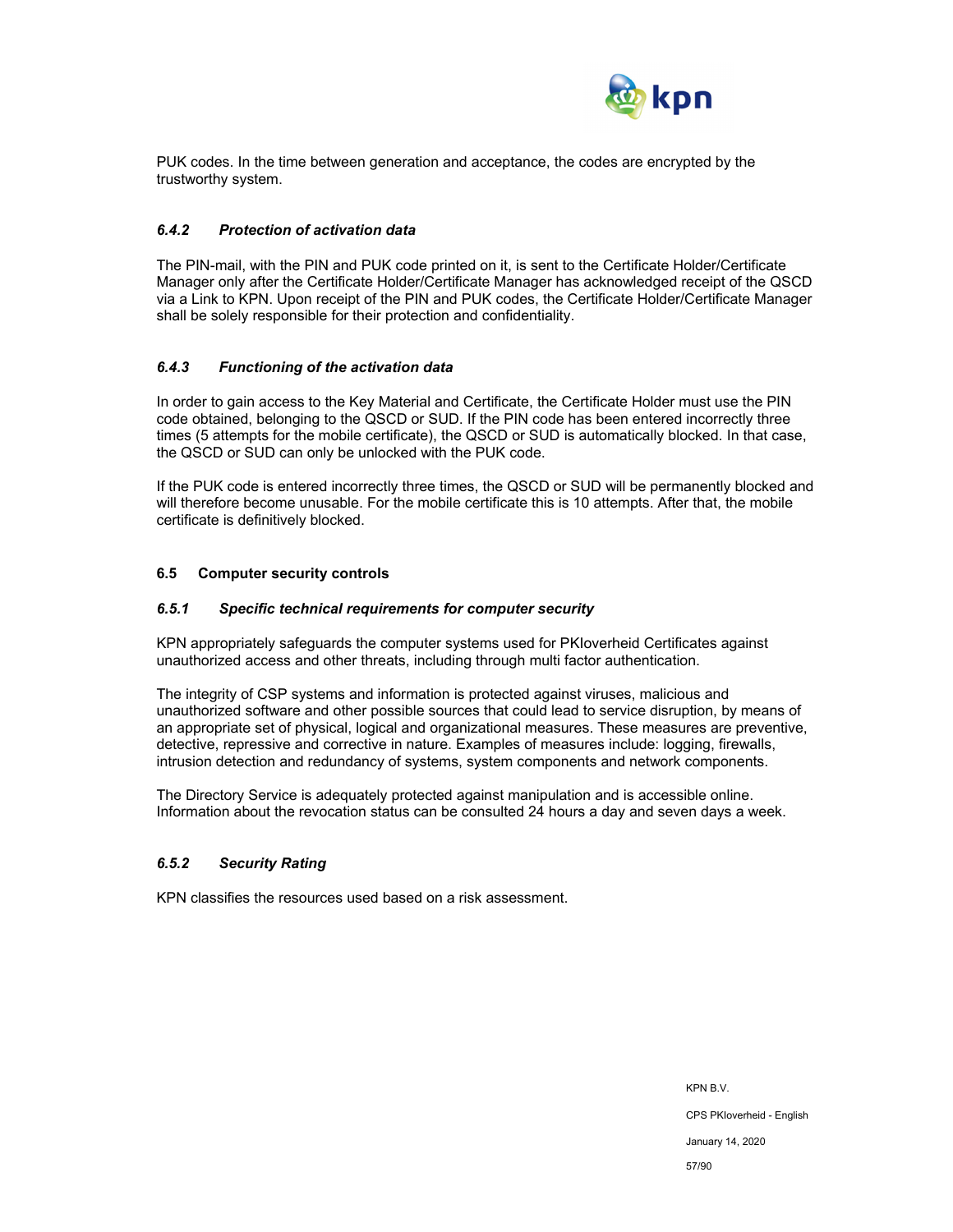

#### **6.6 Life Cycle Security Controls**

#### *6.6.1 Controls for system development*

KPN also develops, in part, its own Card Management System (CMS). Although the CMS is obtained from a specialist supplier, it consists of many different, small modules, which can be combined in different order and composition into a working CMS using a system supplied by the supplier. Several developers have been trained in this system, where necessary supported by the supplier.

In the management of the CMS, a separation of functions has been made between the development, user and management organization. This separation of functions has continued in the separate production, testing and development environments. The transition from development, to testing and production environment is managed using the existing change management procedure. This change management procedure includes maintaining and recording versions, changes and emergency repairs of all operational software.

The other CA systems are obtained from reliable suppliers and, like the CMS, are equipped with a CWA 14167-1 audit report or equivalent.

KPN's systems use a trusted source of time.

The capacity utilization is tracked, and forecasts are made of the capacity required in the future to provide sufficient processing power and storage capacity in the future.

#### *6.6.2 Security Management Controls*

Suppliers' software delivery is surrounded by control measures that can be used to determine the integrity and authenticity of the software. A measure used in addition to the measures mentioned in 6.6.1 is the use of hashes.

#### **6.7 Network Security Controls**

KPN takes appropriate measures to ensure the stability, reliability and security of the network. This includes, for example, measures to regulate data traffic and to identify and prevent unwanted data traffic, as well as the installation of firewalls to ensure the integrity and exclusivity of the network. These measures are preventive, detective, repressive and corrective in nature. They also include the regular (at least monthly) security scan and (at least annually) a penetration test.

#### **6.8 Time-stamping**

KPN does not provide time-stamping services.

KPN B.V. CPS PKIoverheid - English January 14, 2020 58/90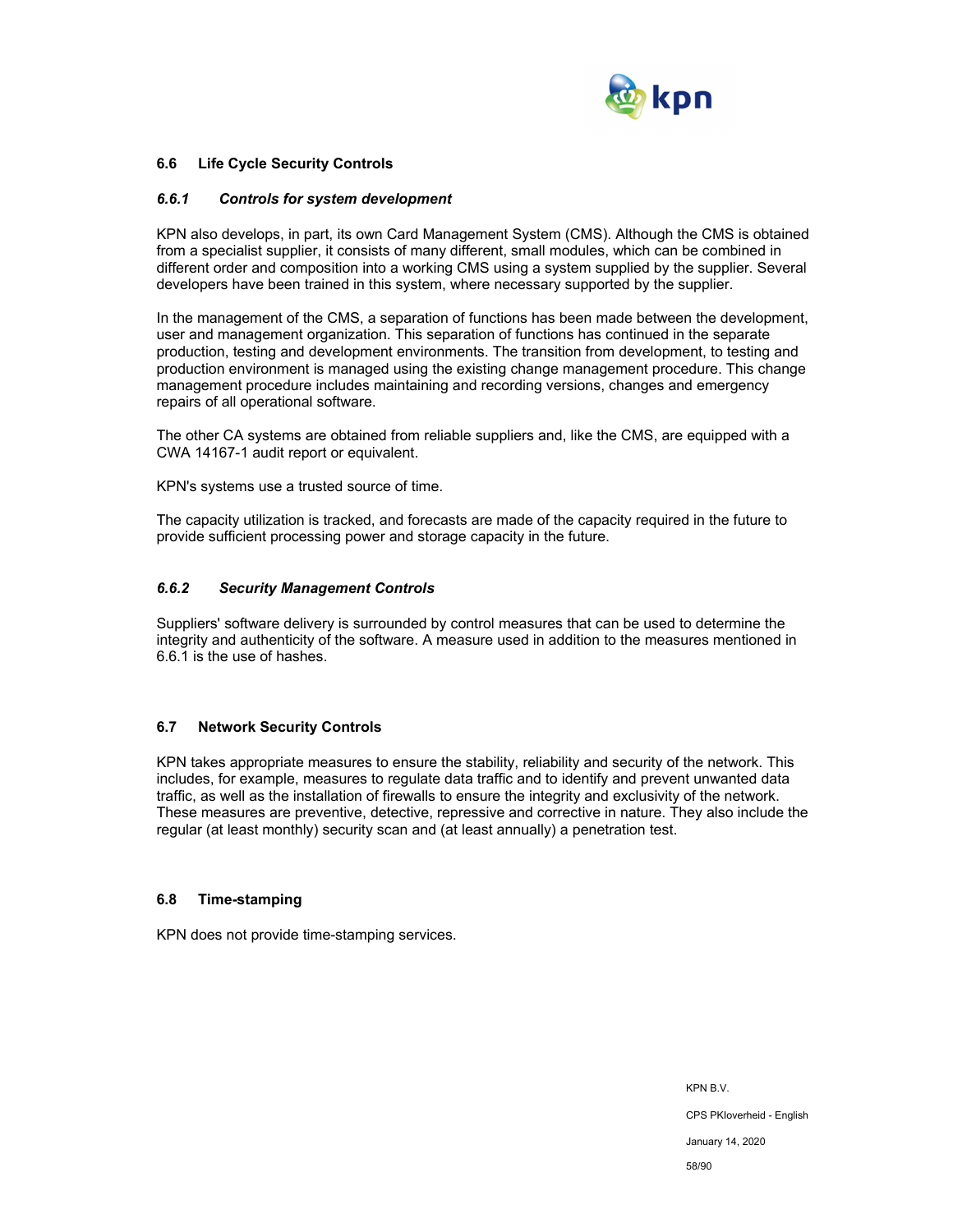

# **7 Certificate-, CRL- en OCSP-profiles**

## **7.1 Certificate profiles**

## *7.1.1 CP OID*

The applicable Certificate Policies can be identified through the following OIDs:

| Personal and Professional Certificates:                 |                             |  |
|---------------------------------------------------------|-----------------------------|--|
| Domein Overheid/Bedrijven (Domain Government/Companies) |                             |  |
| 2.16.528.1.1003.1.2.2.1                                 | Authentication certificate  |  |
| 2.16.528.1.1003.1.2.2.2                                 | Signing certificate         |  |
| 2.16.528.1.1003.1.2.2.3                                 | Confidentiality certificate |  |
| Domein Organisatie (Domain Organization)                |                             |  |
| 2.16.528.1.1003.1.2.5.1                                 | Authentication certificate  |  |
| 2.16.528.1.1003.1.2.5.2                                 | Signing certificate         |  |
| 2.16.528.1.1003.1.2.5.3                                 | Confidentiality certificate |  |

## Server certificates:

| Domein Overheid/Bedrijven(Domain Government/Companies) |  |  |
|--------------------------------------------------------|--|--|
| 2.16.528.1.1003.1.2.2.6<br>Server certificate.         |  |  |
| Domein Organisatie (Domain Organization)               |  |  |
| 2.16.528.1.1003.1.2.5.6<br>Server certificate.         |  |  |
|                                                        |  |  |

#### Groupcertificates:

|                                                        | -----------------                                       |  |  |  |
|--------------------------------------------------------|---------------------------------------------------------|--|--|--|
|                                                        | Domein Overheid/Bedrijven(Domain Government/Companies)  |  |  |  |
| Authentication certificate.<br>2.16.528.1.1003.1.2.2.4 |                                                         |  |  |  |
|                                                        | Confidentiality certificate.<br>2.16.528.1.1003.1.2.2.5 |  |  |  |
|                                                        | Domein Organisatie (Domain Organization)                |  |  |  |
|                                                        | Authentication certificate.<br>2.16.528.1.1003.1.2.5.4  |  |  |  |
|                                                        | Confidentiality certificate.<br>2.16.528.1.1003.1.2.5.5 |  |  |  |

## *7.1.2 Overview Certificate Profiles*

The PKIoverheid Certificates are structured according to the PKIX X. 509 v3 standard, whereby extensions can be used. Signature certificates are structured according to the EESSI/ETSI Qualified Certificate Profile. Any extensions within this framework shall also be included in the other Certificates.

> KPN B.V. CPS PKIoverheid - English January 14, 2020 59/90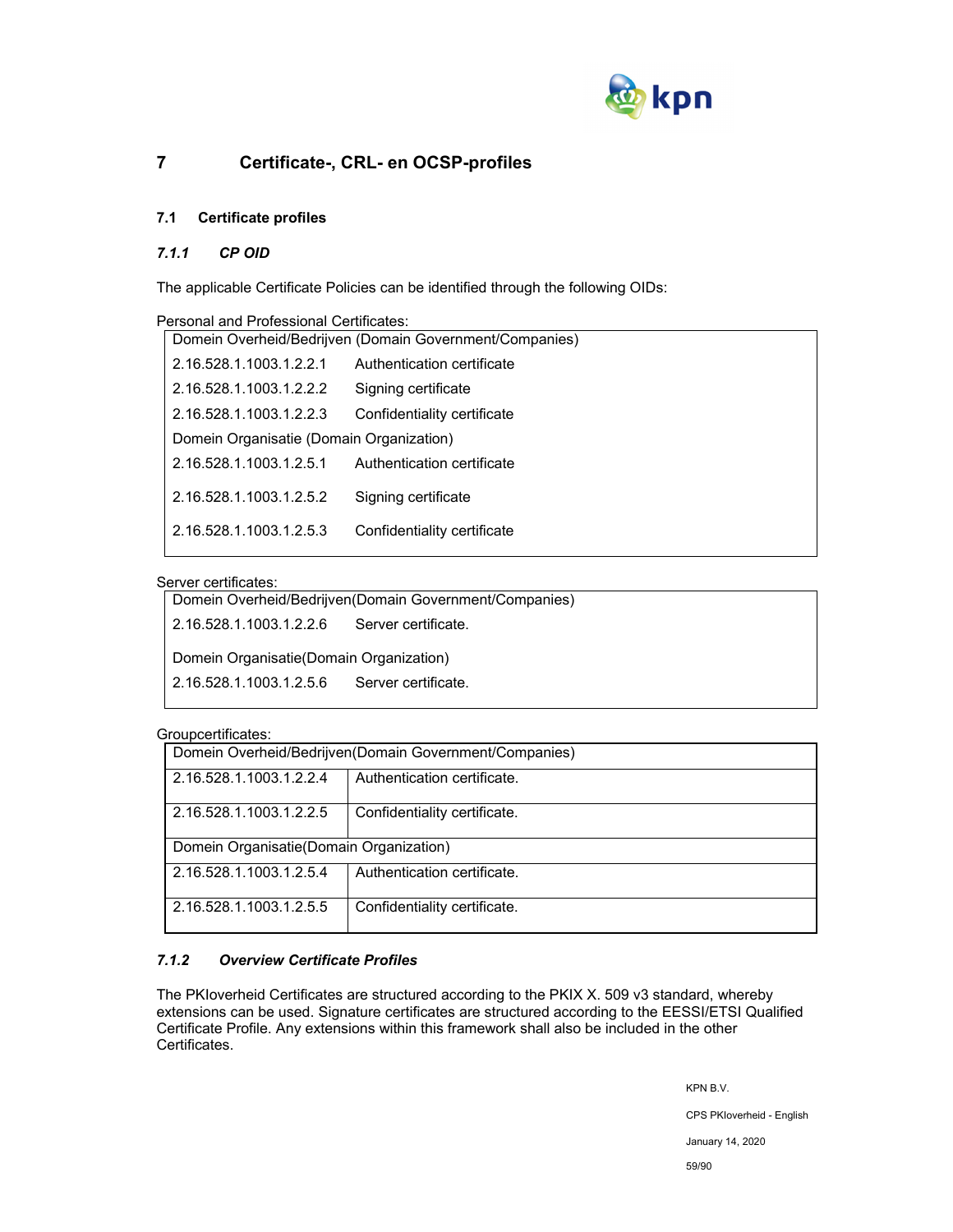

Certificate profiles are drawn up in accordance with Part 3 of the PKI government's Programme of Requirements, in accordance with the Certificate Profile of the Certificate for the Domain Government/Companies and Organization.

The length of the SerialNumber is for the following products:

|  |                            | Personal, Professional and Group Certificates |  |
|--|----------------------------|-----------------------------------------------|--|
|  | o until 31-03-2016         | 128 bits                                      |  |
|  | o from  1-04-2016          | 64 bits                                       |  |
|  | o from 5-03-2019           | 96 bits                                       |  |
|  | o from 23-05-2019 160 bits |                                               |  |
|  | <b>Server Certificates</b> |                                               |  |
|  | o until 31-03-2016         | 128 bits                                      |  |
|  | o from 1-04-2016           | 64 bits                                       |  |
|  | o from 5-03-2019           | 96 bits                                       |  |
|  | o from 23-05-2019          | 160 bits                                      |  |
|  |                            | Extended validation Server Certificates       |  |
|  | o from 10-11-2015          | 64 bits                                       |  |
|  | o from 5-03-2019           | 96 bits                                       |  |
|  | o from 23-05-2019          | 160 bits                                      |  |
|  |                            |                                               |  |

#### *7.1.3 Personal certificates and Professional Certificates*

## **Basic attributes**

| <b>Field</b>  | value                                                                                                                                                                                                                                                                                                                                                                                                                                                                                                                                                                                                                                                                                                                                                                                                                                                                                                                                                                                                                                                                                                                                                                                                                                                                                                                |  |  |
|---------------|----------------------------------------------------------------------------------------------------------------------------------------------------------------------------------------------------------------------------------------------------------------------------------------------------------------------------------------------------------------------------------------------------------------------------------------------------------------------------------------------------------------------------------------------------------------------------------------------------------------------------------------------------------------------------------------------------------------------------------------------------------------------------------------------------------------------------------------------------------------------------------------------------------------------------------------------------------------------------------------------------------------------------------------------------------------------------------------------------------------------------------------------------------------------------------------------------------------------------------------------------------------------------------------------------------------------|--|--|
| Version       | 2(X.509v3)                                                                                                                                                                                                                                                                                                                                                                                                                                                                                                                                                                                                                                                                                                                                                                                                                                                                                                                                                                                                                                                                                                                                                                                                                                                                                                           |  |  |
| SerialNumber  | Unique serial number within the CA                                                                                                                                                                                                                                                                                                                                                                                                                                                                                                                                                                                                                                                                                                                                                                                                                                                                                                                                                                                                                                                                                                                                                                                                                                                                                   |  |  |
| Signature     | The used algorithm under the SHA-1 root (domain Government /Companies)<br>is sha1WithRSAEncryption.<br>The used algorithm under the SHA-2 root (domain Organization)<br>sha256WithRSAEncryption.                                                                                                                                                                                                                                                                                                                                                                                                                                                                                                                                                                                                                                                                                                                                                                                                                                                                                                                                                                                                                                                                                                                     |  |  |
| <b>Issuer</b> | Contains the name of the CA concerned and is represented by the following<br>attributes: CommonName, OrganizationName en CountryName.<br>There have been / are several CA certificates in use.<br>CA-Certificate with OrganizationName 'PinkRoccade Infrastructure<br>Services BV'. The CommonName contains 'PinkRoccade CSP -<br>Overheid - 'and the designation 'Onweerlegbaarheid CA' of<br>'Vertrouwelijkheid CA' of 'Authenticiteit CA', depending on the type of<br>certificaat. The CountryName is 'NL'.<br>CA-Certificate with OrganizationName 'Getronics PinkRoccade<br>$\bullet$<br>Nederland B.V.'. The CommonName contains 'Getronics PinkRoccade<br>PKloverheid CA - Overheid/Bedrijven en Organisatie'. The<br>CountryName is 'NL'.<br>CA-Certificate with OrganizationName 'Getronics Nederland BV'. De<br>$\bullet$<br>CommonName contains 'Getronics CSP Organisatie CA - G2. the<br>CountryName is 'NL'.<br>CA-certificate with OrganizationName 'KPN Corporate Market B.V.', the<br>٠<br>Common name contains 'KPN Corporate Market CSP Organisatie CA -<br>G2'. The CountryName is 'NL';<br>CA-certificate with OrganizationName 'KPN Corporate Market B.V.', the<br>$\bullet$<br>Common name contains 'KPN Corporate Market PKIoverheid CA-<br>Overheid en Bedrijven' The CountryName is 'NL'. |  |  |

KPN B.V.

CPS PKIoverheid - English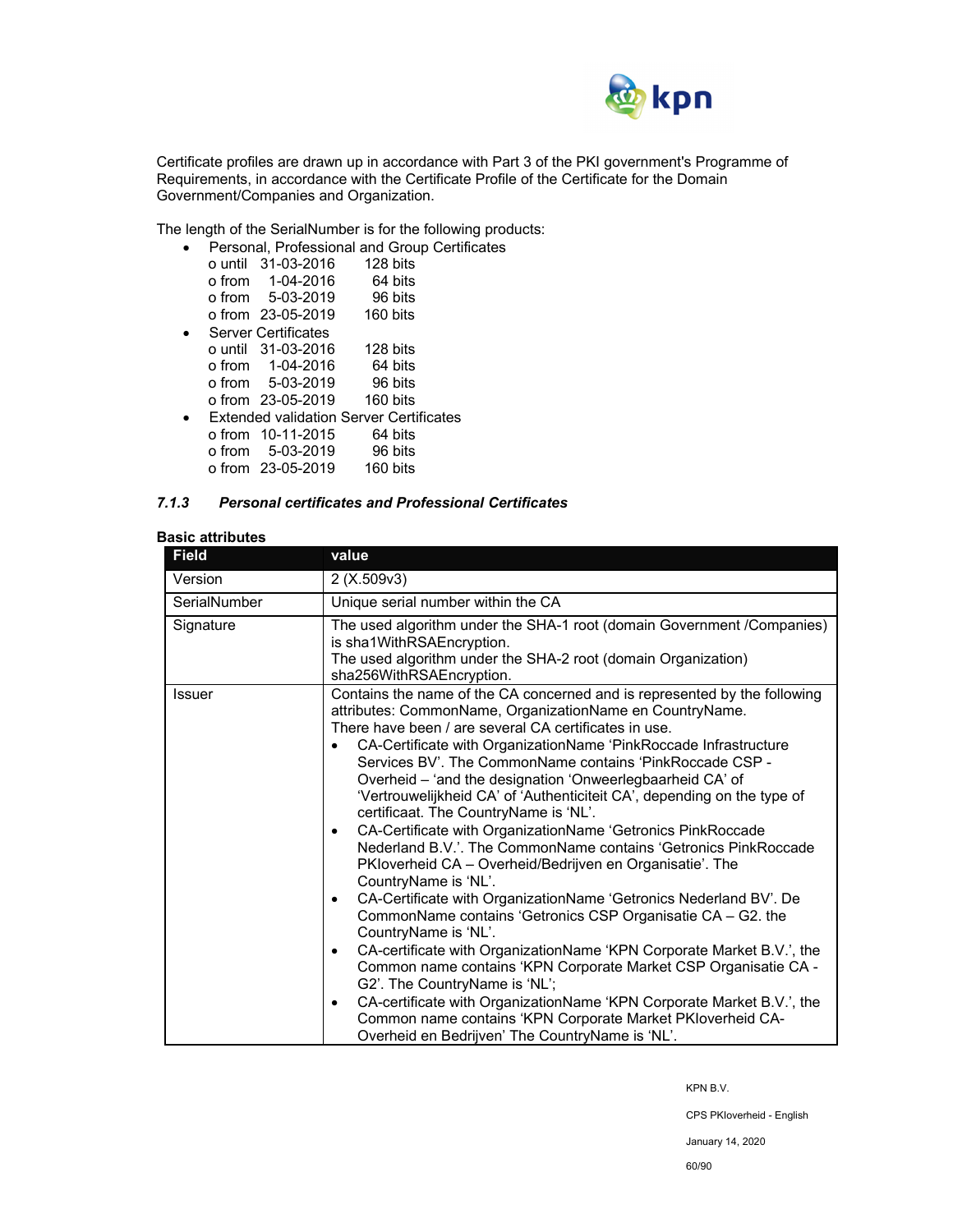

|                      | CA-certificate with OrganizationName 'KPN B.V.', the Common name<br>٠<br>contains 'KPN PKIoverheid CA-Overheid en Bedrijven' The<br>CountryName is 'NL'.<br>CA-certificate with OrganizationName 'KPN B.V.', the Common name<br>٠<br>contains 'KPN BV PKIOverheid Organisatie Persoon CA - G3' with<br>organizationIdentifier = NTRNL-27124701' and CountryName 'NL'                                                                                                                                                                                                    |  |
|----------------------|-------------------------------------------------------------------------------------------------------------------------------------------------------------------------------------------------------------------------------------------------------------------------------------------------------------------------------------------------------------------------------------------------------------------------------------------------------------------------------------------------------------------------------------------------------------------------|--|
| Validity             | see 6.3.2.                                                                                                                                                                                                                                                                                                                                                                                                                                                                                                                                                              |  |
| Subject              | The subject's name is displayed as a Distinguished Name (DN), and is<br>represented by at least the following attributes:<br>CountryName;<br>٠<br>CommonName;<br>OrganizationName;<br>Title<br>SerialNumber (subjectSerialnumber).<br>The attributes used to describe the subject name it in a unique way.<br>The CountryName attribute is set to a two-letter country code according to<br>ISO 3166.<br>The Title attribute shall only be filled with the Recognised Profession title of<br>the Certificate Holder if a Professional Certificate has been applied for. |  |
| subjectPublicKeyInfo | Contains the PublicKey of the Subject                                                                                                                                                                                                                                                                                                                                                                                                                                                                                                                                   |  |

## **Standard extensions**

| <b>Field</b>               | <b>Critical</b> | value                                                                                                                                                                                                                                                                                                                                                      |
|----------------------------|-----------------|------------------------------------------------------------------------------------------------------------------------------------------------------------------------------------------------------------------------------------------------------------------------------------------------------------------------------------------------------------|
| AuthorityKeyIdentifier     | No.             | Keyldentifier is set to 160 bit SHA-1 hash                                                                                                                                                                                                                                                                                                                 |
| SubjectKeyIdentifier       | No.             | Keyldentifier is set to 160 bit SHA-1 hash                                                                                                                                                                                                                                                                                                                 |
| KeyUsage                   | <b>Yes</b>      | The digital signature bit is included in Authenticity<br>Certificates.<br>The keyEncipherment, dataEncipherment and keyAgreement<br>bits are included in Confidentiality Certificates.<br>In Signing Certificates, the non-Repudiation bit is included.                                                                                                    |
| <b>BasicConstraints</b>    | Yes             | The CA bit is set to 'False' en pathLenConstraint to 'none'                                                                                                                                                                                                                                                                                                |
| <b>CertificatePolicies</b> | No.             | Domain Government/Companies<br>Authhentication certificates contain the OID<br>2.16.528.1.1003.1.2.2.1.<br>Signing certificates contain the<br>OID 2.16.528.1.1003.1.2.2.2.<br>Confidentiality Certificates contain the OID<br>2.16.528.1.1003.1.2.2.3.<br>Domain Organization<br>Authhentication certificates contain the OID<br>2.16.528.1.1003.1.2.5.1. |

KPN B.V.

CPS PKIoverheid - English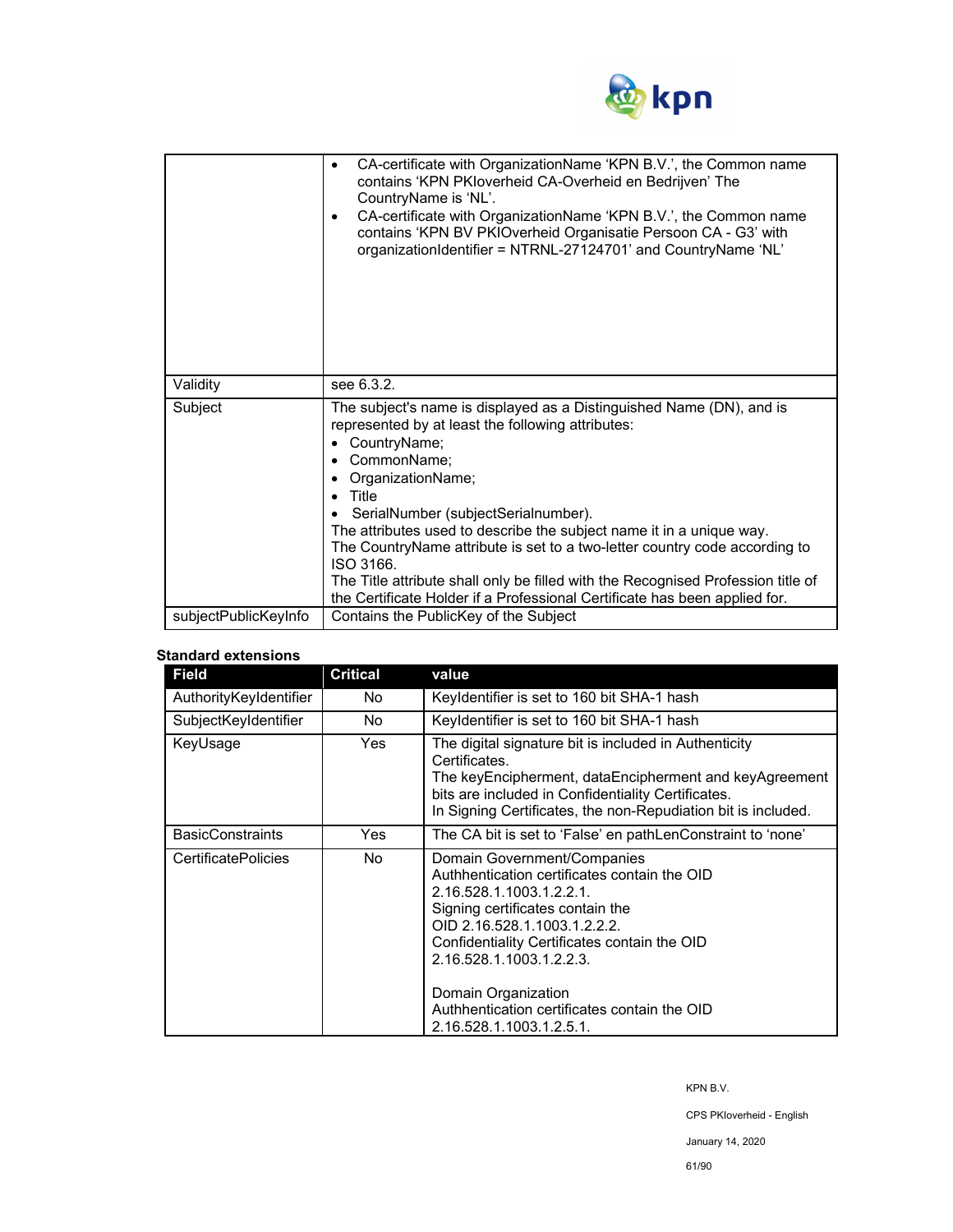

| SubjectAltName               | No | Signing certificates contain the OID<br>2.16.528.1.1003.1.2.5.2.<br>Confidentiality Certificates contain the OID<br>2.16.528.1.1003.1.2.5.3.<br>All types of Certificates contain a link to the CPS and a user<br>text.<br>The user memo contains a message that in case the<br><job_title> field is filled with a Recognised Profession is a<br/>Professional Certificate. When using his certificates, the<br/>Certificate Holder shall act on account of his profession. This<br/>with reference to this CPS.<br/>In the case of a professional certificate issued to a member<br/>of the Royal Netherlands Bailiffs Association, the following<br/>URL is mentioned here:<br/>www.registergerechtsdeurwaarders.nl. This URL refers to the<br/>bailiff's register. This register must be consulted before<br/>relying on the certificate received.<br/>This includes<br/>the subject's e-mail address;<br/><math>\bullet</math><br/>the OID of the CA concerned;<br/><math display="inline">\bullet</math><br/>The subject serial number of the Certificate Holder.<br/><math display="inline">\bullet</math><br/>The OID of the concerning CA is one of the following:<br/>PinkRoccade CSP CA belonging to the Certificate type;<br/>- Authentication 2.16.528.1.1003.1.3.2.2.1,<br/>- Signing 2.16.528.1.1003.1.3.2.2.2,<br/>- confidentiality 2.16.528.1.1003.1.3.2.2.3<br/>or the Getronics PinkRoccade PKIoverheid CA -<br/><math display="inline">\bullet</math><br/>Overheid/Bedrijven en Organisatie CA;<br/>2.16.528.1.1003.1.3.2.2.5<br/>or the Getronics CSP Organisatie CA - G2;<br/><math display="inline">\bullet</math><br/>2.16.528.1.1003.1.3.5.4.1.<br/>or the KPN CSP Overheid/Bedrijven CA:<br/><math display="inline">\bullet</math><br/>2.16.528.1.1003.1.3.2.7.1<br/>or the KPN CSP Organisatie CA - G2;<br/><math display="inline">\bullet</math><br/>2.16.528.1.1003.1.3.5.9.1<br/>In addition, in the authentication certificate, an 'othername'</job_title> |
|------------------------------|----|-------------------------------------------------------------------------------------------------------------------------------------------------------------------------------------------------------------------------------------------------------------------------------------------------------------------------------------------------------------------------------------------------------------------------------------------------------------------------------------------------------------------------------------------------------------------------------------------------------------------------------------------------------------------------------------------------------------------------------------------------------------------------------------------------------------------------------------------------------------------------------------------------------------------------------------------------------------------------------------------------------------------------------------------------------------------------------------------------------------------------------------------------------------------------------------------------------------------------------------------------------------------------------------------------------------------------------------------------------------------------------------------------------------------------------------------------------------------------------------------------------------------------------------------------------------------------------------------------------------------------------------------------------------------------------------------------------------------------------------------------------------------------------------------------------------------------------------------------------------------------------------------------------------------------------------------------------------------------------------------|
| <b>CrIDistributionPoints</b> | No | MAY be included for use with Single Sign On (SSO).<br>Contains the URI value from which the CRL belonging to the<br>Certificate type can be retrieved.                                                                                                                                                                                                                                                                                                                                                                                                                                                                                                                                                                                                                                                                                                                                                                                                                                                                                                                                                                                                                                                                                                                                                                                                                                                                                                                                                                                                                                                                                                                                                                                                                                                                                                                                                                                                                                    |
| ExtendedKeyUsage             | No | Authentication certificates can contain this extension. This<br>extension makes it possible to use the Certificate for<br>Windows Smartcard Logon, among other things.                                                                                                                                                                                                                                                                                                                                                                                                                                                                                                                                                                                                                                                                                                                                                                                                                                                                                                                                                                                                                                                                                                                                                                                                                                                                                                                                                                                                                                                                                                                                                                                                                                                                                                                                                                                                                    |
| AuthorityInfoAccess          | No | Contains the URI value of the OCSP responder, which<br>belongs to the certificate type. The OCSP response allows<br>real-time status information about the relevant Certificate to<br>be requested.                                                                                                                                                                                                                                                                                                                                                                                                                                                                                                                                                                                                                                                                                                                                                                                                                                                                                                                                                                                                                                                                                                                                                                                                                                                                                                                                                                                                                                                                                                                                                                                                                                                                                                                                                                                       |

KPN B.V.

CPS PKIoverheid - English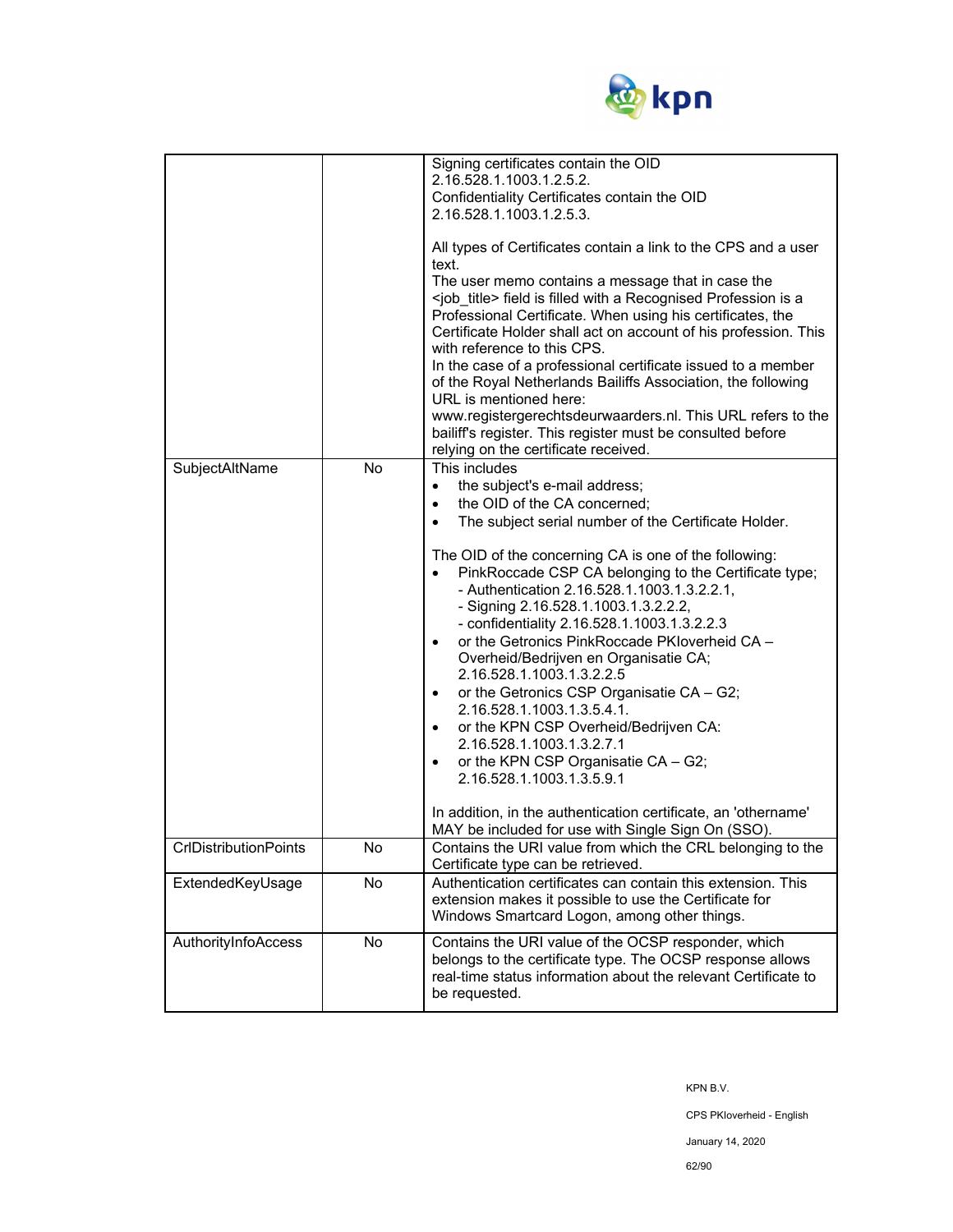

## **Private extensions**

| Field        | Critical | Value                                                                                                                                                                                                                                                                      |
|--------------|----------|----------------------------------------------------------------------------------------------------------------------------------------------------------------------------------------------------------------------------------------------------------------------------|
| QCStatements | No       | Certificates for the electronic signature<br>MUST indicate that they are issued as<br>qualified certificates complying with annex I<br>of EU regulation 920/2014. This compliance<br>is indicated by including the id-etsi-qcsQcCompliance<br>statement in this extension. |

# *7.1.4 Group certificates*

| <b>Basic Attributes</b> |                                                                                                                                                                                                                                                                                                                                                                                                                                                                                                                                                                                                                                                                                                                                                                                                                                                                                                                                                                                                                                                                                                                                                                                                                                                                                                                                                                                                                                                                                                                                                                                                                                                                                                                                    |
|-------------------------|------------------------------------------------------------------------------------------------------------------------------------------------------------------------------------------------------------------------------------------------------------------------------------------------------------------------------------------------------------------------------------------------------------------------------------------------------------------------------------------------------------------------------------------------------------------------------------------------------------------------------------------------------------------------------------------------------------------------------------------------------------------------------------------------------------------------------------------------------------------------------------------------------------------------------------------------------------------------------------------------------------------------------------------------------------------------------------------------------------------------------------------------------------------------------------------------------------------------------------------------------------------------------------------------------------------------------------------------------------------------------------------------------------------------------------------------------------------------------------------------------------------------------------------------------------------------------------------------------------------------------------------------------------------------------------------------------------------------------------|
| field                   | value                                                                                                                                                                                                                                                                                                                                                                                                                                                                                                                                                                                                                                                                                                                                                                                                                                                                                                                                                                                                                                                                                                                                                                                                                                                                                                                                                                                                                                                                                                                                                                                                                                                                                                                              |
| Version                 | 2 (X.509v3)                                                                                                                                                                                                                                                                                                                                                                                                                                                                                                                                                                                                                                                                                                                                                                                                                                                                                                                                                                                                                                                                                                                                                                                                                                                                                                                                                                                                                                                                                                                                                                                                                                                                                                                        |
| SerialNumber            | Unique serial number within the CA                                                                                                                                                                                                                                                                                                                                                                                                                                                                                                                                                                                                                                                                                                                                                                                                                                                                                                                                                                                                                                                                                                                                                                                                                                                                                                                                                                                                                                                                                                                                                                                                                                                                                                 |
| Signature               | The used algorithm under the SHA-1 root (domain Government<br>/Companies) is sha1WithRSAEncryption.<br>The used algorithm under the SHA-2 root (domain Organization)<br>sha256WithRSAEncryption.                                                                                                                                                                                                                                                                                                                                                                                                                                                                                                                                                                                                                                                                                                                                                                                                                                                                                                                                                                                                                                                                                                                                                                                                                                                                                                                                                                                                                                                                                                                                   |
| <b>Issuer</b>           | Contains the name of the CA concerned and is represented by the<br>following attributes: CommonName, OrganizationName en CountryName.<br>There have been / are several CA certificates in use.<br>CA-Certificate with OrganizationName 'PinkRoccade Infrastructure<br>$\bullet$<br>Services BV'. The CommonName contains 'PinkRoccade CSP -<br>Overheid - 'and the designation 'Onweerlegbaarheid CA' of<br>'Vertrouwelijkheid CA' of 'Authenticiteit CA', depending on the type of<br>certificaat. The CountryName is 'NL'.<br>CA-Certificate with OrganizationName 'Getronics PinkRoccade<br>$\bullet$<br>Nederland B.V.'. The CommonName contains 'Getronics<br>PinkRoccade PKIoverheid CA - Overheid/Bedrijven en Organisatie'.<br>The CountryName is 'NL'.<br>CA-Certificate with OrganizationName 'Getronics Nederland BV'. De<br>$\bullet$<br>CommonName contains 'Getronics CSP Organisatie CA - G2. the<br>CountryName is 'NL'.<br>CA-certificate with OrganizationName 'KPN Corporate Market B.V.',<br>$\bullet$<br>the Common name contains 'KPN Corporate Market CSP Organisatie<br>CA - G2'. The CountryName is 'NL';<br>CA-certificate with OrganizationName 'KPN Corporate Market B.V.',<br>$\bullet$<br>the Common name contains 'KPN Corporate Market PKIoverheid CA-<br>Overheid en Bedrijven' The CountryName is 'NL'.<br>CA-certificate with OrganizationName 'KPN B.V.', the Common name<br>$\bullet$<br>contains 'KPN PKIoverheid CA-Overheid en Bedrijven' The<br>CountryName is 'NL'.<br>CA-certificate with OrganizationName 'KPN B.V.', the Common name<br>$\bullet$<br>contains 'KPN BV PKIOverheid Organisatie Services CA - G3' with<br>organizationIdentifier = NTRNL-27124701' and CountryName 'NL' |
| Validity                | see 6.3.2.                                                                                                                                                                                                                                                                                                                                                                                                                                                                                                                                                                                                                                                                                                                                                                                                                                                                                                                                                                                                                                                                                                                                                                                                                                                                                                                                                                                                                                                                                                                                                                                                                                                                                                                         |

KPN B.V.

CPS PKIoverheid - English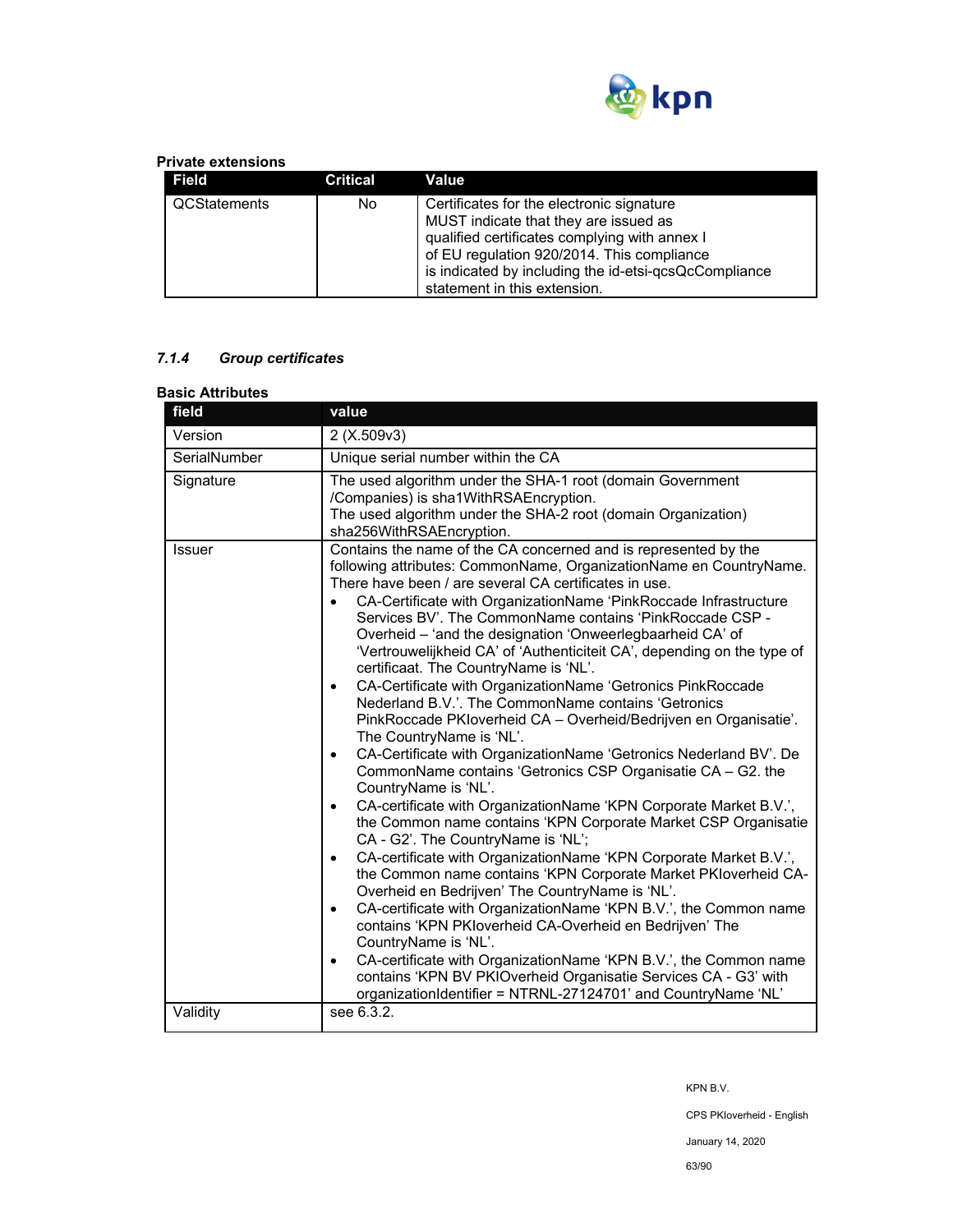

| Subject              | The subject's name is displayed as a Distinguished Name (DN), and is<br>represented by at least the following attributes:<br>CountryName;<br>CommonName;<br>٠<br>OrganizationName;<br>٠<br>SerialNumber (subject serial number);<br>$\bullet$<br>State:<br>Locality.<br>٠                                      |
|----------------------|----------------------------------------------------------------------------------------------------------------------------------------------------------------------------------------------------------------------------------------------------------------------------------------------------------------|
|                      | The attribute OrganizationUnit can also be included as an option.<br>The CommonName contains the name of the Service, for example a DNS<br>or group name. The attributes describe the subject name in a unique way.<br>The CountryName attribute is set to a two-letter country code according<br>to ISO 3166. |
| subjectPublicKeyInfo | Public Key of the Subject                                                                                                                                                                                                                                                                                      |

# **Standard Extensions**

| <b>Field</b>               | <b>Critical</b> | value                                                                                                                                                                                                                                                                                                                                                                                                                                                   |
|----------------------------|-----------------|---------------------------------------------------------------------------------------------------------------------------------------------------------------------------------------------------------------------------------------------------------------------------------------------------------------------------------------------------------------------------------------------------------------------------------------------------------|
| AuthorityKeyIdentifier     | No              | Keyldentifier is set to 160 bit SHA-1 hash                                                                                                                                                                                                                                                                                                                                                                                                              |
| SubjectKeyIdentifier       | No.             | Keyldentifier is set to 160 bit SHA-1 hash                                                                                                                                                                                                                                                                                                                                                                                                              |
| KeyUsage                   | Yes             | The digital signature bit is included in Authenticity<br>Certificates.<br>The keyEncipherment, dataEncipherment and<br>keyAgreement bits are included in Confidentiality<br>Certificates.                                                                                                                                                                                                                                                               |
| <b>BasicConstraints</b>    | Yes             | The CA bit is set to 'False' and pathLenConstraint to<br>'none'                                                                                                                                                                                                                                                                                                                                                                                         |
| <b>CertificatePolicies</b> | No.             | Domain Government/Companies<br>Authentication certificates contain the OID<br>2.16.528.1.1003.1.2.2.4.<br>Confidentiality Certificates contain the OID<br>٠<br>2.16.528.1.1003.1.2.2.5).<br>Domain Organization<br>Authentication certificates contain the OID<br>2.16.528.1.1003.1.2.4.4.<br>Confidentiality Certificates contain the OID<br>٠<br>2.16.528.1.1003.1.2.4.5).<br>All types of certificates contain a link to the CPS and a<br>user text. |
| SubjectAltName             | <b>No</b>       | Herein the OID of the CA:<br>PinkRoccade CSP Services CA;<br>$\bullet$<br>2.16.528.1.1003.1.3.2.2.4;<br>of de Getronics PinkRoccade PKIoverheid CA -<br>Overheid/Bedrijven en Organisatie CA;<br>2.16.528.1.1003.1.3.2.2.5:                                                                                                                                                                                                                             |

KPN B.V.

CPS PKIoverheid - English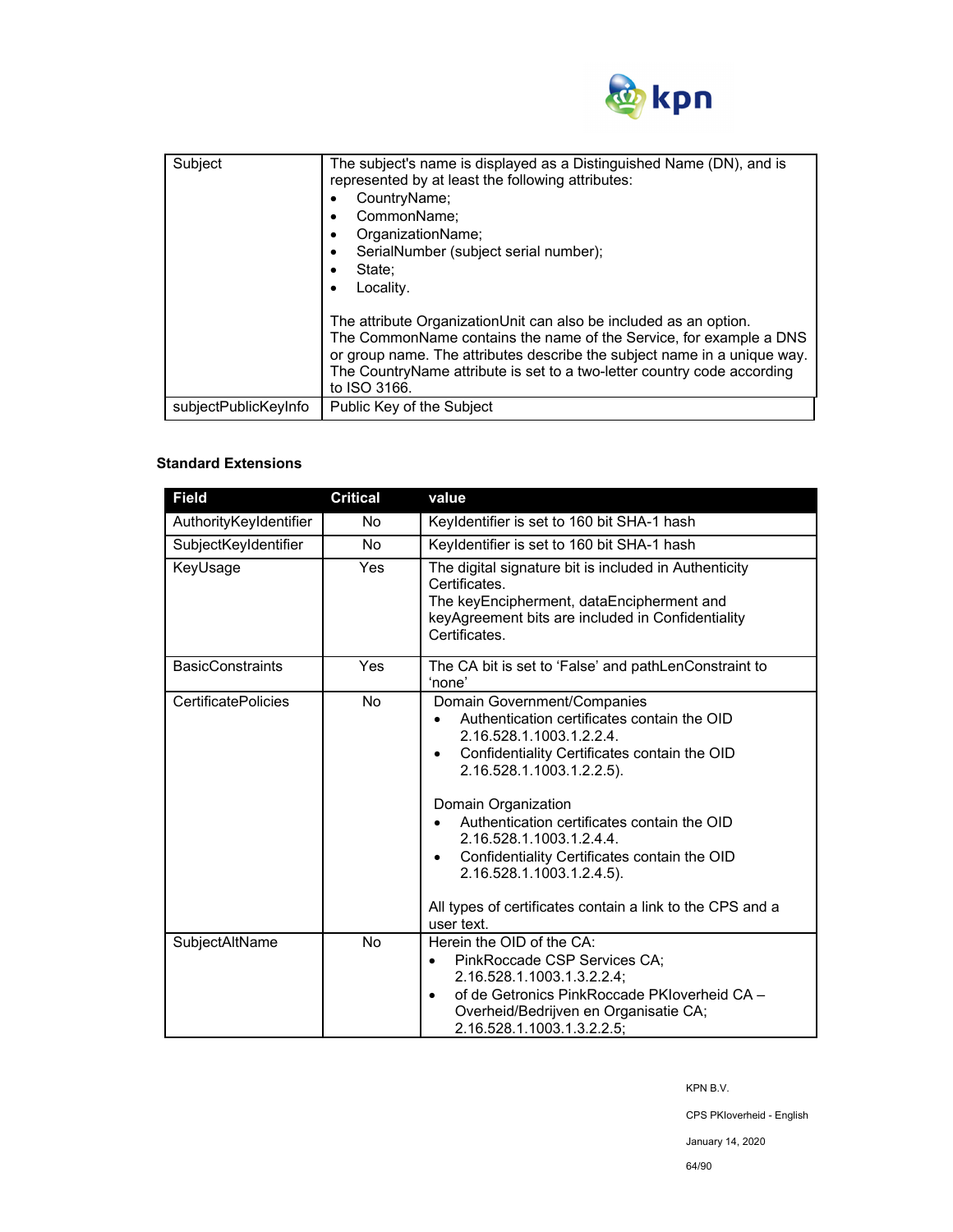

|                              |     | of de Getronics CSP Organisatie CA - G2;<br>2.16.528.1.1003.1.3.5.4.1<br>and the Subject number of the Certificate Holder are<br>stated.<br>Confidentiality Certificates and Authentication Certificates<br>also include the Subject's e-mail address. |
|------------------------------|-----|--------------------------------------------------------------------------------------------------------------------------------------------------------------------------------------------------------------------------------------------------------|
|                              |     |                                                                                                                                                                                                                                                        |
| <b>CrIDistributionPoints</b> | No. | Contains the URI value of the relevant CRL, which<br>belongs to the certificate type, can be retrieved.                                                                                                                                                |
| ExtendedKeyUsage             | No. | Group Certificates can contain this extension, which<br>makes it possible to use the Certificate for Windows<br>Smartcard Logon and Codesigning among others.                                                                                          |
| AuthorityInfoAccess          | No. | Contains the URI value of the OCSP responder, which<br>belongs to the certificate type. The OCSP response allows<br>real-time status information about the relevant Certificate<br>to be requested.                                                    |

# *7.1.5 (Standard) Server certificates*

| <b>Field</b>  | <b>Value</b>                                                                                                                                                                                                                                                                                                                                                                                                                                                                                                                                                                                                                                                                                                                                                                                                                                                                                                                                                                                                                                                                                                                                                          |  |  |
|---------------|-----------------------------------------------------------------------------------------------------------------------------------------------------------------------------------------------------------------------------------------------------------------------------------------------------------------------------------------------------------------------------------------------------------------------------------------------------------------------------------------------------------------------------------------------------------------------------------------------------------------------------------------------------------------------------------------------------------------------------------------------------------------------------------------------------------------------------------------------------------------------------------------------------------------------------------------------------------------------------------------------------------------------------------------------------------------------------------------------------------------------------------------------------------------------|--|--|
| Version       | 2 (X.509v3)                                                                                                                                                                                                                                                                                                                                                                                                                                                                                                                                                                                                                                                                                                                                                                                                                                                                                                                                                                                                                                                                                                                                                           |  |  |
| SerialNumber  | Unique serial number within the CA                                                                                                                                                                                                                                                                                                                                                                                                                                                                                                                                                                                                                                                                                                                                                                                                                                                                                                                                                                                                                                                                                                                                    |  |  |
| Signature     | The used algorithm under the SHA-1 root (domain Government<br>/Companies) is sha1WithRSAEncryption.<br>The used algorithm under the SHA-2 root (domain Organization)                                                                                                                                                                                                                                                                                                                                                                                                                                                                                                                                                                                                                                                                                                                                                                                                                                                                                                                                                                                                  |  |  |
| <b>Issuer</b> | sha256WithRSAEncryption.<br>Contains the name of the CA concerned and is represented by the<br>following attributes: CommonName, OrganizationName and<br>CountryName.<br>There are/(have been) several CA certificates in use.<br>CA-Certificate with OrganizationName 'PinkRoccade Infrastructure<br>Services BV'. The CommonName contains 'PinkRoccade CSP -<br>Overheid - ' and the designation 'Onweerlegbaarheid CA' of<br>'Vertrouwelijkheid CA' of 'Authenticiteit CA', depending on the type of<br>certificate. The CountryName is set to 'NL'.<br>CA-Certificate with OrganizationName 'Getronics PinkRoccade<br>$\bullet$<br>Nederland B.V.'. The CommonName contains 'Getronics<br>PinkRoccade PKIoverheid CA - Overheid/Bedrijven en Organisatie'.<br>The CountryName is set to 'NL'.<br>CA-Certificate with OrganizationName 'Getronics Nederland BV'. The<br>٠<br>CommonName contains 'Getronics CSP Organisatie CA - G2. The<br>CountryName is set to 'NL'<br>CA-certificate with OrganizationName 'KPN Corporate Market B.V.',<br>٠<br>The Common name contains 'KPN Corporate Market CSP<br>Organisatie CA - G2' and the CountryName is set to 'NL'; |  |  |

KPN B.V.

CPS PKIoverheid - English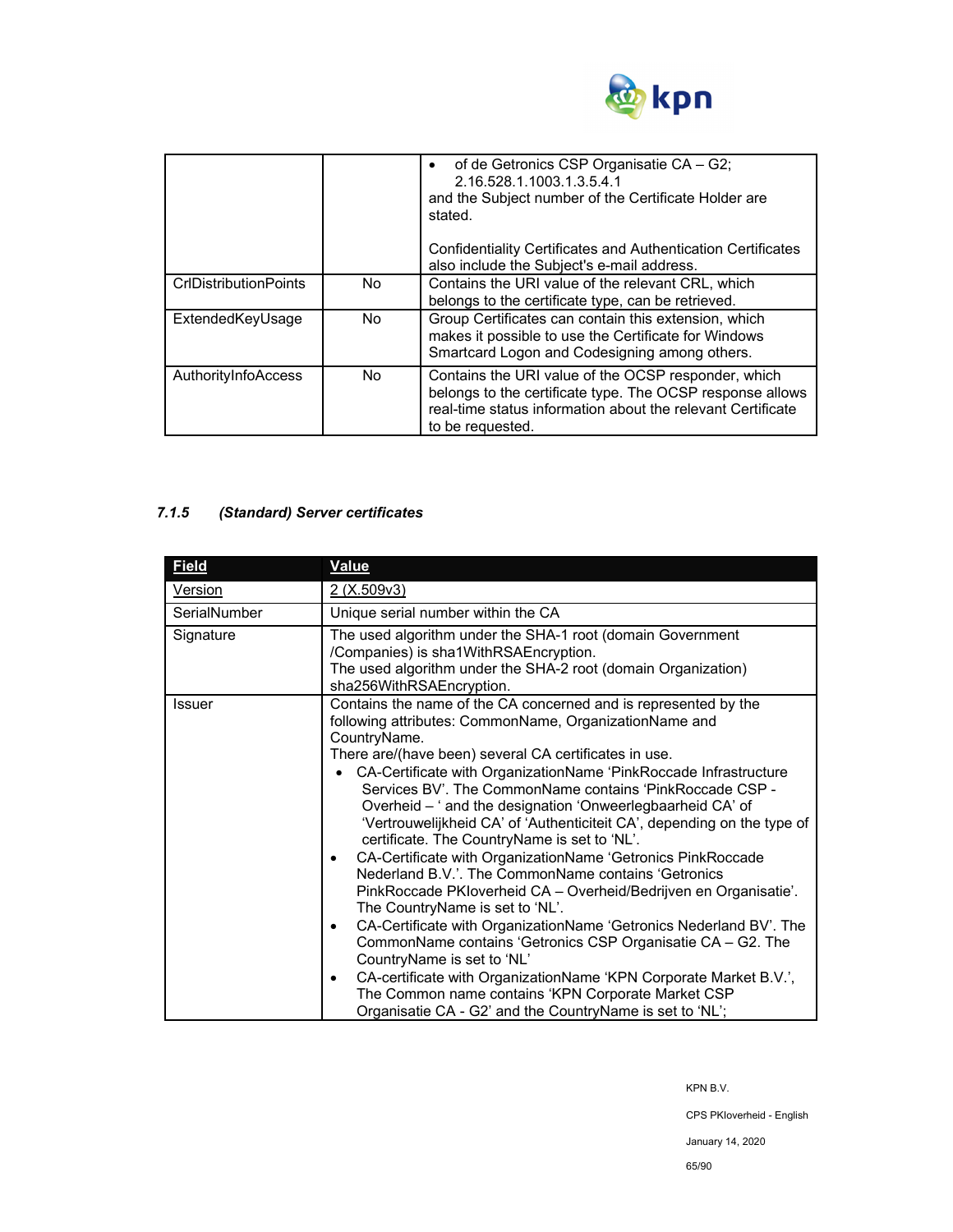

| Validity             | CA-certificate with OrganizationName 'KPN Corporate Market B.V.',<br>٠<br>the Common name contains 'KPN Corporate Market PKIoverheid CA-<br>Overheid en Bedrijven' and the CountryName is set to 'NL'.<br>CA-certificate with OrganizationName 'KPN B.V.', the Common name<br>٠<br>contains 'KPN PKloverheid CA-Overheid en Bedrijven' and the<br>CountryName is set to 'NL'.<br>CA-certificate with OrganizationName 'KPN B.V.', the Common name<br>$\bullet$<br>contains 'KPN BV PKloverheid Organisatie Server CA - G3' met<br>organizationIdentifier ' NTRNL-27124701' and the CountryName 'NL'<br>see 6.3.2. |  |
|----------------------|-------------------------------------------------------------------------------------------------------------------------------------------------------------------------------------------------------------------------------------------------------------------------------------------------------------------------------------------------------------------------------------------------------------------------------------------------------------------------------------------------------------------------------------------------------------------------------------------------------------------|--|
| Subject              | $CN = $<br>SERIALNUMBER = < subjectserialnumber > (optional)<br>$OU =$ < part of subscriber's organization > (optional)<br>$L = <$ city ><br>$ST = <$ province ><br>$O =$ < subscriber's organization ><br>$C = <$ country code ><br>The CountryName attribute is set to a two-letter country code according<br>to ISO 3166.                                                                                                                                                                                                                                                                                      |  |
|                      |                                                                                                                                                                                                                                                                                                                                                                                                                                                                                                                                                                                                                   |  |
| subjectPublicKeyInfo | Contains the Public Key of the Subject                                                                                                                                                                                                                                                                                                                                                                                                                                                                                                                                                                            |  |

## **Standard extensions**

| <b>Field</b>               | <b>Critical</b> | Value                                                                                                                                                                                                                                                                                                                                                                                                                                                                                                        |
|----------------------------|-----------------|--------------------------------------------------------------------------------------------------------------------------------------------------------------------------------------------------------------------------------------------------------------------------------------------------------------------------------------------------------------------------------------------------------------------------------------------------------------------------------------------------------------|
| AuthorityKeyIdentifier     | No.             | Keyldentifier is set to 160 bit SHA-1 hash                                                                                                                                                                                                                                                                                                                                                                                                                                                                   |
| SubjectKeyIdentifier       | No              | Keyldentifier is set to 160 bit SHA-1 hash                                                                                                                                                                                                                                                                                                                                                                                                                                                                   |
| KeyUsage                   | Yes             | n/a                                                                                                                                                                                                                                                                                                                                                                                                                                                                                                          |
| <b>CertificatePolicies</b> | No.             | Domain Organization<br>Server certificates contain the OID<br>2.16.528.1.1003.1.2.5.6.<br>All types of certificates contain a link to the CPS and a<br>user text.                                                                                                                                                                                                                                                                                                                                            |
| SubjectAltName             | <b>No</b>       | This field contains the OID of the CA of either<br>PinkRoccade CSP Services CA:<br>or the Getronics PinkRoccade PKIoverheid CA -<br>Government/Businesses and Organization CA;<br>or the Getronics CSP Organization CA - G2;<br>or KPN BV PKloverheid Organization Server CA -<br>G3'<br>and the subject number of the certificate holder.<br>In server certificates, the primary name of the service and,<br>if applicable, the additional names of the service are<br>included in SubjectAltname. dNSName. |

KPN B.V.

CPS PKIoverheid - English

January 14, 2020

66/90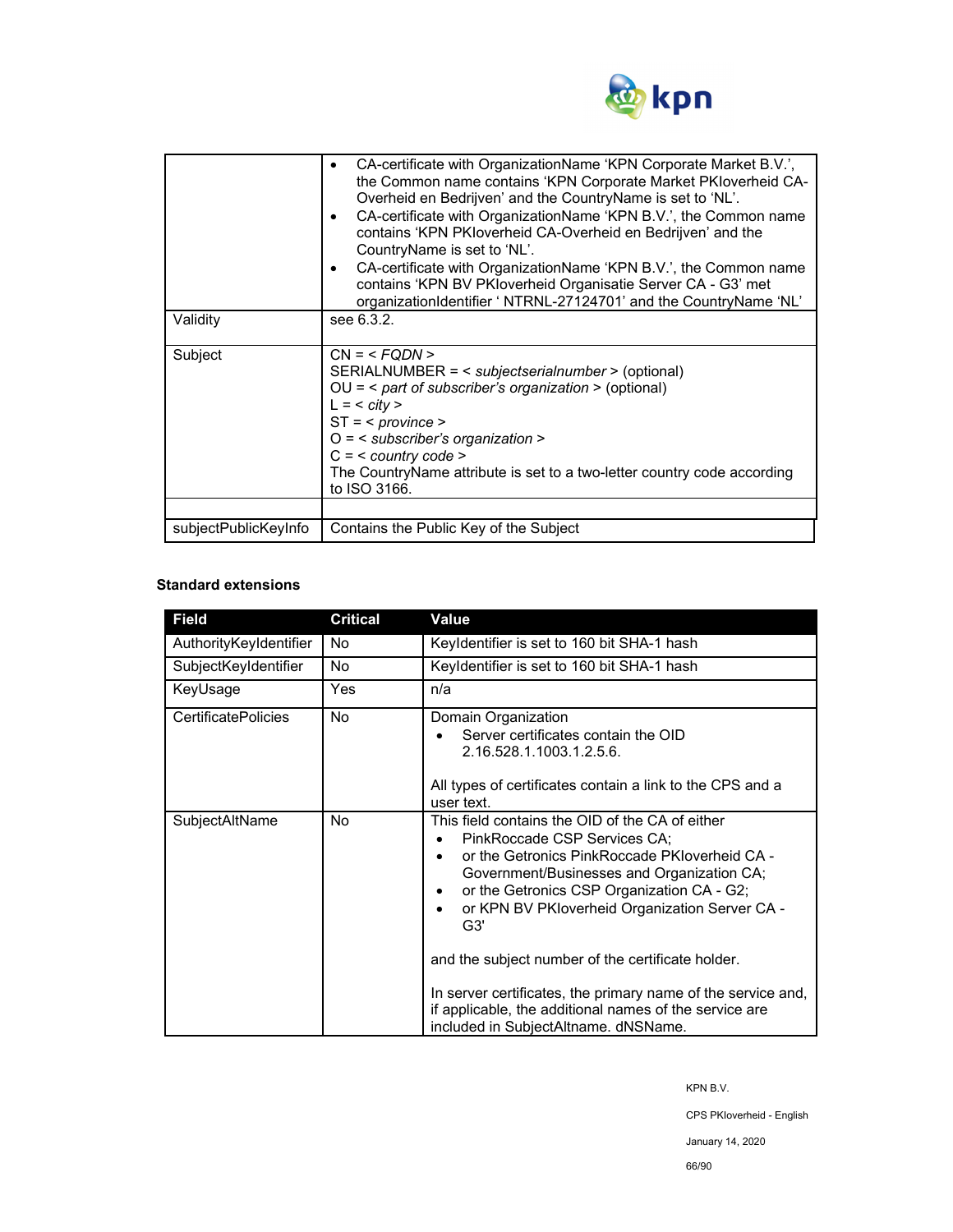

| <b>CrIDistributionPoints</b> | No | Contains the URI value where the CRL, belonging to this<br>type of Certificate, can be retrieved                                                                                                   |
|------------------------------|----|----------------------------------------------------------------------------------------------------------------------------------------------------------------------------------------------------|
| ExtendedKeyUsage             | No | Server certificates may contain this extension, which<br>makes it possible to use the Certificate for server and<br>client authentication as well as email security.                               |
| AuthorityInfoAccess          | No | Contains the URI value of the OCSP responder, which<br>belongs to the certificate type. The OCSP response<br>allows you to request real-time status information about<br>the relevant Certificate. |

## *7.1.6 Extended Validation Server certificates*

| <b>Field</b> | Value                                                                                                                                                                                            |
|--------------|--------------------------------------------------------------------------------------------------------------------------------------------------------------------------------------------------|
| Version      | 2(X.509v3)                                                                                                                                                                                       |
| SerialNumber | Unique serial number within the CA                                                                                                                                                               |
| Issuer       | CN = KPN Corporate Market Staat der Nederlanden<br>EV CA O = KPN Corporate Market B.V.<br>$C = NL$<br>As of April 1, 2016:<br>CN = KPN Staat der Nederlanden EV<br>$CA O = KPN B.V.$<br>$C = NL$ |
| Validity     | see 6.3.2.                                                                                                                                                                                       |
| Subject      | $CN = SERIALNUMBER = ∩ =OU =L = plaatsS = C$                                                                                                                                                     |

| <b>Field</b>            | <b>Essential</b> | Value                                                           |
|-------------------------|------------------|-----------------------------------------------------------------|
| AuthorityKeyIdentifie   | No.              | Keyldentifier is set to 160 bit SHA-1 hash of KPN CSP           |
| SubjectKeyIdentifier    | No.              | Keyldentifier is set to 160 bit SHA-1 hash of the               |
| KeyUsage                | Yes.             | n/a                                                             |
| <b>BasicConstraints</b> | Yes.             | The CA bit is set to 'False' and pathLenConstraint to<br>'none' |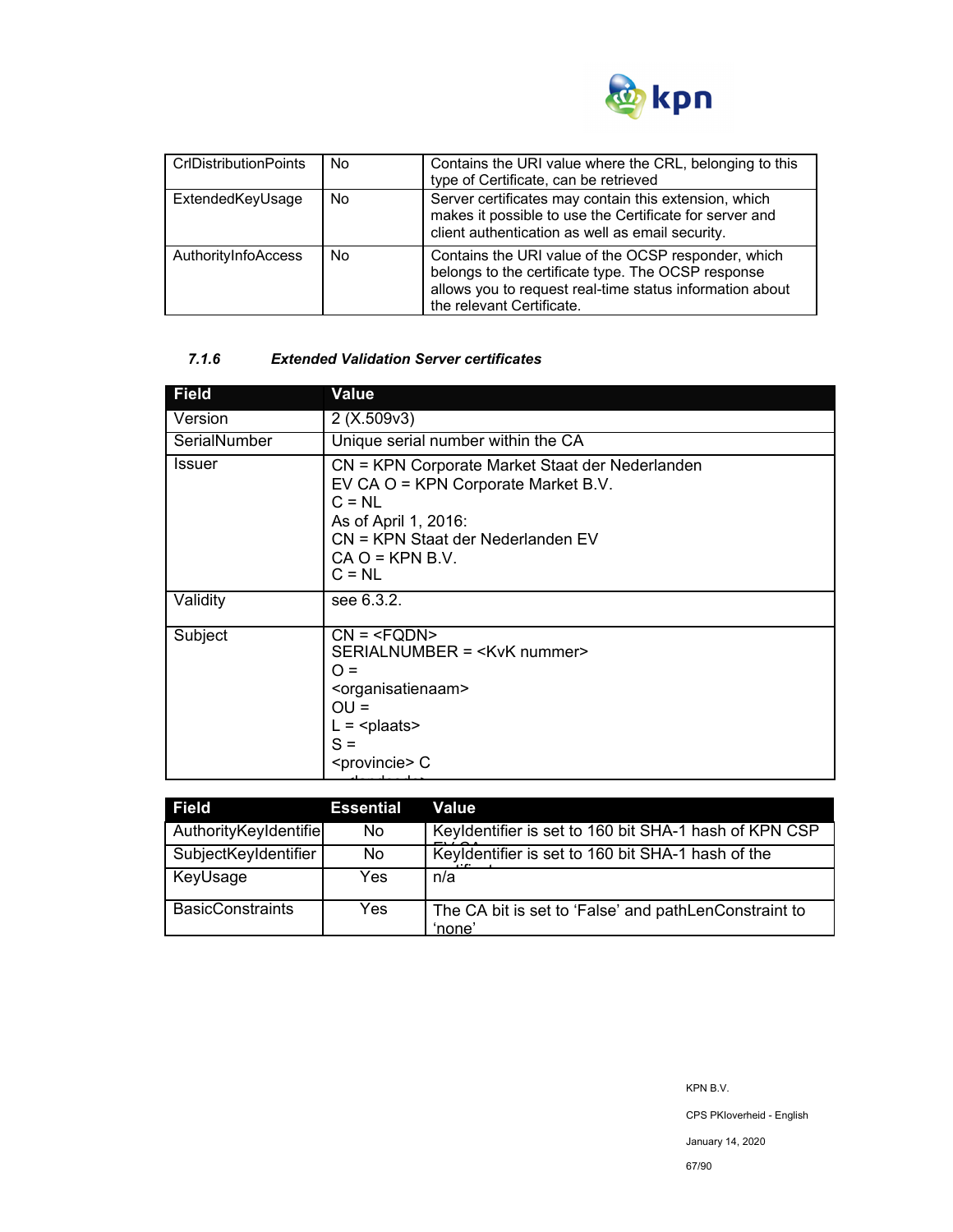

| <b>CertificatePolicies</b>   | No. | 2.16.528.1.1003.1.2.7 (Extended Validation CP)                                                                                                                                                    |
|------------------------------|-----|---------------------------------------------------------------------------------------------------------------------------------------------------------------------------------------------------|
|                              |     | https://certificaat.kpn.com/elektronische-opslagplaats                                                                                                                                            |
|                              |     |                                                                                                                                                                                                   |
| SubjectAltName               | No. | $d$ NSName $CN = $                                                                                                                                                                                |
|                              |     | Multiple FQDNs may be used in this field. These<br>FQDNs MUST all come from the same domain name<br>range                                                                                         |
| <b>CrIDistributionPoints</b> | No. | Contains the URI value where the CRL, belonging to<br>this type of Certificate, can be retrieved                                                                                                  |
| ExtendedKeyUsage             | No. |                                                                                                                                                                                                   |
|                              |     | serverAuth OID id-kp 1 Set (1.3.6.1.5.5.7.3.1)                                                                                                                                                    |
|                              |     | clientAuth OID id-kp 2 Set (1.3.6.1.5.5.7.3.2)                                                                                                                                                    |
| AuthorityInfoAccess          | No. | Contains the URI value of the OCSP responder, which<br>belongs to the certificate type. The OCSP response<br>allows you to request real-time status information<br>about the relevant Certificate |

## *7.1.7 Private Services Server certificates*

## **Basic attributes**

| JUJIU ULLI INULUJ<br><b>Field</b> | <b>Value</b>                                                                                                                |  |  |
|-----------------------------------|-----------------------------------------------------------------------------------------------------------------------------|--|--|
| Version                           | 2(X.509v3)                                                                                                                  |  |  |
| SerialNumber                      | Unique serial number within the CA                                                                                          |  |  |
| <b>Issuer</b>                     | CN = KPN PKloverheid Private Services CA – G1<br>$O = KPN B.V.$<br>$C = NL$                                                 |  |  |
| Validity                          | see 6.3.2.                                                                                                                  |  |  |
| Subject                           | $CN = SERIALNUMBER = O = \langleorganisatienaam>OU =L = S = C = 1.3.6.1.4.1.311.60.2.1.3 = NL22.5.4.15 = businessCategory>$ |  |  |

#### **Standard extensions**

| Field                  | <b>Essential</b> | Value                                                             |
|------------------------|------------------|-------------------------------------------------------------------|
| AuthorityKeyIdentifier | No               | 160-bit SHA-1 Hash value of the KPN Private Services<br>Server CA |
| SubjectKeyIdentifier   | No               | 160-bit SHA-1 Hash value of the certificate                       |
| KeyUsage               | Yes              | n/a                                                               |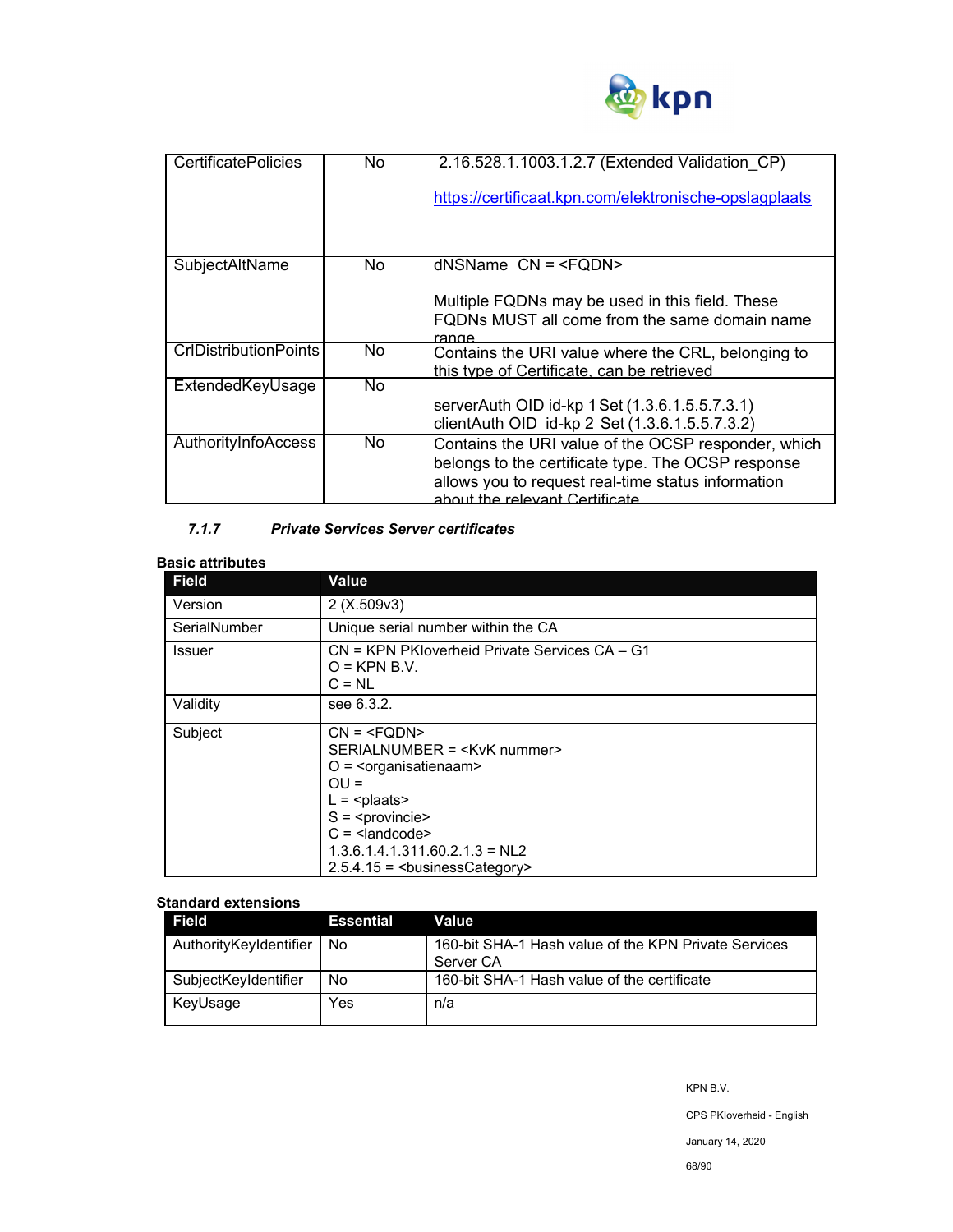

| <b>BasicConstraints</b>      | Yes | The CA bit is set to 'False' and pathLenConstraint to<br>'none'                                                                                                                                    |
|------------------------------|-----|----------------------------------------------------------------------------------------------------------------------------------------------------------------------------------------------------|
| <b>CertificatePolicies</b>   | No. | 2.16.528.1.1003.1.2.8.6 (Private Services CP)                                                                                                                                                      |
|                              |     | https://certificaat.kpn.com/elektronische-opslagplaats                                                                                                                                             |
| SubjectAltName               | No. | $d$ NSName $CN = $                                                                                                                                                                                 |
|                              |     | Multiple FQDNs may be used in this field. These FQDNs<br>MUST all come from the same domain name range.                                                                                            |
| <b>CrIDistributionPoints</b> | No  | Contains the URI value where the CRL, belonging to this<br>type of Certificate, can be retrieved                                                                                                   |
| ExtendedKeyUsage             | No. | serverAuth OID id-kp 1 Set (1.3.6.1.5.5.7.3.1)<br>clientAuth OID id-kp 2 Set (1.3.6.1.5.5.7.3.2)                                                                                                   |
| AuthorityInfoAccess          | No. | Contains the URI value of the OCSP responder, which<br>belongs to the certificate type. The OCSP response<br>allows you to request real-time status information about<br>the relevant Certificate. |

## **7.2 CRL-profiles**

The CRL (or more recent status information) used for the PKIoverheid Certificates is structured in such a way that it can easily be the subject of validation processes.

KPN may adjust the CRL's layout and format, as well as the principle underlying the CRL, in accordance with the interests of the parties involved.

## *7.2.1 Personal certificates and Recognized Profession Certificates*

| Attributes         |                                                                                                                                                                                                         |
|--------------------|---------------------------------------------------------------------------------------------------------------------------------------------------------------------------------------------------------|
| <b>Field</b>       | Value                                                                                                                                                                                                   |
| Version            | 1 (X.509 version 2)                                                                                                                                                                                     |
| signatureAlgorithm | The algorithm used is under the SHA-1 root (Domain Government /<br>Businesses) sha-1 WithRSAEncryption.<br>The algorithm used is under the SHA-2 root (domain Organization) sha-2<br>WithRSAEncryption. |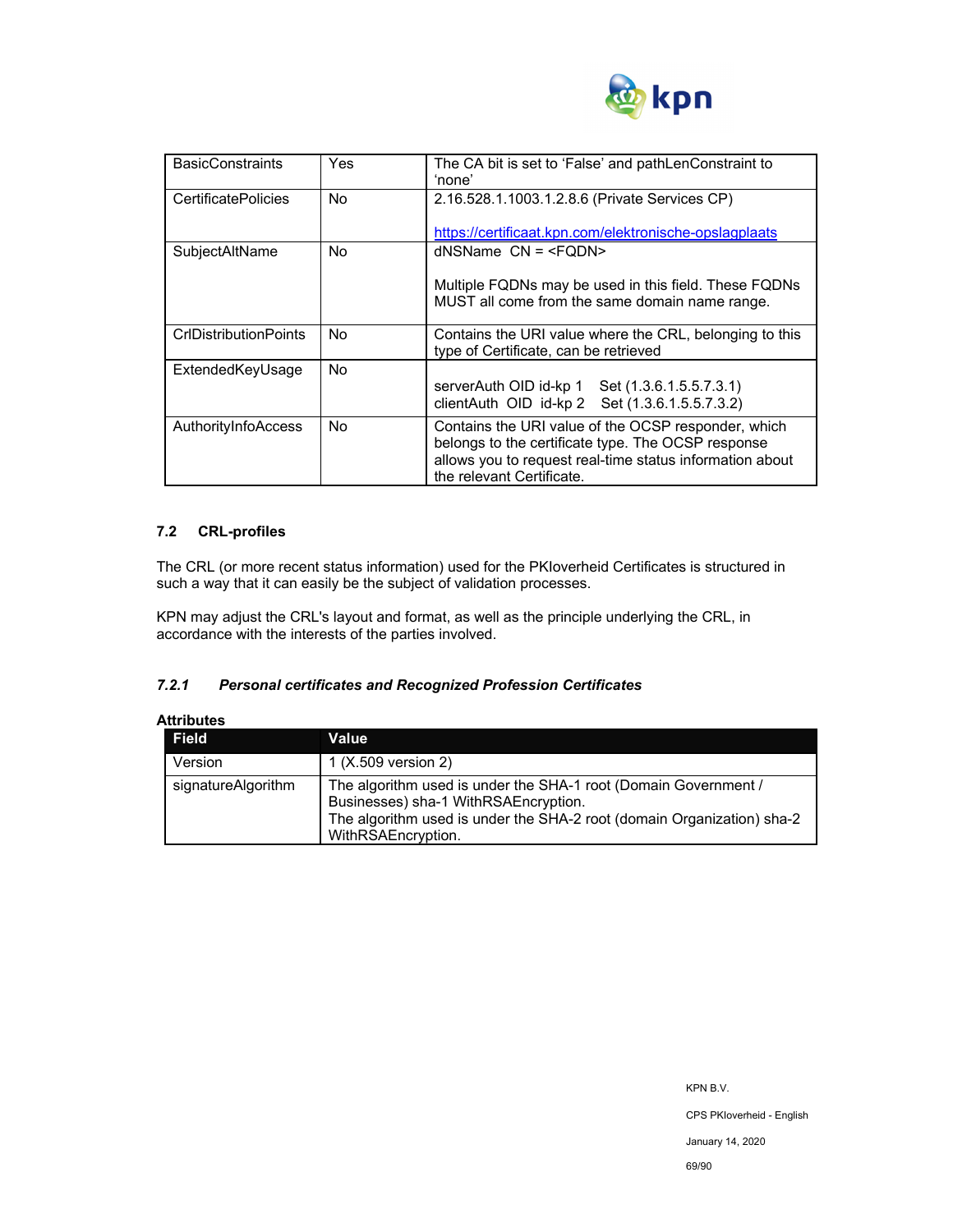

| Issuer               | Contains the name of the CA concerned and is represented by the<br>following attributes: CommonName, OrganizationName and<br>CountryName.<br>There are/(have been) several CA certificates in use.<br>• CA-Certificate with OrganizationName 'PinkRoccade Infrastructure<br>Services BV'. The CommonName contains 'PinkRoccade CSP -<br>Overheid - ' and the designation 'Onweerlegbaarheid CA' of<br>'Vertrouwelijkheid CA' of 'Authenticiteit CA', depending on the type of<br>certificate. The CountryName is set to 'NL'.<br>CA-Certificate with OrganizationName 'Getronics PinkRoccade<br>Nederland B.V.'. The CommonName contains 'Getronics PinkRoccade<br>PKIoverheid CA – Overheid/Bedrijven en Organisatie'. The<br>CountryName is set to 'NL'.<br>CA-Certificate with OrganizationName 'Getronics Nederland BV'. The<br>$\bullet$<br>CommonName contains 'Getronics CSP Organisatie CA - G2. The<br>CountryName is set to 'NL'.<br>CA-certificate with OrganizationName 'KPN Corporate Market B.V.',<br>$\bullet$<br>the Common name contains 'KPN Corporate Market CSP Organisatie<br>CA - G2' and the CountryName is set to 'NL';<br>CA-certificate with OrganizationName 'KPN Corporate Market B.V.',<br>$\bullet$<br>The Common name contains 'KPN Corporate Market PKloverheid CA-<br>Overheid en Bedrijven' and the CountryName is set to 'NL'.<br>CA-certificate with OrganizationName 'KPN B.V.', The Common name<br>$\bullet$<br>contains 'KPN PKIoverheid CA-Overheid en Bedrijven' and the<br>CountryName is set to 'NL'.<br>CA-certificate with OrganizationName 'KPN B.V.', The Common name<br>$\bullet$<br>contains 'KPN BV PKIOverheid Organisatie Persoon CA - G3' met<br>organizationIdentifier = NTRNL-27124701' and the CountryName is |
|----------------------|-----------------------------------------------------------------------------------------------------------------------------------------------------------------------------------------------------------------------------------------------------------------------------------------------------------------------------------------------------------------------------------------------------------------------------------------------------------------------------------------------------------------------------------------------------------------------------------------------------------------------------------------------------------------------------------------------------------------------------------------------------------------------------------------------------------------------------------------------------------------------------------------------------------------------------------------------------------------------------------------------------------------------------------------------------------------------------------------------------------------------------------------------------------------------------------------------------------------------------------------------------------------------------------------------------------------------------------------------------------------------------------------------------------------------------------------------------------------------------------------------------------------------------------------------------------------------------------------------------------------------------------------------------------------------------------------------------------------------------------------------------------------------|
|                      | set to 'NL'                                                                                                                                                                                                                                                                                                                                                                                                                                                                                                                                                                                                                                                                                                                                                                                                                                                                                                                                                                                                                                                                                                                                                                                                                                                                                                                                                                                                                                                                                                                                                                                                                                                                                                                                                           |
| effective date       | date of issuance                                                                                                                                                                                                                                                                                                                                                                                                                                                                                                                                                                                                                                                                                                                                                                                                                                                                                                                                                                                                                                                                                                                                                                                                                                                                                                                                                                                                                                                                                                                                                                                                                                                                                                                                                      |
| next update          | This is the date of issue plus 24 hours, the CRL update is initiated every<br>60 minutes and published after generation.                                                                                                                                                                                                                                                                                                                                                                                                                                                                                                                                                                                                                                                                                                                                                                                                                                                                                                                                                                                                                                                                                                                                                                                                                                                                                                                                                                                                                                                                                                                                                                                                                                              |
| revoked certificates | The revoked certificates with certificate serial number and date of<br>revocation and possible reason for revocation.                                                                                                                                                                                                                                                                                                                                                                                                                                                                                                                                                                                                                                                                                                                                                                                                                                                                                                                                                                                                                                                                                                                                                                                                                                                                                                                                                                                                                                                                                                                                                                                                                                                 |

#### **Extensions**

| Field                  | <b>Critical</b> | Value                       |
|------------------------|-----------------|-----------------------------|
| AuthorityKevIdentifier | No              | contains 160-bit SHA-1 hash |

## *7.2.2 Group certificates*

**Attributes** 

| .<br>Field | Value                  |
|------------|------------------------|
| Version    | $\sqrt{2}$<br>v<br>0 Z |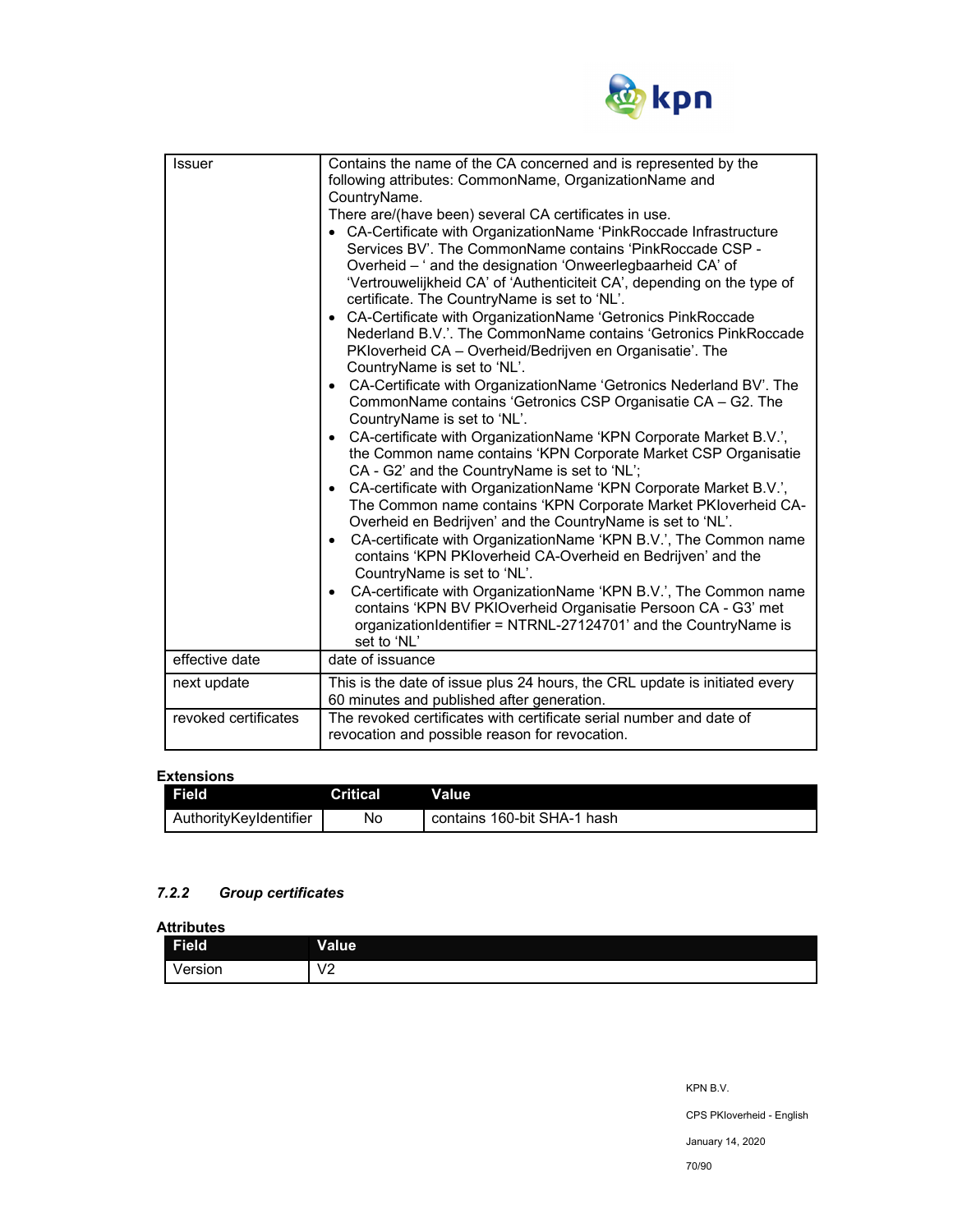

| <b>Issuer</b>      | Contains the name of the CA concerned and is represented by the following<br>attributes: CommonName, OrganizationName and CountryName.<br>There are/(have been) several CA certificates in use.<br>• CA-Certificate with OrganizationName 'PinkRoccade Infrastructure<br>Services BV'. The CommonName contains 'PinkRoccade CSP -<br>Overheid - ' and the designation 'Onweerlegbaarheid CA' of<br>'Vertrouwelijkheid CA' or 'Authenticiteit CA', depending on the type of<br>certificate. The CountryName is set to 'NL'.<br>• CA-Certificate with OrganizationName 'Getronics PinkRoccade<br>Nederland B.V.'. The CommonName contains 'Getronics PinkRoccade<br>PKloverheid CA - Overheid/Bedrijven en Organisatie'. The<br>CountryName is set to 'NL'.<br>• CA-Certificate with OrganizationName 'Getronics Nederland BV'. The<br>CommonName contains 'Getronics CSP Organisatie CA - G2. The<br>CountryName is set to 'NL'.<br>• CA-certificate with OrganizationName 'KPN Corporate Market B.V.', the<br>Common name contains 'KPN Corporate Market CSP Organisatie CA -<br>G2'. The CountryName is set to 'NL';<br>CA-certificate with OrganizationName 'KPN Corporate Market B.V.', The<br>$\bullet$<br>Common name contains 'KPN Corporate Market PKIoverheid CA-<br>Overheid en Bedrijven'. The CountryName is set to 'NL'.<br>CA-certificate with OrganizationName 'KPN B.V.', The Common name<br>$\bullet$<br>contains 'KPN PKIoverheid CA-Overheid en Bedrijven'. The<br>CountryName is set to 'NL'.<br>CA-certificate with OrganizationName 'KPN B.V.', The Common name<br>$\bullet$<br>contains 'KPN BV PKIOverheid Organisatie Services CA - G3' with<br>organizationIdentifier = NTRNL-27124701'. The CountryName is set to<br>'NL' |
|--------------------|-----------------------------------------------------------------------------------------------------------------------------------------------------------------------------------------------------------------------------------------------------------------------------------------------------------------------------------------------------------------------------------------------------------------------------------------------------------------------------------------------------------------------------------------------------------------------------------------------------------------------------------------------------------------------------------------------------------------------------------------------------------------------------------------------------------------------------------------------------------------------------------------------------------------------------------------------------------------------------------------------------------------------------------------------------------------------------------------------------------------------------------------------------------------------------------------------------------------------------------------------------------------------------------------------------------------------------------------------------------------------------------------------------------------------------------------------------------------------------------------------------------------------------------------------------------------------------------------------------------------------------------------------------------------------------------------------------------------------------------------------------|
| effective date     | Date of issuance                                                                                                                                                                                                                                                                                                                                                                                                                                                                                                                                                                                                                                                                                                                                                                                                                                                                                                                                                                                                                                                                                                                                                                                                                                                                                                                                                                                                                                                                                                                                                                                                                                                                                                                                    |
| next update        | This is the date of issue plus 24 hours, the CRL update is initiated every 60<br>minutes and published after generation.                                                                                                                                                                                                                                                                                                                                                                                                                                                                                                                                                                                                                                                                                                                                                                                                                                                                                                                                                                                                                                                                                                                                                                                                                                                                                                                                                                                                                                                                                                                                                                                                                            |
| signatureAlgorithm | The algorithm used is under the SHA-1 root (Domain Government /<br>Businesses) sha-1 With RSAEncryption.<br>The algorithm used is under the SHA-2 root (domain Organization) sha-2<br>With RSAEncryption.                                                                                                                                                                                                                                                                                                                                                                                                                                                                                                                                                                                                                                                                                                                                                                                                                                                                                                                                                                                                                                                                                                                                                                                                                                                                                                                                                                                                                                                                                                                                           |

#### **CRL extensions**

| Field        | <b>Value</b>                                                                     |
|--------------|----------------------------------------------------------------------------------|
|              | AuthorityKeyIdentifier   Contains160 bit sha-1 hash of the Public Key of the CA. |
| I CRL Number | Contains an integer indicating the sequence number of the relevant CRL.          |

## **Revocation List entry fields**

| Field           | Value                                                          |
|-----------------|----------------------------------------------------------------|
| Serial Number   | Contains certificate serial number of the revoked certificate. |
| Revocation Date | Contains date and time of revocation.                          |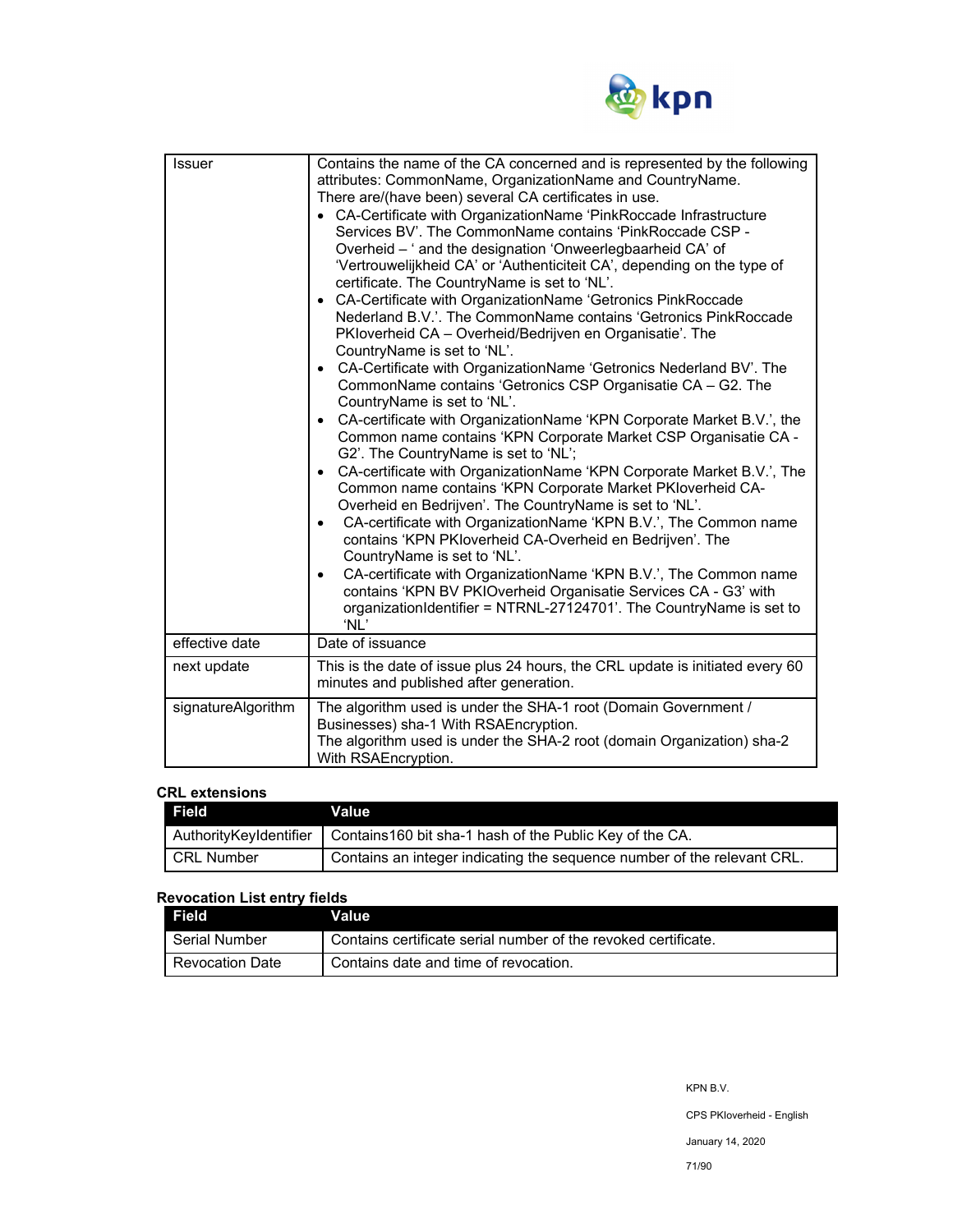

## *7.2.3 Server certificates*

| Attributes         |                                                                                                                                                                                                                                                                                                                                                                                                                                                                                                                                                                                                                                                                                                                                                                                                                                                                                                                                                                                                                                                                                                                                                                                                                                                                                                                                                                                                                                                                                                                                                                                                                                                                                                                                                                         |  |
|--------------------|-------------------------------------------------------------------------------------------------------------------------------------------------------------------------------------------------------------------------------------------------------------------------------------------------------------------------------------------------------------------------------------------------------------------------------------------------------------------------------------------------------------------------------------------------------------------------------------------------------------------------------------------------------------------------------------------------------------------------------------------------------------------------------------------------------------------------------------------------------------------------------------------------------------------------------------------------------------------------------------------------------------------------------------------------------------------------------------------------------------------------------------------------------------------------------------------------------------------------------------------------------------------------------------------------------------------------------------------------------------------------------------------------------------------------------------------------------------------------------------------------------------------------------------------------------------------------------------------------------------------------------------------------------------------------------------------------------------------------------------------------------------------------|--|
| <b>Field</b>       | Value                                                                                                                                                                                                                                                                                                                                                                                                                                                                                                                                                                                                                                                                                                                                                                                                                                                                                                                                                                                                                                                                                                                                                                                                                                                                                                                                                                                                                                                                                                                                                                                                                                                                                                                                                                   |  |
| Version            | V <sub>2</sub>                                                                                                                                                                                                                                                                                                                                                                                                                                                                                                                                                                                                                                                                                                                                                                                                                                                                                                                                                                                                                                                                                                                                                                                                                                                                                                                                                                                                                                                                                                                                                                                                                                                                                                                                                          |  |
| <b>Issuer</b>      | Contains the name of the CA concerned and is represented by the following<br>attributes: CommonName, OrganizationName and CountryName.<br>There are/(have been) several CA certificates in use.<br>• CA-Certificate with OrganizationName 'PinkRoccade Infrastructure<br>Services BV'. The CommonName contains 'PinkRoccade CSP -<br>Overheid - ' and the designation 'Onweerlegbaarheid CA' or<br>'Vertrouwelijkheid CA' or 'Authenticiteit CA', depending on the type of<br>certificate. The CountryName is set to 'NL'.<br>• CA-Certificate with OrganizationName 'Getronics PinkRoccade<br>Nederland B.V.'. The CommonName contains 'Getronics PinkRoccade<br>PKloverheid CA - Overheid/Bedrijven en Organisatie'. The<br>CountryName is set to 'NL'.<br>CA-Certificate with OrganizationName 'Getronics Nederland BV'. The<br>$\bullet$<br>CommonName contains 'Getronics CSP Organisatie CA - G2. The<br>CountryName is set to 'NL'.<br>CA-certificate with OrganizationName 'KPN Corporate Market B.V.',<br>$\bullet$<br>The Common name contains 'KPN Corporate Market CSP Organisatie<br>CA - G2'. The CountryName is set to 'NL';<br>CA-certificate with OrganizationName 'KPN Corporate Market B.V.',<br>$\bullet$<br>The Common name contains 'KPN Corporate Market PKIoverheid CA-<br>Overheid en Bedrijven'. The CountryName is set to 'NL'.<br>CA-certificate with OrganizationName 'KPN B.V.', The Common name<br>$\bullet$<br>contains 'KPN PKloverheid CA-Overheid en Bedrijven'. The<br>CountryName is set to 'NL'.<br>CA-certificate with OrganizationName 'KPN B.V.', The Common name<br>$\bullet$<br>contains 'KPN BV PKloverheid Organisatie Server CA - G3' with<br>organizationIdentifier = NTRNL-27124701'. The CountryName is set to<br>'NL' |  |
| effective date     | Date of issuance                                                                                                                                                                                                                                                                                                                                                                                                                                                                                                                                                                                                                                                                                                                                                                                                                                                                                                                                                                                                                                                                                                                                                                                                                                                                                                                                                                                                                                                                                                                                                                                                                                                                                                                                                        |  |
| next update        | This is the date of issue plus 24 hours, the CRL update is initiated every 60<br>minutes and published after generation.                                                                                                                                                                                                                                                                                                                                                                                                                                                                                                                                                                                                                                                                                                                                                                                                                                                                                                                                                                                                                                                                                                                                                                                                                                                                                                                                                                                                                                                                                                                                                                                                                                                |  |
| signatureAlgorithm | The algorithm used is under the SHA-1 root (Domain Government /<br>Business) sha1WithRSAEncryption.<br>The algorithm used is under the SHA-2 root (domain Organization)<br>sha256WithRSAEncryption.                                                                                                                                                                                                                                                                                                                                                                                                                                                                                                                                                                                                                                                                                                                                                                                                                                                                                                                                                                                                                                                                                                                                                                                                                                                                                                                                                                                                                                                                                                                                                                     |  |

#### **CRL extensions**

| Field                  | Value                                                                   |
|------------------------|-------------------------------------------------------------------------|
| AuthorityKeyIdentifier | Contains 160-bit sha-1 hash of the Public Key of the CA.                |
| CRL Number             | Contains an integer indicating the sequence number of the relevant CRL. |

## **Revocation List entry fields**

| Field                | Value                                                              |
|----------------------|--------------------------------------------------------------------|
| <b>Serial Number</b> | Contains the certificate serial number of the revoked certificate. |

KPN B.V.

CPS PKIoverheid - English

January 14, 2020

72/90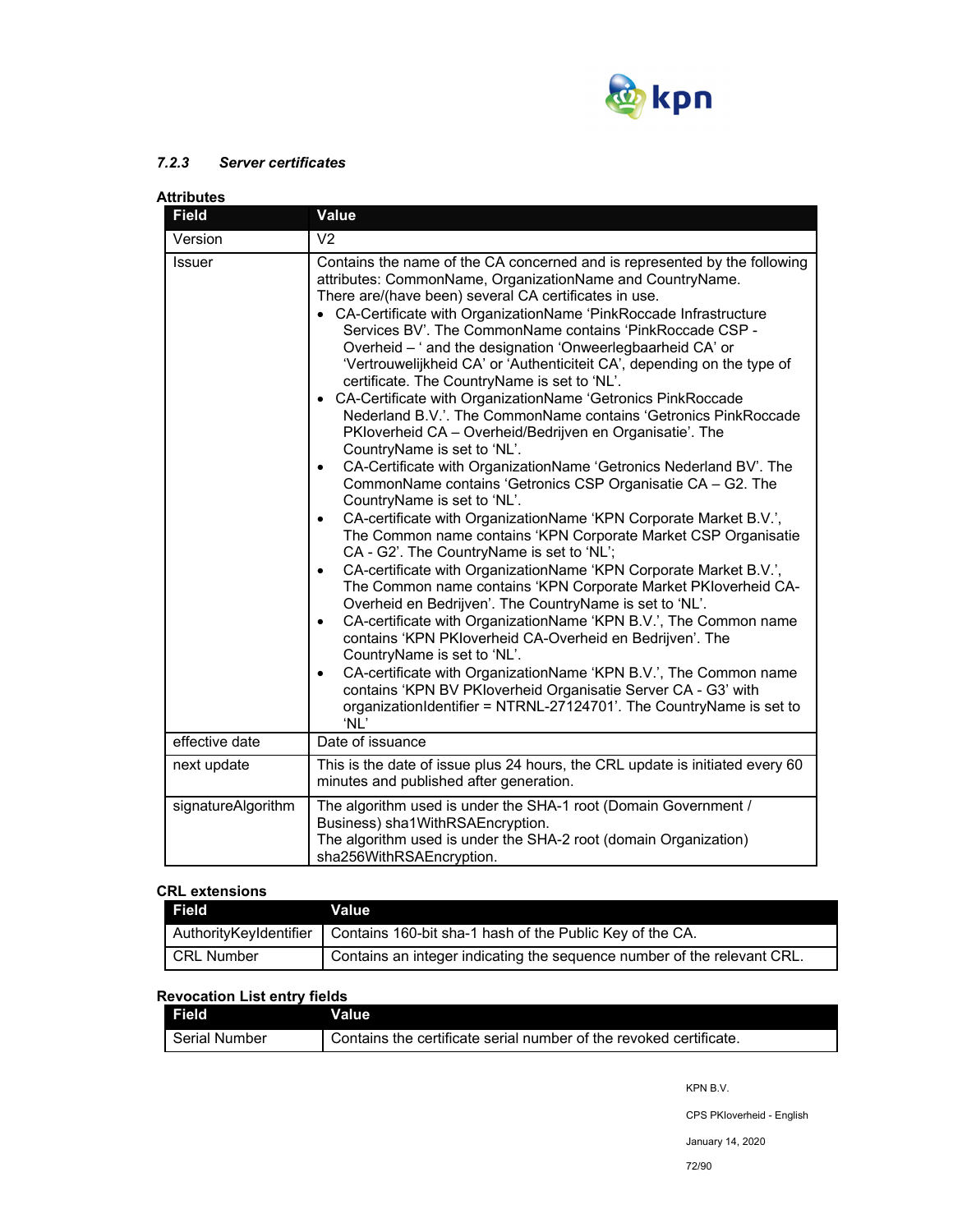

| )ate<br>'evocation | of revocation.<br>. date and<br>∴ontains<br>time |
|--------------------|--------------------------------------------------|
|                    |                                                  |

### *7.2.4 CRL Extended Validation Server certificates*

## *Attributes*

| <b>Field</b>       | <b>Value</b>                                                                                                                                                                        |
|--------------------|-------------------------------------------------------------------------------------------------------------------------------------------------------------------------------------|
| Version            | V <sub>2</sub>                                                                                                                                                                      |
| <b>Issuer</b>      | CN = KPN Corporate Market Staat der Nederlanden<br>EV CA O = KPN Corporate Market B.V.<br>$C = NL$<br>As of 1 April 2016:<br>CN = KPN Staat der Nederlanden EV<br>$CA O = KPN B.V.$ |
| effective date     | Date of issuance                                                                                                                                                                    |
| next update        | This is the date of issue plus 24 hours, the CRL update is initiated<br>every 60 minutes and published after generation.                                                            |
| signatureAlgorithm | The algorithm used is under de SHA-2 root (domain<br>Organisatie) sha256WithRSAEncryption.                                                                                          |

## **CRL extensions**

| Field             | Value                                                                          |
|-------------------|--------------------------------------------------------------------------------|
|                   | Authority Keyldentifie Contains 160-bit sha-1 hash of the Public Key of the CA |
| <b>CRL Number</b> | Contains an integer indicating the sequence number of the relevant<br>I CRL.   |

### **Revocation List entry fields**

| Field <sup>1</sup>     | Value                                                              |
|------------------------|--------------------------------------------------------------------|
| l Serial Number        | Contains the certificate serial number of the revoked certificate. |
| <b>Revocation Date</b> | Contains date and time of revocation.                              |

### *7.2.5 CRL profile Private Services Server certificates*

### **Attributes**

| <b>Field</b>  | Value                                                                           |
|---------------|---------------------------------------------------------------------------------|
| Version       | V2                                                                              |
| <b>Issuer</b> | $CN = KPN$ PKIoverheid Private Services $CA - G1$<br>$O =$ KPN B.V.<br>$C = NL$ |

KPN B.V.

CPS PKIoverheid - English

January 14, 2020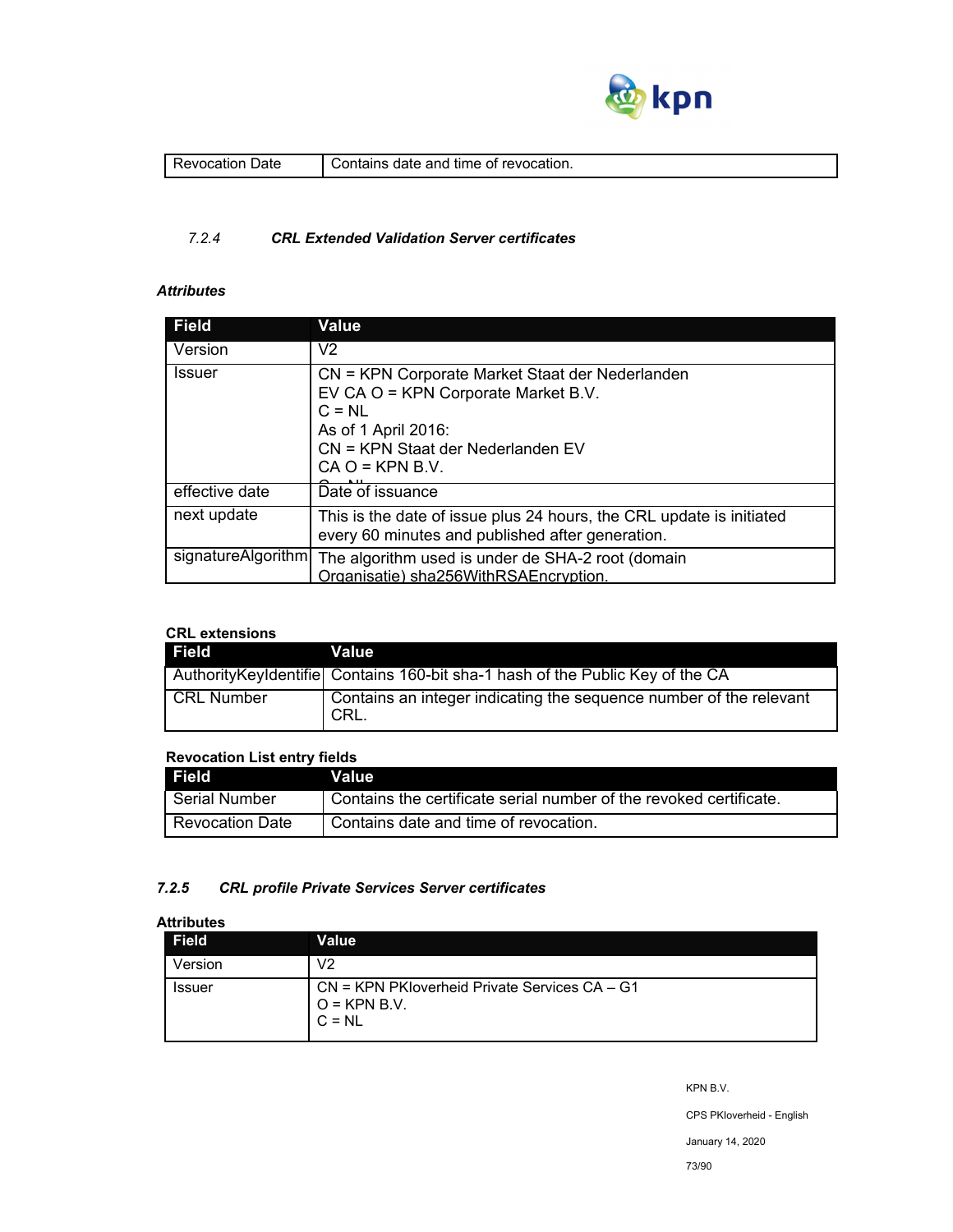

| effective date     | Date of issuance                                                                                                         |
|--------------------|--------------------------------------------------------------------------------------------------------------------------|
| next update        | This is the date of issue plus 24 hours, the CRL update is initiated every 60<br>minutes and published after generation. |
| signatureAlgorithm | The algorithm used is under de SHA-2 root (domain Organisatie)<br>sha256WithRSAEncryption.                               |

### **CRL extensions**

| <b>Field</b>           | Value                                                                   |
|------------------------|-------------------------------------------------------------------------|
| AuthorityKeyIdentifier | Contains 160-bit sha-1 hash of the Public Key of the CA                 |
| l CRL Number           | Contains an integer indicating the sequence number of the relevant CRL. |

### **Revocation List entry fields**

| Field                  | Value                                                              |
|------------------------|--------------------------------------------------------------------|
| Serial Number          | Contains the certificate serial number of the revoked certificate. |
| <b>Revocation Date</b> | Contains date and time of revocation.                              |

# **7.3 OCSP-profiles**

The OCSP Responder conforms to RFC 6960.

## *7.3.1 OCSP-profile Server certificates G3*

| <b>Base Certificate</b> | Value                                                                                                                      |
|-------------------------|----------------------------------------------------------------------------------------------------------------------------|
| Version                 |                                                                                                                            |
| serial number           | SHA1 hash of public key                                                                                                    |
| <b>Issuer DN</b>        | $C = NL$<br>$O=KPN B.V.$<br>OI=NTRNL-27124701<br>CN=KPN BV PKIoverheid Organisatie Server CA - G3                          |
| Subject DN              | $C = NL$<br>$O=KPN B.V.$<br>CN= KPN BV PKloverheid Organisatie Server CA - G3 OCSP n-<br>$(n=1, 2, 3)$ , $(1=$ volgnummer) |
| notBefore               | yymmdd0000002 (Date of Key Ceremony)                                                                                       |
| notAfter                | 2001dd235959Z (3 years)<br>(yymmdd)                                                                                        |
| Public Key Algorithm    | Sha256withRSAEncryption (1 2 840 113549 1 1 11)                                                                            |
| Public Key Length       | 2048                                                                                                                       |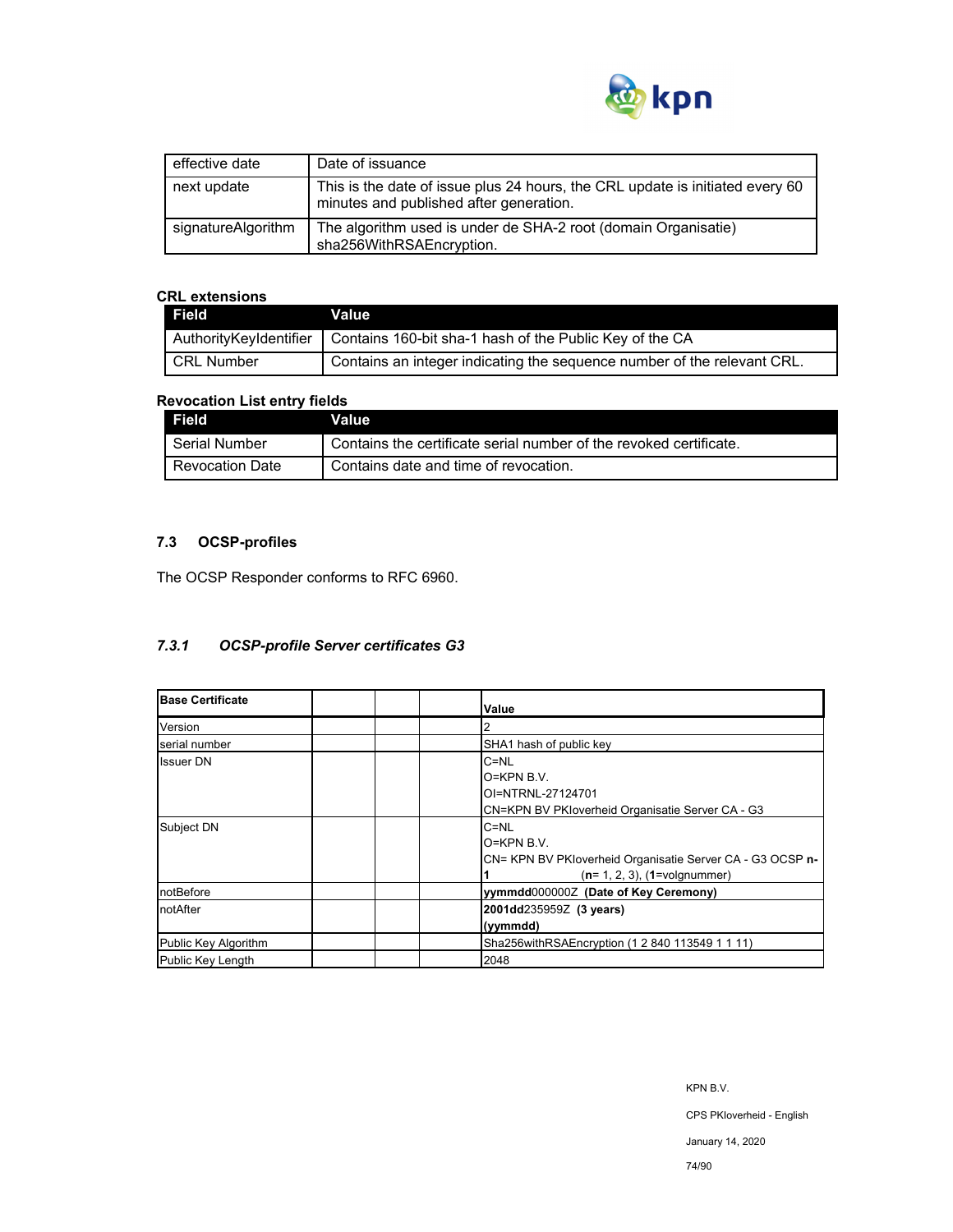

| <b>Standard Extensions</b>   | <b>OID</b>               | Includ<br>e             | <b>Criticality</b> | Value                                                                                                                                |
|------------------------------|--------------------------|-------------------------|--------------------|--------------------------------------------------------------------------------------------------------------------------------------|
| basicConstraints             | {id-ce 19}               | $\overline{\mathsf{x}}$ | <b>TRUE</b>        | n/a                                                                                                                                  |
| cA                           |                          |                         |                    | Clear                                                                                                                                |
| pathLenConstraint            |                          |                         |                    | n/a                                                                                                                                  |
| keyUsage                     | $\{id-ce 15\}$           | $\mathbf{x}$            | <b>TRUE</b>        | n/a                                                                                                                                  |
| digitalSignature             |                          |                         |                    | Set                                                                                                                                  |
| certificatePolicies          | {id-ce 32}               | $\mathbf{x}$            | <b>FALSE</b>       | n/a                                                                                                                                  |
| policyIdentifiers            |                          |                         |                    | 2.16.528.1.1003.1.2.5.6                                                                                                              |
| policyQualifiers             |                          |                         |                    | N/A                                                                                                                                  |
| policyQualifierID            |                          |                         |                    | 1.3.6.1.5.5.7.2.1                                                                                                                    |
| Qualifier                    |                          |                         |                    | https://certificaat.kpn.com/pkioverheid/cps                                                                                          |
| policyQualifiers             |                          |                         |                    | N/A                                                                                                                                  |
| policyQualifierID            |                          |                         |                    | 1.3.6.1.5.5.7.2.2                                                                                                                    |
| Qualifier                    |                          |                         |                    | Op dit certificaat is de PKIoverheid CPS van KPN van<br>toepassing. (eng = This certificate is subject to KPN's<br>PKloverheid CPS.) |
| SubjectKeyIdentifier         | $\{id-ce 14\}$           | Ιx                      | <b>FALSE</b>       | n/a                                                                                                                                  |
| Keyldentifier                |                          |                         |                    | Method-1                                                                                                                             |
| AuthorityKeyIdentifier       | $\{id-ce 35\}$           | $\mathbf{x}$            | <b>FALSE</b>       | n/a                                                                                                                                  |
| Keyldentifier                |                          |                         |                    | Hash of public key of Issuing CA                                                                                                     |
| <b>CrIDistributionPoints</b> | $\{id$ -ce 31}           | $\mathbf{x}$            | <b>FALSE</b>       | n/a                                                                                                                                  |
| <b>DistributionPoint</b>     |                          |                         |                    | n/a                                                                                                                                  |
| Full Name (URI)              |                          |                         |                    | http://crl.managedpki.com/KPNBVPKloverheidOrganisatiePersoo                                                                          |
|                              |                          |                         |                    | nCAG3/LatestCRL.crl                                                                                                                  |
| extendedKeyUsage             | {id-ce 37 } x            |                         | <b>TRUE</b>        | n/a                                                                                                                                  |
| Key Purpose                  |                          |                         |                    | 1.3.6.1.5.5.7.3.9                                                                                                                    |
| <b>Private Extensions</b>    | <b>OID</b>               | Includ<br>е             | <b>Criticality</b> | Value                                                                                                                                |
| id-pkix-ocsp-nocheck         | 1.3.6.1.5.5<br>.7.48.1.5 | $\mathsf{I}$            | <b>FALSE</b>       | 05 00 (Null)                                                                                                                         |

KPN B.V. CPS PKIoverheid - English January 14, 2020

#### 75/90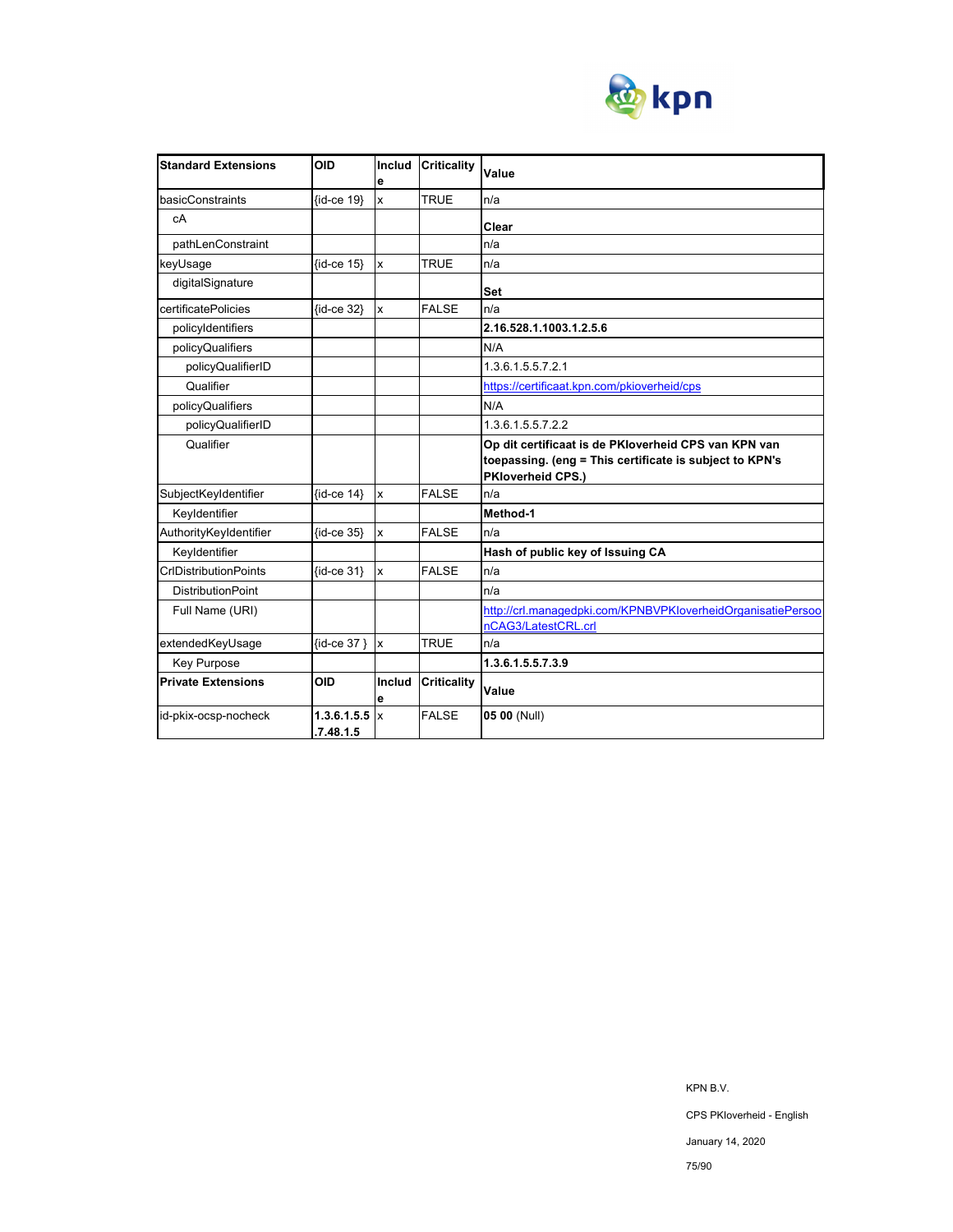

## **8 Compliance Audit and Other Assessment**

Since November 1, 2002, KPN B. V. (one of its predecessors) has been certified by KPMG Certification b. v. against the' TTP. NL Scheme for management system certification of Trust Service Providers issuing Qualified Certificates for Electronic Signatures, Public Key Certificates, Website Certificates and / or Time-stamp tokens' against ETSI TS 101 456 and thus fulfilled the requirements of the dutch law for Electronic Signatures. The ETSI TS 101 456 Certificate was extended on the same date in the years 2005,2008,2011 and 2014 by the certification body BSI Management Systems.

Since 2014, KPN has also been certified against ETSI TS 102 042.

Among other things, the Scheme specifies the frequency with which the audit is carried out, the requirements that the certifying body must meet and how non-conformities are dealt with. A certifying body must be accredited by the Accreditation Board before it can certify.

#### **eIDAS**

On July 1, 2016, the European Regulation (REGULATION (EU) No 910/2014 OF THE EUROPEAN PARLIAMENT AND OF THE COUNCIL of 23 July 2014 on electronic identification and trust services for electronic transactions in the internal market and repealing Directive 1999/93/EC) entered into force.

This decree replaces the Dutch Electronic Signature Act.

Because this regulation sets out the requirements regarding the frequency of the audit and accreditation, the afore mentioned TTP. NL Scheme lapses on that date.

In February 2016, the previous ETSI certifications ETSI TS 101 456 and ETSI TS 102 042 were also replaced by ETSI certifications ETSI EN 319 411-2 and ETSI EN 319 411-1 respectively. KPN also complies with the relevant parts of the PKI government's Programme of Requirements as stated in the Programme of Requirements (see https://www.logius.nl/english/pkioverheid ). This can be demonstrated by means of an audit report issued by BSI Management Systems b. v, A copy of the ETSI EN 319 411-2 and ETSI TS 102 042 certificate can be found on the KPN site (see Electronic Storage Site). The audit reports drawn up by the auditors concerned are secret from a security point of view. They are not made available to third parties and can only be viewed on request and under strict confidentiality.

With effect from 10 March 2017, the Netherlands Radiocommunications Agency (hereinafter AT) has been designated as statutory supervisor of the eIDAS ordinance. KPN is registered as a Trust Service Provider (TSP) with the Netherlands Radiocommunications Agency, as a certified publisher of Qualified Certificates to the public.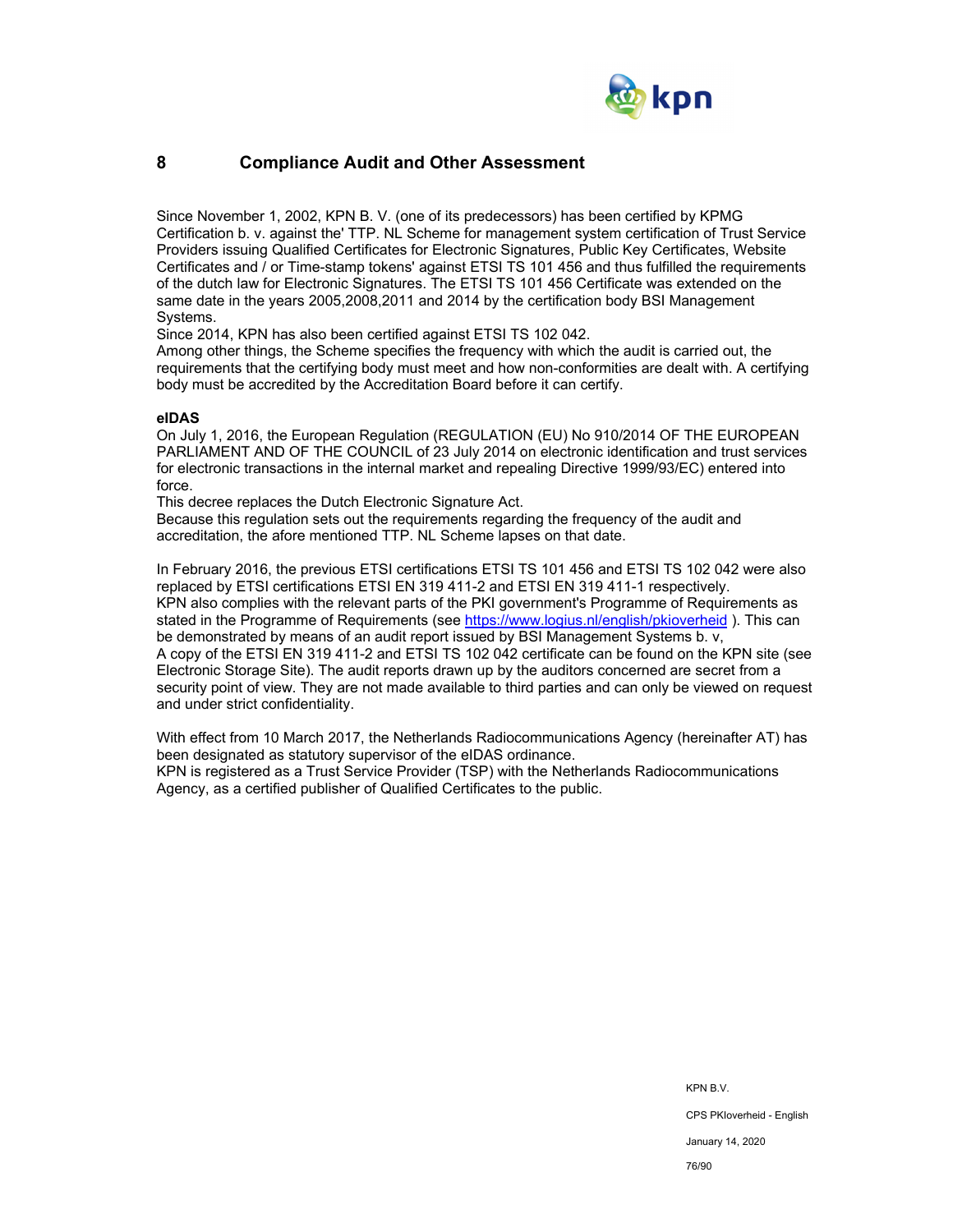

## **9 Other Business and Legal Matters**

KPN is the ultimately responsible Trust Service Provider. KPN is also responsible for those parts that are outsourced to other organizations.

KPN has outsourced the identification of certificate holders and certificate managers to AMP B. V.

### **9.1 Fees**

No further stipulations.

### **9.2 Financial Responsibility**

KPN has put in place adequate arrangements, including insurance, to cover liabilities related to the provision of the service in question. In addition, KPN has the financial stability and resources necessary for sound business operations.

### **9.3 Confidentiality of Business Information**

The financial statements of KPN B.V. are integrated in the financial statements of Koninklijke KPN N.V. As a publicly listed company, it is the Royal KPN N.V. not allowed to provide financial data outside the regular reports and official channels.

### *9.3.1 Listing of information considered confidential*

The following shall be regarded as confidential, inter alia:

- agreements with, inter alia, Subscriber' s;
- Internal procedures for handling and processing Subscription, Certificate applications and revocation requests;
- data on systems and infrastructures;
- PIN, PUK and revocation codes;
- Internal security procedures and measures;
- audit reports;
- Private keys.

For personal data, see 9.4.2 Confidential personal data.

### *9.3.2 List of information considered as non-confidential*

No further stipulations.

### *9.3.3 Responsibility not to provide data*

KPN has formulated a policy for all information relating to security issues (see, for example, 9.3.1.). This policy states, among other things, that this information is confidential and is only made available based on the need-to-know principle. This also means that, in principle, this information is only made

KPN B.V.

CPS PKIoverheid - English

January 14, 2020

77/90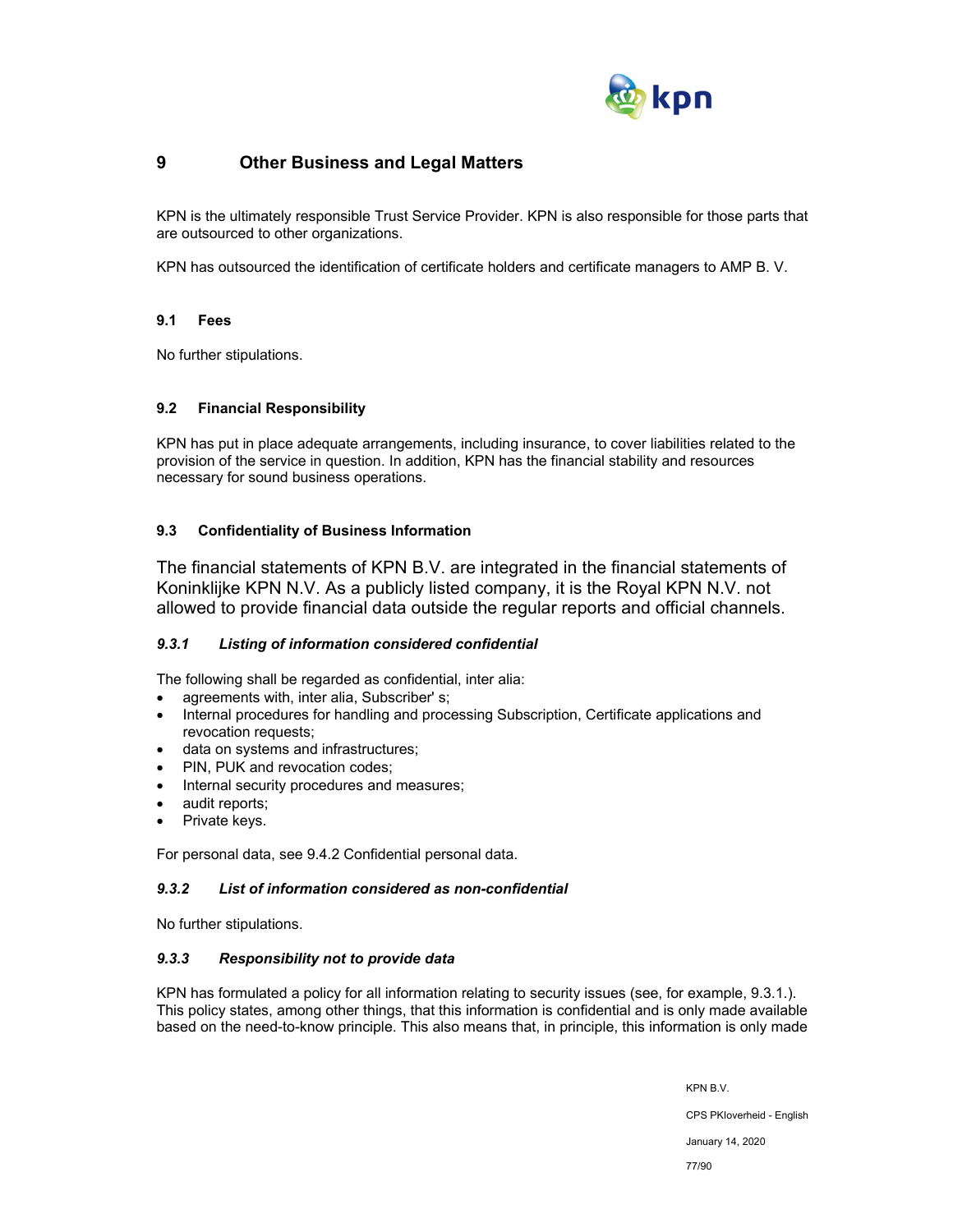

available for inspection to third parties within the KPN building, but only to the extent that there is a clear need for this (for example an audit) and always under strict confidentiality.

#### **9.4 Privacy of Personal Information**

KPN complies with the requirements of the Wbp (dutch: Act on Privacy). KPN has registered with the Dutch Data Protection Authority (College Bescherming Persoonsgegevens) as being responsible for processing personal data for the purpose of certification services.

#### *9.4.1 Privacy Statement*

KPN has formulated a privacy statement for, among other things, its certification services. The statement describes how KPN deals with personal data. The privacy statement is made available via KPN's website (see Repository).

### *9.4.2 Confidential personal data*

The following personal data are considered confidential and will not be provided to third parties:

- Subscriber details;
- certificate application details and certificate application treatment details;
- certificate application processing data;
- certificate revocation details;
- notifications of circumstances which may lead to revocation;

### *9.4.3 Non-confidential data*

The published data of certificates is publicly available. The information that is made available in respect of published and revoked certificates is limited to the limits set out in Chapter 7 ' Certificate, CRL and OCSP profiles' of this CPS

Information on revocation of certificates is available through the CRL. This information provided only concerns the certificate number, the moment of revocation and status (valid/revoked) of the certificate.

#### *9.4.4 Responsibility to protect Private Keys*

KPN is responsible for protecting private CA keys.

The responsibility for protecting the Private Key of the Certificate Holder and thus for the QSCD/SUD on which it is stored lies up to and including transfer of the QSCD/SUD with KPN and after transfer with the Certificate Holder/Certificate Manager. As a result, the responsibility for protecting the PIN and PUK codes that secure the smart card also lies with KPN up to and including the transfer of the PIN mail with KPN and after transfer with the Certificate Holder/Certificate Manager.

The Subscriber creates the key pair for which he requests a server certificate. The Subscriber is responsible for creating and storing the relevant Private Key in his or her Safe Environment, the Subscriber is also responsible for the Safe Environment itself.

In the case of the mobile certificate, no private key transfer will take place. This private key is stored on the HSM in the secure environment of KPN. The responsibility for the protection of the PUK code lies with KPN until the transfer of the PIN mailer. After that, the certificate holder is responsible for setting up a PIN code and securing it.

> KPN B.V. CPS PKIoverheid - English January 14, 2020 78/90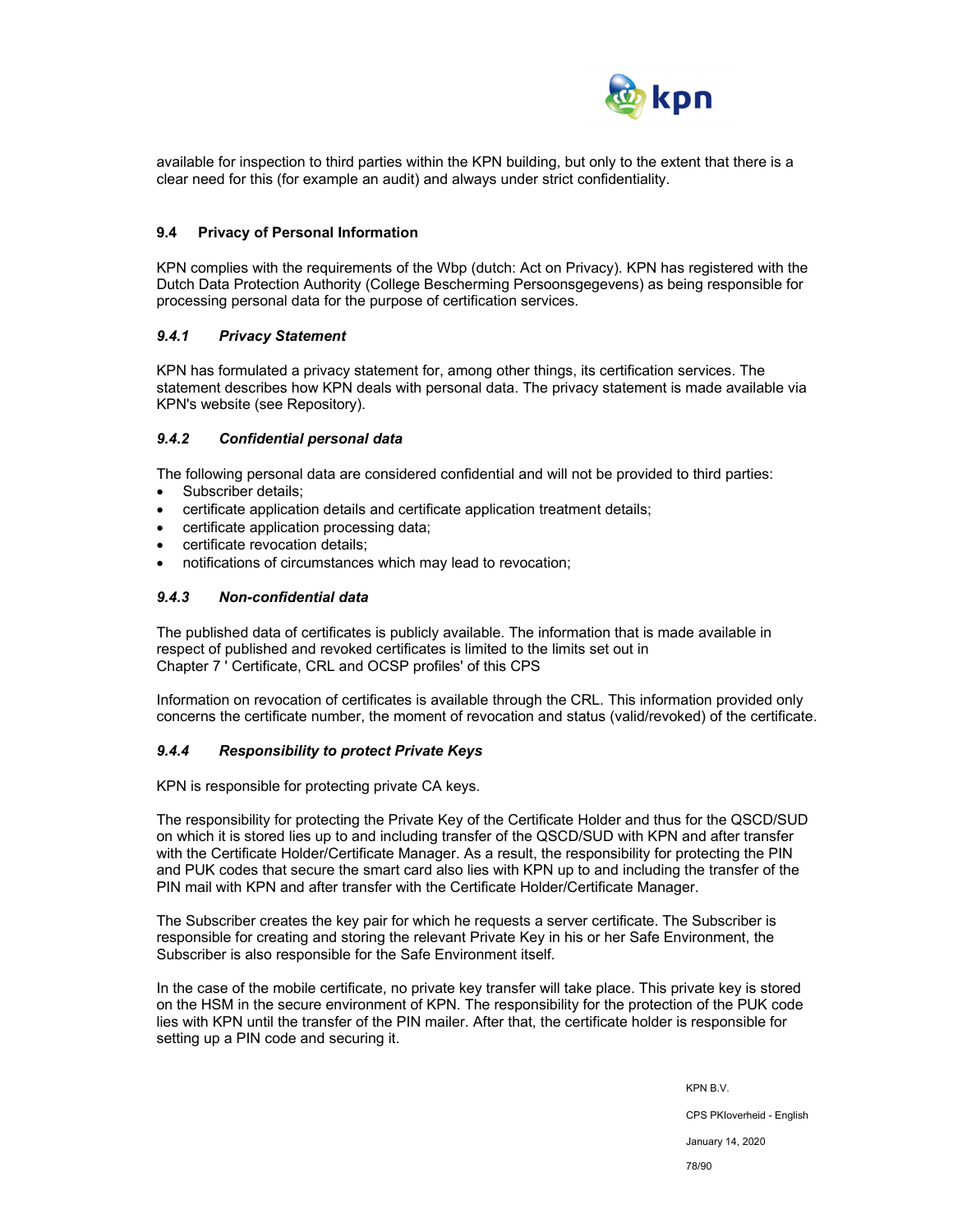

### *9.4.5 Notification of use and consent to the use of personal data*

The Certificate Holder, the Certificate Manager and Subscriber grant permission for publication of certificate data by consent to the Special Terms and Conditions. The completion of an application procedure by the Certificate Holder is considered by KPN as permission for the publication of the data in the Certificate.

### *9.4.6 Provision of information as a result of a legally valid summons*

KPN does not provide confidential data to investigating officers, except insofar as Dutch legislation and regulations require KPN to do so and only upon presentation of a legally valid summons.

### *9.4.7 Provision of private law evidence*

The Certificate and the information supplied with the Certificate Application shall continue to be stored for a further period specified to the Subscriber and/or Certificate Holder and insofar as necessary to provide proof of certification in the legal process. Confidential data will only be provided to parties other than the Subscriber and the Certificate Holder for the purpose of evidence, with the prior written consent of the Subscriber or the Certificate Holder.

### *9.4.8 Provision of information at the request of the owner*

KPN will provide the Subscriber and/or Certificate Manager or Certificate Holder with the personal data concerning him/her, upon request. Upon request, KPN provides the Subscriber with personal data of a Certificate Manager or Certificate Holder who has received a Certificate on behalf of the Subscriber.

KPN is entitled to charge an appropriate fee for each provision.

### *9.4.9 Disclosure of information with respect to revocation of a certificate*

Information on revocation of Certificates is available through the CRL. The information given there only concerns the Certificate number and the moment of revocation.

#### *9.4.10 Other circumstances which may lead to the provision of information*

No further Stipulations.

### **9.5 Intellectual property rights**

The intellectual property rights of this CPS are vested in KPN.

Property rights relating to the Certificate, QSCD and SUD shall also remain vested in KPN and its licensors after issuance, including intellectual property rights. The same applies to documentation provided by KPN's services, including this CPS.

### **9.6 Obligations and Warranties**

In the Special Terms and Conditions, the manner in which KPN and the parties involved must deal with obligations and guarantees is set out.

> KPN B.V. CPS PKIoverheid - English January 14, 2020 79/90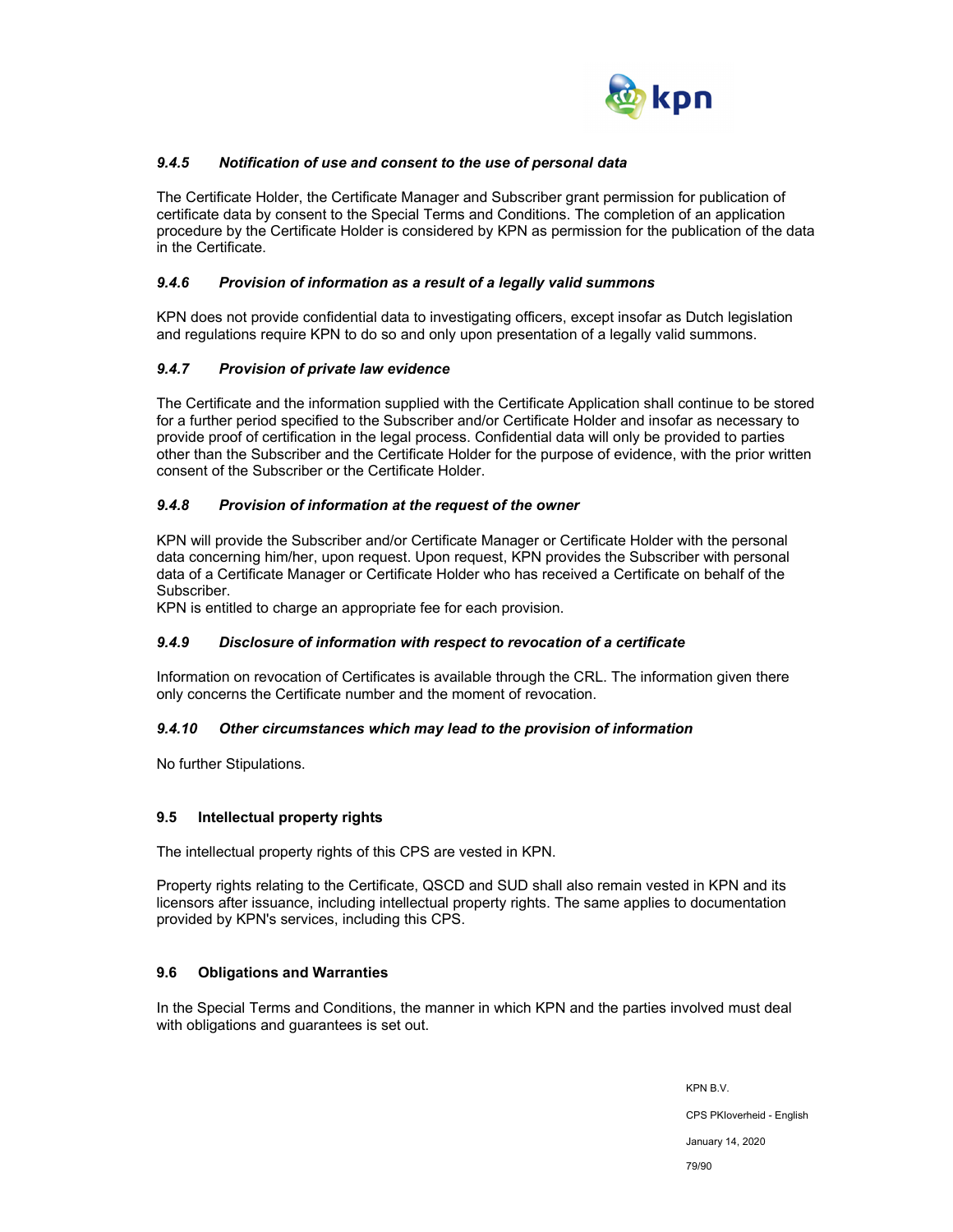

### **9.7 Restrictions on warranties**

In the Special Terms and Conditions, the manner in which KPN and the parties involved must deal with the restrictions in guarantees is included.Limitations of Liability

### *9.7.1 Liability of KPN*

KPN accepts liability for PKIoverheid Certificates as set out in the Special Terms and Conditions.

### *9.7.2 Limitations of Liability to the relying Party*

KPN's liability to Relying Parties is limited in the manner described in the Special Terms and Conditions.

#### **9.8 Indemnities**

No further stipulations.

### **9.9 Term and Termination**

The special conditions include the manner in which KPN deals with termination.

#### **9.10 Individual notices and communications with participants**

KPN communicates with stakeholders in various ways. This is done verbally (telephone), mainly through the employees of the Validation department who, among other things, process and handle the Certificate applications. This department can be reached by calling +31 (0)88 661 05 00.

Communication also takes place in writing via this CPS and for example the certificate application forms used, all of which are accompanied by a detailed explanation. There is also the possibility of raising questions or other matters via e-mail address pkivalidation@kpn.com

The listed documents and many other information are available in the Electronic Storage.

### **9.11 Amendments**

#### *9.11.1 Amendment procedure*

KPN has the right to amend or supplement the CPS. The operation of the current CPS is assessed at least annually by KPN's PMA. Subscribers, Certificate Holders, Certificate Managers and Confidential Parties may comment on the content of the CPS and submit it to KPN's PMA (pkisupport@kpn.com). If, based on this, it is determined that changes to the CPS are necessary, the PMA will implement these changes in accordance with the change management process set up for this purpose.

Amendments to the CPS are approved by KPN's PMA. Changes of an editorial nature or obvious clerical and/or spelling errors can enter into force without prior notice and are recognizable by

> KPN B.V. CPS PKIoverheid - English January 14, 2020 80/90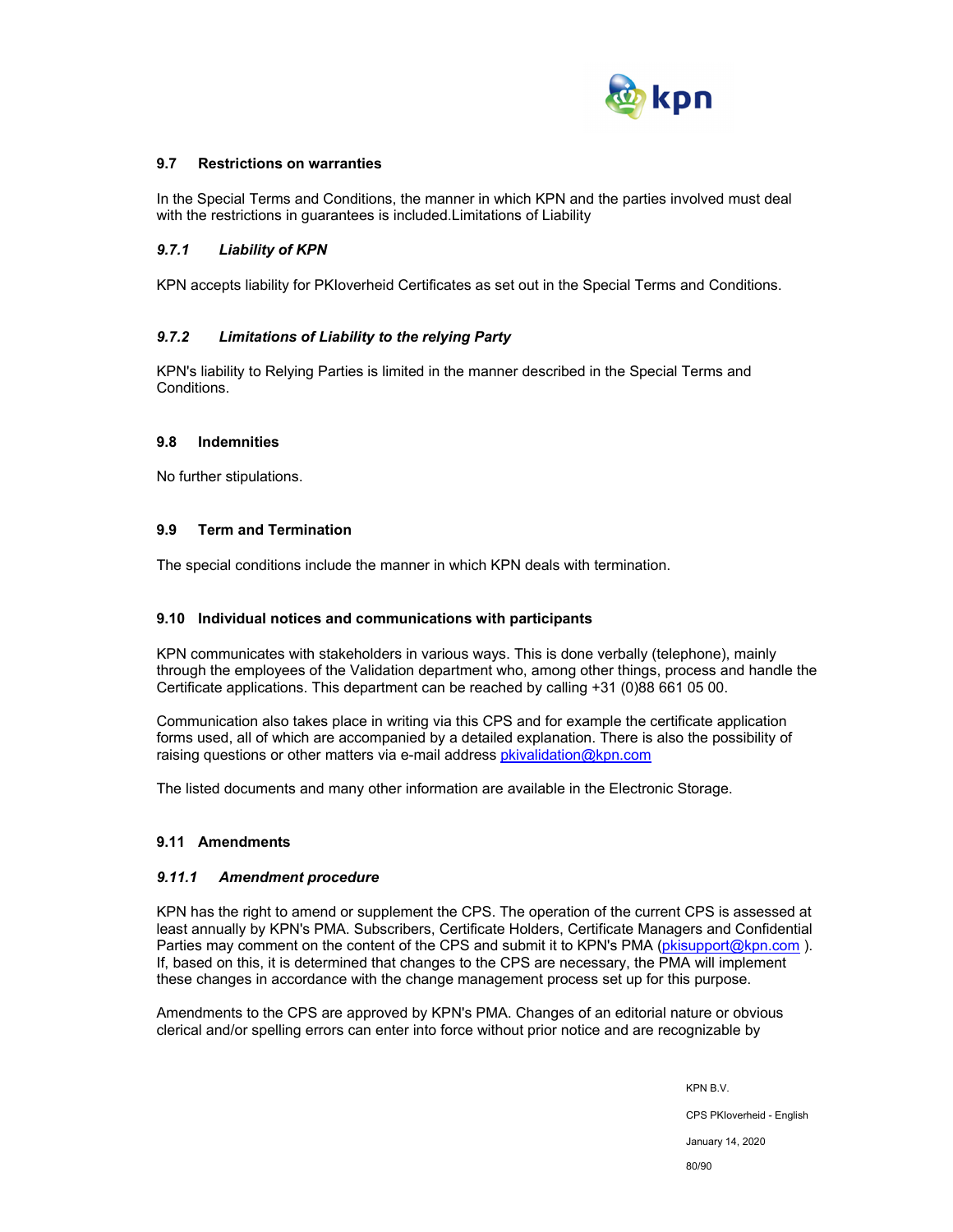

increasing the version number by 0.1 (1.1 > 1.2). In the event of major changes, a new version will be produced, recognizable by increasing the version number by 1 (1.0  $>$  2.0).

#### *9.11.2 Notification of amendments*

Amendments to the CPS are announced on KPN's website (see Electronic Storage Recordings). This is done two weeks before the CPS's starting date of validity. This starting date of validity is stated on the cover page of this CPS.

#### **9.12 Dispute Resolution Procedures**

Complaints are dealt with by means of a Complaint procedure. These complaints can be reported by telephone and by e-mail to the Service Desk. A web form is available on the website for this purpose, which can be used to submit a complaint, among other things. https://certificaat.kpn.com/support/

Telephone: 088-6610621 (working days from 9:00 to 17:00 E-mail: Servicedesk.sbr@KPN.com

KPN makes every effort to provide you with the best possible service. However, it is possible that you are not satisfied with our services. In that case, there is a possibility to appeal about the handling of your complaint. You can reach this procedure via : https://www.kpn.com/zakelijk/service/klachtindienen-over-kpn-zakelijk.htm

#### **9.13 Governing Law**

The eIDAS regulation governs KPN's certification services within the PKIoverheid, insofar as it concerns the Qualified Certificates (non-repudiation).

KPN's services are also governed exclusively by Dutch law.

#### **9.14 Compliance with Applicable Law**

No further stipulations

#### **9.15 Miscellaneous Provisions**

No further stipulations

#### **9.16 Other Provisions**

No further stipulations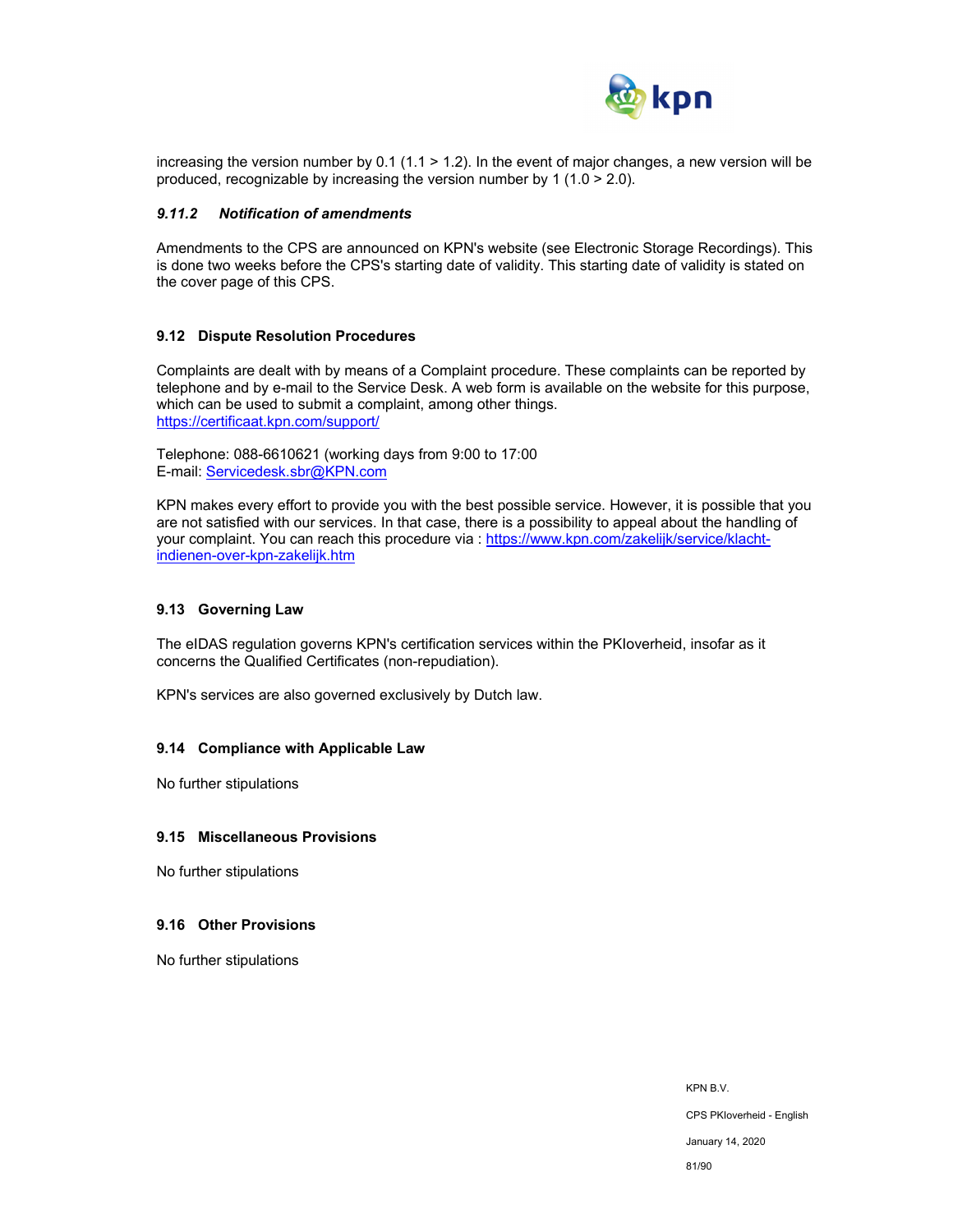

## **Appendix 1 Definitions**

**Advanced Electronic Signature**: an Electronic Signature that meets the following requirements:

(a) it is uniquely linked to the signatory;

(b) it makes it possible to identify the signatory;

(c) it is established by means which the signatory can maintain under his sole control;

(d) it shall be linked to the electronic file to which it relates in such a way that any subsequent alteration of the data can be detected.

**Applicant**: a natural person (Recognized Profession Certificates) or legal entity (Organisation-linked Certificates) who submits a Certificate Application for the issuance of a Certificate to KPN. The Applicant does not have to be the same party as the Subscriber or the Certificate Holder, but is one of both.

**Asymmetric Key Pair**: a Public Key and Private Key within the public key cryptography that are mathematically connected in such a way that the Public Key and the Private Key are each other's counterparts. If one key is used to encrypt, the other key must be used to decrypt and vice versa.

**Authentication**: (1) Checking an identity prior to transmission of information; (2) verifying the accuracy of a message or sender.

**Authenticity certificate**: Certificate certifying the Public Key of the key pair used for identification and authentication services.

**Authorised representative:** A natural person authorised to represent an organisation. The power of representation may derive from the law or from a power of attorney. There may also be several natural persons, e. g. a board of an association, who are authorised to represent an organisation.

**CA Certificate:** a Certificate of a Certification Authority.

**CA Key**: the key pair, Private and Public Key of a Certification Authority.

**Certificate**: the Public Key of an End User, together with additional information. A Certificate is enciphered with the Private Key of the Certification Authority that issued the Public Key, making the Certificate unalterable.

Certificates can be grouped in different ways. Firstly, there is the distinction between Organizational Certificates and Professional Certificates. Certificates for Organisation-linked Certificates are requested by an organisational entity, which is a Subscriber at KPN, for a Certificate Holder who is part of or has a relationship with that organisational entity. The Certificate Holder shall use the Certificate on behalf of the organisation.

For Professional Certificates, they are applied for by a practitioner of a Recognised Appeal, who in that capacity is a Subscriber himself or herself, but at the same time also a Certificate Holder. The Certificate Holder shall use the Certificate on account of his profession.

The Organisation-specific Certificates are subdivided into Personal Certificates and Services Certificates. The Services Certificates can in turn be divided into Group and Server Certificates.

**Certificate Application**: the request submitted by an Applicant for the issue of a Certificate by KPN.

**Certificate Administrator**: (Certificate Manager) a natural person who is authorized to apply for, install, manage and/or revoke a Server Certificate or Group Certificate on behalf of the Subscriber and for the benefit of the Certificate Holder. The certificate administrator carries out actions that the certificate holder himself is not capable of doing.

> KPN B.V. CPS PKIoverheid - English January 14, 2020 82/90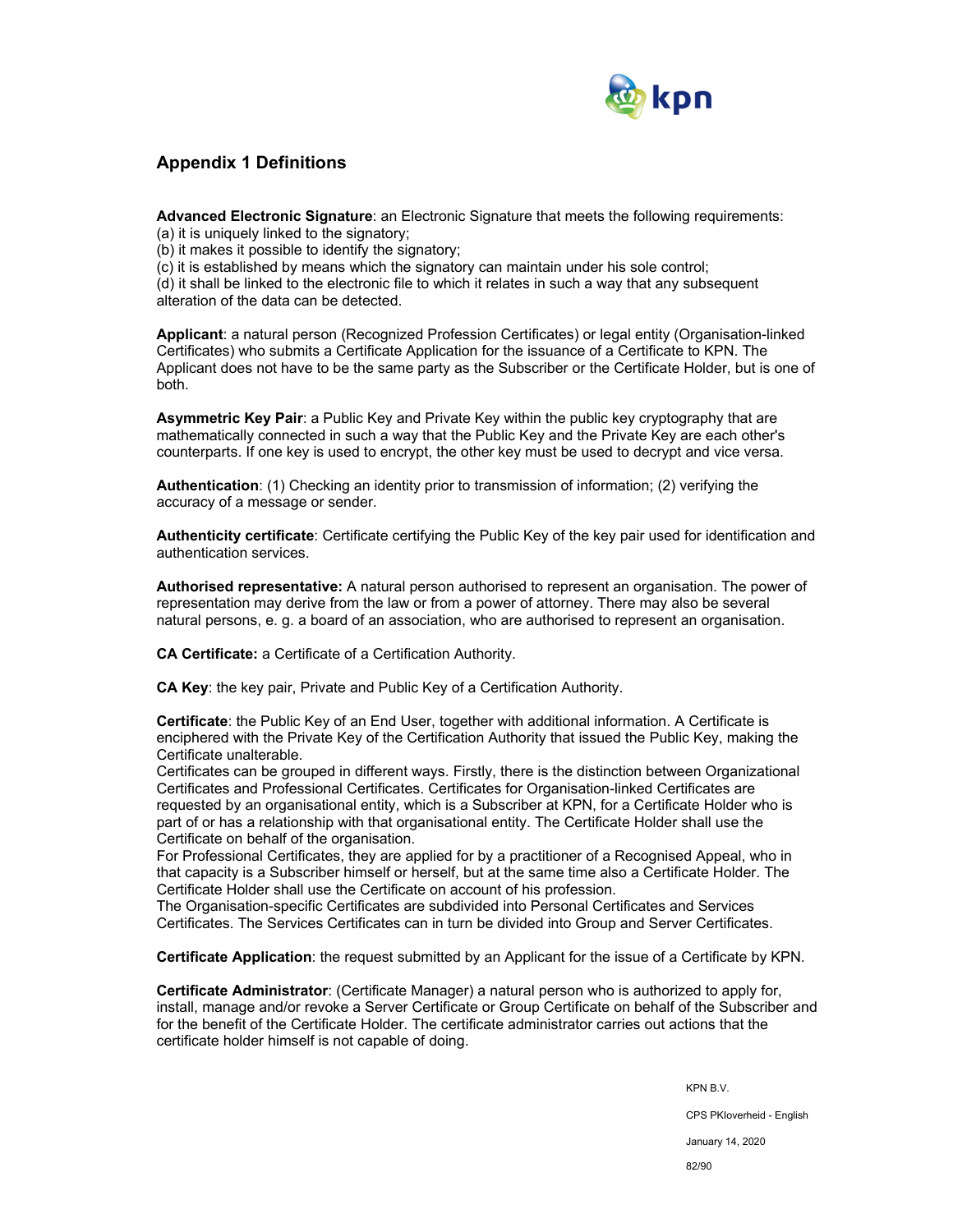

**Certificate Holder**: an entity that is identified in a Certificate as the holder of the Private Key belonging to the Public Key given in the Certificate.

In principle, there are two types of Certificate Holders: the organisation-specific Certificate Holder and the professionally related Certificate Holder. The organisation-specific Certificate Holder is part of an organisational entity in which the organisational entity is the Subscriber who applies for Certificates for the Certificate Holder and in which the Certificate Holder may use these Certificates on behalf of the Subscriber. The professional certificate holder is a practitioner of a recognized profession, who in that capacity becomes a Subscriber at KPN and applies for Certificates for himself. In the case of the professional Certificates, the Subscriber is the Certificate Holder, the Subscriber and the Certificate Holder are the same person.

**Certificate Profile**: a description of the content of a Certificate. Each type of Certificate (signature, confidentiality, etc.) has its own interpretation and thus its own description - in which there are, for example, agreements on naming and the like.

**Certificate Policy** (CP): a named set of rules indicating the applicability of a Certificate for a particular community and/or application class with common security requirements. Using a CP, Subscribers and Confidential Parties can determine how much confidence they can place in the relationship between the Public Key and the identity of the Public Key holder. The applicable CP's are included in the PKIoverheid Programme of Requirements (PoR). This concerns the part 3a Certificate Policy - Domain Government/Businesses and Organisation and the part 3b Certificate Policy - Services, appendix to CP Domain Government/Businesses and Organisation.

**Certificate Revocation List**: (CRL): a publicly accessible and consultable list of revoked Certificates, signed and made available by the issuing TSP

**Certification Authority** (CA): an organisation that generates and revokes Certificates. The functioning as CA is a partial activity carried out under the responsibility of the TSP. In this respect, KPN therefore both operates as a CA and a TSP (CSP)

**Certification services**: the issuing, management and revocation of Certificates by Trust Service Providers.

**Certification Practice Statement** (CPS): a document describing the procedures followed and measures taken by a CSP in relation to all aspects of the service provision. The CPS describes how the CSP(TSP) meets the requirements as stated in the applicable CP.

**Certification Practice Statement PKIoverheid** (CPS PKIoverheid: the CPS in question, as applicable to the issue by KPN of PKIoverheid Certificates and their use.

**Certification Service Provider**: a natural or legal person whose function is to provide and manage Certificates and key information, including the associated media (QSCD, SUD). The Certification Service Provider also has the final responsibility for providing the Certification Services, whether it carries out the actual activities itself or subcontracts them to others.

**Confidentiality certificate**: Certificate certifying the Public Key of the key pair used for confidentiality services.

#### **Country code TopLevelDomain** (ccTLD) code

The ccTLD (country code Top Level Domain) is the domain name extension for a country or independent territory. A ccTLD consists of the 2-letter country code defined according to the ISO 3166-1 standard. For instance: .nl .be .de.

KPN B.V.

CPS PKIoverheid - English

January 14, 2020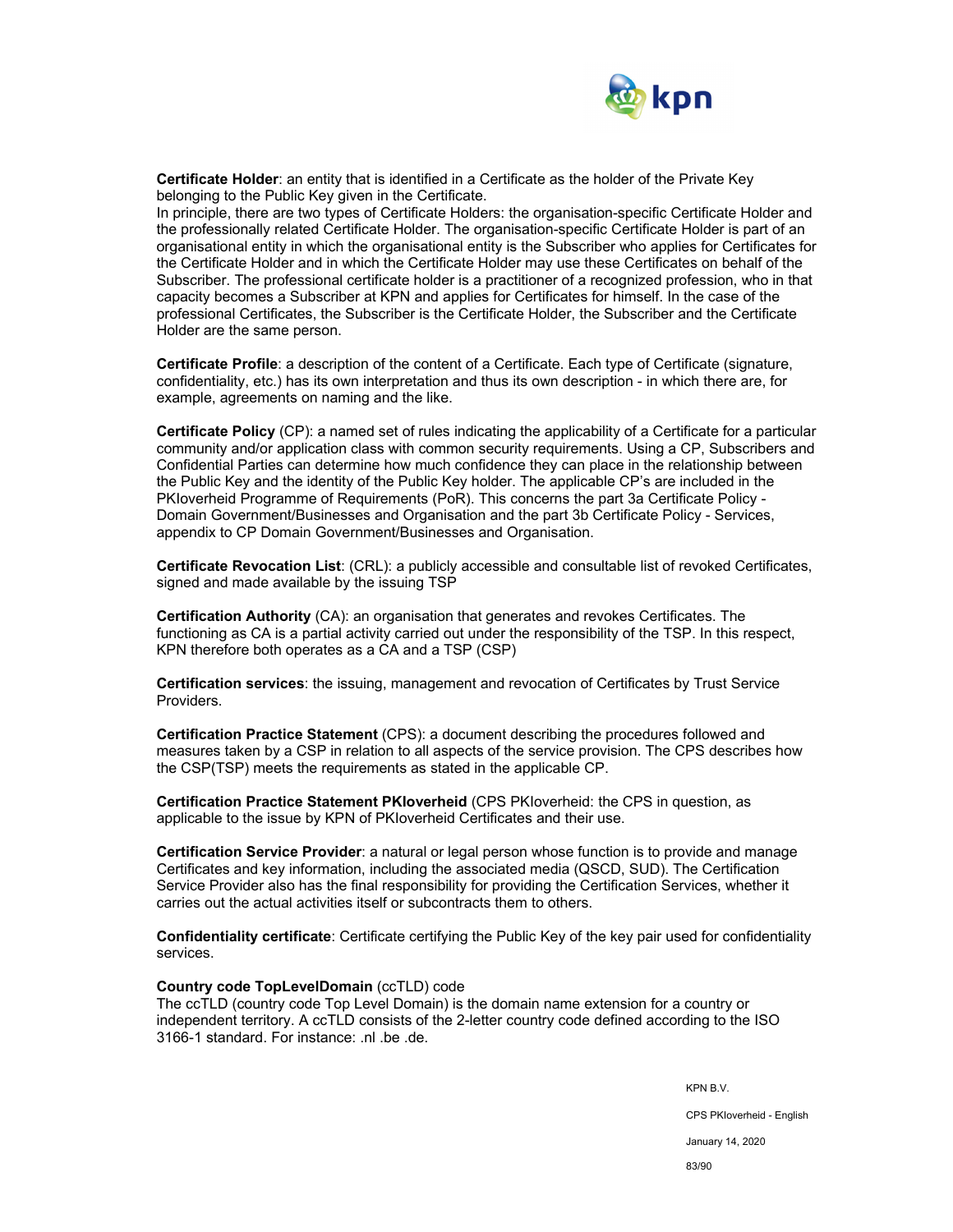

**Data for the creation of Electronic Signatures**: see Signature Creation Data.

**Data for verifying an Electronic Signature**: see Signature Verification Data.

**Digital Signature**: see Advanced Electronic Signature.

**Directory Service**: a service from (or with the cooperation of) a CSP that makes Certificates issued by the CA available and accessible online for the benefit of consulting or trusting parties.

**End User**: a natural or legal person who performs one or more of the following roles within the PKIoverheid: Subscriber, Certificate Holder or Confidential Party. In view of the limited distinctive character of this term, it is not used in the CPS, except in so far as it concerns the prescribed structure of the document (i.e. headings, etc.).

**Electronic Signature**: electronic data that are attached to or logically associated with other electronic data and are used as a means of authentication. The Electronic Signature is used to ensure that electronic correspondence and transactions can compete on two important points with the timehonoured "signature on paper". By placing an Electronic Signature, it is certain that someone who claims to have signed a document has actually done so.

**Electronic Storage**: location where relevant information regarding KPN's services can be found. See: https://certificaat.kpn.com/support/downloads/

**Escrow (Key-Escrow**): A method to generate a copy of the Private Key for the purpose of access to encrypted data by authorised parties during the issuance of a Certificate and its secure storage.

#### **Fully Qualified Domain Name (FQDN)**

A Fully Qualified Domain Name (FQDN) as defined by PKIoverheid is a full name registered in the Internet Domain Name System (DNS) with which a server on the Internet is unique to identify and address. With this definition, an FQDN includes all DNS nodes up to and including the name of the relevant Top-Level Domain (TLD) and an FQDN is registered in the Internet DNS under a DNS Resource Record (RR) of type' IN A' and/or' IN AAAA' and/or' IN CNAME'.

Examples of FQDNs are www.logius.nl webmail. com. nl local. logius. nl server1. local. local. logius. nl Logius. nl (subject to registration under a DNS RR of type' IN A' and/or' IN AAAA' and/or' IN CNAME').

**Generic TopLevelDomain (gTLD**):The gTLD is a generic top-level domain (generic Top Level Domain), a domain name extension that does not belong to a particular country and that can be registered in principle by anyone anywhere in the world.

**Government:** Within the context of PKIoverheid, government is/are considered to be government or government organisations:

- all of the national government, the provinces, the municipalities, the partnerships based on the Act on Common Regulations and the Water Boards;
- implementing organisations and services such as inspections, benefits and expenditure services and police services;
- Judiciary;
- independent administrative bodies as listed in the ZBO register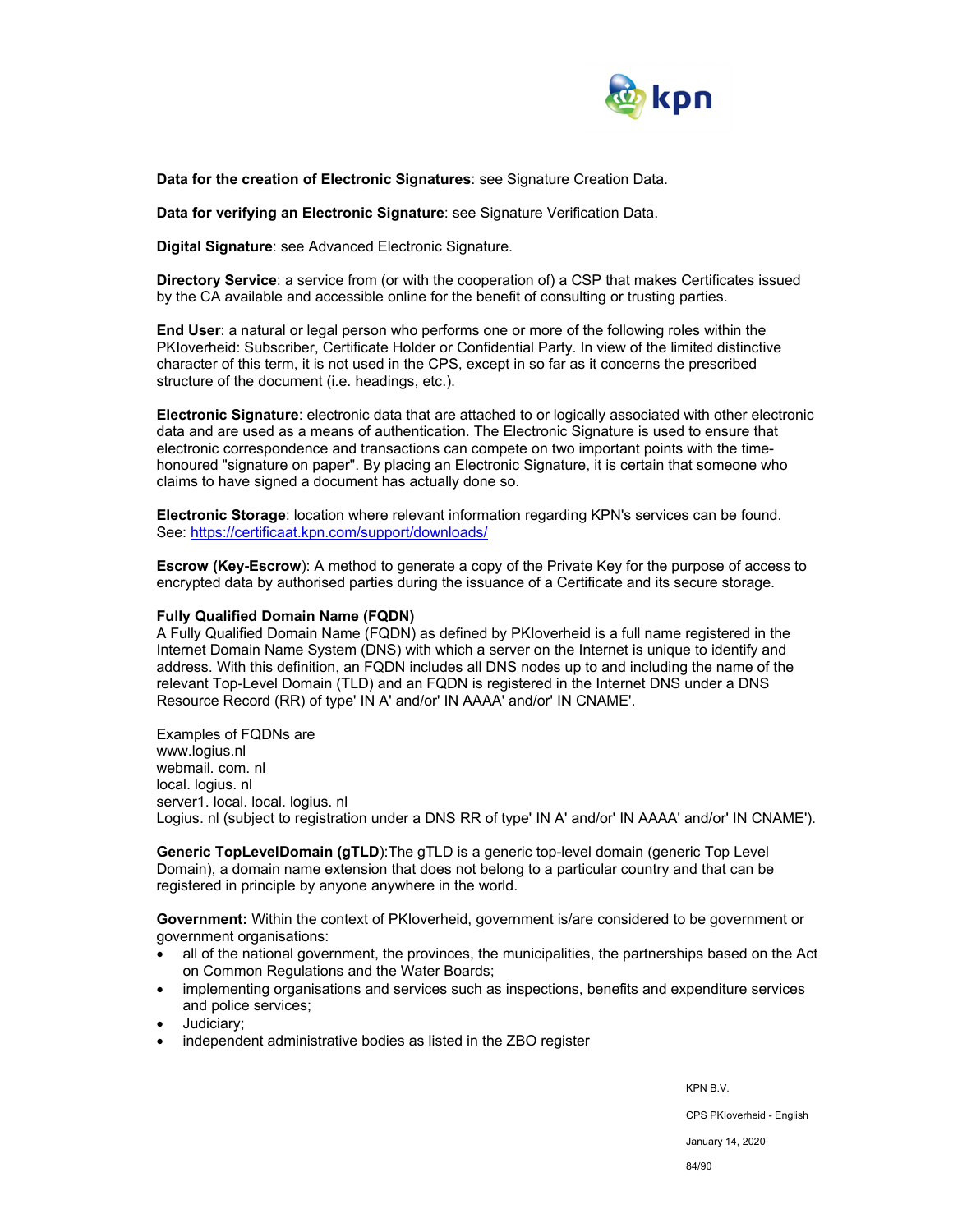

**GovernmentCA**: a CA that is the RootCA within the hierarchy of the PKI government. In a technical sense, it is the central point of trust within the hierarchy and is controlled by the Government Policy Authority.

**Government Identification Numbe**r (dutch: OverheidsIdentificatieNr OIN): Identification number from the Digikoppeling Service Register. This is a register for government organisations. If governmental organizations want to participate in Digikoppeling, a government facility for improving electronic communication between governmental organizations, they must, when applying for a Server Certificate, prove their existence with an extract from the Digikoppeling Service Register and the OIN is included in their Server Certificate.

**Government Policy Authority**: the highest policy-making authority within the hierarchy of the PKI government that controls the Government-CCA.

**Group Certificate**: a combination of two Non-Qualified Certificates, stored on a SUD, which together support the functions of confidentiality and authenticity and fulfil the following requirements: (a) they have been spent on a service or function, forming part of the Subscriber (organisational entity); and

(b) they have been issued on the basis of the Certificate Policy Services in force within the PKI government (PoR Part 3b)

**Hardware Security Module**: The peripherals used on the server side to accelerate cryptographic processes. The creation of keys should be considered in particular.

**KPN Special Terms and Conditions PKIoverheid Certificates**: the Special Terms and Conditions, which apply to all parties involved in the issue and use of PKIoverheid Certificates.

**Mobile Certificate:** The means by which KPN provides an eIDAS qualified signature certificate and an authentication certificate that is under "sole control" of the certificate holder using his mobile phone. The key material is securely stored on systems managed by KPN in a secure environment. As a result, the certificate holder no longer needs a Smartcard or USB token to sign documents with a qualified signature, but a mobile phone with an activated Mobile certificate and an application that is connected to the corresponding signing service.

**Non-qualified Certificate**: a Certificate that does not meet the requirements for a Qualified Certificate.

**Object Identifier (OID):** A sequence of numbers that uniquely and permanently identifies an object.

**Online Certificate Status Protocol** (OCSP): a method to check the validity of Certificates online (and in real time). This method may be used as an alternative to consulting the CRL.

#### **Organization-specific certificates**

There are two different types of organisational certificates:

- 1. for persons;
- 2. for services.

Ad. 1

In the case of organisation-specific certificates for persons, the certificate holder is part of an organisational entity. The certificate holder has the power to make a particular transaction on behalf of that organisational entity.

> KPN B.V. CPS PKIoverheid - English January 14, 2020 85/90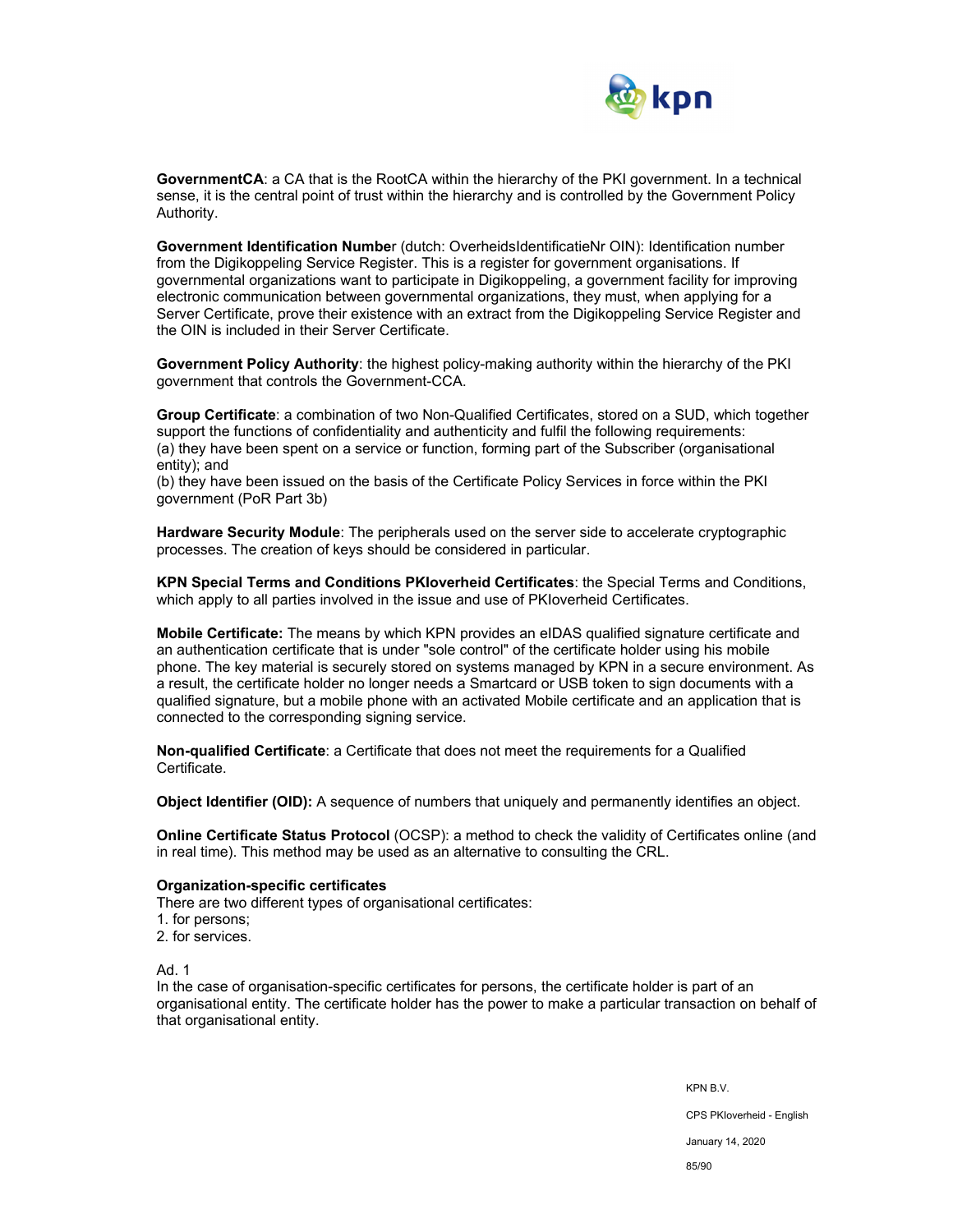

Ad<sub>2</sub>

In the case of organisation-specific certificates for services, the certificate holder is :

- an apparatus or a system (non-natural person), operated by or on behalf of an organisational entity; or
- a function of an organisational entity.

### **Personal certificates:**

The certificate holder will be a natural person in the case of personal certificates. The certificate holder is either part of an organisational entity for which a subscriber is the contracting party (organisational certificate holder), or the person practising a recognised profession and in that capacity itself a subscriber and thus the contracting party (professional certificate holder) or a citizen and, in that capacity, a subscriber and thus the contracting party.

**PKI for the government**, the Public Key Infrastructure of the State of the Netherlands (also known as the PKI government): a system of agreements that allows generic and large-scale use of the Electronic Signature, and also facilitates remote and remote identification. Confidential communication. The arrangement system is owned by the Minister of the Interior and Kingdom Relations and is managed by the Policy Authority PKIoverheid.

**PKIoverheid Certificate**: a Certificate issued by KPN under the PKIoverheid certificate.

**Policy Management Authority**: the organisational entity within KPN responsible for developing. maintaining and formally establishing service-related documents, including the CPS.

**Private IP address:** An Internet Protocol address (IP address) is an identification number assigned to each device (e. g. computer, printer) participating in a computer network that uses the Internet Protocol (TCP/IP) for communication purposes.

Private IP addresses are not routable on the internet and are reserved for private networks. The IPv4's IPv4 address range reserved or kept available for private use is (see RFC 1918):

- 10.0.0.0 10.255.255.255;
- 172.16.0.0 172.31.255.255;
- 192.168.0.0 192.168.255.255;

In addition, the 169.254.0.0.0 -169.254.255.255.255 series is reserved for Automatic Private IP Addressing (APIPA). These IP addresses may not be used on the Internet.

The IPv6 is the IP address range reserved or kept available for private use (see RFC 4193): fc00: /7

In addition, the series of fe80: /10 is reserved for Automatic Private IP Addressing (APIPA). These IP addresses may not be used on the Internet.

**Private Key**: the key of an asymmetric key pair that should only be known to its holder and kept strictly secret. Within the framework of the PKIoverheid, the Private Key is used by the Certificate Holder to identify himself electronically, to place his Electronic Signature or to decipher an encrypted message.

**Professional Certificate**: a combination of two Non-Qualified Certificates stored on an SSCD, which together support the functions of authenticity and confidentiality, as well as a Qualified Certificate that supports the function of non-repudiation, and which are issued exclusively to a practitioner of a Recognised Profession.

The Certificates shall comply with the following requirements:

KPN B.V. CPS PKIoverheid - English January 14, 2020

86/90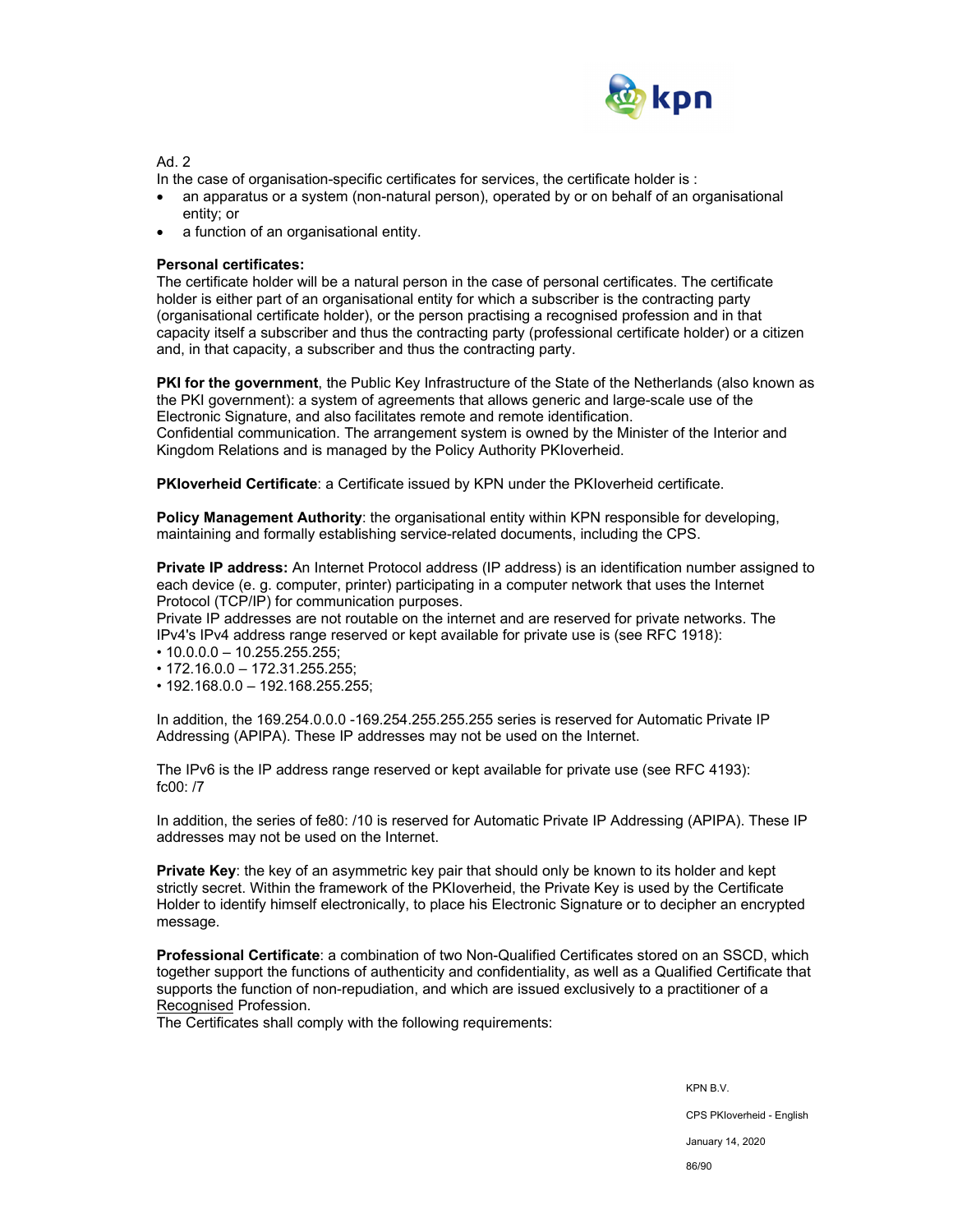

(a) they have been issued to a natural person, who uses the Certificate or is going to use it for his or her profession; and

(b) they have been issued on the basis of the Certificate Policy Domain of Government/Businesses and Organisation Certificate (PoR Part 3a) applicable within the PKI government.

**Public IP address:** Public IP addresses are unique worldwide and can be routable, visible and accessible from the Internet.

**Public Key Infrastructure** (PKI): the organisation, procedures and technology required to issue, use and manage Certificates.

**Public Key**: the key of an asymmetric key pair that can become public

published. The Public Key is used to check the identity of the owner of the asymmetric key pair, to check the Electronic Signature of the owner of the asymmetric key pair and to encrypt information for a third party.

**Qualified Certificate**: A Certificate that meets the requirements set out in REGULATION (EU) No 910/2014 OF THE EUROPEAN PARLIAMENT (eIDAS) and has been issued by a Trust Service Provider that meets the requirements set out in this Regulation. The Certificate must also apply to the application of the Qualified Electronic Signature.

**Qualified Electronic Signature**: an Electronic Signature that meets the following requirements:

(a) it is uniquely linked to the signatory;

(b) it makes it possible to identify the signatory;

(c) it is established by means which the signatory can maintain under his sole control;

(d) it shall be linked to the electronic file to which it relates in such a way that any subsequent alteration of the data can be detected;

(e) it is based on a Qualified Certificate as referred to in REGULATION (EU) No 910/2014 OF THE EUROPEAN PARLIAMENT (eIDAS);

(f) it has been generated by a secure means for the creation of Electronic Signatures as referred to in REGULATION (EU) No 910/2014 OF THE EUROPEAN PARLIAMENT (eIDAS).

**Qualified Signature Creation Device** (QSCD): a means for the creation of Electronic Signatures that meets the requirements of REGULATION (EU) No 910/2014 OF THE EUROPEAN PARLIAMENT (eIDAS). An QSCD is used for personal and professional certificates. An QSCD can be a smart card or a USB token, for example.

**Recognised profession:** Professional certificate holders must exercise a recognised profession in order to apply for Certificates within the PKI government. In this context, a recognised profession is a profession which is mentioned in the program of PKI government requirements as a Recognised profession.

**Relying Party**: the natural or legal person who is the recipient of a Certificate and who acts in confidence in that Certificate.

**Root**: the central part of a (PKI) hierarchy from which the entire hierarchy and its level of reliability are displayed.

**Root certificate**: the Root-CA Certificate. This is the Certificate belonging to the place where trust in all Certificates issued within the PKI government originates. There is no higher CA from which confidence is derived. This Certificate is signed by the Certificate Holder (within the PKI government this is the GovernmentCA) itself. All underlying Certificates are issued by the holder of the Stam Certificate.

> KPN B.V. CPS PKIoverheid - English January 14, 2020 87/90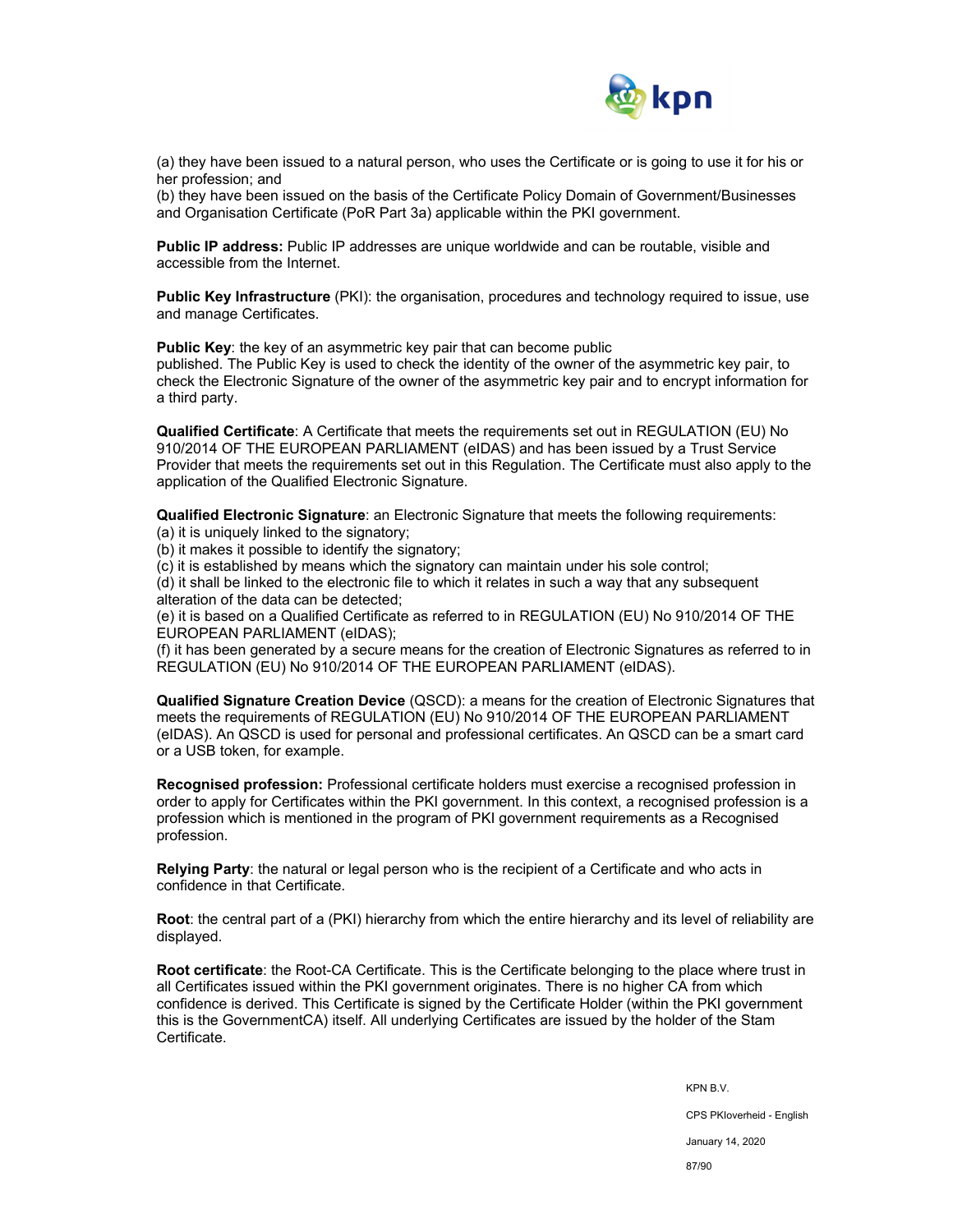

**Root Certification Authority** (Root-CA): a CA which is the centre of common trust in a PKI hierarchy. The Certificate of the Root-CA (the Root-CA (the Root Certificate of Stam Certificate) is self-signed, as a result of which it is not possible to authenticate the source of the signature on this Certificate, only the integrity of the content of the Certificate. However, the Root-CA is trusted based on, for example, CP and other documents. The Root-CA does not necessarily have to be positioned at the top of a hierarchy.

**Secure User Device** (SUD): a means that contains the users private key (s), protects this key (s) from compromise and performs authentication or decryption on behalf of the user. A QSCD is used for service certificates. Also, a QSCD can be a smart card or a USB token.

A smart card or USB token is called QSCD if it can be used to create electronic signatures, i. e. if it carries qualified certificates. If a smart card or USB token service contains certificates, it is called a SUD.

**Server Certificate**: A Non-qualified Certificate stored within the Subscriber's Secure Environment that supports the functions of authenticity and confidentiality and meets the following requirements: (a) it has been issued to a server, being part of the Subscriber (organisational entity); and (b) it has been issued based on the Certificate Policy Services in force within the PKI government (PoR Part 3b).

**Services Certificate**: A certificate that links a function or device, such as a server, to a legal entity or other organisation. A Services Certificate can be a Server Certificate, if a device is linked to an organization, or a Group Certificate, if a function is linked to an organization.

**Secure Means of Creating Electronic Signatures**: see Secure Signature Creation Device.

**Secure Environment**: The environment of the system that contains server certificate keys. Within this environment it is permitted to protect the keys in software, rather than in a SUD. Compensatory measures for this must be of such a quality that it is practically impossible to steal or copy the keys unnoticed. Compensatory measures include a combination of physical access security, logical access security, logging, audit and separation of functions.

**Signature Creation Data**: unique data, such as codes or private cryptographic keys, used by the signatory to create an Electronic Signature.

**Signature Creation Device**: configured software or hardware used to implement the data for the creation of Electronic Signatures.

**Signature creation tool**: see Signature Creation Device.

**Signature Verification Data**: data, such as codes or cryptographic Public Keys, used to verify an Electronic Signature.

**Subscriber:** the natural person (Recognized Profession Certificates or legal entity (Organisation related Certificates) who enters into an agreement with KPN to effectuate the issue of PKIoverheid Certificates to Certificates to Certificates Holders designated by the Subscriber.

**Trust service provider** (TSP): Provider of trust services. Since the European Regulation eIDAS the common name for CSP. see Certification Service Provider.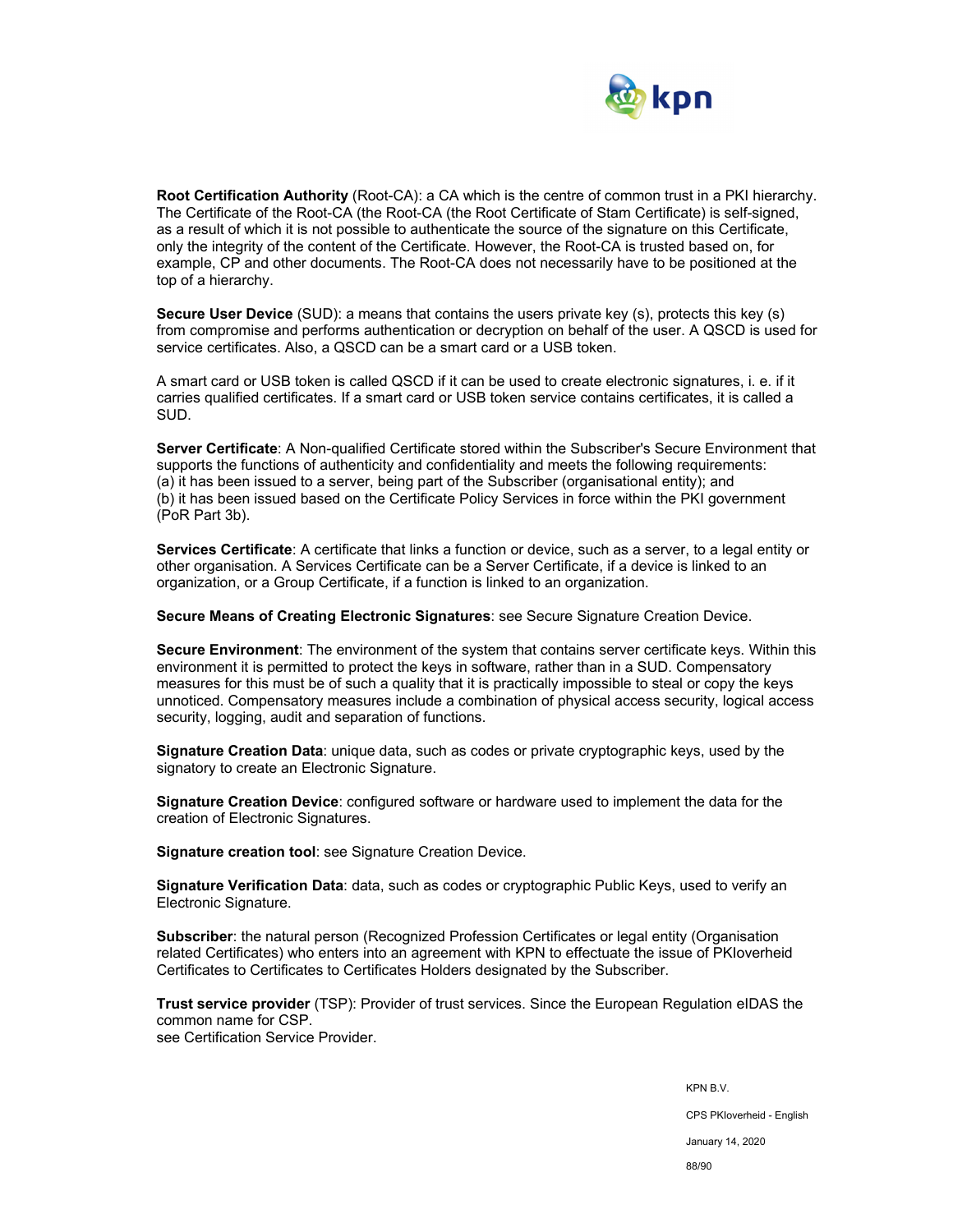

**Non-repudiation**: the property of a message to demonstrate that certain events or actions have taken place, such as sending and receiving electronic documents.

**X. 509**: an ISO standard that defines a basis for the electronic format of Certificates.

KPN B.V. CPS PKIoverheid - English January 14, 2020 89/90